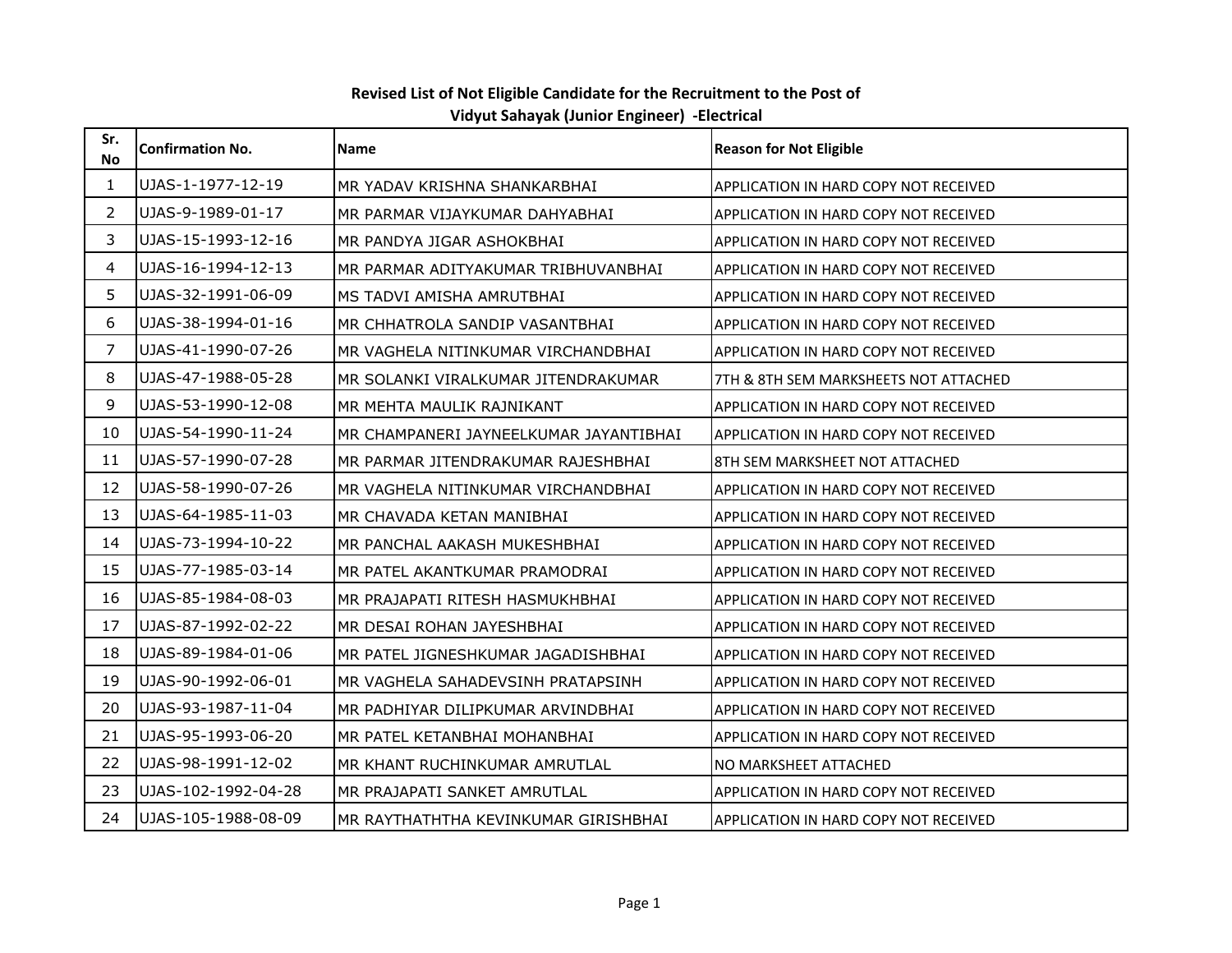| Sr.<br><b>No</b> | <b>Confirmation No.</b> | <b>Name</b>                             | <b>Reason for Not Eligible</b>               |
|------------------|-------------------------|-----------------------------------------|----------------------------------------------|
| 25               | UJAS-107-1992-01-30     | MR PATEL YATINKUMAR SHASHIKANTBHAI      | APPLICATION IN HARD COPY NOT RECEIVED        |
| 26               | UJAS-108-1989-11-14     | MR SONI VIKAS RAJESH                    | EEE DEGREE IS NOT VALID FOR THIS POST        |
| 27               | UJAS-118-1990-07-31     | MR JOSHI NAYAN DILIPBHAI                | APPLICATION IN HARD COPY NOT RECEIVED        |
| 28               | UJAS-120-1985-11-30     | MR PATEL KAMLESHKUMAR BHAGUBHAI         | APPLICATION IN HARD COPY NOT RECEIVED        |
| 29               | UJAS-128-1993-03-28     | MR PATEL BIPINKUMAR MAHESHBHAI          | APPLICATION IN HARD COPY NOT RECEIVED        |
| 30               | UJAS-133-1991-09-07     | MR ANANDPARA MILAN KIRITBHAI            | APPLICATION IN HARD COPY NOT RECEIVED        |
| 31               | UJAS-140-1994-02-24     | MS GOHEL REKHABEN KANUBHAI              | APPLICATION IN HARD COPY NOT RECEIVED        |
| 32               | UJAS-141-1992-08-30     | MR RATHORE PRITHVIRAJ SINGH JALAM SINGH | APPLICATION IN HARD COPY NOT RECEIVED        |
| 33               | UJAS-142-1987-10-06     | MR PIPALIYA SHAILESHKUMAR DHIRUBHAI     | APPLICATION IN HARD COPY NOT RECEIVED        |
| 34               | UJAS-143-1992-03-30     | MR PATEL SANJAYKUMAR JAYESHBHAI         | APPLICATION IN HARD COPY NOT RECEIVED        |
| 35               | UJAS-144-1990-01-05     | MS PRAJAPATI EKTA BACHUBHAI             | EEE DEGREE IS NOT VALID FOR THIS POST        |
| 36               | UJAS-146-1995-03-28     | MS PATHAN NIKHAT ZAKHIR                 | APPLICATION IN HARD COPY NOT RECEIVED        |
| 37               | UJAS-149-1988-08-31     | MR CHAUDHARI DAINIKKUMAR KEVAJIBHAI     | APPLICATION IN HARD COPY NOT RECEIVED        |
| 38               | UJAS-156-1988-08-10     | MR PANCHAL KARTIKKUMAR NAVINCHANDRA     | <b>APPLICATION IN HARD COPY NOT RECEIVED</b> |
| 39               | UJAS-162-1987-10-06     | MR PIPALIYA SHAILESHKUMAR DHIRUBHAI     | APPLICATION IN HARD COPY NOT RECEIVED        |
| 40               | UJAS-163-1993-07-05     | MR SHUKLA YOGESH MURLIDHAR              | EEE DEGREE IS NOT VALID FOR THIS POST        |
| 41               | UJAS-168-1995-07-10     | MR VADHIYA YAGNIK PUNJABHAI             | APPLICATION IN HARD COPY NOT RECEIVED        |
| 42               | UJAS-171-1991-07-11     | MR PATEL MEHIRKUMAR RAMESHBHAI          | APPLICATION IN HARD COPY NOT RECEIVED        |
| 43               | UJAS-178-1990-01-22     | MR PATEL YASHASVEEKUMAR RAMANBHAI       | APPLICATION IN HARD COPY NOT RECEIVED        |
| 44               | UJAS-185-1991-07-11     | MR PATEL MEHIRKUMAR RAMESHBHAI          | APPLICATION IN HARD COPY NOT RECEIVED        |
| 45               | UJAS-189-1990-01-22     | MR PATEL YASHASVEEKUMAR RAMANBHAI       | APPLICATION IN HARD COPY NOT RECEIVED        |
| 46               | UJAS-193-1994-10-10     | MR SONANI DHAVALKUMAR PRAGJIBHAI        | <b>APPLICATION IN HARD COPY NOT RECEIVED</b> |
| 47               | UJAS-196-1993-11-27     | MR GOHEL ABHISHEK HARJIBHAI             | <b>APPLICATION IN HARD COPY NOT RECEIVED</b> |
| 48               | UJAS-208-1992-03-08     | MR PRAJAPATI ANKITKUMAR BABUBHAI        | APPLICATION IN HARD COPY NOT RECEIVED        |
| 49               | UJAS-209-1993-04-03     | MR SUTARIYA HIMANSHUKUMAR LAVAJIBHAI    | BE MARKSHEETS NOT ATTACHED                   |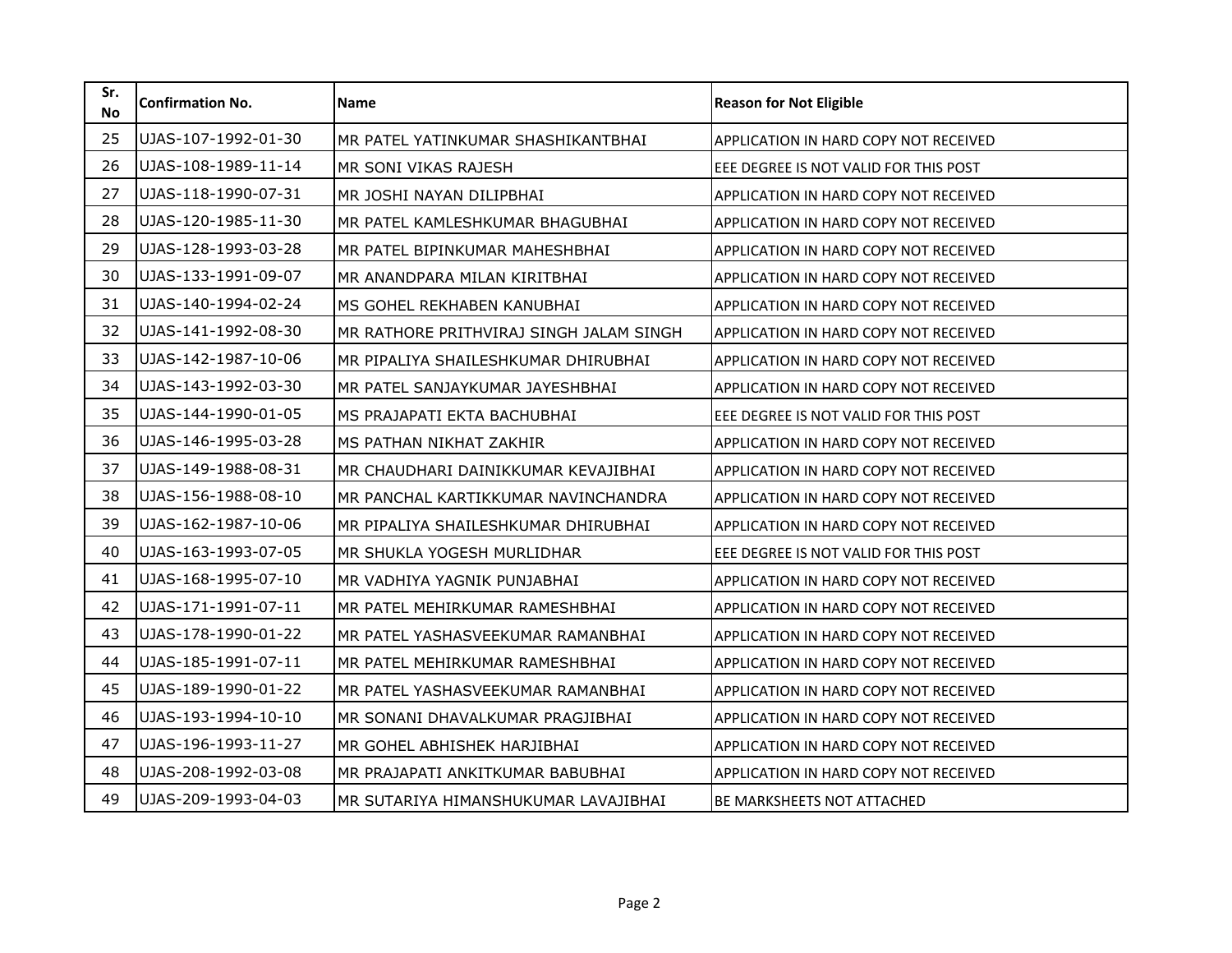| Sr.<br><b>No</b> | <b>Confirmation No.</b> | <b>Name</b>                         | <b>Reason for Not Eligible</b>               |
|------------------|-------------------------|-------------------------------------|----------------------------------------------|
| 50               | UJAS-210-1994-06-27     | MR KUNPARA JITENDRAKUMAR LAXMANBHAI | APPLICATION IN HARD COPY NOT RECEIVED        |
| 51               | UJAS-211-1993-04-05     | MR PATEL MAULIKKUMAR BHARATBHAI     | APPLICATION IN HARD COPY NOT RECEIVED        |
| 52               | UJAS-212-1995-03-04     | MR SONAR DEVANSH JAGDISHBHAI        | APPLICATION IN HARD COPY NOT RECEIVED        |
| 53               | UJAS-214-1984-04-23     | MR NANDHA JIGNESH VRAJLAL           | BE E C DEGREE IS NOT VALID FOR THIS POST     |
| 54               | UJAS-215-1995-05-18     | MR MANSURI ALTAFHUSEN ABDULRAHEMAN  | 8TH SEM MARKSHEET NOT ATTACHED               |
| 55               | UJAS-220-1992-09-13     | MS PATEL DISHA NAYAN                | APPLICATION IN HARD COPY NOT RECEIVED        |
| 56               | UJAS-224-1991-11-18     | MR KALATHIYA DIXIT RAJESHBHAI       | <b>GRADUATION MARKSHEET NOT ATTACHED</b>     |
| 57               | UJAS-226-1992-01-04     | MR PATEL MAULIK ISHVARBHAI          | APPLICATION IN HARD COPY NOT RECEIVED        |
| 58               | UJAS-238-1995-02-06     | MR VAGHELA APURVA HARISHBHAI        | APPLICATION IN HARD COPY NOT RECEIVED        |
| 59               | UJAS-245-1994-02-05     | MR PATEL NEEL SUDHIRBHAI            | APPLICATION IN HARD COPY NOT RECEIVED        |
| 60               | UJAS-252-1995-03-10     | MR ODEDARA DIPAKKUMAR PARBATBHAI    | APPLICATION IN HARD COPY NOT RECEIVED        |
| 61               | UJAS-254-1993-05-14     | MR JOSHI PRADEEP RAMNARAYAN         | EEE DEGREE IS NOT VALID FOR THIS POST        |
| 62               | UJAS-255-1994-09-12     | MR VASVELIA YASH PARESHBHAI         | APPLICATION IN HARD COPY NOT RECEIVED        |
| 63               | UJAS-259-1992-03-21     | MS MALIK SONALI SOORAJBHAN          | APPLICATION IN HARD COPY NOT RECEIVED        |
| 64               | UJAS-261-1991-08-15     | MR PRAJAPATI ROHIT GIRISHBHAI       | APPLICATION IN HARD COPY NOT RECEIVED        |
| 65               | UJAS-262-1994-04-07     | MR CHAVDA ARPIT ARJUNSINH           | APPLICATION IN HARD COPY NOT RECEIVED        |
| 66               | UJAS-263-1993-03-26     | MR PATEL ARPITKUMAR NARENDRABHAI    | APPLICATION IN HARD COPY NOT RECEIVED        |
| 67               | UJAS-275-1993-03-24     | MR PAINTER ISMAIL MOHAMMED          | APPLICATION IN HARD COPY NOT RECEIVED        |
| 68               | UJAS-281-1993-03-15     | MR DAVE NISARGKUMAR RAKESHBHAI      | APPLICATION IN HARD COPY NOT RECEIVED        |
| 69               | UJAS-282-1994-09-15     | MR SOLANKI JAYDEEP VIPINBHAI        | APPLICATION IN HARD COPY NOT RECEIVED        |
| 70               | UJAS-284-1994-03-15     | MR SAMBAD DIPAK BOGHABHAI           | APPLICATION IN HARD COPY NOT RECEIVED        |
| 71               | UJAS-294-1994-04-01     | MR PATEL NISHANT PRAKASHCHANDRA     | APPLICATION IN HARD COPY NOT RECEIVED        |
| 72               | UJAS-300-1990-10-29     | MR SHINGALA SAGAR DINESHBHAI        | <b>APPLICATION IN HARD COPY NOT RECEIVED</b> |
| 73               | UJAS-302-1988-08-12     | MR PARMAR HASMUKH RAMESHBHAI        | APPLICATION IN HARD COPY NOT RECEIVED        |
| 74               | UJAS-310-1987-10-09     | MR TRIVEDI ADITYA RASHMIKANT        | APPLICATION IN HARD COPY NOT RECEIVED        |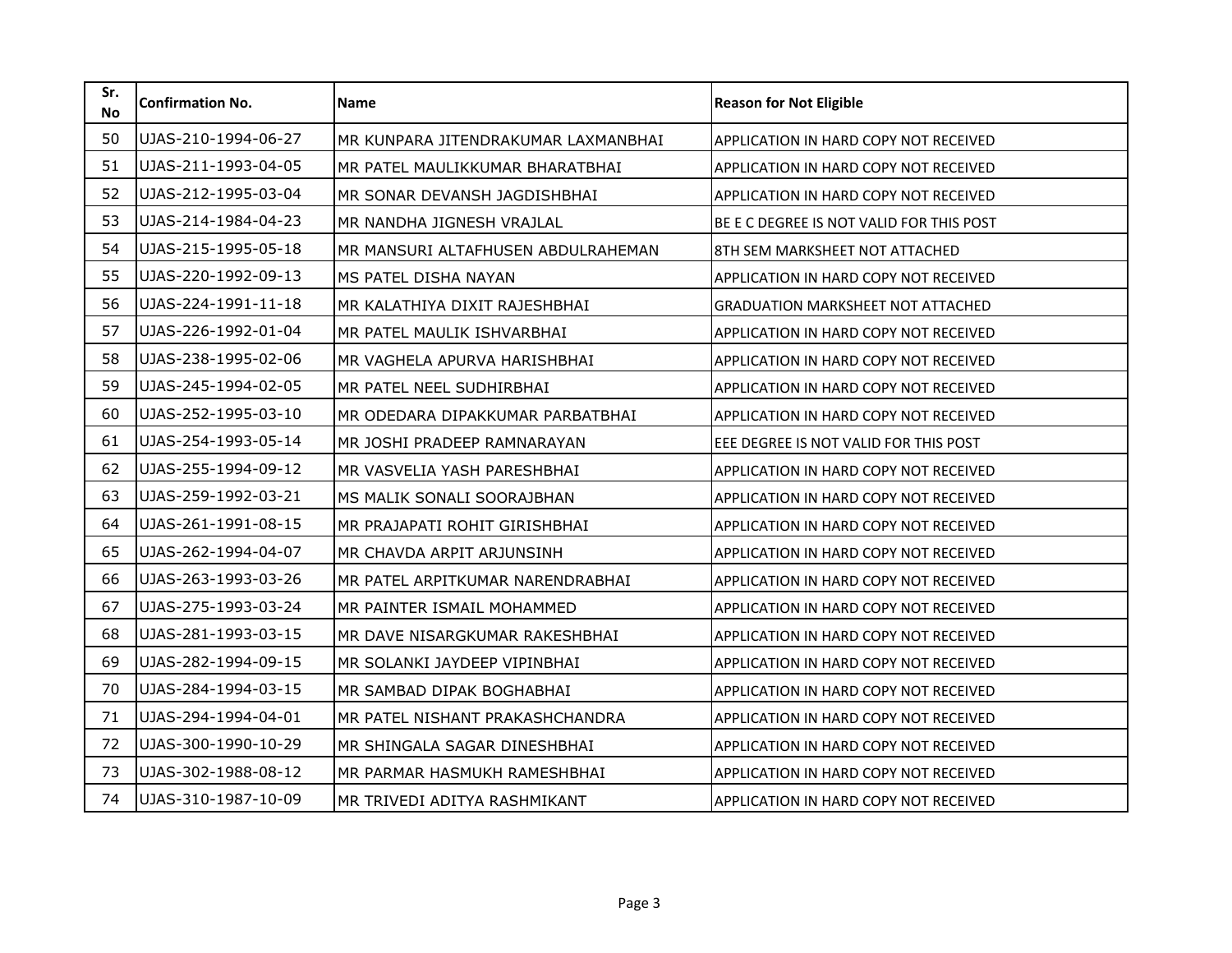| Sr.<br><b>No</b> | <b>Confirmation No.</b> | <b>Name</b>                                                                   | <b>Reason for Not Eligible</b>        |
|------------------|-------------------------|-------------------------------------------------------------------------------|---------------------------------------|
| 75               | UJAS-314-1987-08-01     | MR PATEL DIPAKKUMAR RANCHHODBHAI                                              | APPLICATION IN HARD COPY NOT RECEIVED |
| 76               | UJAS-316-1991-03-27     | MR DHABRA HASANALI ISMAILBHAI                                                 | APPLICATION IN HARD COPY NOT RECEIVED |
| 77               | UJAS-319-1994-04-02     | MR CHAUDHARI VIRALBHAI JAYSINGBHAI                                            | APPLICATION IN HARD COPY NOT RECEIVED |
| 78               | UJAS-330-1995-05-06     | MR LAD HIRAK PIYUSHKUMAR                                                      | APPLICATION IN HARD COPY NOT RECEIVED |
| 79               | UJAS-342-1995-06-20     | MR ZARGAR AFZAL AHMAD KHAN SARFARAZAHMADAPPLICATION IN HARD COPY NOT RECEIVED |                                       |
| 80               | UJAS-343-1989-09-08     | MR PRAJAPATI NIRAVKUMAR ISHVARLAL                                             | APPLICATION IN HARD COPY NOT RECEIVED |
| 81               | UJAS-345-1993-02-19     | MR MALI NITINBHAI HIRABHAI                                                    | APPLICATION IN HARD COPY NOT RECEIVED |
| 82               | UJAS-346-1994-02-09     | MR AHIR HARESH MAVAJI                                                         | APPLICATION IN HARD COPY NOT RECEIVED |
| 83               | UJAS-353-1993-07-04     | MR DESAI DHAVALKUMAR RAJANBHAI                                                | APPLICATION IN HARD COPY NOT RECEIVED |
| 84               | UJAS-354-1992-10-25     | MR PRAJAPATI RAVIKUMAR AMRUTLAL                                               | APPLICATION IN HARD COPY NOT RECEIVED |
| 85               | UJAS-356-1995-06-20     | MR ZARGAR AFZAL AHMAD KHAN SARFARAZAHMADAPPLICATION IN HARD COPY NOT RECEIVED |                                       |
| 86               | UJAS-358-1993-10-05     | MR KAVAD VIPULKUMAR MANUBHAI                                                  | APPLICATION IN HARD COPY NOT RECEIVED |
| 87               | UJAS-372-1993-04-08     | MR PATEL ROSHANKUMAR BHUPENDRABHAI                                            | APPLICATION IN HARD COPY NOT RECEIVED |
| 88               | UJAS-373-1990-03-03     | MS RATHOD VIMAL JAGDISHCHANDRA                                                | 7TH & 8TH SEM MARKSHEETS NOT ATTACHED |
| 89               | UJAS-376-1994-08-20     | MS PANCHAL JIGISHA JAYESHKUMAR                                                | APPLICATION IN HARD COPY NOT RECEIVED |
| 90               | UJAS-390-1994-04-05     | MR PANDEY RISHABH MAHENDRAKUMAR                                               | APPLICATION IN HARD COPY NOT RECEIVED |
| 91               | UJAS-395-1981-09-24     | MR LVNFLVN LKNEKJFNE EFHEIFHE                                                 | APPLICATION IN HARD COPY NOT RECEIVED |
| 92               | UJAS-402-1987-09-19     | MR PATEL MAULIKKUMAR VINODBHAI                                                | APPLICATION IN HARD COPY NOT RECEIVED |
| 93               | UJAS-404-1983-03-10     | MR PATEL JITENDRAKUMAR CHHOTUBHAI                                             | APPLICATION IN HARD COPY NOT RECEIVED |
| 94               | UJAS-412-1994-01-10     | MR PARMAR PRUTHVIRAJSINH KIRITSINH                                            | APPLICATION IN HARD COPY NOT RECEIVED |
| 95               | UJAS-414-1993-01-07     | MR BAROT KUNJANKUMAR PANKAJBHAI                                               | <b>FAIL IN 7TH SEM</b>                |
| 96               | UJAS-421-1994-03-28     | MR SHAIKH ALLARKHA IQBALHUSSAN                                                | APPLICATION IN HARD COPY NOT RECEIVED |
| 97               | UJAS-430-1994-03-04     | MS PARMAR NEHA RAJESHKUMAR                                                    | APPLICATION IN HARD COPY NOT RECEIVED |
| 98               | UJAS-431-1993-12-31     | MR PATEL HARSHIL JAGDISHKUMAR                                                 | APPLICATION IN HARD COPY NOT RECEIVED |
| 99               | UJAS-433-1993-01-07     | MS SHAH KRINA RAJESH KUMAR                                                    | APPLICATION IN HARD COPY NOT RECEIVED |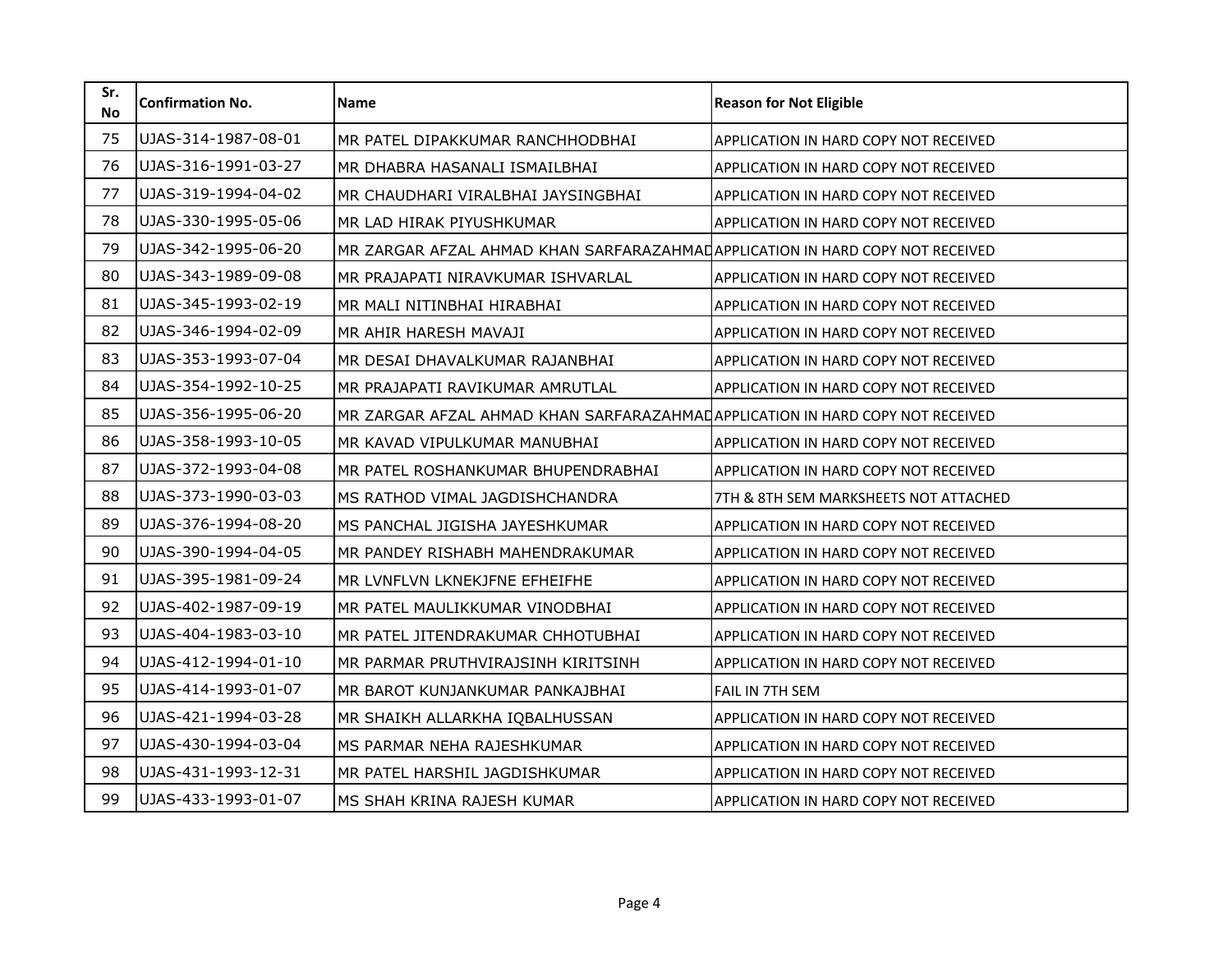| Sr.<br><b>No</b> | <b>Confirmation No.</b> | <b>Name</b>                          | <b>Reason for Not Eligible</b>               |
|------------------|-------------------------|--------------------------------------|----------------------------------------------|
| 100              | UJAS-436-1993-06-06     | MR DABHI DHRUVKUMAR VINODBHAI        | APPLICATION IN HARD COPY NOT RECEIVED        |
| 101              | UJAS-440-1992-04-27     | MR MAHETA SANDIPBHAI RAMANBHAI       | APPLICATION IN HARD COPY NOT RECEIVED        |
| 102              | UJAS-442-1991-02-18     | MR PATEL CHIRAGKUMAR PRAHLADBHAI     | APPLICATION IN HARD COPY NOT RECEIVED        |
| 103              | UJAS-446-1987-09-19     | MR PATEL MAULIKKUMAR VINODBHAI       | <b>APPLICATION IN HARD COPY NOT RECEIVED</b> |
| 104              | UJAS-447-1987-11-01     | MR DHOLAKIA SUNNYKUMAR PRADEEPBHAI   | APPLICATION IN HARD COPY NOT RECEIVED        |
| 105              | UJAS-450-1995-08-31     | MR SHARMA YOGESH RAJESH              | APPLICATION IN HARD COPY NOT RECEIVED        |
| 106              | UJAS-453-1994-03-06     | MR BAGDA NAIMESHKUMAR RAMESHBHAI     | APPLICATION IN HARD COPY NOT RECEIVED        |
| 107              | UJAS-456-1987-03-02     | MR PATEL CHETANKUMAR MOTILAL         | EEE DEGREE IS NOT VALID FOR THIS POST        |
| 108              | UJAS-458-1989-12-17     | MR PRAJAPATI MAYURKUMAR JAYANTIBHAI  | APPLICATION IN HARD COPY NOT RECEIVED        |
| 109              | UJAS-460-1993-10-28     | MR GAMI DILIPKUMAR SHAMALBHAI        | APPLICATION IN HARD COPY NOT RECEIVED        |
| 110              | UJAS-465-1995-07-01     | MR VAGHELA MEHUL BHARATBHAI          | APPLICATION IN HARD COPY NOT RECEIVED        |
| 111              | UJAS-470-1992-10-25     | MR PANCHAL PRITESHBHAI VIKRAMBHAI    | APPLICATION IN HARD COPY NOT RECEIVED        |
| 112              | UJAS-484-1992-07-09     | MR PATEL RASHMIN VISHNUBHAI          | <b>APPLICATION IN HARD COPY NOT RECEIVED</b> |
| 113              | UJAS-489-1993-07-03     | MR PATEL BHAVINKUMAR NATVARBHAI      | APPLICATION IN HARD COPY NOT RECEIVED        |
| 114              | UJAS-497-1988-07-23     | MR PATEL NAYANKUMAR ASHOKBHAI        | APPLICATION IN HARD COPY NOT RECEIVED        |
| 115              | UJAS-498-1991-12-21     | MR GOHIL KETAN CHAMANBHAI            | APPLICATION IN HARD COPY NOT RECEIVED        |
| 116              | UJAS-502-1994-12-26     | MR SARAVAIYA PRADIPBHAI GOBARBHAI    | APPLICATION IN HARD COPY NOT RECEIVED        |
| 117              | UJAS-505-1993-01-28     | MR TANDEL DIXITKUMAR MAGANLAL        | APPLICATION IN HARD COPY NOT RECEIVED        |
| 118              | UJAS-506-1990-10-22     | MR PATHAK NEERAJ SATRUGHAN           | APPLICATION IN HARD COPY NOT RECEIVED        |
| 119              | UJAS-509-1993-06-06     | MS SOMPURA FORAM UPENDRAKUMAR        | APPLICATION IN HARD COPY NOT RECEIVED        |
| 120              | UJAS-511-1992-10-10     | MR SOLANKI CHINTANKUMAR VAIKUNTHBHAI | APPLICATION IN HARD COPY NOT RECEIVED        |
| 121              | UJAS-512-1989-10-06     | MR CHANAWALA DHARMESHBHAI MANILAL    | <b>APPLICATION IN HARD COPY NOT RECEIVED</b> |
| 122              | UJAS-519-1988-11-24     | MR JADHAV RAJESHKUMAR RAMESHBHAI     | <b>APPLICATION IN HARD COPY NOT RECEIVED</b> |
| 123              | UJAS-521-1986-12-05     | MR SOLANKI BHARATBHAI MANIBHAI       | EEE DEGREE IS NOT VALID FOR THIS POST        |
| 124              | UJAS-532-1993-10-27     | MR PATEL DEEPKUMAR RAJENDRABHAI      | APPLICATION IN HARD COPY NOT RECEIVED        |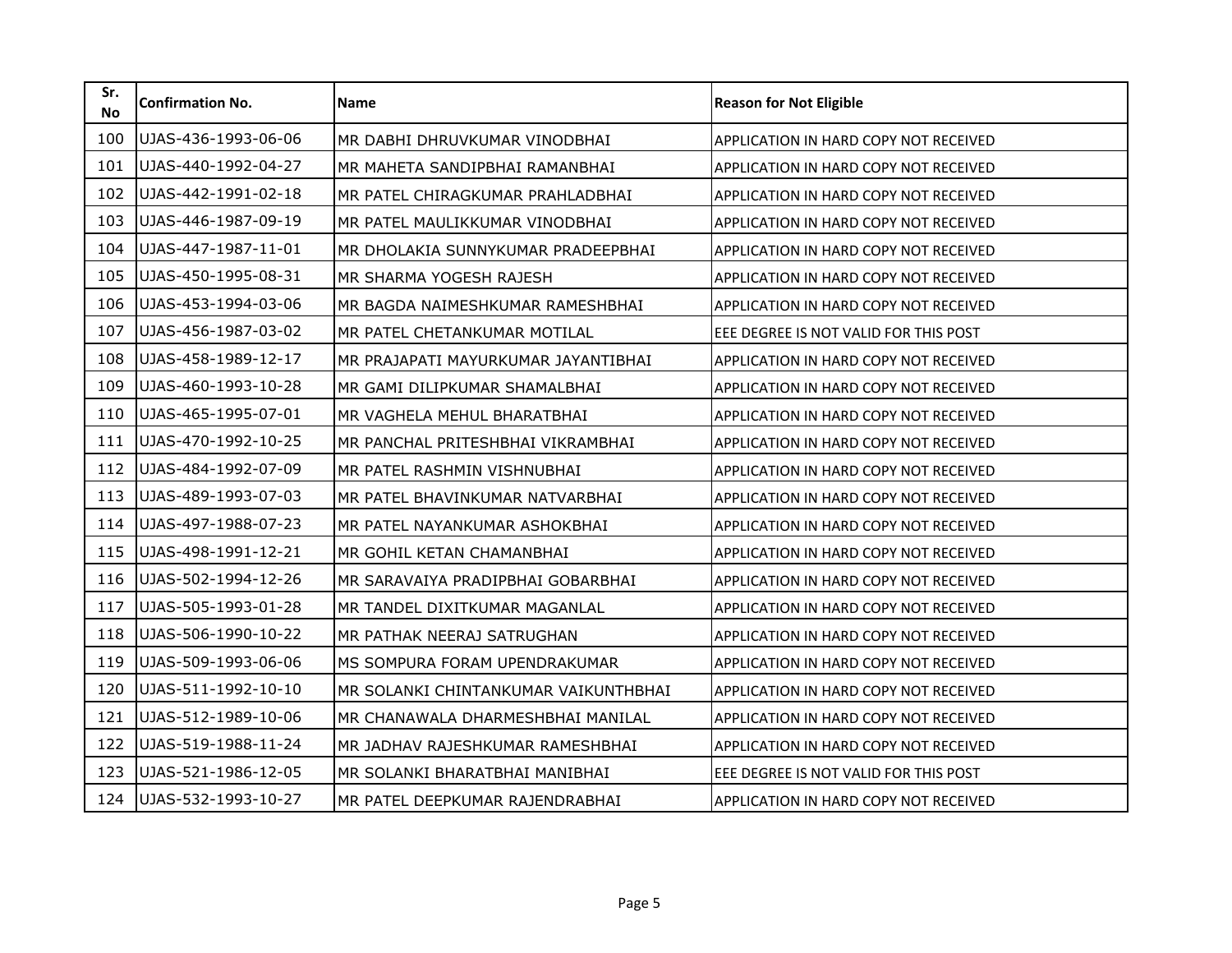| Sr.<br><b>No</b> | <b>Confirmation No.</b> | <b>Name</b>                                                                   | <b>Reason for Not Eligible</b>               |
|------------------|-------------------------|-------------------------------------------------------------------------------|----------------------------------------------|
| 125              | UJAS-538-1993-09-26     | MR PATEL RAVIKUMAR KIRITBHAI                                                  | APPLICATION IN HARD COPY NOT RECEIVED        |
| 126              | UJAS-540-1992-10-25     | MR PRAJAPATI RAVIKUMAR AMRUTLAL                                               | EEE DEGREE IS NOT VALID FOR THIS POST        |
| 127              | UJAS-546-1993-08-19     | MR NIRALA GULSHAN KUMAR                                                       | APPLICATION IN HARD COPY NOT RECEIVED        |
| 128              | UJAS-550-1992-03-27     | MR PEETHALA NV HARICHANDRA PRASAD CHANDRAPPLICATION IN HARD COPY NOT RECEIVED |                                              |
| 129              | UJAS-551-1991-04-21     | MR BHARTI JANARALSINGH RAJENDRARAM                                            | APPLICATION IN HARD COPY NOT RECEIVED        |
| 130              | UJAS-552-1992-07-09     | MR PATEL RASHMIN VISHNUBHAI                                                   | APPLICATION IN HARD COPY NOT RECEIVED        |
| 131              | UJAS-555-1988-07-11     | MR PARMAR KARTIK PURSHOTTAMBHAI                                               | APPLICATION IN HARD COPY NOT RECEIVED        |
| 132              | UJAS-557-1994-11-28     | MR GODVANI VIPULKUMAR MANJIBHAI                                               | APPLICATION IN HARD COPY NOT RECEIVED        |
| 133              | UJAS-559-1993-06-15     | MR PATEL AKSHAY BHIKHABHAI                                                    | APPLICATION IN HARD COPY NOT RECEIVED        |
| 134              | UJAS-561-1986-10-09     | MR GOHIL BHAGIRATH MAHIPATSINH                                                | APPLICATION IN HARD COPY NOT RECEIVED        |
| 135              | UJAS-564-1995-05-18     | MR PATEL BHARGAV UMESHBHAI                                                    | 7TH SEM MARKSHEET NOT ATTACHED               |
| 136              | UJAS-565-1991-03-05     | MR SINGH SHIV KUMAR DURGA PRASAD SINGH                                        | EEE DEGREE IS NOT VALID FOR THIS POST        |
| 137              | UJAS-567-1995-07-29     | MR PANDYA MAULIK BHUPENDRABHAI                                                | APPLICATION IN HARD COPY NOT RECEIVED        |
| 138              | UJAS-570-1987-10-31     | MR PATEL SUMITKUMAR LALJIBHAI                                                 | APPLICATION IN HARD COPY NOT RECEIVED        |
| 139              | UJAS-574-1992-05-18     | MR BHATT NAITIK BINAYKUMAR                                                    | APPLICATION IN HARD COPY NOT RECEIVED        |
| 140              | UJAS-580-1993-02-13     | MR MANVAR RAVIKUMAR HARSUKHBHAI                                               | APPLICATION IN HARD COPY NOT RECEIVED        |
| 141              | UJAS-582-1990-10-30     | MR PATEL SAHDEV HASMUKHBHAI                                                   | APPLICATION IN HARD COPY NOT RECEIVED        |
| 142              | UJAS-588-1989-06-21     | MR LOHAR MUKESH BRIJESH KUMAR                                                 | EEE DEGREE IS NOT VALID FOR THIS POST        |
| 143              | UJAS-590-1994-01-11     | MR CHAVDA HARDIKKUMAR ARJUNSINH                                               | APPLICATION IN HARD COPY NOT RECEIVED        |
| 144              | UJAS-592-1990-07-31     | MR YADAV ABHISHEK YOGENDRASINH                                                | BE E C DEGREE IS NOT VALID FOR THIS POST     |
| 145              | UJAS-593-1993-02-16     | MR MODI BHARGAV DINESHKUMAR                                                   | APPLICATION IN HARD COPY NOT RECEIVED        |
| 146              | UJAS-597-1994-08-17     | MR MEHTA KASHYAP JAYESHBHAI                                                   | APPLICATION IN HARD COPY NOT RECEIVED        |
| 147              | UJAS-600-1992-04-28     | MR PATEL SAURABHKUMAR VASANTLAL                                               | <b>BE MARKSHEETS NOT ATTACHED</b>            |
| 148              | UJAS-602-1994-07-27     | MR MAKWANA DIPAK GIRISHKUMAR                                                  | APPLICATION IN HARD COPY NOT RECEIVED        |
| 149              | UJAS-603-1992-07-10     | MR YADAV SHIV PRAKASH RAM CHANDRA YADAV                                       | <b>APPLICATION IN HARD COPY NOT RECEIVED</b> |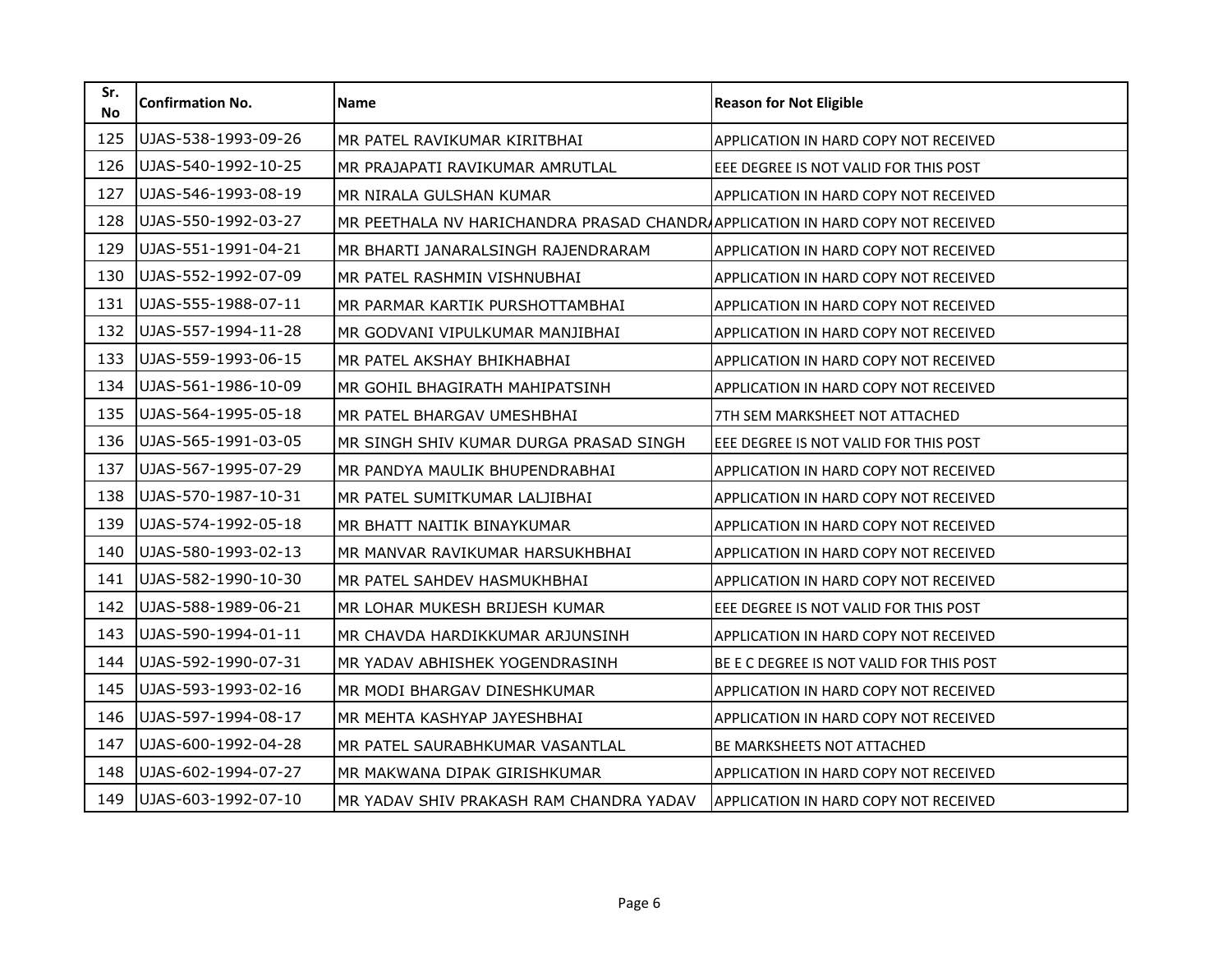| Sr.<br><b>No</b> | <b>Confirmation No.</b> | <b>Name</b>                                                                     | <b>Reason for Not Eligible</b>                        |
|------------------|-------------------------|---------------------------------------------------------------------------------|-------------------------------------------------------|
| 150              | UJAS-605-1989-02-03     | MR NINAMA BHAVESH PARUBHAI                                                      | APPLICATION IN HARD COPY NOT RECEIVED                 |
| 151              | UJAS-611-1985-10-23     | MR CHAUHAN JAYDEEPSINGH RAJPUTSINGH                                             | APPLICATION IN HARD COPY NOT RECEIVED                 |
| 152              | UJAS-614-1989-10-18     | MR VASAVA UMESHKUMAR CHATURBHAI                                                 | APPLICATION IN HARD COPY NOT RECEIVED                 |
| 153              | UJAS-617-1993-06-11     | MR CHAUDHARY KISHANSINGH KARANSINGH                                             | <b>APPLICATION IN HARD COPY NOT RECEIVED</b>          |
| 154              | UJAS-625-1993-09-09     | MR PATEL VIVEK IPRAKASHBHAI                                                     | APPLICATION IN HARD COPY NOT RECEIVED                 |
| 155              | UJAS-627-1995-02-05     | MR MAKVANA AMIT MANISHKUMAR                                                     | APPLICATION IN HARD COPY NOT RECEIVED                 |
| 156              | UJAS-629-1992-03-08     | MS PRAJAPATI ANKITKUMAR BABUBHAI                                                | EEE DEGREE IS NOT VALID FOR THIS POST                 |
| 157              | UJAS-631-1990-01-23     | MR PATEL NILKANTH GHANSHYAMBHAI                                                 | APPLICATION IN HARD COPY NOT RECEIVED                 |
| 158              | UJAS-635-1993-08-18     | MS CHAUDHARI HINALKUMARI KHURSINGBHAI                                           | <b>APPLICATION IN HARD COPY NOT RECEIVED</b>          |
| 159              | UJAS-647-1993-11-09     | MR BAROT LAVKUMAR MAHENDRAKUMAR                                                 | 7 TH SEM IS NOT CLEAR WITH FIRST TRIAL                |
| 160              | UJAS-652-1991-08-17     | MR PATEL NIRAVKUMAR DASHRATHBHAI                                                | APPLICATION IN HARD COPY NOT RECEIVED                 |
| 161              | UJAS-653-1992-09-04     | MR SONERI YASHRAJ ASHOKKUMAR                                                    | APPLICATION IN HARD COPY NOT RECEIVED                 |
| 162              | UJAS-654-1993-11-09     | MR RAVAL JIMILKUMAR VIJAYBHAI                                                   | APPLICATION IN HARD COPY NOT RECEIVED                 |
| 163              | UJAS-656-1994-03-14     | MR SHARMA UTKARSH G R SHARMA                                                    | APPLICATION IN HARD COPY NOT RECEIVED                 |
| 164              | UJAS-658-1991-08-17     | MR PATEL NIRAVKUMAR DASHRATHBHAI                                                | APPLICATION IN HARD COPY NOT RECEIVED                 |
| 165              | UJAS-660-1989-07-20     | MS SARIYALA BHAGWATI SARIYALA DEVARAM K SAAPPLICATION IN HARD COPY NOT RECEIVED |                                                       |
| 166              | UJAS-663-1992-09-26     | MR DARJI PIYUSH KANTILAL                                                        | BE ELECTRONIC & TELECOMMUNICATION DEGREE IS NOT VALID |
| 167              | UJAS-668-1992-07-01     | MR PRAJAPATI NARESHBHAI MANGABHAI                                               | <b>APPLICATION IN HARD COPY NOT RECEIVED</b>          |
| 168              | UJAS-674-1993-08-19     | MR NIRALA GULSHAN KUMAR                                                         | APPLICATION IN HARD COPY NOT RECEIVED                 |
| 169              | UJAS-675-1992-05-28     | MR PATEL DEVENDRAKUMAR JASHUBHAI                                                | APPLICATION IN HARD COPY NOT RECEIVED                 |
| 170              | UJAS-677-1993-07-17     | MR MISTRY KEVALKUMAR PRAVINBHAI                                                 | APPLICATION IN HARD COPY NOT RECEIVED                 |
| 171              | UJAS-683-1994-04-03     | MR JIRALA BHARGAVKUMAR BALKRUSHNA                                               | 8 TH SEM IS NOT CLEAR WITH FIRST TRIAL                |
| 172              | UJAS-686-1992-06-03     | MR PANCHAL KINNARKUMAR KAUSHIKBHAI                                              | APPLICATION IN HARD COPY NOT RECEIVED                 |
| 173              | UJAS-697-1994-06-01     | MR KHATREE SAGAR MAHESHBHAI                                                     | APPLICATION IN HARD COPY NOT RECEIVED                 |
| 174              | UJAS-698-1992-06-27     | MR GUPTA SATISH SOHAN LAL GUPTA                                                 | APPLICATION IN HARD COPY NOT RECEIVED                 |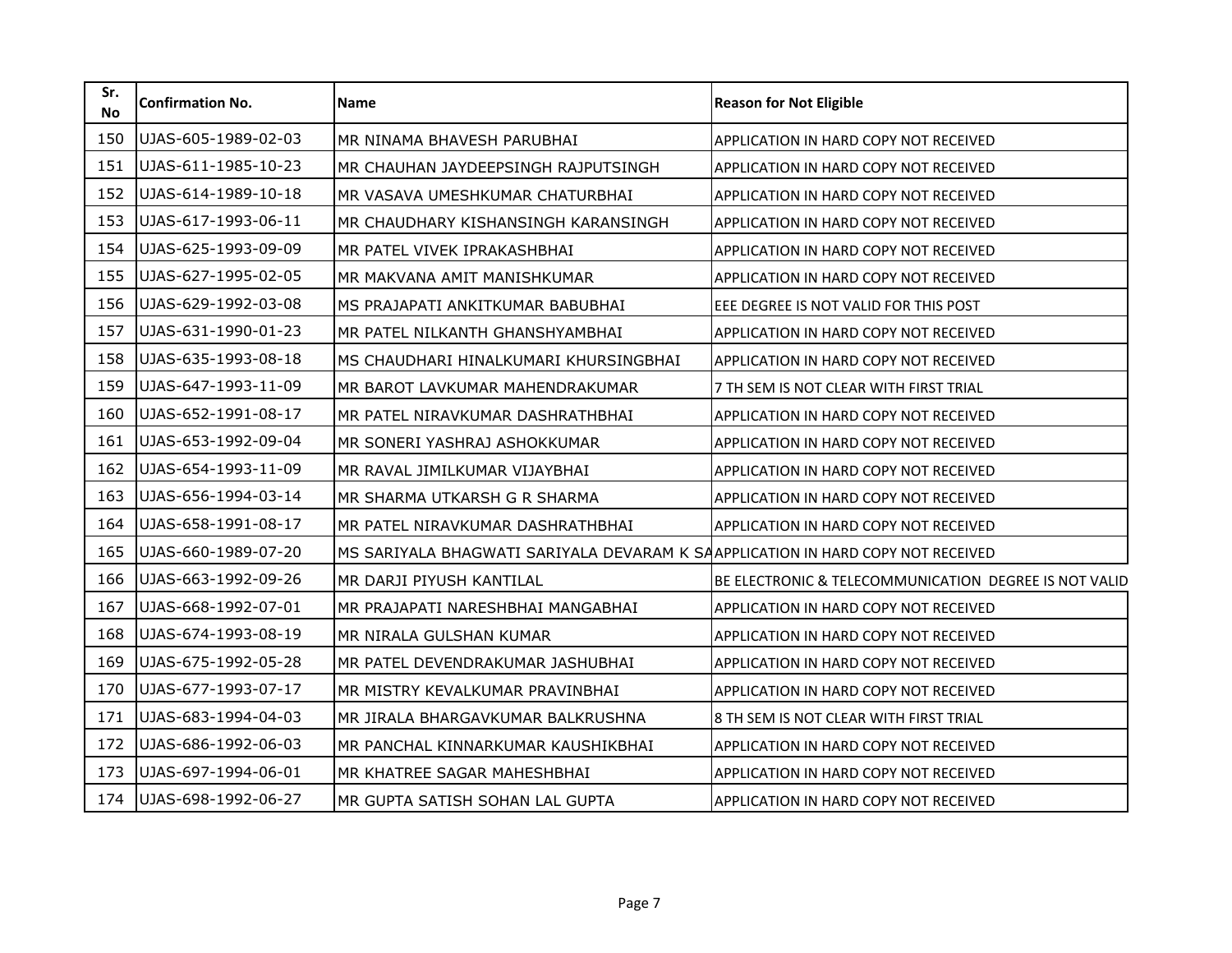| Sr.<br><b>No</b> | <b>Confirmation No.</b> | Name                                  | <b>Reason for Not Eligible</b>               |
|------------------|-------------------------|---------------------------------------|----------------------------------------------|
| 175              | UJAS-699-1992-11-14     | MR RANA KAUSHIKBHAI DALPATBHAI        | APPLICATION IN HARD COPY NOT RECEIVED        |
| 176              | UJAS-715-1993-08-17     | MR PATEL HEMAL MAYURBHAI              | APPLICATION IN HARD COPY NOT RECEIVED        |
| 177              | UJAS-716-1990-11-01     | MR SANGHAVI CHINTAN AMITBHAI          | APPLICATION IN HARD COPY NOT RECEIVED        |
| 178              | UJAS-719-1990-07-13     | MR PRAJAPATI HIMANSHUKUMAR GOVINDBHAI | APPLICATION IN HARD COPY NOT RECEIVED        |
| 179              | UJAS-725-1989-10-06     | MR CHANAWALA DHARMESHBHAI MANILAL     | APPLICATION IN HARD COPY NOT RECEIVED        |
| 180              | UJAS-727-1991-08-28     | MR RATHOD HITESHKUMAR MADARSANG       | 7 TH SEM IS NOT CLEAR WITH FIRST TRIAL       |
| 181              | UJAS-728-1993-09-30     | MR MORI CHETANKUMAR LAVJIBHAI         | APPLICATION IN HARD COPY NOT RECEIVED        |
| 182              | UJAS-730-1993-03-14     | MR PATEL NIKUNJKUMAR RAJENDREBHAI     | APPLICATION IN HARD COPY NOT RECEIVED        |
| 183              | UJAS-733-1991-08-20     | MR SOOD KUSHAL ANIL SOOD              | <b>APPLICATION IN HARD COPY NOT RECEIVED</b> |
| 184              | UJAS-742-1990-07-13     | MR PRAJAPATI HIMANSHUKUMAR GOVINDBHAI | APPLICATION IN HARD COPY NOT RECEIVED        |
| 185              | UJAS-743-1995-01-21     | MR CHAVDA DILIPBHAI KANUBHAI          | APPLICATION IN HARD COPY NOT RECEIVED        |
| 186              | UJAS-758-1994-05-31     | MR SOLANKI SWAPNILKUMAR HARSHADBHAI   | EEE DEGREE IS NOT VALID FOR THIS POST        |
| 187              | UJAS-762-1991-11-15     | MS TRIVEDI SHIVANI SHAILESHKUMAR      | APPLICATION IN HARD COPY NOT RECEIVED        |
| 188              | UJAS-763-1993-12-26     | MR NAKUM AMRUT RAMNIKLAL              | APPLICATION IN HARD COPY NOT RECEIVED        |
| 189              | UJAS-766-1992-09-27     | MR DAMOR PRADIPKUMAR RAMSINGBHAI      | APPLICATION IN HARD COPY NOT RECEIVED        |
| 190              | UJAS-772-1995-03-10     | MS PADH KINJAL KETAN                  | APPLICATION IN HARD COPY NOT RECEIVED        |
| 191              | UJAS-776-1991-10-04     | MR SUTHAR MANISHKUMAR DEVCHANDBHAI    | APPLICATION IN HARD COPY NOT RECEIVED        |
| 192              | UJAS-777-1993-11-17     | MR CHAUHAN BHAVIN VINODBHAI           | APPLICATION IN HARD COPY NOT RECEIVED        |
| 193              | UJAS-784-1995-03-10     | MS PADH KINJAL KETAN                  | APPLICATION IN HARD COPY NOT RECEIVED        |
| 194              | UJAS-787-1993-08-22     | MR GAJJAR TEJAS VARUNBHAI             | APPLICATION IN HARD COPY NOT RECEIVED        |
| 195              | UJAS-788-1990-07-07     | MR JINDAL VINEET PRADEEP JINDAL       | APPLICATION IN HARD COPY NOT RECEIVED        |
| 196              | UJAS-802-1994-06-08     | MS DAVE RADHIKA CHANDRAKANTBHAI       | APPLICATION IN HARD COPY NOT RECEIVED        |
| 197              | UJAS-803-1991-09-24     | MR SOLANKI ASHVINBHAI HARDASBHAI      | <b>APPLICATION IN HARD COPY NOT RECEIVED</b> |
| 198              | UJAS-805-1991-08-20     | MR SOOD KUSHAL ANIL SOOD              | APPLICATION IN HARD COPY NOT RECEIVED        |
| 199              | UJAS-811-1994-02-14     | MR PARIKH DIVYA SURESHBHAI            | APPLICATION IN HARD COPY NOT RECEIVED        |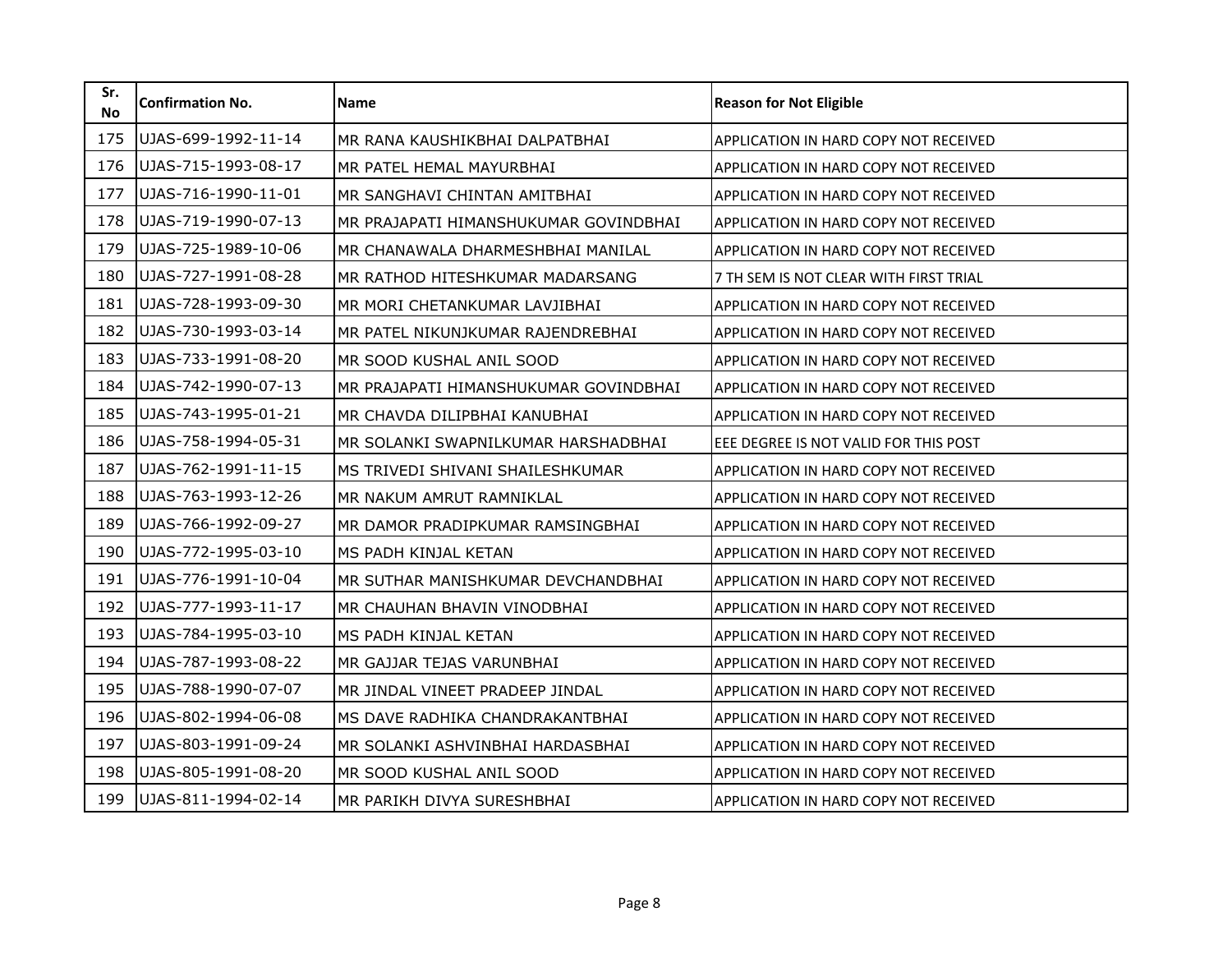| Sr.<br><b>No</b> | <b>Confirmation No.</b> | Name                               | <b>Reason for Not Eligible</b>        |
|------------------|-------------------------|------------------------------------|---------------------------------------|
| 200              | UJAS-814-1991-08-04     | MR CHAUDHARI VIPULKUMAR VASANTBHAI | APPLICATION IN HARD COPY NOT RECEIVED |
| 201              | UJAS-815-1991-03-26     | MR MOMIN ABBASALI IBRAHIMBHAI      | APPLICATION IN HARD COPY NOT RECEIVED |
| 202              | UJAS-821-1994-02-27     | MR MODI PARTH KAMLESHKUMAR         | APPLICATION IN HARD COPY NOT RECEIVED |
| 203              | UJAS-826-1989-03-30     | MR PATEL BHAVIN ASHOKBHAI          | APPLICATION IN HARD COPY NOT RECEIVED |
| 204              | UJAS-829-1994-01-31     | MR DABHI PRADIPKUMAR RAMESHBHAI    | APPLICATION IN HARD COPY NOT RECEIVED |
| 205              | UJAS-830-1993-08-16     | MR PATEL HARDIKKUMAR BHAGAVANBHAI  | APPLICATION IN HARD COPY NOT RECEIVED |
| 206              | UJAS-831-1994-06-10     | MR SINDHA KIRITSINH ANUBHAI        | APPLICATION IN HARD COPY NOT RECEIVED |
| 207              | UJAS-832-1991-05-28     | MR PATEL NIKHILKUMAR KANTIBHAI     | APPLICATION IN HARD COPY NOT RECEIVED |
| 208              | UJAS-833-1995-07-29     | MR PANDYA MAULIK BHUPENDRABHAI     | APPLICATION IN HARD COPY NOT RECEIVED |
| 209              | UJAS-837-1994-01-01     | MR PATEL KRUNALKUMAR MUKESHBHAI    | APPLICATION IN HARD COPY NOT RECEIVED |
| 210              | UJAS-838-1987-10-10     | MR MISTRI SANJAYKUMAR RASIKLAL     | APPLICATION IN HARD COPY NOT RECEIVED |
| 211              | UJAS-842-1994-01-06     | MR CHAUDHARI RAHULKUMAR NATHABHAI  | APPLICATION IN HARD COPY NOT RECEIVED |
| 212              | UJAS-843-1991-08-01     | MR PATEL CHETAN RAMESHBHAI         | EEE DEGREE IS NOT VALID FOR THIS POST |
| 213              | UJAS-847-1991-01-22     | MR PATEL DIXITKUMAR PRABHUBHAI     | APPLICATION IN HARD COPY NOT RECEIVED |
| 214              | UJAS-862-1994-05-26     | MR BHARDAVA NIRAVKUMAR NITINKUMAR  | APPLICATION IN HARD COPY NOT RECEIVED |
| 215              | UJAS-866-1994-02-01     | MR PATEL PARTHKUMAR RAJENDRABHAI   | EEE DEGREE IS NOT VALID FOR THIS POST |
| 216              | UJAS-867-1986-03-28     | MR BHISE NILESH BABURAO            | APPLICATION IN HARD COPY NOT RECEIVED |
| 217              | UJAS-872-1991-03-05     | MR ROZ RANJITSINH SENABHAI         | APPLICATION IN HARD COPY NOT RECEIVED |
| 218              | UJAS-876-1992-04-18     | MR PATEL RAVIKUMAR MANSUKHBHAI     | APPLICATION IN HARD COPY NOT RECEIVED |
| 219              | UJAS-878-1994-04-13     | MR ARCHIT SHAILESHKUMAR SHAH       | EEE DEGREE IS NOT VALID FOR THIS POST |
| 220              | UJAS-881-1990-11-10     | MR DAVE MAHARSHI UDAYANBHAI        | APPLICATION IN HARD COPY NOT RECEIVED |
| 221              | UJAS-886-1988-06-27     | MR PATANI NIRAV PRADIPBHAI         | APPLICATION IN HARD COPY NOT RECEIVED |
| 222              | UJAS-890-1992-08-07     | MRS PATEL NILAM RONAKBHAI          | EEE DEGREE IS NOT VALID FOR THIS POST |
| 223              | UJAS-898-1992-03-13     | MR KANT KAMAL RAVI DUTT            | APPLICATION IN HARD COPY NOT RECEIVED |
| 224              | UJAS-899-1992-11-01     | MR PATEL JATINKUMAR JITENDRABHAI   | APPLICATION IN HARD COPY NOT RECEIVED |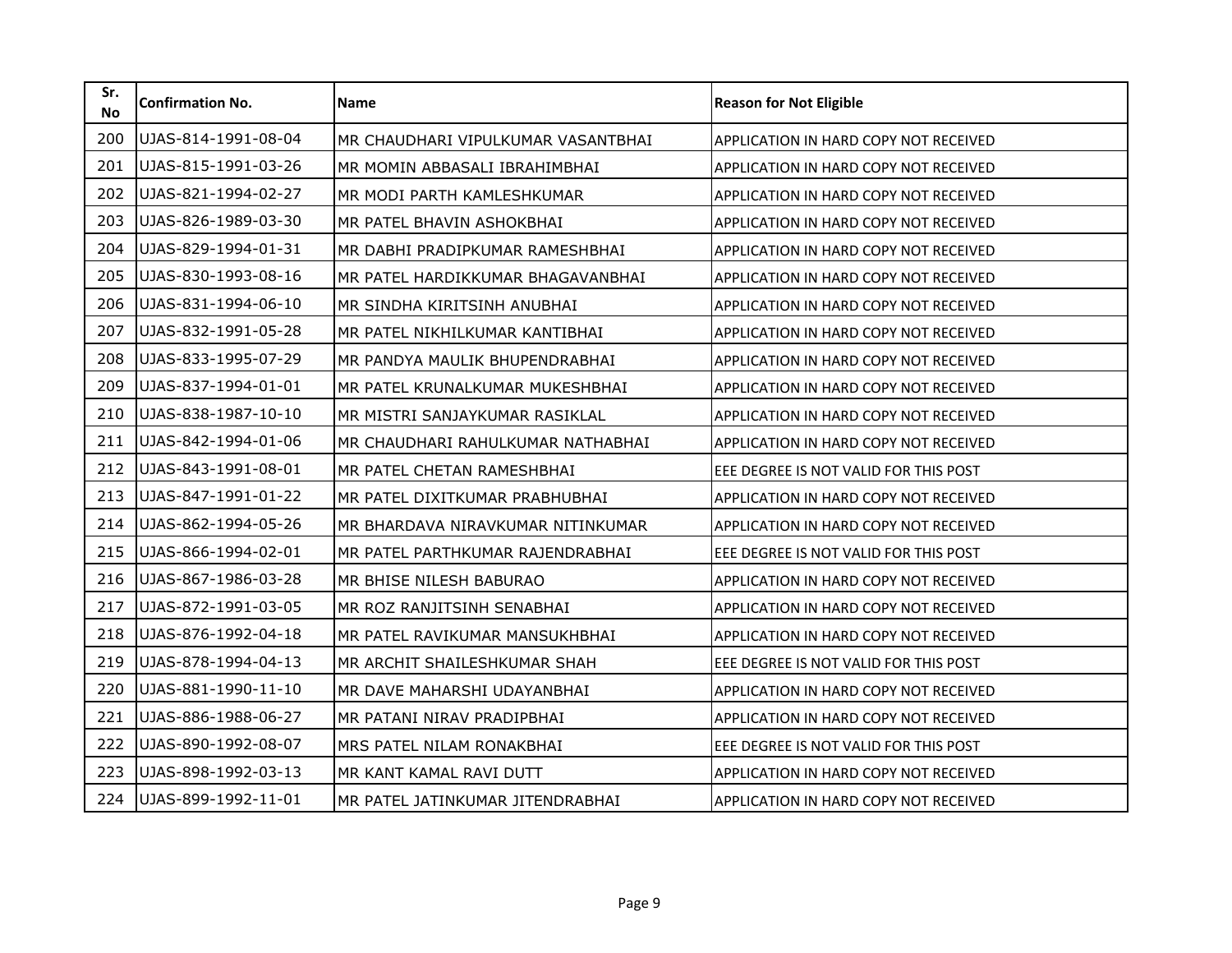| Sr.<br><b>No</b> | <b>Confirmation No.</b> | <b>Name</b>                          | <b>Reason for Not Eligible</b>               |
|------------------|-------------------------|--------------------------------------|----------------------------------------------|
| 225              | UJAS-906-1995-08-10     | MR PATEL JAGRUT JAYESHBHAI           | APPLICATION IN HARD COPY NOT RECEIVED        |
| 226              | UJAS-908-1990-06-09     | MR SAH PINTU KUMAR BADRI SAH         | APPLICATION IN HARD COPY NOT RECEIVED        |
| 227              | UJAS-910-1992-03-11     | MR JOSHI VIVEKKUMAR HEMANTBHAI       | EEE DEGREE IS NOT VALID FOR THIS POST        |
| 228              | UJAS-918-1993-06-28     | MR CHAUHAN PRATIKKUMAR RAMESHCHANDRA | <b>APPLICATION IN HARD COPY NOT RECEIVED</b> |
| 229              | UJAS-925-1995-03-04     | MR SONAR DEVANSH JAGDISHBHAI         | APPLICATION IN HARD COPY NOT RECEIVED        |
| 230              | UJAS-926-1987-06-26     | MR SHAH KUNAL VINAYKUMAR             | APPLICATION IN HARD COPY NOT RECEIVED        |
| 231              | UJAS-931-1989-06-01     | MR SOLANKI VIPULBHAI VALLBHBHAI      | EEE DEGREE IS NOT VALID FOR THIS POST        |
| 232              | UJAS-939-1992-01-01     | MRABC                                | APPLICATION IN HARD COPY NOT RECEIVED        |
| 233              | UJAS-947-1992-08-18     | MR THAKOR AVINASH POPATLAL           | EEE DEGREE IS NOT VALID FOR THIS POST        |
| 234              | UJAS-953-1992-07-13     | MR MAKWANA DHARMESHKUMAR DILIPBHAI   | APPLICATION IN HARD COPY NOT RECEIVED        |
| 235              | UJAS-962-1992-08-07     | MR PATIDAR NIKUNJ HASMUKHBHAI        | APPLICATION IN HARD COPY NOT RECEIVED        |
| 236              | UJAS-965-1991-10-17     | MS PATEL JANVIBEN RAMESHKUMAR        | APPLICATION IN HARD COPY NOT RECEIVED        |
| 237              | UJAS-971-1994-04-08     | MR JADEJA SATYAPALSINH DILIPSINH     | APPLICATION IN HARD COPY NOT RECEIVED        |
| 238              | UJAS-973-1993-09-28     | MR KANOJIYA SURAJ RAJARAM            | APPLICATION IN HARD COPY NOT RECEIVED        |
| 239              | UJAS-978-1985-06-08     | MR PRAJAPATI KETAN SHIVRAMBHAI       | APPLICATION IN HARD COPY NOT RECEIVED        |
| 240              | UJAS-981-1993-01-04     | MR MANSURI IMRANALAM AFTABALAM       | APPLICATION IN HARD COPY NOT RECEIVED        |
| 241              | UJAS-982-1993-02-20     | MR GAMIT SANDIPBHAI RAMANBHAI        | APPLICATION IN HARD COPY NOT RECEIVED        |
| 242              | UJAS-987-1991-01-02     | MR PATEL HARDIK RAMANBHAI            | APPLICATION IN HARD COPY NOT RECEIVED        |
| 243              | UJAS-995-1994-02-19     | MR VADHER VICKYKUMAR SHAMBHUBHAI     | EEE DEGREE IS NOT VALID FOR THIS POST        |
| 244              | UJAS-999-1991-01-02     | MR PATEL HARDIK RAMANBHAI            | APPLICATION IN HARD COPY NOT RECEIVED        |
| 245              | UJAS-1003-1994-10-13    | MR PAVASIYA JAYKANT DINESHBHAI       | APPLICATION IN HARD COPY NOT RECEIVED        |
| 246              | UJAS-1013-1992-10-12    | MR PATEL LALITKUMAR DASHRATHBHAI     | APPLICATION IN HARD COPY NOT RECEIVED        |
| 247              | UJAS-1016-1993-10-15    | MR PATEL PARTHKUMAR BHARATBHAI       | <b>APPLICATION IN HARD COPY NOT RECEIVED</b> |
| 248              | UJAS-1017-1994-05-08    | MR PATEL JINALKUMAR MAHESHKUMAR      | APPLICATION IN HARD COPY NOT RECEIVED        |
| 249              | UJAS-1019-1995-04-11    | MR SADARIYA HARDIK NANUBHAI          | APPLICATION IN HARD COPY NOT RECEIVED        |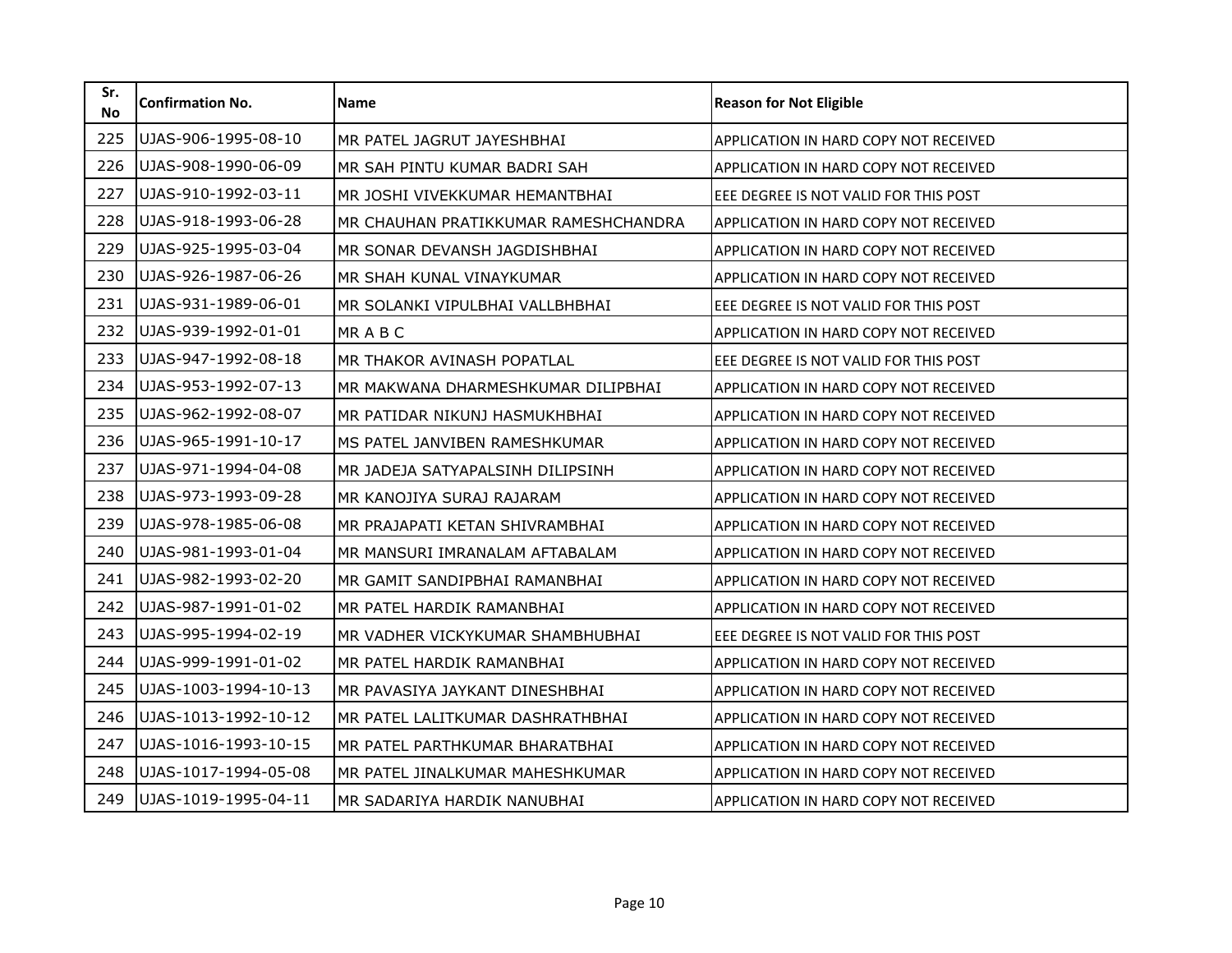| Sr.<br><b>No</b> | <b>Confirmation No.</b> | <b>Name</b>                          | <b>Reason for Not Eligible</b>               |
|------------------|-------------------------|--------------------------------------|----------------------------------------------|
| 250              | UJAS-1021-1994-07-12    | MR SHARMA JITENDRA RAJESHKUMAR       | APPLICATION IN HARD COPY NOT RECEIVED        |
| 251              | UJAS-1022-1993-04-03    | MR GANGADIYA HARDIK JAGDISHBHAI      | APPLICATION IN HARD COPY NOT RECEIVED        |
| 252              | UJAS-1030-1991-05-10    | MR PARMAR DILIPKUMAR JESANGBHAI      | 7 TH SEM IS NOT CLEAR WITH FIRST TRIAL       |
| 253              | UJAS-1033-1993-03-24    | MR JOSHI CHIRAGKUMAR DIPAKKUMAR      | APPLICATION IN HARD COPY NOT RECEIVED        |
| 254              | UJAS-1039-1993-11-23    | MR SOLANKI JAYDIP PRAVINKUMAR        | APPLICATION IN HARD COPY NOT RECEIVED        |
| 255              | UJAS-1047-1992-12-06    | MR PATEL ANKIT PRAVINCHANDRA         | APPLICATION IN HARD COPY NOT RECEIVED        |
| 256              | UJAS-1051-1992-11-05    | MR PATEL SANDIPKUMAR POPATBHAI       | APPLICATION IN HARD COPY NOT RECEIVED        |
| 257              | UJAS-1066-1994-08-29    | MR SHARMA BHUPENDRA VIJAYBHAI        | APPLICATION IN HARD COPY NOT RECEIVED        |
| 258              | UJAS-1069-1990-12-22    | MR NAGAR SAMIR KANAIYALAL            | APPLICATION IN HARD COPY NOT RECEIVED        |
| 259              | UJAS-1073-1985-02-17    | MR JADAV JITENDRAKUMAR AMRUTLAL      | APPLICATION IN HARD COPY NOT RECEIVED        |
| 260              | UJAS-1076-1992-10-05    | MR OZA JAY BHADRESHKUMAR             | APPLICATION IN HARD COPY NOT RECEIVED        |
| 261              | UJAS-1079-1992-02-05    | MR CHHABHAIYA SAGARKUMAR SURESHBHAI  | APPLICATION IN HARD COPY NOT RECEIVED        |
| 262              | UJAS-1081-1992-03-14    | MR PATEL PAVAN JAYRAJ                | APPLICATION IN HARD COPY NOT RECEIVED        |
| 263              | UJAS-1082-1991-11-29    | MR DHARAVIYA PANKAJ LALJIBHAI        | EEE DEGREE IS NOT VALID FOR THIS POST        |
| 264              | UJAS-1083-1993-02-02    | MR RATHOD BHAVESHKUMAR DAYABHAI      | <b>APPLICATION IN HARD COPY NOT RECEIVED</b> |
| 265              | UJAS-1091-1992-02-05    | MR RATADIYA PRAVINKUMAR KARASHANBHAI | APPLICATION IN HARD COPY NOT RECEIVED        |
| 266              | UJAS-1095-1994-08-29    | MR KOTADIYA VIVEK ASHVIN BHAI        | 8TH SEM MARKSHEET NOT ATTACHED               |
| 267              | UJAS-1097-1995-07-17    | MS MASI MAKBULFATMA JAFARALI         | 7TH SEM MARKSHEET NOT ATTACHED               |
| 268              | UJAS-1098-1993-01-27    | MR AMRUTIYA SATYAM MAVJIBHAI         | APPLICATION IN HARD COPY NOT RECEIVED        |
| 269              | UJAS-1099-1992-03-17    | MR THAKOR BHARATBHAI CHAMANJI        | APPLICATION IN HARD COPY NOT RECEIVED        |
| 270              | UJAS-1102-1984-11-24    | MR SHEKHAVA SUNILKUMAR NARANBHAI     | <b>APPLICATION IN HARD COPY NOT RECEIVED</b> |
| 271              | UJAS-1106-1992-08-18    | MR PATEL AKASHKUMAR JAGDISHBHAI      | APPLICATION IN HARD COPY NOT RECEIVED        |
| 272              | UJAS-1112-1993-12-13    | MR MAKWANA NIRAV INDRAVADAN          | <b>APPLICATION IN HARD COPY NOT RECEIVED</b> |
| 273              | UJAS-1113-1994-10-11    | MR BALDANIYA BHASKAR MUKESHBHAI      | APPLICATION IN HARD COPY NOT RECEIVED        |
| 274              | UJAS-1117-1993-12-18    | MR SONI SUMITKUMAR RAMESHKUMAR       | APPLICATION IN HARD COPY NOT RECEIVED        |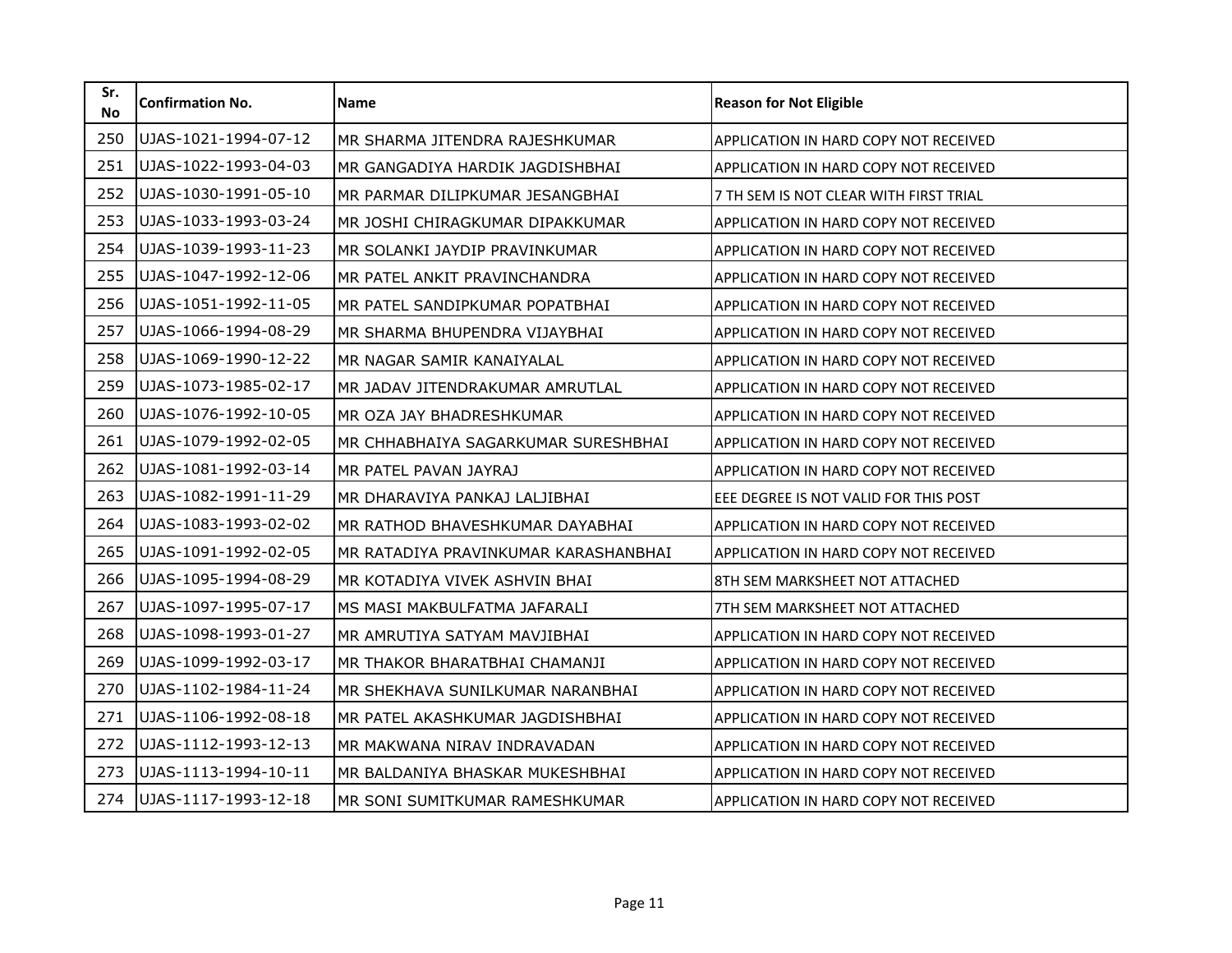| Sr.<br><b>No</b> | <b>Confirmation No.</b> | <b>Name</b>                          | <b>Reason for Not Eligible</b>               |
|------------------|-------------------------|--------------------------------------|----------------------------------------------|
| 275              | UJAS-1119-1986-05-09    | MR MANSUR SADIK YAKUBBHAI            | EEE DEGREE IS NOT VALID FOR THIS POST        |
| 276              | UJAS-1120-1994-04-25    | MR PATEL RAJANKUMAR MUKESHBHAI       | APPLICATION IN HARD COPY NOT RECEIVED        |
| 277              | UJAS-1123-1990-12-19    | MR RATHWA BHAVESH KANCHANBHAI        | APPLICATION IN HARD COPY NOT RECEIVED        |
| 278              | UJAS-1127-1993-01-13    | MS PATEL PARTHKUMAR RAMESHBHAI       | APPLICATION IN HARD COPY NOT RECEIVED        |
| 279              | UJAS-1130-1990-09-06    | MR PANDYA SHRENIKKUMAR JITENDRAKUMAR | APPLICATION IN HARD COPY NOT RECEIVED        |
| 280              | UJAS-1131-1994-02-14    | MR PARIKH DIVYA SURESHBHAI           | APPLICATION IN HARD COPY NOT RECEIVED        |
| 281              | UJAS-1134-1991-05-21    | MR PATEL HITESHKUMAR ASHVINBHAI      | EEE DEGREE IS NOT VALID FOR THIS POST        |
| 282              | UJAS-1135-1991-06-28    | MR PATEL DHAVALKUMAR PRABHUDAS       | APPLICATION IN HARD COPY NOT RECEIVED        |
| 283              | UJAS-1143-1988-09-12    | MR SOMPURA PUNIT NANDLAL             | APPLICATION IN HARD COPY NOT RECEIVED        |
| 284              | UJAS-1144-1993-08-21    | MR PATEL PIYUSH NAROTTAMBHAI         | APPLICATION IN HARD COPY NOT RECEIVED        |
| 285              | UJAS-1145-1993-09-17    | MR ARIWALA PALAK JATINKUMAR          | APPLICATION IN HARD COPY NOT RECEIVED        |
| 286              | UJAS-1158-1991-09-03    | MR PATEL KIRANKUMAR GANDABHAI        | APPLICATION IN HARD COPY NOT RECEIVED        |
| 287              | UJAS-1161-1992-09-09    | MR PRAJAPATI NAKULKUMAR RAMESHBHAI   | APPLICATION IN HARD COPY NOT RECEIVED        |
| 288              | UJAS-1162-1993-04-23    | MR GANDHI AKUL MAHESHBHAI            | <b>BE MARKSHEET NOT ATTACHED</b>             |
| 289              | UJAS-1174-1994-10-23    | MS DAVE VRUNDABEN MUKESHBHAI         | EEE DEGREE IS NOT VALID FOR THIS POST        |
| 290              | UJAS-1176-1983-06-03    | MR GAMETI SACHIN KUMAR ARVIND BHA    | APPLICATION IN HARD COPY NOT RECEIVED        |
| 291              | UJAS-1177-1993-10-31    | MR KANABAR ANAND UPENDRABHAI         | APPLICATION IN HARD COPY NOT RECEIVED        |
| 292              | UJAS-1178-1992-11-02    | MR PATEL JAYMITKUMAR MAHESHBHAI      | APPLICATION IN HARD COPY NOT RECEIVED        |
| 293              | UJAS-1185-1992-09-27    | MR PATEL PARTH PRAVINBHAI            | APPLICATION IN HARD COPY NOT RECEIVED        |
| 294              | UJAS-1192-1984-09-26    | MR DARJI PRITESH GHANSHYAMBHAI       | APPLICATION IN HARD COPY NOT RECEIVED        |
| 295              | UJAS-1193-1991-10-22    | MR ABHISHEK KUMAR ARBINDO SINHA      | <b>APPLICATION IN HARD COPY NOT RECEIVED</b> |
| 296              | UJAS-1198-1984-09-26    | MR DARJI PRITESH GHANSHYAMBHAI       | APPLICATION IN HARD COPY NOT RECEIVED        |
| 297              | UJAS-1199-1988-10-24    | MR GANATRA CHIRAG CHANDRAKANTBHAI    | <b>APPLICATION IN HARD COPY NOT RECEIVED</b> |
| 298              | UJAS-1200-1994-09-18    | MS MISHRA SHIVANGI AVINASH MISHRA    | APPLICATION IN HARD COPY NOT RECEIVED        |
| 299              | UJAS-1202-1988-06-21    | MR RATHOD MIHIR MUKESH               | EEE DEGREE IS NOT VALID FOR THIS POST        |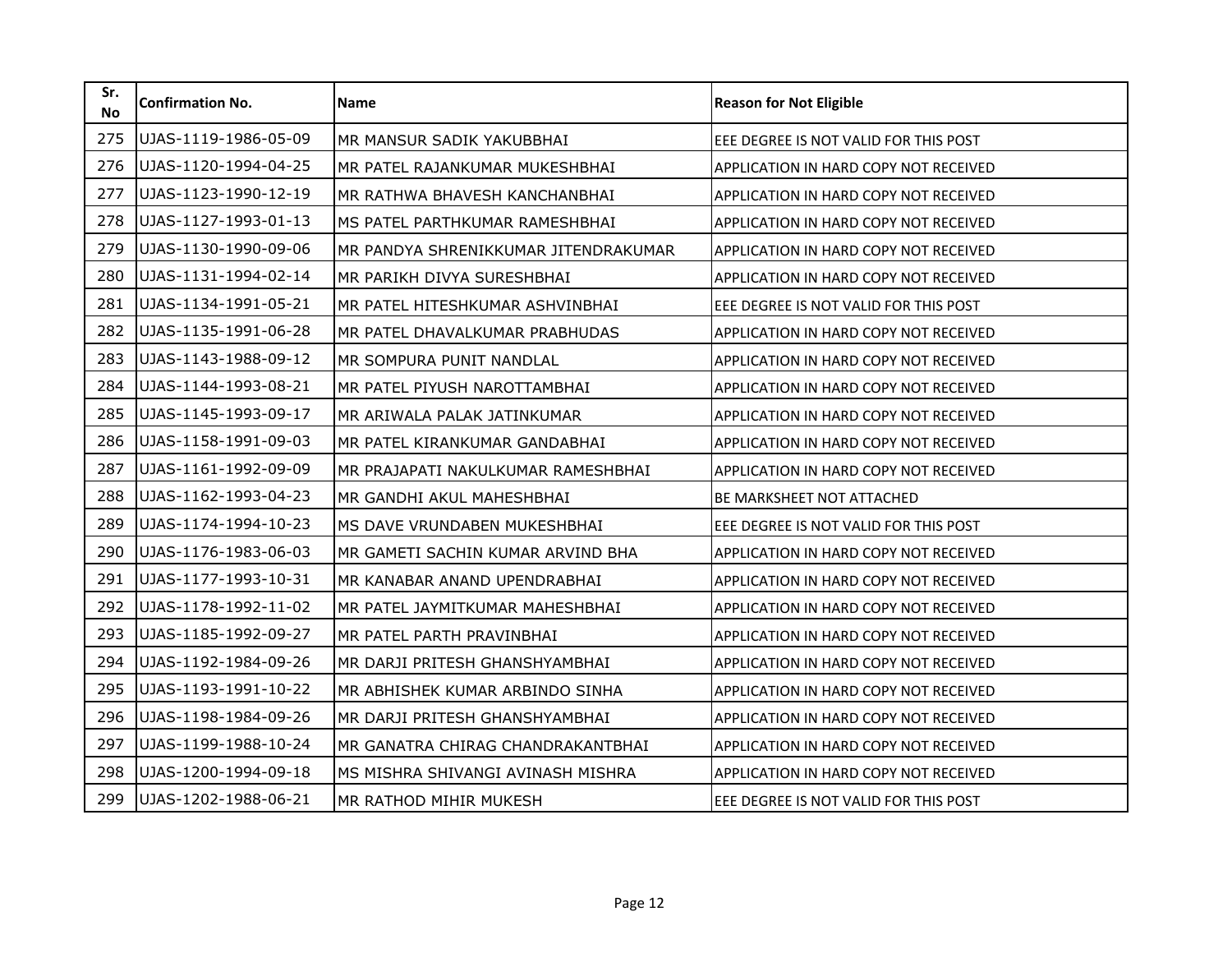| Sr.<br><b>No</b> | <b>Confirmation No.</b> | <b>Name</b>                       | <b>Reason for Not Eligible</b>        |
|------------------|-------------------------|-----------------------------------|---------------------------------------|
| 300              | UJAS-1208-1992-11-26    | MR JADAV RAHUL GHANSHYAMBHAI      | EEE DEGREE IS NOT VALID FOR THIS POST |
| 301              | UJAS-1209-1989-11-21    | MR MODI MAYUR HITESHBHAI          | EEE DEGREE IS NOT VALID FOR THIS POST |
| 302              | UJAS-1212-1991-04-03    | MR PATEL NIRAVKUMAR VISHNUBHAI    | APPLICATION IN HARD COPY NOT RECEIVED |
| 303              | UJAS-1213-1991-07-22    | MR MODI NIMESH NITINBHAI          | APPLICATION IN HARD COPY NOT RECEIVED |
| 304              | UJAS-1217-1992-11-02    | MR PATEL JAYMITKUMAR MAHESHBHAI   | APPLICATION IN HARD COPY NOT RECEIVED |
| 305              | UJAS-1226-1994-01-30    | MR VAHORA YUNUSH VALIBHAI         | APPLICATION IN HARD COPY NOT RECEIVED |
| 306              | UJAS-1228-1994-11-22    | MR DABHI PRAKASH LALJIBHAI        | APPLICATION IN HARD COPY NOT RECEIVED |
| 307              | UJAS-1229-1992-10-27    | MR KALANI RAVI JAYESHBHAI         | APPLICATION IN HARD COPY NOT RECEIVED |
| 308              | UJAS-1230-1995-01-10    | MR MAVANI ASHISHKUMAR RASIKBHAI   | APPLICATION IN HARD COPY NOT RECEIVED |
| 309              | UJAS-1231-1988-10-20    | MR MISTRY JAY KISHORBHAI          | APPLICATION IN HARD COPY NOT RECEIVED |
| 310              | UJAS-1232-1991-07-22    | MR MODI NIMESH NITINBHAI          | APPLICATION IN HARD COPY NOT RECEIVED |
| 311              | UJAS-1233-1993-03-17    | MR RAVAL KISHANKUMAR BABUBHAI     | APPLICATION IN HARD COPY NOT RECEIVED |
| 312              | UJAS-1236-1988-01-20    | MR KADIA JIGNESHKUMAR VISHNUBHAI  | APPLICATION IN HARD COPY NOT RECEIVED |
| 313              | UJAS-1242-1988-10-24    | MR GANATRA CHIRAG CHANDRAKANTBHAI | APPLICATION IN HARD COPY NOT RECEIVED |
| 314              | UJAS-1244-1992-10-27    | MR KALANI RAVI JAYESHBHAI         | APPLICATION IN HARD COPY NOT RECEIVED |
| 315              | UJAS-1248-1987-05-23    | MR GARASIYA ZALAKKUMAR NANJIBHAI  | APPLICATION IN HARD COPY NOT RECEIVED |
| 316              | UJAS-1250-1995-01-21    | MR PATEL PARITOSHKUMAR VISHNUBHAI | APPLICATION IN HARD COPY NOT RECEIVED |
| 317              | UJAS-1253-1991-12-05    | MR JAYSWAL NIKIN SEVAKLAL         | APPLICATION IN HARD COPY NOT RECEIVED |
| 318              | UJAS-1255-1991-01-02    | MR BHATT HARDIK HEMANTBHAI        | EEE DEGREE IS NOT VALID FOR THIS POST |
| 319              | UJAS-1258-1995-03-20    | MS PATEL RUPALBAHEN SURESHCHANDRA | APPLICATION IN HARD COPY NOT RECEIVED |
| 320              | UJAS-1268-1991-06-07    | MR SOLANKI ASHVINBHAI ISHVARBHAI  | APPLICATION IN HARD COPY NOT RECEIVED |
| 321              | UJAS-1269-1990-04-05    | MS AGARWAL MONIKA KRISHANGOPAL    | APPLICATION IN HARD COPY NOT RECEIVED |
| 322              | UJAS-1270-1990-04-18    | MR SAXENA VIKAS PARESHKUMAR       | APPLICATION IN HARD COPY NOT RECEIVED |
| 323              | UJAS-1281-1988-04-16    | MRS PANDEY KSHIPRA RAKESH         | APPLICATION IN HARD COPY NOT RECEIVED |
| 324              | UJAS-1284-1994-03-24    | MR LAD HARSH YOGESHBHAI           | APPLICATION IN HARD COPY NOT RECEIVED |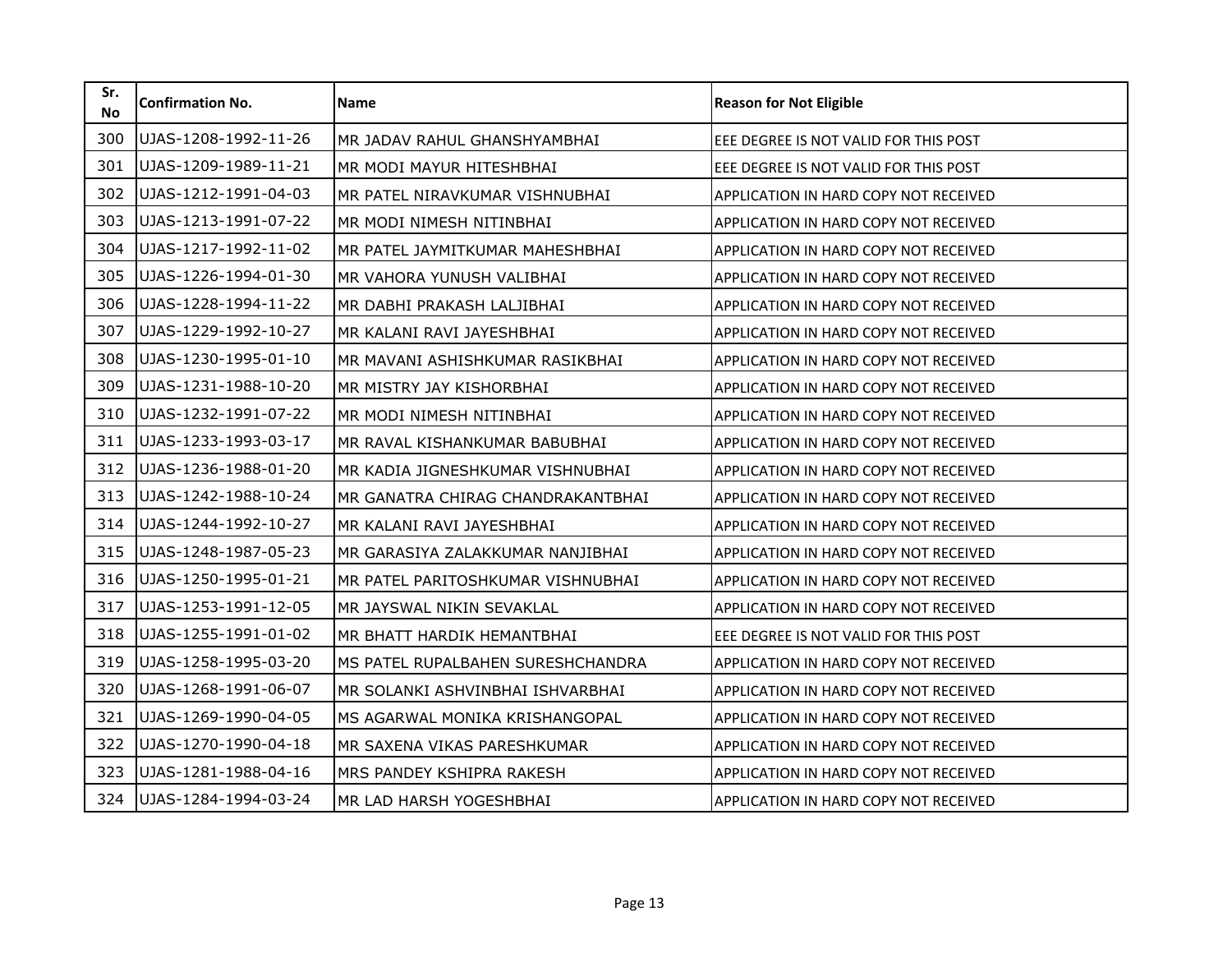| Sr.<br><b>No</b> | <b>Confirmation No.</b> | Name                                    | <b>Reason for Not Eligible</b>         |
|------------------|-------------------------|-----------------------------------------|----------------------------------------|
| 325              | UJAS-1293-1988-04-03    | MR RATHOD TEJAS JASHVANTBHAI            | APPLICATION IN HARD COPY NOT RECEIVED  |
| 326              | UJAS-1295-1993-05-07    | MR KUVADIYA PARESHKUMAR VALLABHBHAI     | APPLICATION IN HARD COPY NOT RECEIVED  |
| 327              | UJAS-1296-1993-04-24    | MS PATEL VAIDEHI PANKAJKUMAR            | APPLICATION IN HARD COPY NOT RECEIVED  |
| 328              | UJAS-1302-1993-07-08    | MR PRAJAPATI SANKETKUMAR MULJIBHAI      | APPLICATION IN HARD COPY NOT RECEIVED  |
| 329              | UJAS-1308-1994-01-28    | MR CHAUDHARY CHIRAGKUMAR DAHYABHAI      | APPLICATION IN HARD COPY NOT RECEIVED  |
| 330              | UJAS-1310-1985-01-05    | MR JOSHI RAJESHKUMAR DAMODARBHAI        | APPLICATION IN HARD COPY NOT RECEIVED  |
| 331              | UJAS-1318-1990-01-26    | MR PRAJAPATI JIGNESHKUMAR JIVANBHAI     | APPLICATION IN HARD COPY NOT RECEIVED  |
| 332              | UJAS-1322-1990-07-25    | MR SHARMA RAHUL ASHOK                   | EEE DEGREE IS NOT VALID FOR THIS POST  |
| 333              | UJAS-1332-1995-03-20    | MS VHORA PINAJBEN ANVARBHAI             | APPLICATION IN HARD COPY NOT RECEIVED  |
| 334              | UJAS-1336-1993-08-15    | MR PATEL KRUNALKUMAR MAHENDRABHAI       | APPLICATION IN HARD COPY NOT RECEIVED  |
| 335              | UJAS-1340-1994-01-25    | MR HUMBAL GAUTAM DINESHBHAI             | APPLICATION IN HARD COPY NOT RECEIVED  |
| 336              | UJAS-1342-1994-10-30    | MR CHABHADIYA VIJAYBHAI VALLABHBHAI     | APPLICATION IN HARD COPY NOT RECEIVED  |
| 337              | UJAS-1343-1993-10-23    | MR DARJI JATINKUMAR BHARATBHAI          | APPLICATION IN HARD COPY NOT RECEIVED  |
| 338              | UJAS-1345-1993-08-16    | MR PATEL HARSH SURESHBHAI               | APPLICATION IN HARD COPY NOT RECEIVED  |
| 339              | UJAS-1351-1989-01-06    | MR JADAV NILESHKUMAR AMRUTLAL           | EEE DEGREE IS NOT VALID FOR THIS POST  |
| 340              | UJAS-1353-1992-03-17    | MR RATHOD MANISHKUMAR BIPINCHANDRA      | APPLICATION IN HARD COPY NOT RECEIVED  |
| 341              | UJAS-1355-1991-06-10    | MR MESARIYA BRIJESHKUMAR MAHENDRABHAI   | 7 TH SEM IS NOT CLEAR WITH FIRST TRIAL |
| 342              | UJAS-1356-1995-03-18    | MR MOD PIYUSHDAN AMBADAN                | APPLICATION IN HARD COPY NOT RECEIVED  |
| 343              | UJAS-1359-1989-02-02    | MR MISHRA NIRANJAN KRISHNA KUMAR MISHRA | APPLICATION IN HARD COPY NOT RECEIVED  |
| 344              | UJAS-1361-1991-07-30    | MR PATEL BHAVESHKUMAR DHIRUBHAI         | APPLICATION IN HARD COPY NOT RECEIVED  |
| 345              | UJAS-1362-1990-12-25    | MR PATEL CHINTAN MAHENDRABHAI           | APPLICATION IN HARD COPY NOT RECEIVED  |
| 346              | UJAS-1370-1990-12-25    | MR PATEL CHINTAN MAHENDRABHAI           | EEE DEGREE IS NOT VALID FOR THIS POST  |
| 347              | UJAS-1373-1993-06-09    | MR PRAJAPATI NIKULKUMAR BIPINBHAI       | APPLICATION IN HARD COPY NOT RECEIVED  |
| 348              | UJAS-1374-1991-07-30    | MR VYAS AMITKUMAR ROHITKUMAR            | APPLICATION IN HARD COPY NOT RECEIVED  |
| 349              | UJAS-1376-1982-04-09    | MR PANCHAL JIGNESH GOPAL DAS            | APPLICATION IN HARD COPY NOT RECEIVED  |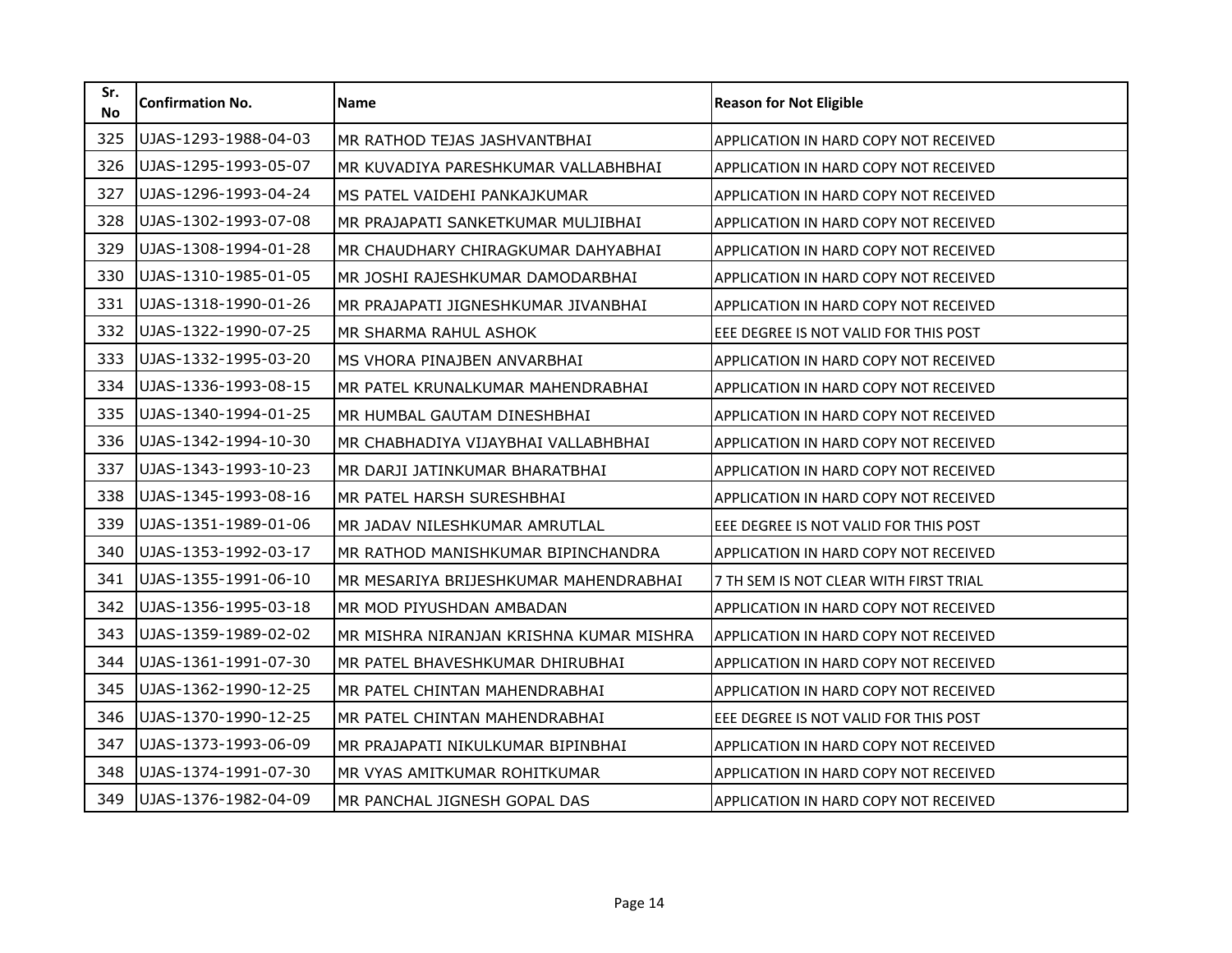| Sr.<br><b>No</b> | <b>Confirmation No.</b> | Name                                  | <b>Reason for Not Eligible</b>           |
|------------------|-------------------------|---------------------------------------|------------------------------------------|
| 350              | UJAS-1377-1993-06-15    | MS TRIVEDI AVANI RASHIKBHAI           | APPLICATION IN HARD COPY NOT RECEIVED    |
| 351              | UJAS-1383-1992-08-08    | MR PATEL NEHAL RAMESHBHAI             | APPLICATION IN HARD COPY NOT RECEIVED    |
| 352              | UJAS-1385-1992-03-03    | MR PRANAMI SANDEEPKUMAR RANACHHODBHAI | APPLICATION IN HARD COPY NOT RECEIVED    |
| 353              | UJAS-1386-1991-11-21    | MS MAKWANA RASHMITA ARAJANBHAI        | BE MARKSHEETS NOT ATTACHED               |
| 354              | UJAS-1388-1993-08-29    | MR SHIYANIYA SWAPNIL BHARAT KUMAR     | 7 TH SEM IS NOT CLEAR WITH FIRST TRIAL   |
| 355              | UJAS-1392-1994-06-20    | MR MENIYA RAVIKUMAR LAXMANBHAI        | APPLICATION IN HARD COPY NOT RECEIVED    |
| 356              | UJAS-1394-1994-03-04    | MR PATEL NIRMALKUMAR RASIKBHAI        | EEE DEGREE IS NOT VALID FOR THIS POST    |
| 357              | UJAS-1399-1994-03-15    | MR PRAJAPATI PARESHKUMAR GANESHBHAI   | APPLICATION IN HARD COPY NOT RECEIVED    |
| 358              | UJAS-1403-1991-10-22    | MR KUMAR ABHISHEK ARBINDO SINHA       | APPLICATION IN HARD COPY NOT RECEIVED    |
| 359              | UJAS-1405-1992-10-01    | MR PATEL NIRAV HASMUKHBHAI            | APPLICATION IN HARD COPY NOT RECEIVED    |
| 360              | UJAS-1410-1993-11-04    | MR GAJJAR HIMANSHU DINESHBHAI         | APPLICATION IN HARD COPY NOT RECEIVED    |
| 361              | UJAS-1413-1993-06-07    | MR DAMOR MAYANK NANULAL               | APPLICATION IN HARD COPY NOT RECEIVED    |
| 362              | UJAS-1423-1993-03-24    | MR JOSHI CHIRAGKUMAR DIPAKKUMAR       | APPLICATION IN HARD COPY NOT RECEIVED    |
| 363              | UJAS-1427-1991-09-22    | MR SHARMA SIDDHARTH SHAILENDRA        | APPLICATION IN HARD COPY NOT RECEIVED    |
| 364              | UJAS-1434-1990-04-29    | MR OZA KRUNALKUMAR ALPESHKUMAR        | APPLICATION IN HARD COPY NOT RECEIVED    |
| 365              | UJAS-1435-1993-03-07    | MR CHAULKAR MITESH GAININATH          | APPLICATION IN HARD COPY NOT RECEIVED    |
| 366              | UJAS-1436-1993-08-21    | MR PATEL PIYUSHKUMR NAROTTAMBHAI      | APPLICATION IN HARD COPY NOT RECEIVED    |
| 367              | UJAS-1437-1993-06-26    | MR GEDIYA JANAKRAY VASANTRAY          | APPLICATION IN HARD COPY NOT RECEIVED    |
| 368              | UJAS-1440-1994-06-16    | MR PATEL YOGESHKUMAR MANUBHAI         | 7TH & 8TH SEM MARKSHEETS NOT ATTACHED    |
| 369              | UJAS-1445-1994-12-08    | MR SINGH LAL SINGH RAJENDRA PRASAD    | APPLICATION IN HARD COPY NOT RECEIVED    |
| 370              | UJAS-1449-1988-12-25    | MR PATEL KEYURKUMAR MANHARBHAI        | APPLICATION IN HARD COPY NOT RECEIVED    |
| 371              | UJAS-1456-1994-04-11    | MS PARMAR DIMPALBEN JAYANTIBHAI       | BE E C DEGREE IS NOT VALID FOR THIS POST |
| 372              | UJAS-1470-1993-09-05    | MS PATEL RASHMIBEN SHIVRAMBHAI        | APPLICATION IN HARD COPY NOT RECEIVED    |
| 373              | UJAS-1473-1994-01-17    | MR JADEJA DIVYARAJSINH JAGATSINH      | APPLICATION IN HARD COPY NOT RECEIVED    |
| 374              | UJAS-1480-1993-07-10    | MR SHARMA TUSHAR ANAND                | APPLICATION IN HARD COPY NOT RECEIVED    |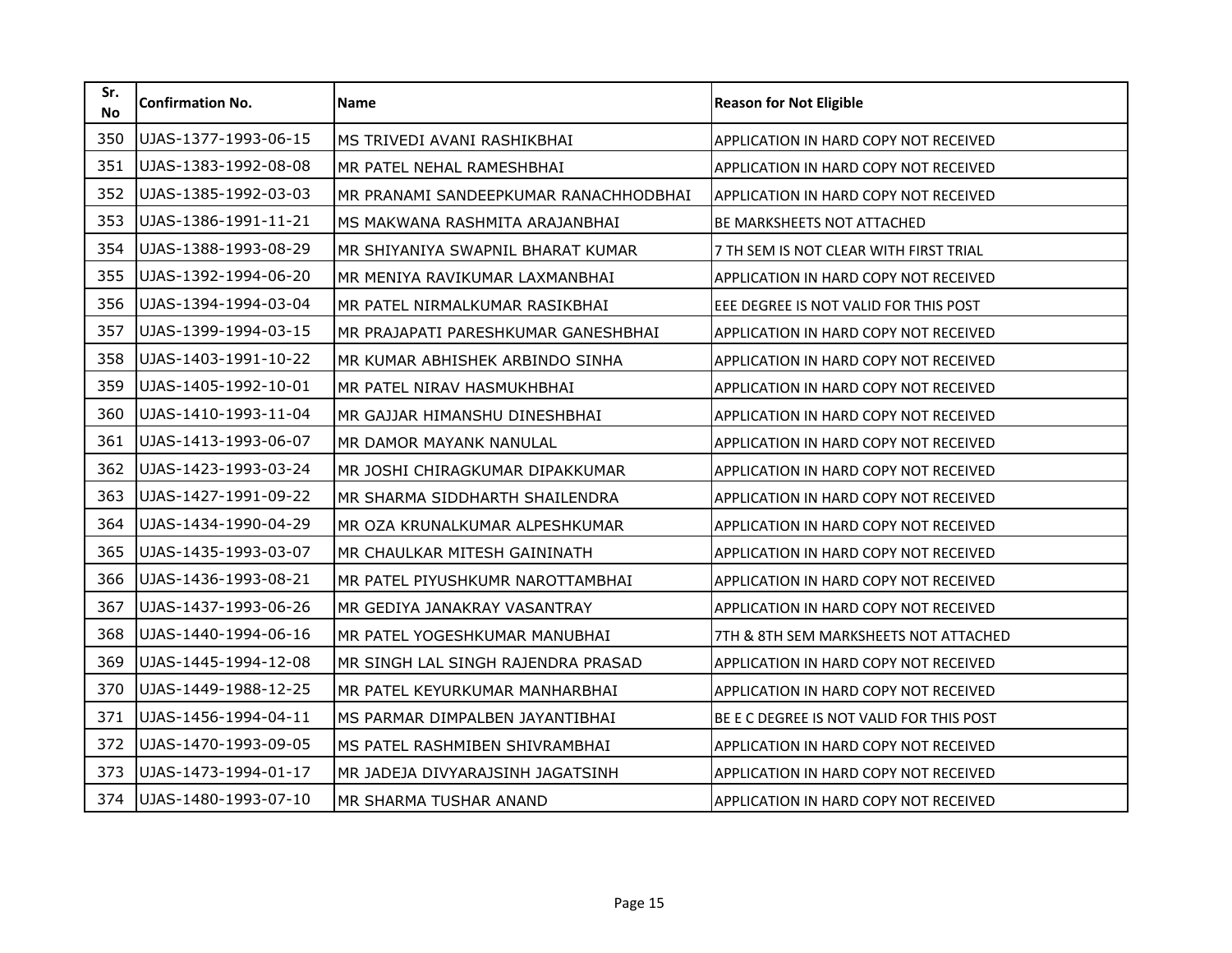| Sr.<br><b>No</b> | <b>Confirmation No.</b> | Name                                                                          | <b>Reason for Not Eligible</b>         |
|------------------|-------------------------|-------------------------------------------------------------------------------|----------------------------------------|
| 375              | UJAS-1481-1993-07-06    | MR MAHIDA JAYDEEPKUMAR MOTISINH                                               | APPLICATION IN HARD COPY NOT RECEIVED  |
| 376              | UJAS-1486-1991-12-12    | MR BABARIYA GAUTAMKUMAR MUKESHBHAI                                            | APPLICATION IN HARD COPY NOT RECEIVED  |
| 377              | UJAS-1487-1993-01-09    | MR PATEL HARSH KANUBHAI                                                       | APPLICATION IN HARD COPY NOT RECEIVED  |
| 378              | UJAS-1492-1993-10-16    | MR BASIN RAHUL PRAVINBHAI                                                     | 7 TH SEM IS NOT CLEAR WITH FIRST TRIAL |
| 379              | UJAS-1494-1987-08-10    | MR PATEL KALPESH NARSINHA                                                     | APPLICATION IN HARD COPY NOT RECEIVED  |
| 380              | UJAS-1497-1991-08-29    | MR SHAIKH RIYAZHUSEN SAMASUDDIN                                               | APPLICATION IN HARD COPY NOT RECEIVED  |
| 381              | UJAS-1500-1995-01-14    | MR KATHIRIYA CHIRAG RAMESHBHAI                                                | APPLICATION IN HARD COPY NOT RECEIVED  |
| 382              | UJAS-1505-1990-07-15    | MR PACHAURI BHARAT KUMAR MAHESH CHAND SHAPPLICATION IN HARD COPY NOT RECEIVED |                                        |
| 383              | UJAS-1514-1992-12-26    | MR PATEL JAYMINKUMAR DINESHBHAI                                               | APPLICATION IN HARD COPY NOT RECEIVED  |
| 384              | UJAS-1518-1993-01-05    | MR KUMHAR ARVINDKUMAR SHRILAL PRAJAPATI                                       | APPLICATION IN HARD COPY NOT RECEIVED  |
| 385              | UJAS-1525-1993-07-06    | MR MAHIDA JAYDEEPKUMAR MOTISINH                                               | APPLICATION IN HARD COPY NOT RECEIVED  |
| 386              | UJAS-1526-1992-06-01    | MR MALI HINDUBHAI ISHVARLAL                                                   | APPLICATION IN HARD COPY NOT RECEIVED  |
| 387              | UJAS-1529-1993-08-30    | MR MAKWANA JAYESHBHAI GIRISHBHAI                                              | APPLICATION IN HARD COPY NOT RECEIVED  |
| 388              | UJAS-1537-1993-08-30    | MR MAKWANA JAYESHBHAI GIRISHBHAI                                              | APPLICATION IN HARD COPY NOT RECEIVED  |
| 389              | UJAS-1557-1993-06-06    | MR DABHI DHRUVKUMAR VINDOBHAI                                                 | APPLICATION IN HARD COPY NOT RECEIVED  |
| 390              | UJAS-1558-1993-12-19    | MR TIWARI SHASHANK BHARATBHAI                                                 | APPLICATION IN HARD COPY NOT RECEIVED  |
| 391              | UJAS-1559-1994-09-19    | MR THAKKAR SMIT RAKESHKUMAR                                                   | APPLICATION IN HARD COPY NOT RECEIVED  |
| 392              | UJAS-1561-1995-04-23    | MR DESAI RAVI RAMESHBHAI                                                      | APPLICATION IN HARD COPY NOT RECEIVED  |
| 393              | UJAS-1565-1993-03-18    | MR GOHIL JAYDIPSINH AJITSINH                                                  | APPLICATION IN HARD COPY NOT RECEIVED  |
| 394              | UJAS-1569-1994-02-17    | MR VERMA PRAKHAR SHIVA SINGH VERMA                                            | APPLICATION IN HARD COPY NOT RECEIVED  |
| 395              | UJAS-1574-1992-09-01    | MR SUTARIYA TANMAYKUMAR MANUBHAI                                              | APPLICATION IN HARD COPY NOT RECEIVED  |
| 396              | UJAS-1577-1991-12-30    | MR MALASANA RAHULKUMAR NARABHERAMBHAI                                         | APPLICATION IN HARD COPY NOT RECEIVED  |
| 397              | UJAS-1590-1985-05-07    | MR JANI SAURABHKUMAR HARENDRABHAI                                             | APPLICATION IN HARD COPY NOT RECEIVED  |
| 398              | UJAS-1591-1990-03-27    | MR PATEL CHIRAG DAHYABHAI                                                     | APPLICATION IN HARD COPY NOT RECEIVED  |
| 399              | UJAS-1595-1993-06-13    | MR PATEL CHIRAG KUMAR PRAVIN BHAI                                             | EEE DEGREE IS NOT VALID FOR THIS POST  |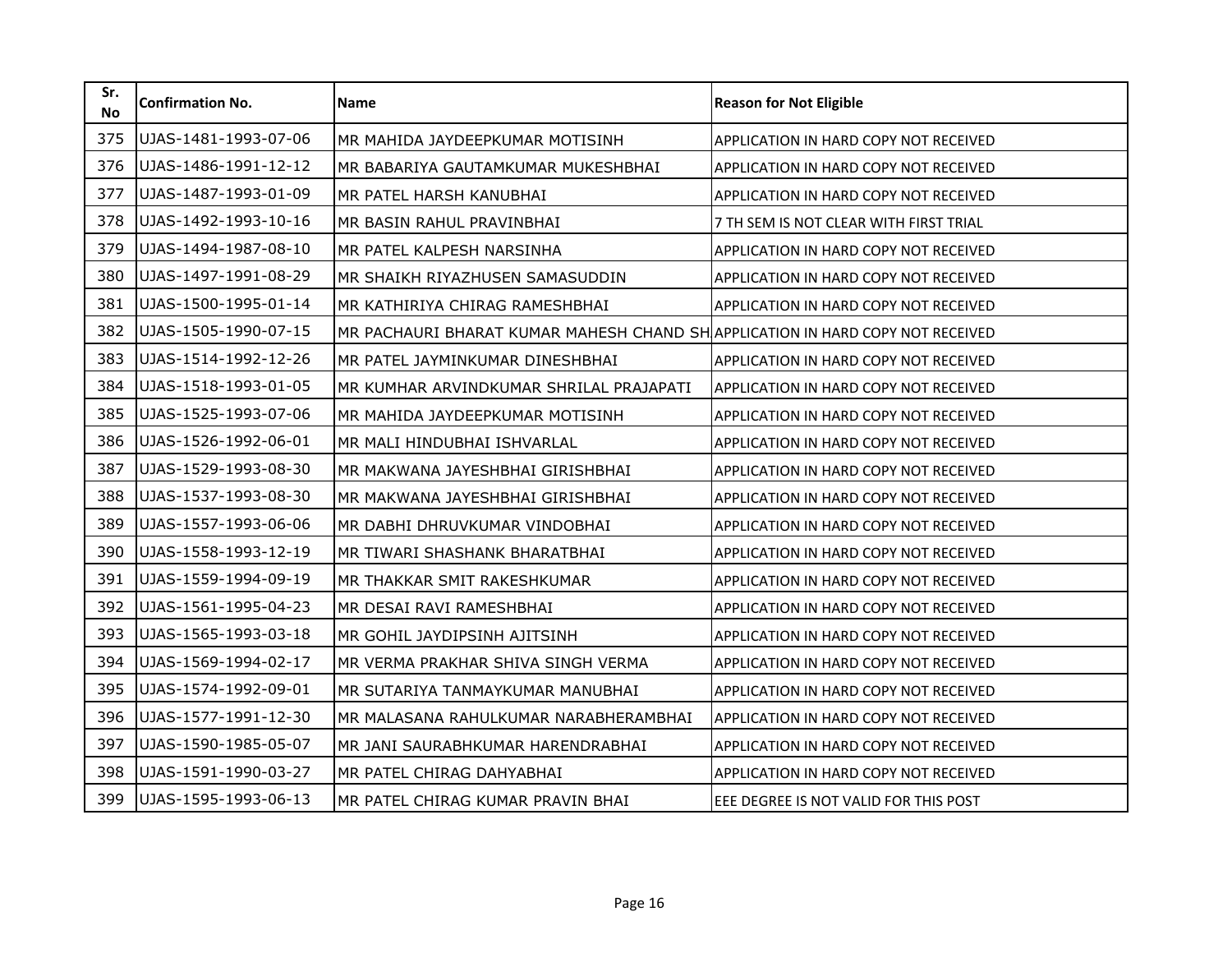| Sr.<br><b>No</b> | <b>Confirmation No.</b> | <b>Name</b>                                                                    | <b>Reason for Not Eligible</b>               |
|------------------|-------------------------|--------------------------------------------------------------------------------|----------------------------------------------|
| 400              | UJAS-1596-1990-12-02    | MR PATEK VEDANTKUMAR GOVINDBHAI                                                | APPLICATION IN HARD COPY NOT RECEIVED        |
| 401              | UJAS-1609-1991-12-10    | MR PARMAR JIGNESHKUMAR SOMABHAI                                                | <b>APPLICATION IN HARD COPY NOT RECEIVED</b> |
| 402              | UJAS-1620-1995-02-17    | MR VADHIYA MEHUL UKABHAI                                                       | APPLICATION IN HARD COPY NOT RECEIVED        |
| 403              | UJAS-1621-1993-02-27    | MR CHAUDHARI ANIL JAYANTIBHAI                                                  | APPLICATION IN HARD COPY NOT RECEIVED        |
| 404              | UJAS-1632-1994-10-26    | MR BHATT KAUSHAL ARUNBHAI                                                      | APPLICATION IN HARD COPY NOT RECEIVED        |
| 405              | UJAS-1640-1993-10-23    | MR DARJI JATINKUMAR BHARATBHAI                                                 | 7 TH SEM IS NOT CLEAR WITH FIRST TRIAL       |
| 406              | UJAS-1642-1992-03-14    | MR PATEL HARSHILKUMAR NAVNITLAL                                                | APPLICATION IN HARD COPY NOT RECEIVED        |
| 407              | UJAS-1647-1988-05-04    | MR PARMAR NITINKUMAR RAMESHCHANDRA                                             | APPLICATION IN HARD COPY NOT RECEIVED        |
| 408              | UJAS-1651-1986-07-12    | MR NALVADE SHAILESH SITARAM                                                    | APPLICATION IN HARD COPY NOT RECEIVED        |
| 409              | UJAS-1656-1992-10-28    | MR SHAH NITYAMKUMAR RAMAKANT                                                   | APPLICATION IN HARD COPY NOT RECEIVED        |
| 410              | UJAS-1657-1993-04-07    | MR PATEL PARTHKUMAR PRAKASHBHAI                                                | APPLICATION IN HARD COPY NOT RECEIVED        |
| 411              | UJAS-1662-1991-07-22    | MR PATEL NIKUNJ BHARATKUMAR                                                    | APPLICATION IN HARD COPY NOT RECEIVED        |
| 412              | UJAS-1666-1992-06-17    | MR RAVAL DHRUVKUMAR KISHORCHANDRA                                              | APPLICATION IN HARD COPY NOT RECEIVED        |
| 413              | UJAS-1669-1991-11-08    | MR PATEL NIRAV SURESHBHAI                                                      | APPLICATION IN HARD COPY NOT RECEIVED        |
| 414              | UJAS-1672-1991-10-11    | MR MEGHNATHI NITINGIRI GOVINDGIRI                                              | APPLICATION IN HARD COPY NOT RECEIVED        |
| 415              | UJAS-1674-1988-11-14    | MR KANSARA FENIL KALPESHBHAI                                                   | <b>APPLICATION IN HARD COPY NOT RECEIVED</b> |
| 416              | UJAS-1677-1994-02-28    | MR BARIA PANKAJKUMAR GULABSINH                                                 | APPLICATION IN HARD COPY NOT RECEIVED        |
| 417              | UJAS-1686-1995-02-05    | MR SHAH ARYAN GAUTAMBHAI                                                       | APPLICATION IN HARD COPY NOT RECEIVED        |
| 418              | UJAS-1690-1991-11-03    | MR THUMMAR PARTH PRAVINBHAI                                                    | APPLICATION IN HARD COPY NOT RECEIVED        |
| 419              | UJAS-1694-1992-12-14    | MR VAGHANI MOHITKUMAR MULAJIBHAI                                               | APPLICATION IN HARD COPY NOT RECEIVED        |
| 420              | UJAS-1696-1986-04-10    | MR PATEL HARDIK BHAILALBHAI                                                    | <b>APPLICATION IN HARD COPY NOT RECEIVED</b> |
| 421              | UJAS-1697-1993-01-13    | MR PATEL PARTH RAMESHBHAI                                                      | APPLICATION IN HARD COPY NOT RECEIVED        |
| 422              | UJAS-1705-1992-07-20    | MR PATEL DIVYESH BHIKHABHAI                                                    | <b>APPLICATION IN HARD COPY NOT RECEIVED</b> |
| 423              | UJAS-1718-1993-09-10    | MR SHRIVASTW SACHIN KUMAR PARITOSH SHRIVAEEE DEGREE IS NOT VALID FOR THIS POST |                                              |
| 424              | UJAS-1720-1991-08-20    | MR PATEL RAJ SHANTILAL                                                         | APPLICATION IN HARD COPY NOT RECEIVED        |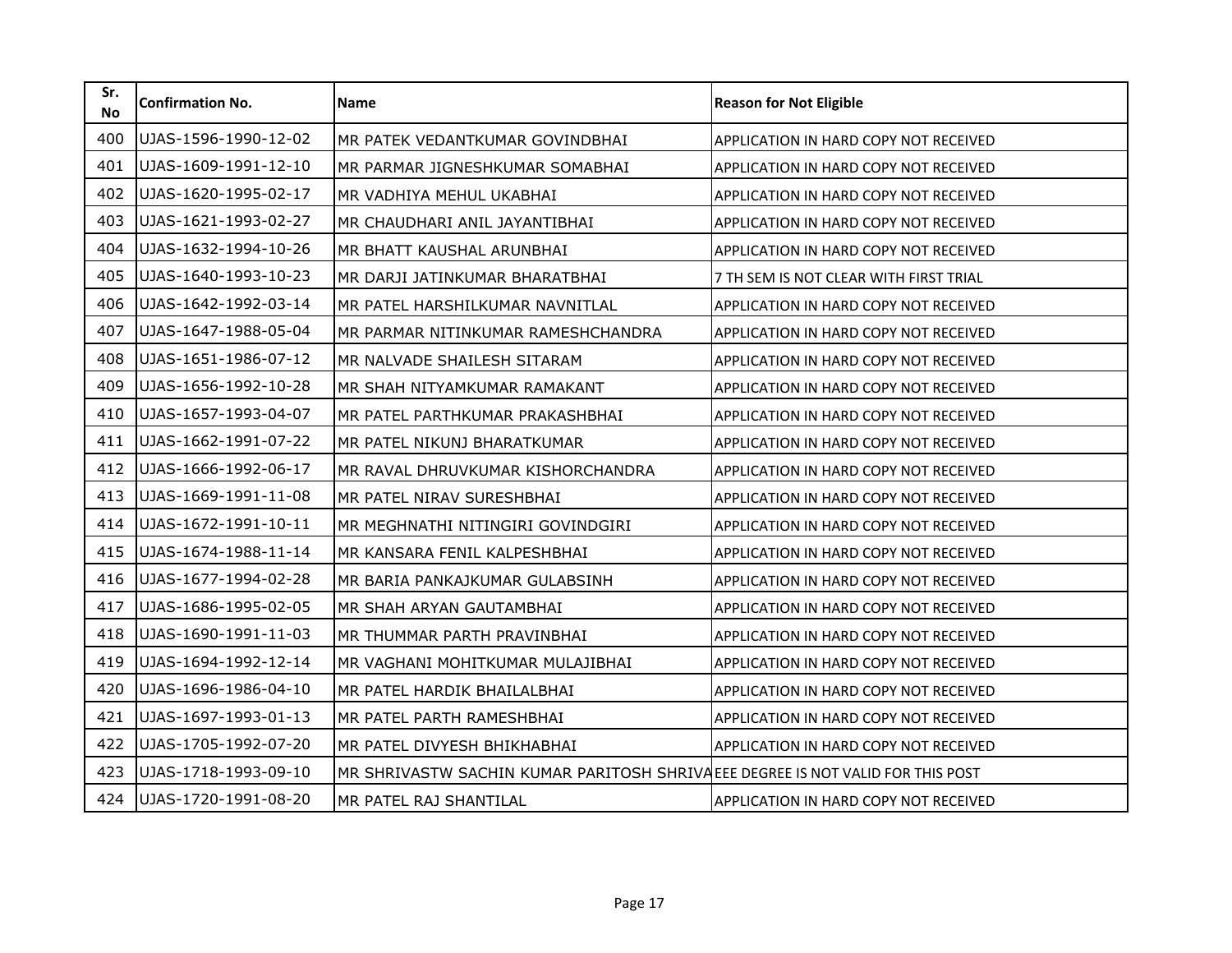| Sr.<br><b>No</b> | <b>Confirmation No.</b> | <b>Name</b>                            | <b>Reason for Not Eligible</b>               |
|------------------|-------------------------|----------------------------------------|----------------------------------------------|
| 425              | UJAS-1730-1994-04-23    | MS PATEL PRIYAL VISHNUPRASAD           | APPLICATION IN HARD COPY NOT RECEIVED        |
| 426              | UJAS-1736-1991-12-15    | MR PATEL DIPAKKUMAR HASMUKHBHAI        | APPLICATION IN HARD COPY NOT RECEIVED        |
| 427              | UJAS-1737-1994-01-24    | MR MEHTA KUSHAGRA PARULKUMAR           | 7 TH SEM IS NOT CLEAR WITH FIRST TRIAL       |
| 428              | UJAS-1743-1992-05-20    | MR GAMI BHAVESH AMRUTLAL               | APPLICATION IN HARD COPY NOT RECEIVED        |
| 429              | UJAS-1744-1994-06-23    | MR RAJPUT NARPATSINH GULABSINH         | APPLICATION IN HARD COPY NOT RECEIVED        |
| 430              | UJAS-1750-1994-04-09    | MR PRAJAPATI CHETANKUMAR KHODABHAI     | EEE DEGREE IS NOT VALID FOR THIS POST        |
| 431              | UJAS-1751-1993-07-14    | MR PRAJAPATI AJAYKUMAR SUDHIRKUMAR     | <b>APPLICATION IN HARD COPY NOT RECEIVED</b> |
| 432              | UJAS-1756-1992-05-22    | MR MACHHI PRITESHKUMAR JAYANTIBHAI     | 7 TH SEM IS NOT CLEAR WITH FIRST TRIAL       |
| 433              | UJAS-1763-1986-04-10    | MR PATEL HARDIK BHAILALBHAI            | APPLICATION IN HARD COPY NOT RECEIVED        |
| 434              | UJAS-1765-1993-06-06    | MR PARGI BIPINKUMAR SUKLABHAI          | APPLICATION IN HARD COPY NOT RECEIVED        |
| 435              | UJAS-1767-1991-09-17    | MR PANDYA DHRUV VINODBHAI              | EEE DEGREE IS NOT VALID FOR THIS POST        |
| 436              | UJAS-1769-1993-01-12    | MR TRIVEDI MAITREYKUMAR DHARMENDRABHAI | APPLICATION IN HARD COPY NOT RECEIVED        |
| 437              | UJAS-1773-1991-08-21    | MR PATEL DHAVALKUMAR KIRTIKUMAR        | APPLICATION IN HARD COPY NOT RECEIVED        |
| 438              | UJAS-1774-1993-05-27    | MR PATEL HARSHKUMAR PRADIPKUMAR        | APPLICATION IN HARD COPY NOT RECEIVED        |
| 439              | UJAS-1775-1993-07-27    | MR KAILA RAKESHKUMAR PRANJIVAN         | APPLICATION IN HARD COPY NOT RECEIVED        |
| 440              | UJAS-1779-1993-09-03    | MR KUMAR SURESH KUMAR JAGDISH PRASAD   | EEE DEGREE IS NOT VALID FOR THIS POST        |
| 441              | UJAS-1783-1990-11-24    | MR CHAMPANERI JAYNEELKUMAR JAYANTIBHAI | APPLICATION IN HARD COPY NOT RECEIVED        |
| 442              | UJAS-1786-1994-08-17    | MR JOSHI DHRUV RAJESHKUMAR             | APPLICATION IN HARD COPY NOT RECEIVED        |
| 443              | UJAS-1793-1993-02-17    | MR SATNAMI DHRUV KANTILAL              | APPLICATION IN HARD COPY NOT RECEIVED        |
| 444              | UJAS-1794-1993-04-26    | MR MARAKANA VARUN GOPALBHAI            | APPLICATION IN HARD COPY NOT RECEIVED        |
| 445              | UJAS-1796-1992-07-20    | MR PATEL DIVYESH BHIKHABHAI            | <b>APPLICATION IN HARD COPY NOT RECEIVED</b> |
| 446              | UJAS-1807-1991-11-10    | MR SHAH RAVI HASMUKHBHAI               | <b>APPLICATION IN HARD COPY NOT RECEIVED</b> |
| 447              | UJAS-1812-1993-09-18    | MR SOLANKI RAJATKUMAR RAMESHCHANDRA    | <b>APPLICATION IN HARD COPY NOT RECEIVED</b> |
| 448              | UJAS-1825-1993-06-01    | MR CHAUDHARI VISHAL BAHECHARBHAI       | BE MARKSHEET NOT ATTACHED                    |
| 449              | UJAS-1831-1989-01-05    | MR CHHIPA TAHIRHUSAIN GULAMJAFAR       | APPLICATION IN HARD COPY NOT RECEIVED        |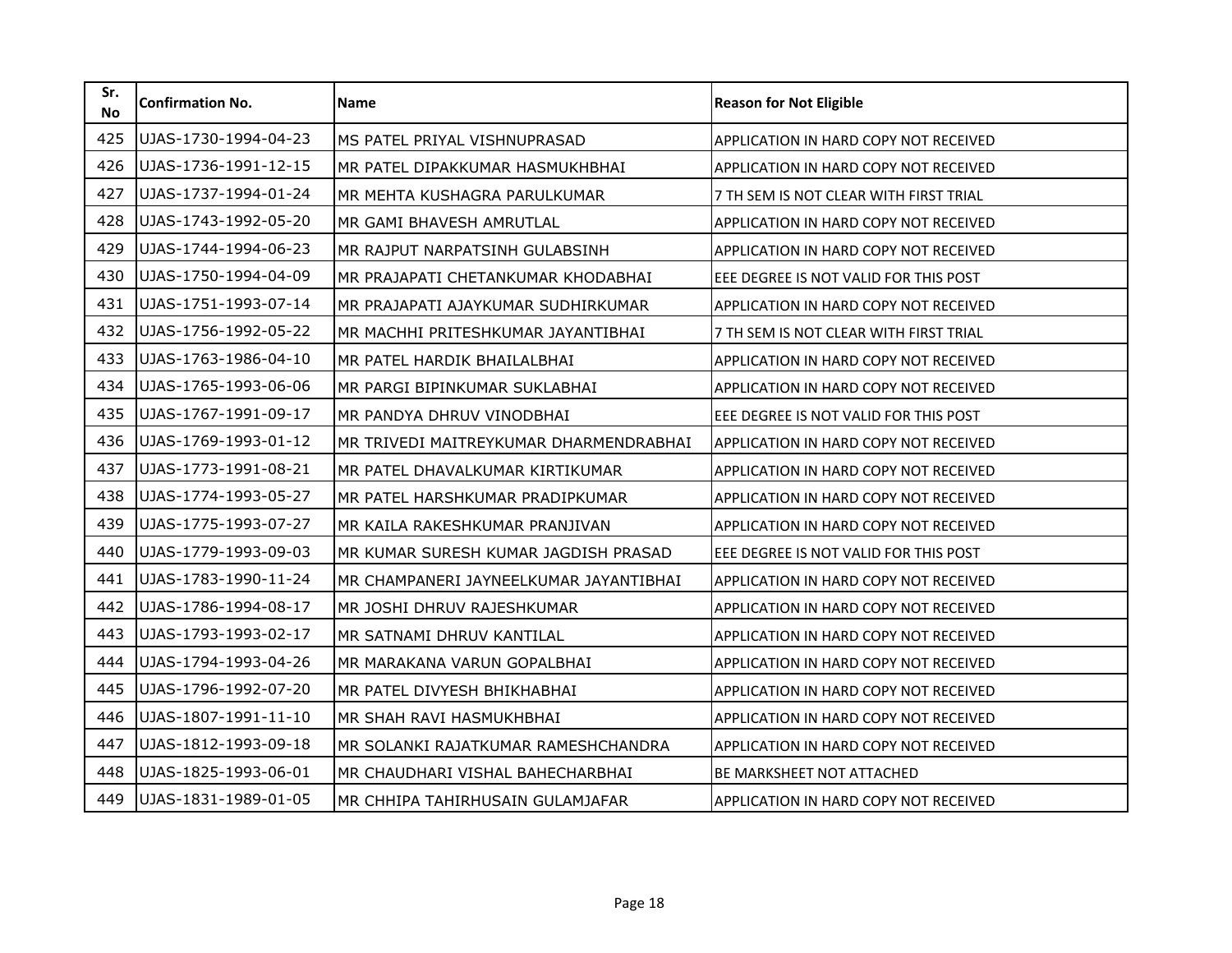| Sr.<br><b>No</b> | <b>Confirmation No.</b> | <b>Name</b>                            | <b>Reason for Not Eligible</b>               |
|------------------|-------------------------|----------------------------------------|----------------------------------------------|
| 450              | UJAS-1833-1985-06-01    | MR PATEL PIYUSHKUMAR BHIKHABHAI        | APPLICATION IN HARD COPY NOT RECEIVED        |
| 451              | UJAS-1838-1991-06-01    | MR CHAUHAN RAVI KUMAR KANTILAL         | APPLICATION IN HARD COPY NOT RECEIVED        |
| 452              | UJAS-1840-1991-06-11    | MRS M PRIYADHARSINI MURUGASEN          | APPLICATION IN HARD COPY NOT RECEIVED        |
| 453              | UJAS-1843-1993-06-15    | MR PATEL AKSHAY BHIKHABHAI             | <b>BE MARKSHEET NOT ATTACHED</b>             |
| 454              | UJAS-1844-1990-10-20    | MR NIRMAL RAVIRAJ RAJNIKANT            | <b>APPLICATION IN HARD COPY NOT RECEIVED</b> |
| 455              | UJAS-1847-1992-05-19    | MR SAHU GAJENDRA KUMAR RAM PRASAD SAHU | <b>APPLICATION IN HARD COPY NOT RECEIVED</b> |
| 456              | UJAS-1850-1993-04-14    | MS RAVAL JIGNASHA RAJENDRAKUMAR        | EEE DEGREE IS NOT VALID FOR THIS POST        |
| 457              | UJAS-1851-1994-05-22    | MR DAVE PARTH MAYURKUMAR               | APPLICATION IN HARD COPY NOT RECEIVED        |
| 458              | UJAS-1852-1991-06-01    | MR CHAUHAN RAVI KUMAR KANTILAL         | APPLICATION IN HARD COPY NOT RECEIVED        |
| 459              | UJAS-1869-1993-07-11    | MR PATEL DIPAKKUMAR MANHARLAL          | EEE DEGREE IS NOT VALID FOR THIS POST        |
| 460              | UJAS-1870-1993-11-12    | MR JADEJA RAJENDRASINH DIGVIJAYSINH    | APPLICATION IN HARD COPY NOT RECEIVED        |
| 461              | UJAS-1875-1993-09-26    | MR PATEL RAVIKUMAR KIRITBHAI           | APPLICATION IN HARD COPY NOT RECEIVED        |
| 462              | UJAS-1881-1991-08-06    | MR SHARMA SURAJKUMAR MUNNALAL          | APPLICATION IN HARD COPY NOT RECEIVED        |
| 463              | UJAS-1886-1992-01-20    | MR SHRIGOD HARDIK GIRISH BHAI          | APPLICATION IN HARD COPY NOT RECEIVED        |
| 464              | UJAS-1892-1993-05-29    | MS RAMI MANSI SURESHBHAI               | EEE DEGREE IS NOT VALID FOR THIS POST        |
| 465              | UJAS-1893-1992-12-24    | MR SHAH DHARMINKUMAR DHIRENDRAKUMAR    | APPLICATION IN HARD COPY NOT RECEIVED        |
| 466              | UJAS-1898-1993-07-16    | MR SUTHAR BIMALKUMAR MAHENDRAKUMAR     | APPLICATION IN HARD COPY NOT RECEIVED        |
| 467              | UJAS-1909-1995-01-10    | MR ARYAN LOKESH JITENDRAKUMAR          | 7TH & 8TH SEM MARKSHEETS NOT ATTACHED        |
| 468              | UJAS-1916-1989-05-04    | MR DALSANIYA DIPENKUMAR CHIMANLAL      | APPLICATION IN HARD COPY NOT RECEIVED        |
| 469              | UJAS-1920-1991-07-30    | MR VYAS AMITKUMAR ROHITKUMAR           | APPLICATION IN HARD COPY NOT RECEIVED        |
| 470              | UJAS-1932-1994-03-20    | MR SHARMA KRUNAL HARESHKUMAR           | BE MARKSHEETS NOT ATTACHED                   |
| 471              | UJAS-1933-1993-02-13    | MR VYAS NISHANT MANOJKUMAR             | EEE DEGREE IS NOT VALID FOR THIS POST        |
| 472              | UJAS-1939-1994-11-06    | MR DAVE NIHAR VIJAYKUMAR               | <b>APPLICATION IN HARD COPY NOT RECEIVED</b> |
| 473              | UJAS-1944-1993-05-15    | MR KARANGIYA NAYANKUMAR KHIMJIBHAI     | APPLICATION IN HARD COPY NOT RECEIVED        |
| 474              | UJAS-1963-1990-11-01    | MR PRAJAPATI DAXESHKUMAR MAGANBHAI     | APPLICATION IN HARD COPY NOT RECEIVED        |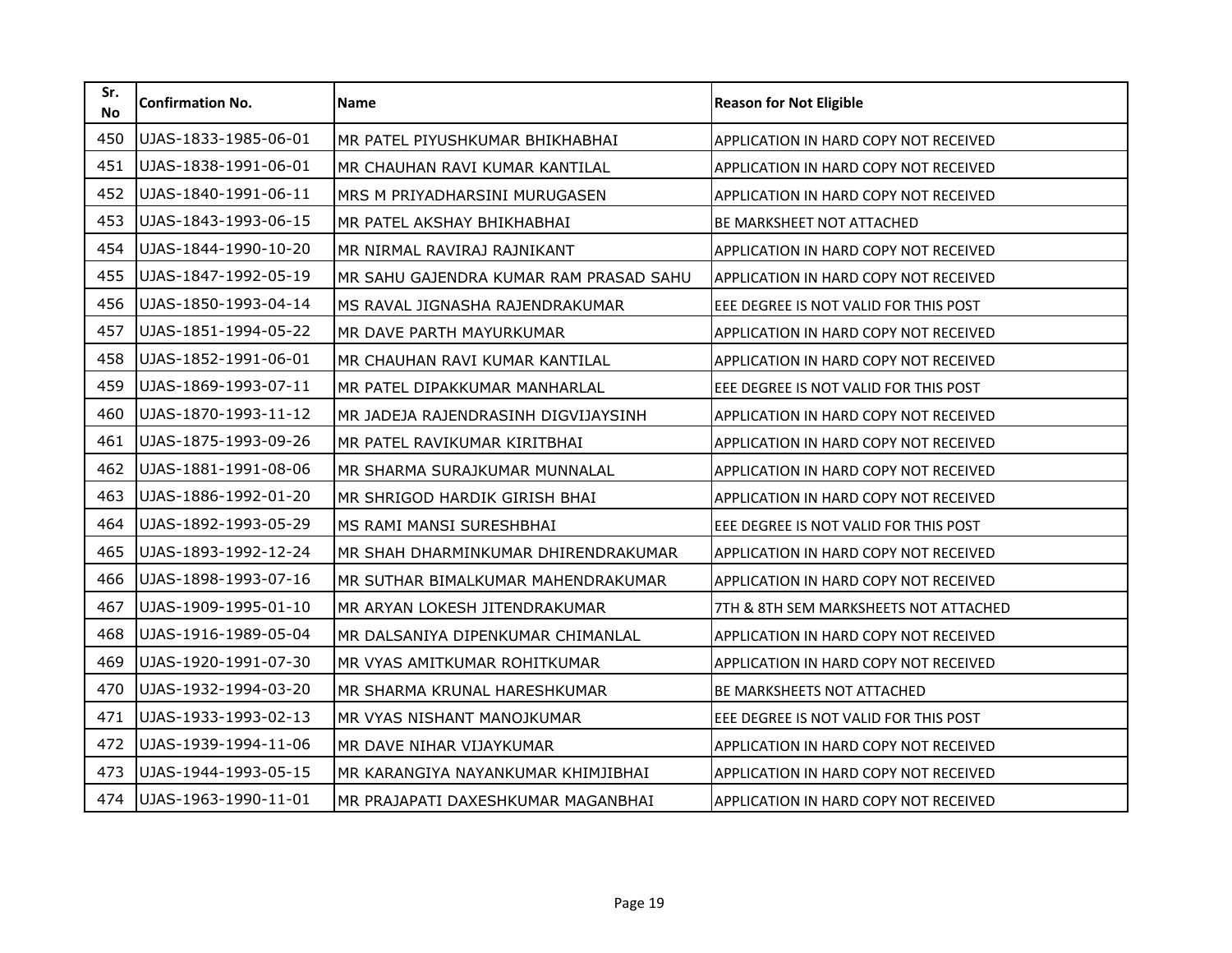| Sr.<br><b>No</b> | <b>Confirmation No.</b> | <b>Name</b>                           | <b>Reason for Not Eligible</b>               |
|------------------|-------------------------|---------------------------------------|----------------------------------------------|
| 475              | UJAS-1966-1990-10-17    | MR CHAUDHARI VIKAS ABHERAJBHAI        | APPLICATION IN HARD COPY NOT RECEIVED        |
| 476              | UJAS-1970-1993-03-07    | MR CHAULKAR MITESH GAININATH          | APPLICATION IN HARD COPY NOT RECEIVED        |
| 477              | UJAS-1972-1994-08-23    | MR MACHHAVADA SHUBHAM DINESHBHAI      | APPLICATION IN HARD COPY NOT RECEIVED        |
| 478              | UJAS-1994-1992-12-06    | MR DEVDA ANKITKUMAR RASIKBHAI         | 7TH & 8TH SEM MARKSHEETS NOT ATTACHED        |
| 479              | UJAS-2003-1995-02-13    | MR DHIMAN GAURAV SUSHILKUMAR          | APPLICATION IN HARD COPY NOT RECEIVED        |
| 480              | UJAS-2006-1993-02-04    | MR LADOLA PARASKUMAR ARVINDBHAI       | EEE DEGREE IS NOT VALID FOR THIS POST        |
| 481              | UJAS-2014-1993-06-05    | MR SENGAR YOGESHSINGH SURESHSINGH     | APPLICATION IN HARD COPY NOT RECEIVED        |
| 482              | UJAS-2015-1988-06-05    | MR PUROHIT TEJPAL PUNMARAM            | APPLICATION IN HARD COPY NOT RECEIVED        |
| 483              | UJAS-2016-1993-06-17    | MR PATEL AKASH JAYENDRAKUMAR          | 7th SEM MARKSHEET NOT ATTACHED               |
| 484              | UJAS-2017-1992-10-14    | MR ZALA VIKRAMSINH LALSINH            | EEE DEGREE IS NOT VALID FOR THIS POST        |
| 485              | UJAS-2019-1994-02-19    | MR VACHHANI CHIRAG NARESHBHAI         | APPLICATION IN HARD COPY NOT RECEIVED        |
| 486              | UJAS-2020-1993-12-13    | MR KANANI BHAVIN MANSUKHBHAI          | APPLICATION IN HARD COPY NOT RECEIVED        |
| 487              | UJAS-2023-1994-09-04    | MR PATEL HARSH RASHMIKANT             | APPLICATION IN HARD COPY NOT RECEIVED        |
| 488              | UJAS-2026-1991-08-29    | MR SHAIKH RIYAZHUSEN SAMASUDDIN       | APPLICATION IN HARD COPY NOT RECEIVED        |
| 489              | UJAS-2032-1991-03-27    | MR DHABRA HASANALI ISMAILBHAI         | <b>APPLICATION IN HARD COPY NOT RECEIVED</b> |
| 490              | UJAS-2036-1993-10-20    | MR KUMAR YOGESH KUMAR CHHITESHWAR RAM | EEE DEGREE IS NOT VALID FOR THIS POST        |
| 491              | UJAS-2037-1992-06-08    | MR RANASIYA MOHAMMADSOHEL ABDULRAUF   | EEE DEGREE IS NOT VALID FOR THIS POST        |
| 492              | UJAS-2048-1992-06-18    | MR SARVAIYA JAYRAJ DILIPBHAI          | APPLICATION IN HARD COPY NOT RECEIVED        |
| 493              | UJAS-2050-1992-11-21    | MS UPADHYAYA POOJA NIKHILBHAI         | 7TH & 8TH SEM MARKSHEETS NOT ATTACHED        |
| 494              | UJAS-2052-1989-10-14    | MR PATEL CHIRAGKUMAR PRAVINBHAI       | APPLICATION IN HARD COPY NOT RECEIVED        |
| 495              | UJAS-2053-1994-10-05    | MRS PATEL PRARTHANA DINESH            | APPLICATION IN HARD COPY NOT RECEIVED        |
| 496              | UJAS-2064-1990-01-21    | MR JANI NAIMESHKUMAR NITISHKUMAR      | APPLICATION IN HARD COPY NOT RECEIVED        |
| 497              | UJAS-2071-1987-07-26    | MR VYAS HETUL PANKAJ                  | <b>APPLICATION IN HARD COPY NOT RECEIVED</b> |
| 498              | UJAS-2094-1993-10-26    | MR SOLANKI SANJAYKUMAR AMRUTLAL       | APPLICATION IN HARD COPY NOT RECEIVED        |
| 499              | UJAS-2100-1994-01-11    | MR PATEL ANKITKUMAR KANTIBHAI         | APPLICATION IN HARD COPY NOT RECEIVED        |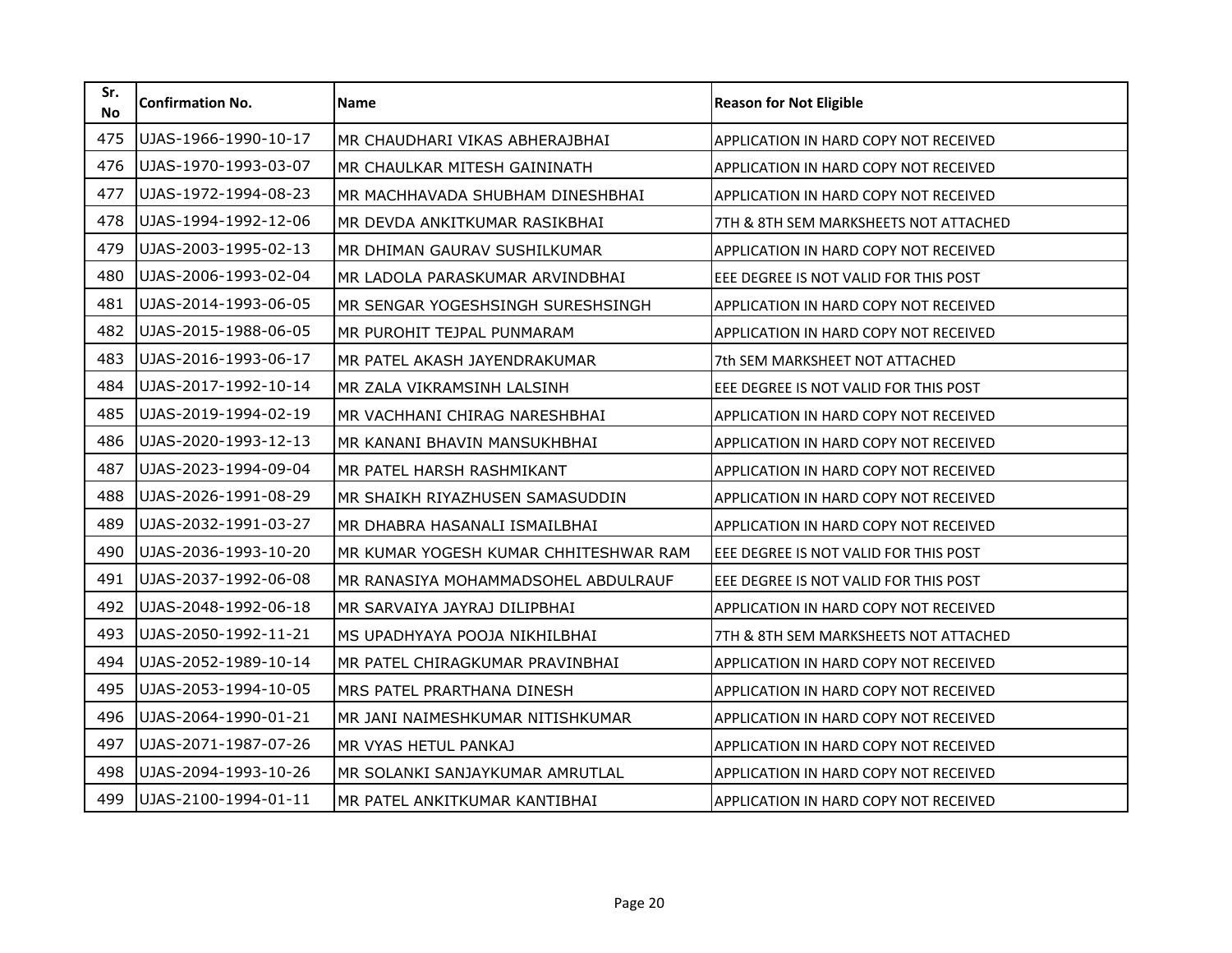| Sr.<br><b>No</b> | <b>Confirmation No.</b> | <b>Name</b>                                                                   | <b>Reason for Not Eligible</b>        |
|------------------|-------------------------|-------------------------------------------------------------------------------|---------------------------------------|
| 500              | UJAS-2101-1994-03-11    | MR CHAUHAN MAHAMMADAKHLAK MAHEBOOBBHAI BE MARKSHEETS NOT ATTACHED             |                                       |
| 501              | UJAS-2110-1993-07-31    | MR RAJPUT BHAVESHKUMAR BISAMBARSINH                                           | APPLICATION IN HARD COPY NOT RECEIVED |
| 502              | UJAS-2115-1988-01-24    | MR CHAUHAN CHETANKUMAR RAMNIKLAL                                              | APPLICATION IN HARD COPY NOT RECEIVED |
| 503              | UJAS-2125-1994-07-24    | MS MAKAVANA JIGNASHA RAMESHBHAI                                               | APPLICATION IN HARD COPY NOT RECEIVED |
| 504              | UJAS-2126-1994-01-01    | MR MAKWANA GHANSHYAMSINH JAGATSINH                                            | APPLICATION IN HARD COPY NOT RECEIVED |
| 505              | UJAS-2128-1995-06-18    | MR PATEL SAWAN KAMLESHBHAI                                                    | 7TH & 8TH SEM MARKSHEETS NOT ATTACHED |
| 506              | UJAS-2134-1990-12-25    | MR PATEL CHIRAG DEVENDRAKUMAR                                                 | 7TH & 8TH SEM MARKSHEETS NOT ATTACHED |
| 507              | UJAS-2142-1991-09-23    | MR RAKKAD TARVINDERSINGH HARBHAJANSINGH APPLICATION IN HARD COPY NOT RECEIVED |                                       |
| 508              | UJAS-2145-1994-05-17    | MR PRAJAPATI HIMNSU RAMESHBHAI                                                | APPLICATION IN HARD COPY NOT RECEIVED |
| 509              | UJAS-2146-1991-02-10    | MR KUNDALIYA BHAUTIKKUMAR NAGAJIBHAI                                          | APPLICATION IN HARD COPY NOT RECEIVED |
| 510              | UJAS-2149-1995-02-17    | MR VADHIYA MEHUL UKABHAI                                                      | APPLICATION IN HARD COPY NOT RECEIVED |
| 511              | UJAS-2153-1993-10-18    | MR PATEL MONTU RAJUBHAI                                                       | APPLICATION IN HARD COPY NOT RECEIVED |
| 512              | UJAS-2155-1993-03-10    | MR VYAS PAVAN MAYANKKUMAR                                                     | APPLICATION IN HARD COPY NOT RECEIVED |
| 513              | UJAS-2161-1990-11-08    | MR THAKER KAPIL HITENDRAKUMAR                                                 | EEE DEGREE IS NOT VALID FOR THIS POST |
| 514              | UJAS-2163-1991-11-18    | MR PATEL CHINTANKUMAR VINUBHAI                                                | EEE DEGREE IS NOT VALID FOR THIS POST |
| 515              | UJAS-2176-1994-04-20    | MR SONAVARIYA HOSAL RAJESHBHAI                                                | APPLICATION IN HARD COPY NOT RECEIVED |
| 516              | UJAS-2177-1991-10-20    | MR HOTHA SHASHIKUMAR CHANDUBHAI                                               | APPLICATION IN HARD COPY NOT RECEIVED |
| 517              | UJAS-2178-1989-06-21    | MR HATHILA AJAYKUMAR VIRINHBHAI                                               | APPLICATION IN HARD COPY NOT RECEIVED |
| 518              | UJAS-2186-1993-04-12    | MR PATODIYA DHAVALKUMAR BHIKHABHAI                                            | APPLICATION IN HARD COPY NOT RECEIVED |
| 519              | UJAS-2188-1984-09-16    | MR PARMAR UMANGKUMAR RAMESHCHANDRA                                            | APPLICATION IN HARD COPY NOT RECEIVED |
| 520              | UJAS-2194-1992-12-05    | MR GOSWAMI CHIRAG HARSHADGIRI                                                 | APPLICATION IN HARD COPY NOT RECEIVED |
| 521              | UJAS-2198-1992-03-05    | MR VIJAPURA MEHDIALI SHERALI                                                  | APPLICATION IN HARD COPY NOT RECEIVED |
| 522              | UJAS-2201-1992-06-01    | MR PARMAR AMITKUMAR PRAVINBHAI                                                | APPLICATION IN HARD COPY NOT RECEIVED |
| 523              | UJAS-2205-1991-04-29    | MR GHANCHI MOHAMMADAYAZ ISMAILBHAI                                            | APPLICATION IN HARD COPY NOT RECEIVED |
| 524              | UJAS-2206-1990-08-15    | MR PATEL VIMALKUMAR ASHOKBHAI                                                 | APPLICATION IN HARD COPY NOT RECEIVED |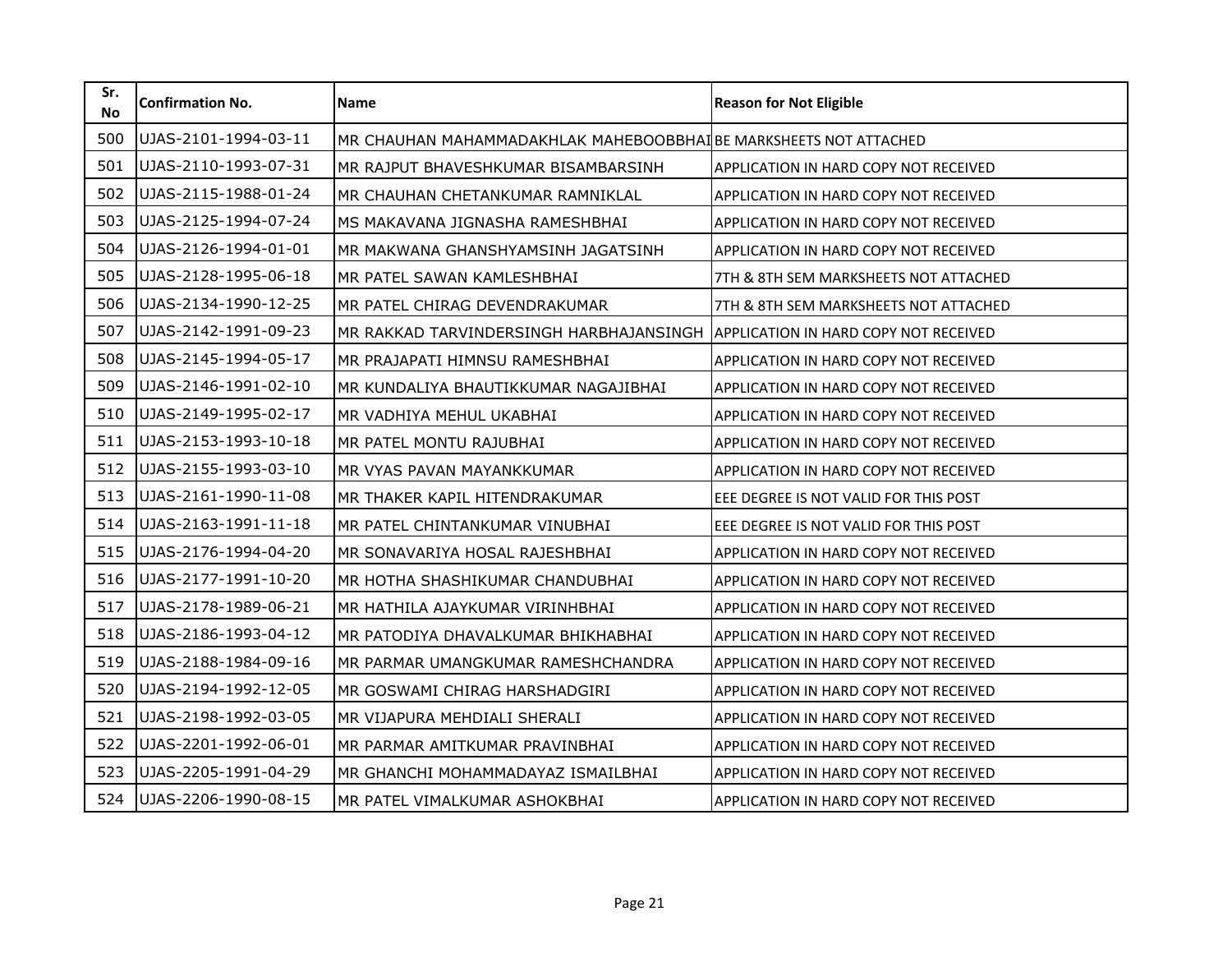| Sr.<br><b>No</b> | <b>Confirmation No.</b> | <b>Name</b>                                                                     | <b>Reason for Not Eligible</b>               |
|------------------|-------------------------|---------------------------------------------------------------------------------|----------------------------------------------|
| 525              | UJAS-2211-1994-04-01    | MR PATEL NISHANT PRAKASHCHANDRA                                                 | APPLICATION IN HARD COPY NOT RECEIVED        |
| 526              | UJAS-2213-1992-04-02    | MR CHANDRATRE AADITYA AJIT                                                      | APPLICATION IN HARD COPY NOT RECEIVED        |
| 527              | UJAS-2221-1993-02-15    | MR PATEL VISHALKUMAR AMRUTLAL                                                   | EEE DEGREE IS NOT VALID FOR THIS POST        |
| 528              | UJAS-2224-1990-09-15    | MR ROUSHAN KUMAR NAND LAL PRASAD                                                | APPLICATION IN HARD COPY NOT RECEIVED        |
| 529              | UJAS-2233-1987-02-24    | MR SHAIKH MOHAMMADRIZWAN ABDULSATTARBHABE MARKSHEET NOT ATTACHED                |                                              |
| 530              | UJAS-2235-1981-04-18    | MR PATEL PANKAJKUMAR CHIMANLAL                                                  | EEE DEGREE IS NOT VALID FOR THIS POST        |
| 531              | UJAS-2236-1992-03-20    | MR PATEL PARTH PRAVINBHAI                                                       | APPLICATION IN HARD COPY NOT RECEIVED        |
| 532              | UJAS-2245-1993-08-29    | MR PATEL JAYESHKUMAR PRAVINBHAI                                                 | APPLICATION IN HARD COPY NOT RECEIVED        |
| 533              | UJAS-2252-1994-05-03    | MR RANA CHITRAPALSINH ANIRUDDHSINH                                              | APPLICATION IN HARD COPY NOT RECEIVED        |
| 534              | UJAS-2256-1990-11-17    | MS TADAPALLI VANDANA MALLESHAPPA                                                | APPLICATION IN HARD COPY NOT RECEIVED        |
| 535              | UJAS-2260-1993-04-05    | MR PATEL MAULIKKUMAR BHARATBHAI                                                 | APPLICATION IN HARD COPY NOT RECEIVED        |
| 536              | UJAS-2262-1991-05-19    | MR GOHIL HARDIKKUMAR BHANJIBHAI                                                 | APPLICATION IN HARD COPY NOT RECEIVED        |
| 537              | UJAS-2266-1989-10-06    | MR CHANAWALA DHARMESHBHAI MANILAL                                               | APPLICATION IN HARD COPY NOT RECEIVED        |
| 538              | UJAS-2268-1991-08-10    | MS PATEL HEENABEN PRAVINBHAI                                                    | EEE DEGREE IS NOT VALID FOR THIS POST        |
| 539              | UJAS-2272-1991-05-19    | MR GOHIL HARDIKKUMAR BHANJIBHAI                                                 | 7th SEM MARKSHEET NOT ATTACHED               |
| 540              | UJAS-2275-1994-10-08    | MR RANA RUSHIKESH PRAVINSINH                                                    | 7TH & 8TH SEM MARKSHEETS NOT ATTACHED        |
| 541              | UJAS-2276-1993-11-14    | MR JHALA YUVRAJSINH MAHAVIRSINH                                                 | APPLICATION IN HARD COPY NOT RECEIVED        |
| 542              | UJAS-2277-1990-06-22    | MR RAVAL KEYURKUMAR CHANDRAKANT                                                 | APPLICATION IN HARD COPY NOT RECEIVED        |
| 543              | UJAS-2288-1993-04-10    | MR REGAR HARISH KUMAR REGAR RATAN LAL REGAAPPLICATION IN HARD COPY NOT RECEIVED |                                              |
| 544              | UJAS-2295-1990-07-20    | MS VASAVA JYOTIBEN RAMESHBHAI                                                   | APPLICATION IN HARD COPY NOT RECEIVED        |
| 545              | UJAS-2300-1990-10-26    | MR MAKWANA HEMANTKUMAR NATVARLAL                                                | 7 TH SEM IS NOT CLEAR WITH FIRST TRIAL       |
| 546              | UJAS-2304-1993-12-17    | MR PANCHAL JAYESHKUMAR RAJUBHAI                                                 | APPLICATION IN HARD COPY NOT RECEIVED        |
| 547              | UJAS-2305-1993-10-17    | MR JADEJA KIRITSINH RAVUBHA                                                     | <b>APPLICATION IN HARD COPY NOT RECEIVED</b> |
| 548              | UJAS-2307-1992-05-28    | MR PARMAR NARESHKUMAR ROOPSIBHAI                                                | APPLICATION IN HARD COPY NOT RECEIVED        |
| 549              | UJAS-2319-1992-01-09    | MR PATEL SACHINKUMAR MAHENDRABHAI                                               | APPLICATION IN HARD COPY NOT RECEIVED        |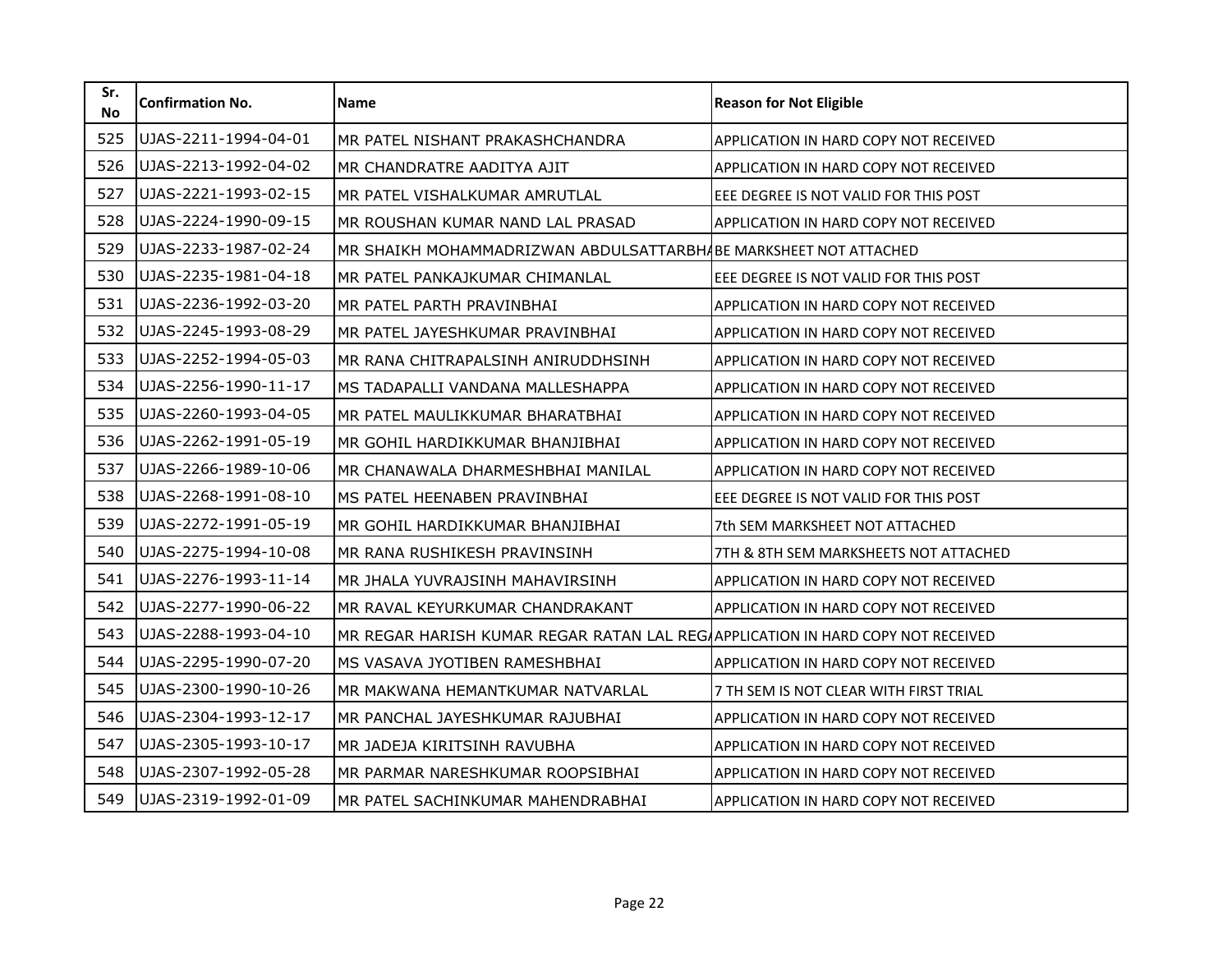| Sr.<br><b>No</b> | <b>Confirmation No.</b> | <b>Name</b>                            | <b>Reason for Not Eligible</b>         |
|------------------|-------------------------|----------------------------------------|----------------------------------------|
| 550              | UJAS-2322-1981-07-31    | MR KASHYAP ANKUR RAM MOHAN KASHYAP     | APPLICATION IN HARD COPY NOT RECEIVED  |
| 551              | UJAS-2334-1991-11-05    | MS CHAUDHARI RIPAL VITTHALBHAI         | 7 TH SEM IS NOT CLEAR WITH FIRST TRIAL |
| 552              | UJAS-2335-1994-06-20    | MR MISTRY RAJATKUMAR YOGESHKUMAR       | APPLICATION IN HARD COPY NOT RECEIVED  |
| 553              | UJAS-2346-1995-01-18    | MR MISHRA SHUBHAM RAMDEV               | 7th SEM MARKSHEET NOT ATTACHED         |
| 554              | UJAS-2351-1990-11-13    | MS JADAV PRIYANKA KANTILA              | APPLICATION IN HARD COPY NOT RECEIVED  |
| 555              | UJAS-2358-1995-08-02    | MR RAJPUT SHIVAM SINGH ASHOKBHAI       | APPLICATION IN HARD COPY NOT RECEIVED  |
| 556              | UJAS-2361-1993-01-08    | MS PATEL POONAMBEN KANTILAL            | APPLICATION IN HARD COPY NOT RECEIVED  |
| 557              | UJAS-2363-1993-05-09    | MR SINGH VIKRAM RAJESHKUMAR            | APPLICATION IN HARD COPY NOT RECEIVED  |
| 558              | UJAS-2364-1993-12-02    | MR PRAJAPATI KRUNAL BHARATKUMAR        | APPLICATION IN HARD COPY NOT RECEIVED  |
| 559              | UJAS-2365-1984-06-01    | MR CHOUDHARY VIRENDRA KUMAR SHIV KUMAR | APPLICATION IN HARD COPY NOT RECEIVED  |
| 560              | UJAS-2366-1993-12-09    | MS RATHOD RUCHITA ASHVINKUMAR          | APPLICATION IN HARD COPY NOT RECEIVED  |
| 561              | UJAS-2367-1993-01-13    | MS ZALA MAHESHWARIBA PRADHYUMANSINH    | APPLICATION IN HARD COPY NOT RECEIVED  |
| 562              | UJAS-2368-1994-12-21    | MR KORIYA HARDIK LALJIBHAI             | APPLICATION IN HARD COPY NOT RECEIVED  |
| 563              | UJAS-2388-1991-08-05    | MR JAT RAVINDARSINH GURBAKHSSINH       | APPLICATION IN HARD COPY NOT RECEIVED  |
| 564              | UJAS-2389-1994-06-01    | MR GHORI SAGARKUMAR BABUBHAI           | APPLICATION IN HARD COPY NOT RECEIVED  |
| 565              | UJAS-2391-1994-08-24    | MR SHAIKH ABDULAHAD MOHAMMADILYAS      | EEE DEGREE IS NOT VALID FOR THIS POST  |
| 566              | UJAS-2395-1991-06-02    | MR TEJANEE HARDIK VALLABHBHAI          | APPLICATION IN HARD COPY NOT RECEIVED  |
| 567              | UJAS-2397-1992-12-30    | MR ASDFASDF SADFASD ASDFASDF           | APPLICATION IN HARD COPY NOT RECEIVED  |
| 568              | UJAS-2409-1994-07-15    | MR VARIYA PRATIKKUMAR RATILAL          | APPLICATION IN HARD COPY NOT RECEIVED  |
| 569              | UJAS-2413-1993-10-03    | MR PATEL ANIKETKUMAR RAMABHAI          | APPLICATION IN HARD COPY NOT RECEIVED  |
| 570              | UJAS-2416-1990-03-09    | MR GADHAVI APURVA SAMARATHDAN          | EEE DEGREE IS NOT VALID FOR THIS POST  |
| 571              | UJAS-2421-1992-04-18    | MR SOLANKI RONAKKUMAR RAMJIBHAI        | APPLICATION IN HARD COPY NOT RECEIVED  |
| 572              | UJAS-2423-1993-08-11    | MR JOSHI ASHUTOSH DRUPADKUMAR          | APPLICATION IN HARD COPY NOT RECEIVED  |
| 573              | UJAS-2425-1991-03-21    | MR PARMAR UMANGKUMAR JAYANTILAL        | APPLICATION IN HARD COPY NOT RECEIVED  |
| 574              | UJAS-2430-1994-04-14    | MR PATEL VASUDEV HARIBHAI              | APPLICATION IN HARD COPY NOT RECEIVED  |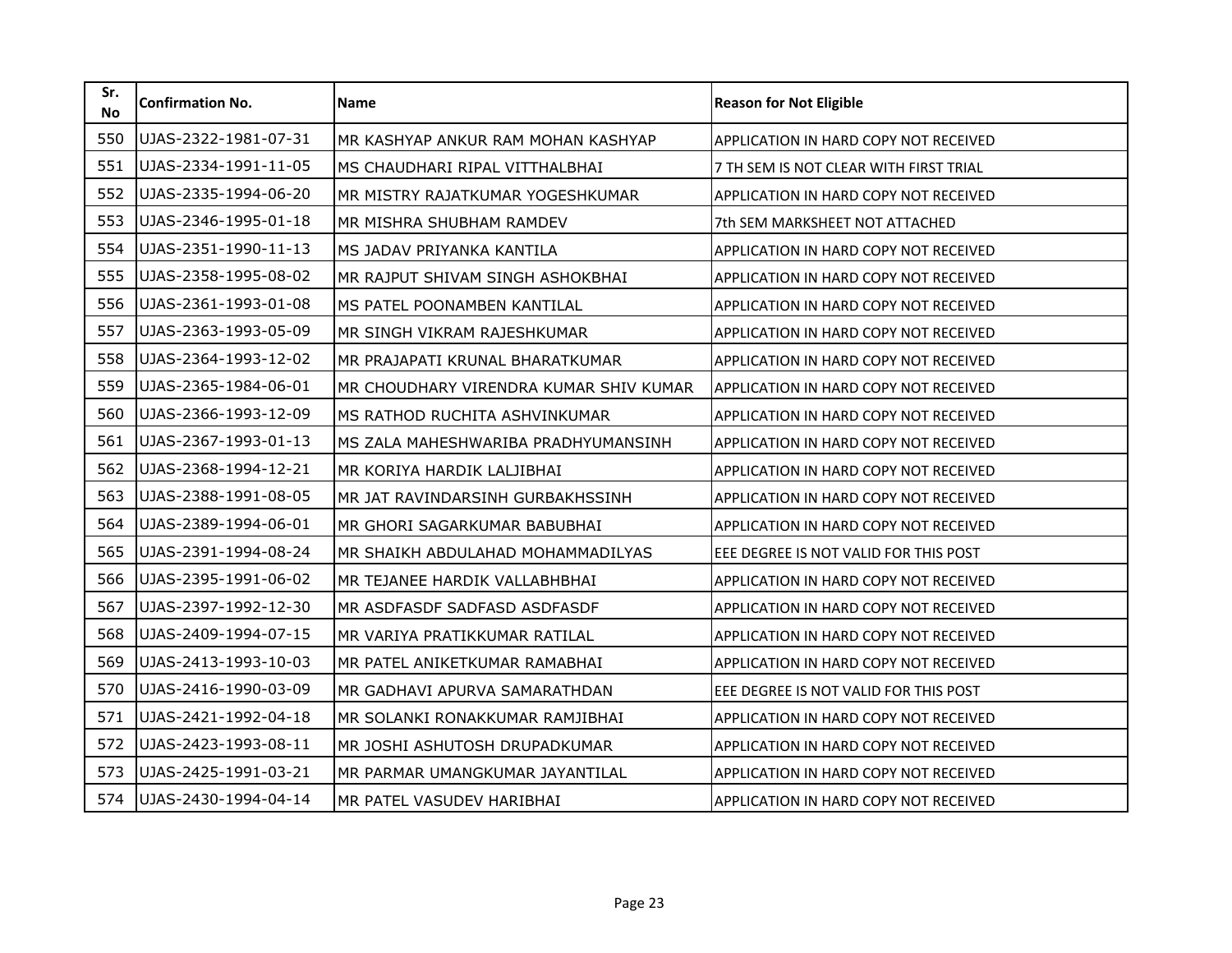| Sr.<br><b>No</b> | <b>Confirmation No.</b> | Name                                   | <b>Reason for Not Eligible</b>         |
|------------------|-------------------------|----------------------------------------|----------------------------------------|
| 575              | UJAS-2433-1991-09-25    | MR CHAU HIMANSHU VAJUBHAI              | APPLICATION IN HARD COPY NOT RECEIVED  |
| 576              | UJAS-2434-1992-12-11    | MR PRAJAPATI KALPESHBHAI BHIKHABHAI    | APPLICATION IN HARD COPY NOT RECEIVED  |
| 577              | UJAS-2439-1992-08-28    | MR RATHOD PRATIK DIVYAPRAKASH          | APPLICATION IN HARD COPY NOT RECEIVED  |
| 578              | UJAS-2442-1993-12-08    | MR PANCHAL PRAGNESHKUMAR JITENDRAKUMAR | APPLICATION IN HARD COPY NOT RECEIVED  |
| 579              | UJAS-2445-1994-07-24    | MR PATEL RIKEN SURESHBHAI              | APPLICATION IN HARD COPY NOT RECEIVED  |
| 580              | UJAS-2449-1994-02-13    | MR PATEL SAMIRKUMAR MAHENDRAKUMAR      | 7TH SEM MARKSHEET NOT ATTACHED         |
| 581              | UJAS-2451-1989-10-25    | MR KIRTI RAHUL GOPIKRISHNA             | APPLICATION IN HARD COPY NOT RECEIVED  |
| 582              | UJAS-2455-1990-08-07    | MR BHATT PUNITKUMAR PREMJIBHAI         | <b>BE MARKSHEET NOT ATTACHED</b>       |
| 583              | UJAS-2459-1993-08-25    | MR PATEL CHIRAGKUMAR JITENDRABHAI      | BE MARKSHEET NOT ATTACHED              |
| 584              | UJAS-2467-1992-09-23    | MR DESAI HARSHIT MUKESHBHAI            | EEE DEGREE IS NOT VALID FOR THIS POST  |
| 585              | UJAS-2470-1992-10-13    | MR SINOJIYA ATUL HARJIVAN BHAI         | APPLICATION IN HARD COPY NOT RECEIVED  |
| 586              | UJAS-2472-1990-03-14    | MR ROZ SATYANKUMAR BABUBHAI            | APPLICATION IN HARD COPY NOT RECEIVED  |
| 587              | UJAS-2475-1993-12-19    | MR HIRPARA GAURAV ARVINDBHAI           | APPLICATION IN HARD COPY NOT RECEIVED  |
| 588              | UJAS-2482-1994-02-10    | MR KUMAR SONU KRISHNA SAO              | EEE DEGREE IS NOT VALID FOR THIS POST  |
| 589              | UJAS-2483-1994-03-20    | MR PATEL KAUSHANGKUMAR GOVINDBHAI      | APPLICATION IN HARD COPY NOT RECEIVED  |
| 590              | UJAS-2485-1992-04-03    | MR KIKANI YASH HEMENDRA                | APPLICATION IN HARD COPY NOT RECEIVED  |
| 591              | UJAS-2498-1993-02-05    | MR PATEL KIRANKUMAR PRAVINBHAI         | APPLICATION IN HARD COPY NOT RECEIVED  |
| 592              | UJAS-2505-1992-07-10    | MS PAREKH NISHA SURESHCHANDRA          | APPLICATION IN HARD COPY NOT RECEIVED  |
| 593              | UJAS-2507-1991-11-02    | MR SARIKHADA ROHIT CHANDUBHAI          | APPLICATION IN HARD COPY NOT RECEIVED  |
| 594              | UJAS-2511-1994-07-21    | MR PATEL DHAVALKUMAR MUKESHCHANDRA     | APPLICATION IN HARD COPY NOT RECEIVED  |
| 595              | UJAS-2516-1993-03-02    | MR NANDANIYA VIKAS RAMESHBHAI          | APPLICATION IN HARD COPY NOT RECEIVED  |
| 596              | UJAS-2521-1992-09-24    | MR PANCHAL BHADRESHKUMAR GIRISHBHAI    | 7 TH SEM IS NOT CLEAR WITH FIRST TRIAL |
| 597              | UJAS-2522-1991-06-28    | MR MAKWANA MITESHKUMAR DAHYABHAI       | EEE DEGREE IS NOT VALID FOR THIS POST  |
| 598              | UJAS-2525-1989-10-05    | MR RAVAL NILESHKUMAR PRAVINBHAI        | APPLICATION IN HARD COPY NOT RECEIVED  |
| 599              | UJAS-2527-1991-01-23    | MR MODI AKASHKUMAR PRAKASHCHANDRA      | APPLICATION IN HARD COPY NOT RECEIVED  |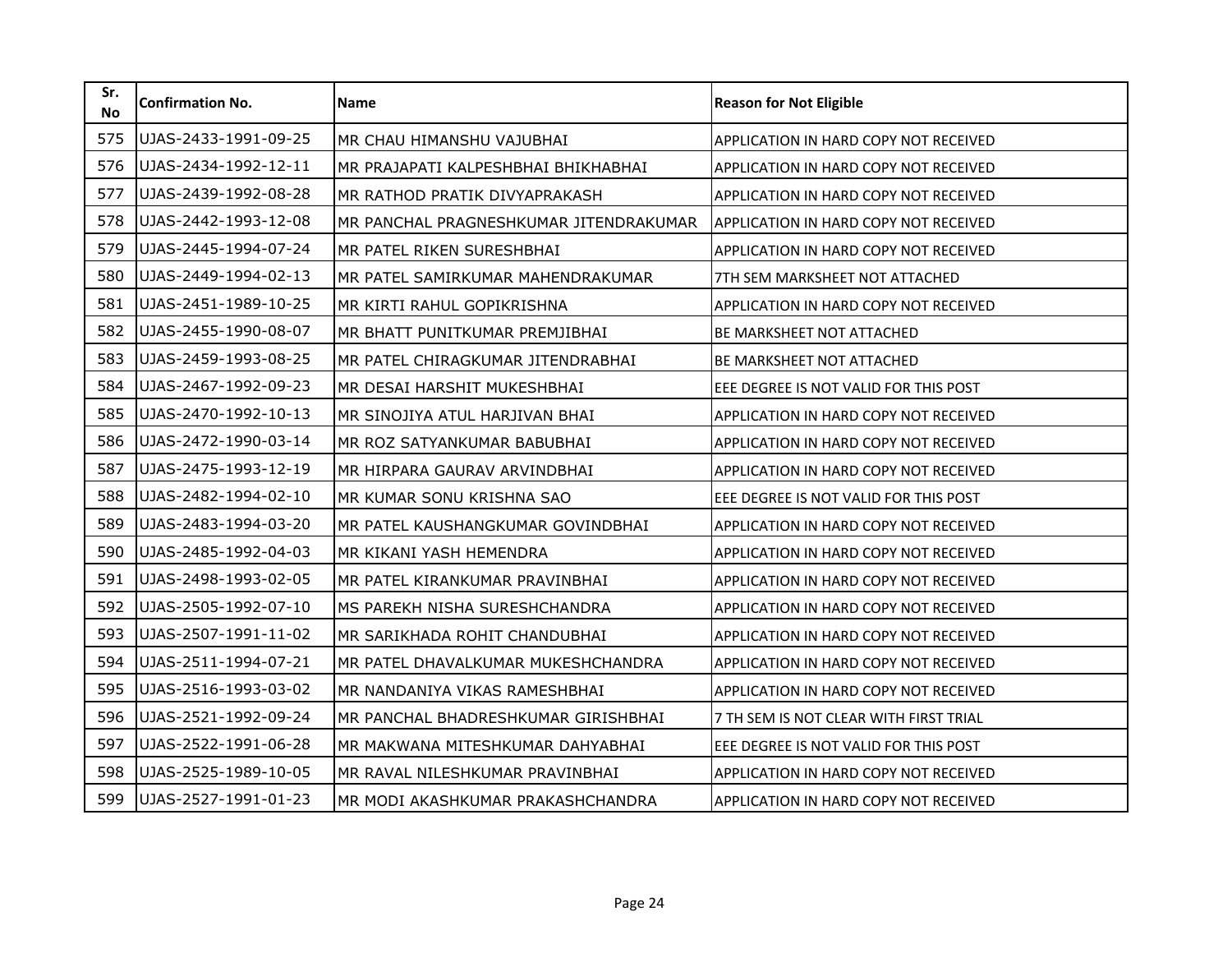| Sr.<br><b>No</b> | <b>Confirmation No.</b> | <b>Name</b>                        | <b>Reason for Not Eligible</b>               |
|------------------|-------------------------|------------------------------------|----------------------------------------------|
| 600              | UJAS-2529-1995-01-02    | MR PATEL FENISHKUMAR PRAVINBHAI    | APPLICATION IN HARD COPY NOT RECEIVED        |
| 601              | UJAS-2540-1994-07-10    | MR SINGH RAHUL SURENDRASINGH       | APPLICATION IN HARD COPY NOT RECEIVED        |
| 602              | UJAS-2541-1995-02-13    | MR DHIMAN GAURAV SUSHILKUMAR       | APPLICATION IN HARD COPY NOT RECEIVED        |
| 603              | UJAS-2544-1994-06-22    | MR MOLVI AAMIR MO HUSSAIN          | APPLICATION IN HARD COPY NOT RECEIVED        |
| 604              | UJAS-2546-1987-10-27    | MS SHRIMALI DHARA BHARATKUMAR      | APPLICATION IN HARD COPY NOT RECEIVED        |
| 605              | UJAS-2548-1988-11-26    | MR PARMAR KRUNAL RAMESHBHAI        | APPLICATION IN HARD COPY NOT RECEIVED        |
| 606              | UJAS-2549-1995-02-28    | MR PATEL JAY HITESHKUMAR           | 8TH SEM MARKSHEET NOT ATTACHED               |
| 607              | UJAS-2551-1994-02-24    | MS GOHEL REKHABEN KANUBHAI         | APPLICATION IN HARD COPY NOT RECEIVED        |
| 608              | UJAS-2552-1991-06-01    | MR CHAUHAN RAVIKUMAR KANTILAL      | APPLICATION IN HARD COPY NOT RECEIVED        |
| 609              | UJAS-2554-1991-09-06    | MR NAYAK HIRAK RAJENDRAKUMAR       | 7 TH SEM IS NOT CLEAR WITH FIRST TRIAL       |
| 610              | UJAS-2557-1994-02-19    | MR DABHI JAYESH JAYANTIBHAI        | APPLICATION IN HARD COPY NOT RECEIVED        |
| 611              | UJAS-2558-1992-06-01    | MR PATEL SNEHALKUMAR SUMANBHAI     | APPLICATION IN HARD COPY NOT RECEIVED        |
| 612              | UJAS-2559-1993-09-04    | MR RAJPAL CHIRAG RAMESH            | APPLICATION IN HARD COPY NOT RECEIVED        |
| 613              | UJAS-2562-1992-06-16    | MR PATEL BHAVINKUMAR HARISHBHAI    | EEE DEGREE IS NOT VALID FOR THIS POST        |
| 614              | UJAS-2575-1991-01-08    | MR CHAUDHARI PARIMAL SUBHASHBHAI   | APPLICATION IN HARD COPY NOT RECEIVED        |
| 615              | UJAS-2583-1991-10-26    | MR PATEL MIHIRKUMAR KANTILAL       | <b>APPLICATION IN HARD COPY NOT RECEIVED</b> |
| 616              | UJAS-2586-1993-04-30    | MS DHABHAI HARSHITA OMPRAKASH      | EEE DEGREE IS NOT VALID FOR THIS POST        |
| 617              | UJAS-2587-1994-05-01    | MR MISTRY DHAVALKUMAR RAJENDRABHAI | APPLICATION IN HARD COPY NOT RECEIVED        |
| 618              | UJAS-2592-1993-02-03    | MR VADKAR KEYUR BHASKARBHAI        | APPLICATION IN HARD COPY NOT RECEIVED        |
| 619              | UJAS-2595-1993-09-12    | MR PANCHIWALA HARDIK PARESHKUMAR   | APPLICATION IN HARD COPY NOT RECEIVED        |
| 620              | UJAS-2596-1994-10-21    | MR RATHOD ABHISHEK DINESHCHANDRA   | <b>APPLICATION IN HARD COPY NOT RECEIVED</b> |
| 621              | UJAS-2597-1993-08-19    | MR PATEL ROHIT GOVINDBHAI          | APPLICATION IN HARD COPY NOT RECEIVED        |
| 622              | UJAS-2604-1994-09-16    | MR PARDESHI AKSHAY RAMLAL          | <b>APPLICATION IN HARD COPY NOT RECEIVED</b> |
| 623              | UJAS-2605-1991-01-23    | MR MODI AKASHKUMAR PRAKASHCHANDRA  | 7 TH SEM IS NOT CLEAR WITH FIRST TRIAL       |
| 624              | UJAS-2609-1992-01-11    | MR LANIYA RAJESH HARGOVINDBHAI     | APPLICATION IN HARD COPY NOT RECEIVED        |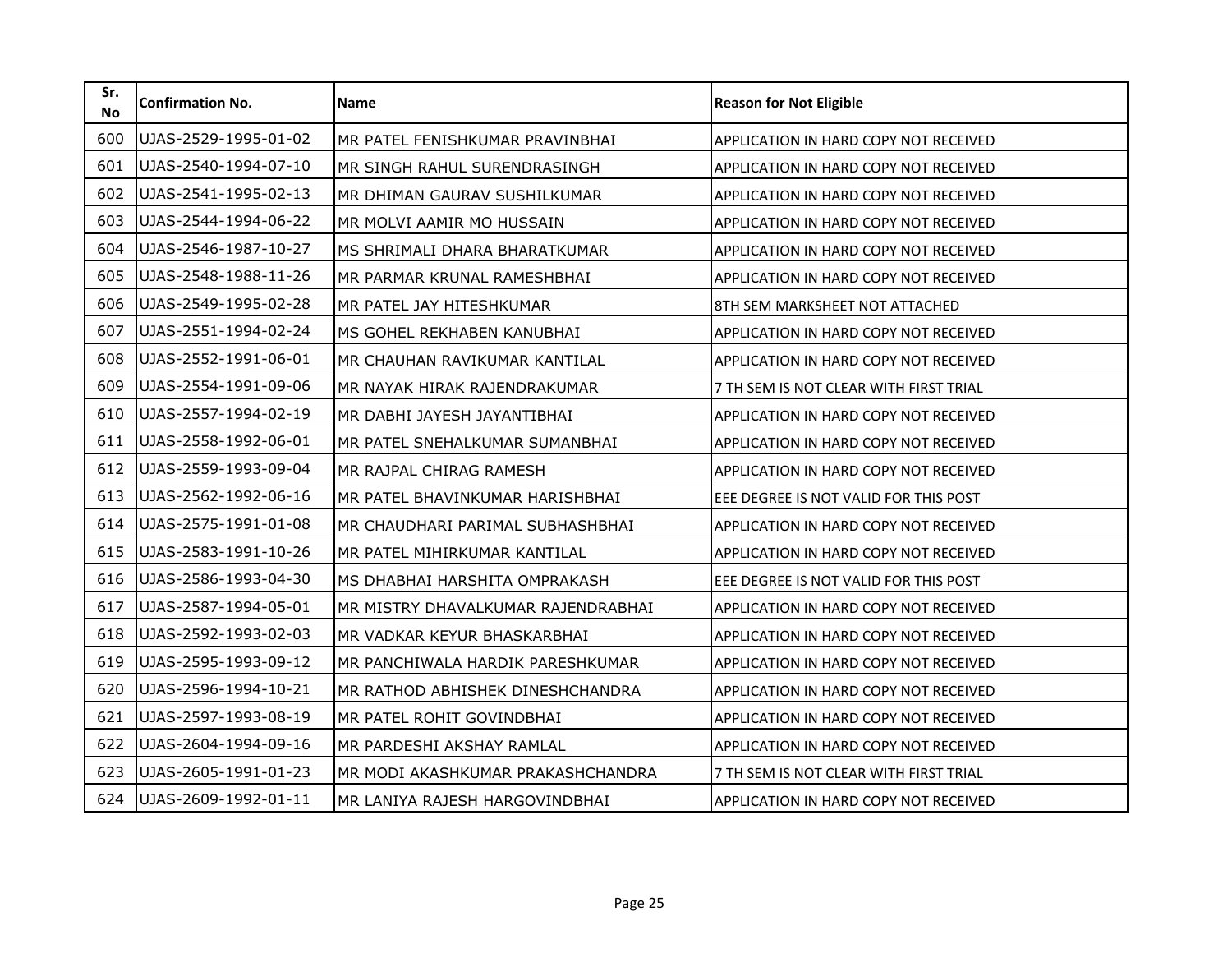| Sr.<br><b>No</b> | <b>Confirmation No.</b> | <b>Name</b>                                                                     | <b>Reason for Not Eligible</b>               |
|------------------|-------------------------|---------------------------------------------------------------------------------|----------------------------------------------|
| 625              | UJAS-2617-1993-09-09    | MR CHAUDHARI VINESHKUMAR KARSHANBHAI                                            | APPLICATION IN HARD COPY NOT RECEIVED        |
| 626              | UJAS-2620-1994-01-05    | MR PATEL PRATIK VIJAYBHAI                                                       | APPLICATION IN HARD COPY NOT RECEIVED        |
| 627              | UJAS-2622-1991-11-06    | MR SINDHA RAVINDRASINH KALYANSINH                                               | APPLICATION IN HARD COPY NOT RECEIVED        |
| 628              | UJAS-2624-1993-02-19    | MR VAGH JAYDIP DADUBHAI                                                         | APPLICATION IN HARD COPY NOT RECEIVED        |
| 629              | UJAS-2628-1990-10-03    | MR GHANCHI SAGARKUMAR DINESHKUMAR                                               | 7TH SEM MARKSHEET NOT ATTACHED               |
| 630              | UJAS-2632-1993-08-18    | MR PADHIYAR MUKESHBHAI RANCHHODBHAI                                             | APPLICATION IN HARD COPY NOT RECEIVED        |
| 631              | UJAS-2653-1994-06-12    | MR PATEL PARTHKUMAR RAMANBHAI                                                   | <b>APPLICATION IN HARD COPY NOT RECEIVED</b> |
| 632              | UJAS-2658-1992-07-07    | MR SHAH PRASHANT VASANTBHAI                                                     | APPLICATION IN HARD COPY NOT RECEIVED        |
| 633              | UJAS-2661-1993-04-08    | MR GAJJAR TEJASHKUMAR THAKORBHAI                                                | APPLICATION IN HARD COPY NOT RECEIVED        |
| 634              | UJAS-2666-1987-07-05    | MR JADAV PINAKIN GUNVANTBHAI                                                    | APPLICATION IN HARD COPY NOT RECEIVED        |
| 635              | UJAS-2667-1990-12-23    | MR RANA GIRIRAJSINH RAVINDRASINH                                                | EEE DEGREE IS NOT VALID FOR THIS POST        |
| 636              | UJAS-2669-1992-08-25    | MR PRAJAPATI KAUSHIK KUMAR KANTIBHAI                                            | APPLICATION IN HARD COPY NOT RECEIVED        |
| 637              | UJAS-2670-1992-11-10    | MR MAKWANA ANKITKUMAR JITENDRAKUMAR                                             | EEE DEGREE IS NOT VALID FOR THIS POST        |
| 638              | UJAS-2674-1993-12-07    | MR DARJI MARMIKKUMAR NATAVARLAL                                                 | APPLICATION IN HARD COPY NOT RECEIVED        |
| 639              | UJAS-2693-1991-07-05    | MR DWIVEDI NEETESH KUMAR KRISHNA PUJAN DU EEE DEGREE IS NOT VALID FOR THIS POST |                                              |
| 640              | UJAS-2697-1994-11-30    | MR THAKAR RUSHIRAJ RAMESHKUMAR                                                  | APPLICATION IN HARD COPY NOT RECEIVED        |
| 641              | UJAS-2699-1991-08-30    | MR PRAJAAPTI ANILKUMAR AMBALAL                                                  | APPLICATION IN HARD COPY NOT RECEIVED        |
| 642              | UJAS-2706-1993-08-12    | MR YADAV VIJENDRA LALBAHADUR                                                    | APPLICATION IN HARD COPY NOT RECEIVED        |
| 643              | UJAS-2715-1991-05-11    | MR TANTI CHIRAG RAJESHKUMAR                                                     | APPLICATION IN HARD COPY NOT RECEIVED        |
| 644              | UJAS-2719-1993-11-12    | MR JADEJA RAJENDRASINH DIGVIJAYSINH                                             | APPLICATION IN HARD COPY NOT RECEIVED        |
| 645              | UJAS-2733-1994-03-02    | MR CHOPDA RAHUL JERAMBHAI                                                       | <b>APPLICATION IN HARD COPY NOT RECEIVED</b> |
| 646              | UJAS-2734-1993-12-19    | MR LEUV A SAGARKUMAR DHANJIBHAI                                                 | APPLICATION IN HARD COPY NOT RECEIVED        |
| 647              | UJAS-2742-1991-08-16    | MR KHAN MOHAMMAD ALI AMANULLAH                                                  | <b>APPLICATION IN HARD COPY NOT RECEIVED</b> |
| 648              | UJAS-2745-1992-02-10    | MR BIHOLA ARJUNSINH DOLATSINH                                                   | APPLICATION IN HARD COPY NOT RECEIVED        |
| 649              | UJAS-2747-1994-05-23    | MR LIMBOLA JALPESH HIRABHAI                                                     | APPLICATION IN HARD COPY NOT RECEIVED        |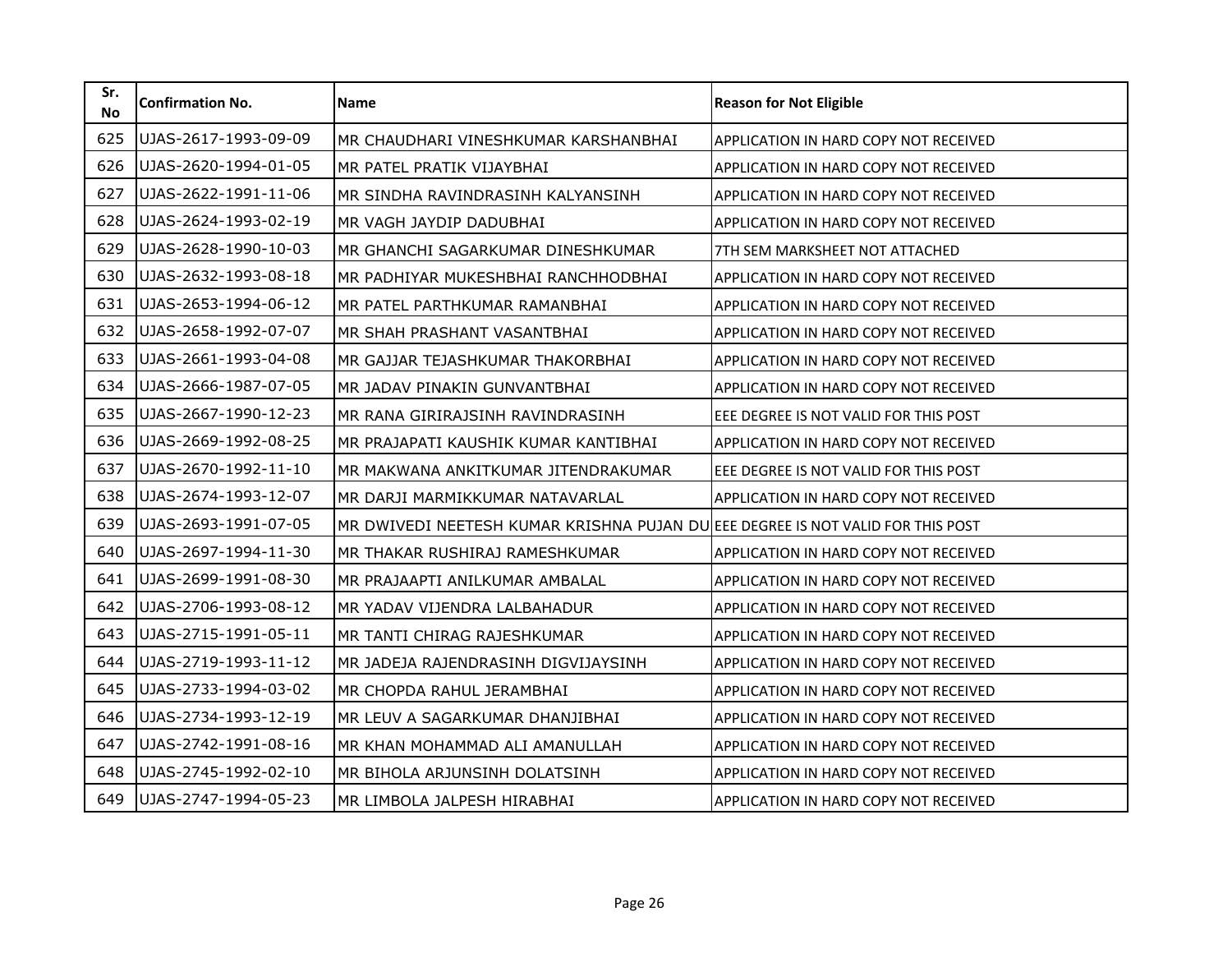| Sr.<br><b>No</b> | <b>Confirmation No.</b> | <b>Name</b>                         | <b>Reason for Not Eligible</b>               |
|------------------|-------------------------|-------------------------------------|----------------------------------------------|
| 650              | UJAS-2748-1994-08-28    | MR HIRAPARA VIRAJ ARVINDBHAI        | 7TH & 8TH SEM MARKSHEETS NOT ATTACHED        |
| 651              | UJAS-2749-1993-12-05    | MR VYAS MITHILESH SATISHBHAI        | APPLICATION IN HARD COPY NOT RECEIVED        |
| 652              | UJAS-2754-1984-09-17    | MR KHARADI HARSHADKUMAR MANJIBHAI   | APPLICATION IN HARD COPY NOT RECEIVED        |
| 653              | UJAS-2761-1993-04-12    | MR PATEL DHIRAJKUMAR ASHOKKUMAR     | APPLICATION IN HARD COPY NOT RECEIVED        |
| 654              | UJAS-2762-1985-06-21    | MR SODHI RAHUL RAJEEV               | APPLICATION IN HARD COPY NOT RECEIVED        |
| 655              | UJAS-2763-1992-06-10    | MS VIHOL PRIYANKABEN VISHNUSINH     | APPLICATION IN HARD COPY NOT RECEIVED        |
| 656              | UJAS-2766-1994-08-04    | MR RATHOD KULDIP PALAJIBHAI         | 7TH SEM MARKSHEET SHOWING REPEATER           |
| 657              | UJAS-2767-1993-11-01    | MR KALSARIYA VIJAYBHAI BHIKHABHAI   | APPLICATION IN HARD COPY NOT RECEIVED        |
| 658              | UJAS-2769-1994-06-24    | MR PRAJAPATI DHAVAL LALJIBHAI       | APPLICATION IN HARD COPY NOT RECEIVED        |
| 659              | UJAS-2771-1993-01-28    | MR PATEL DIVYESHKUMAR NATAVARBHAI   | APPLICATION IN HARD COPY NOT RECEIVED        |
| 660              | UJAS-2774-1993-12-29    | MR RAVAL KLINTON SURESHKUMAR        | APPLICATION IN HARD COPY NOT RECEIVED        |
| 661              | UJAS-2775-1994-11-29    | MR SHAH PRATIK ASHVINBHAI           | APPLICATION IN HARD COPY NOT RECEIVED        |
| 662              | UJAS-2780-1986-02-14    | MR MISTRY ANKITKUMAR BANSILAL       | APPLICATION IN HARD COPY NOT RECEIVED        |
| 663              | UJAS-2792-1989-12-08    | MR MATROJA DIPSINH PRABHATSINH      | APPLICATION IN HARD COPY NOT RECEIVED        |
| 664              | UJAS-2794-1995-08-22    | MR KAVATHIYA MIT GIRISHBHAI         | <b>APPLICATION IN HARD COPY NOT RECEIVED</b> |
| 665              | UJAS-2801-1992-12-09    | MR PATEL BRIJESHKUMAR JAYANTIBHAI   | APPLICATION IN HARD COPY NOT RECEIVED        |
| 666              | UJAS-2802-1993-01-28    | MR TANDEL DIXITKUMAR MAGANLAL       | APPLICATION IN HARD COPY NOT RECEIVED        |
| 667              | UJAS-2808-1993-06-15    | MR PRIYADARSHI APURVKUMAR KIRTIBHAI | APPLICATION IN HARD COPY NOT RECEIVED        |
| 668              | UJAS-2812-1995-01-02    | MR GOHIL BHAVIKKUMAR PRATAPBHAI     | APPLICATION IN HARD COPY NOT RECEIVED        |
| 669              | UJAS-2814-1992-09-25    | MR MALI GANAPATBHAI HARDANJI        | EEE DEGREE IS NOT VALID FOR THIS POST        |
| 670              | UJAS-2817-1994-05-23    | MR PATEL KULDEEP BIPINKUMAR         | APPLICATION IN HARD COPY NOT RECEIVED        |
| 671              | UJAS-2818-1985-06-03    | MR PATEL YAGNESHKUMAR GIRISHBHAI    | EEE DEGREE IS NOT VALID FOR THIS POST        |
| 672              | UJAS-2831-1986-05-24    | MR ROHIT NILESHKUMAR SHANTILAL      | <b>APPLICATION IN HARD COPY NOT RECEIVED</b> |
| 673              | UJAS-2832-1992-08-18    | MR SHERASHIYA ABIDALI SABBIRBHAI    | APPLICATION IN HARD COPY NOT RECEIVED        |
| 674              | UJAS-2834-1989-11-09    | MR PATEL CHINTANKUMAR RASIKBHAI     | EEE DEGREE IS NOT VALID FOR THIS POST        |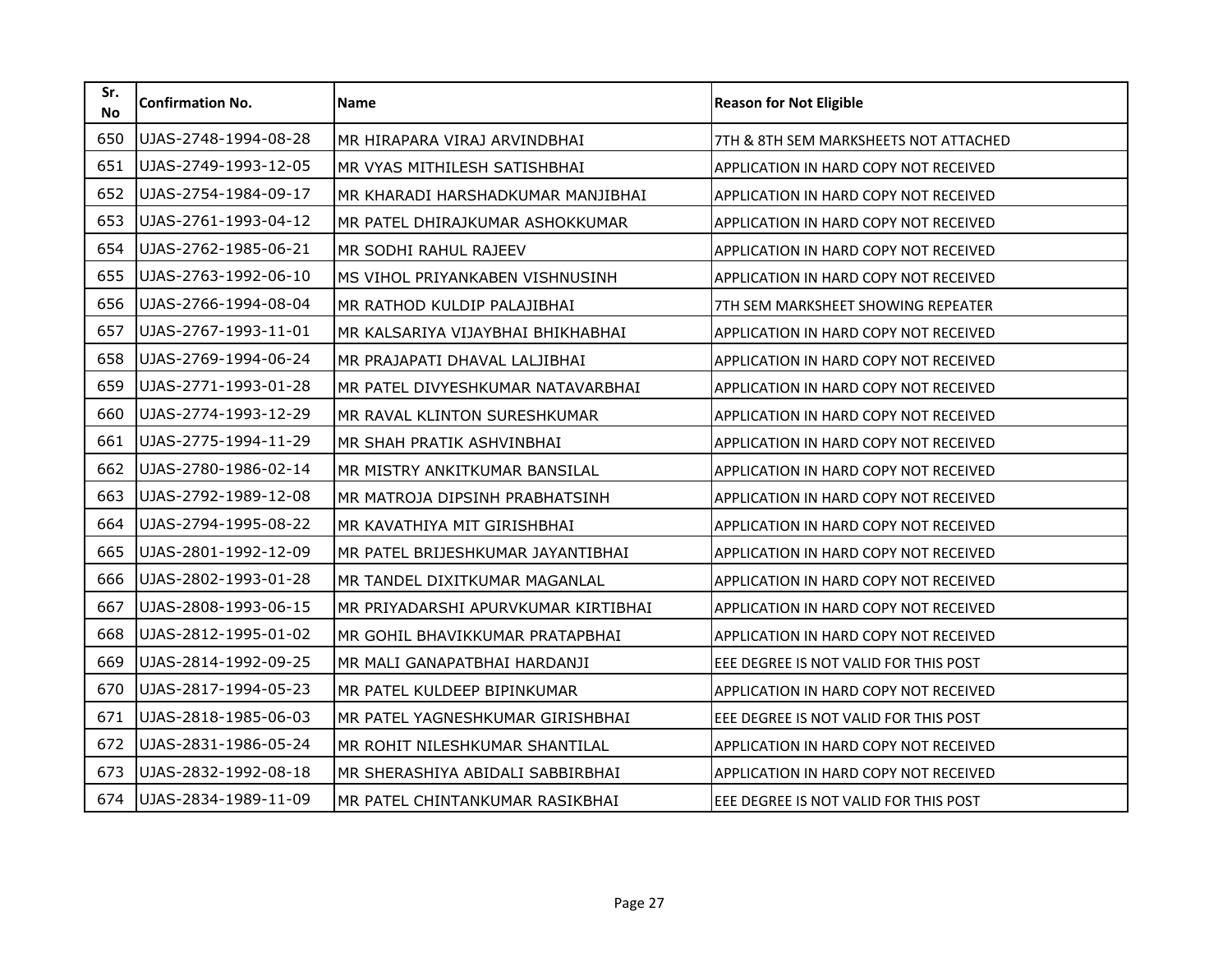| Sr.<br><b>No</b> | <b>Confirmation No.</b> | <b>Name</b>                           | <b>Reason for Not Eligible</b>               |
|------------------|-------------------------|---------------------------------------|----------------------------------------------|
| 675              | UJAS-2839-1995-01-13    | MR PITHADIYA BRIJESH MNOJBHAI         | 7TH SEM MARKSHEET NOT ATTACHED               |
| 676              | UJAS-2847-1992-05-08    | MR PARMAR JAYESH MANILAL              | APPLICATION IN HARD COPY NOT RECEIVED        |
| 677              | UJAS-2855-1993-06-16    | MR PATEL ASHWIN JAGDISHBHAI           | APPLICATION IN HARD COPY NOT RECEIVED        |
| 678              | UJAS-2857-1995-08-02    | MR RAJPUT SHIVAM SINGH ASHOKBHAI      | APPLICATION IN HARD COPY NOT RECEIVED        |
| 679              | UJAS-2865-1992-06-07    | MR SOLANKI CHETAN MAHESHBHAI          | APPLICATION IN HARD COPY NOT RECEIVED        |
| 680              | UJAS-2867-1992-12-20    | MS PATEL BHAVIKABAHEN PREMABHAI       | APPLICATION IN HARD COPY NOT RECEIVED        |
| 681              | UJAS-2869-1994-01-05    | MR MEHTA PARTH HITESHKUMAR            | APPLICATION IN HARD COPY NOT RECEIVED        |
| 682              | UJAS-2871-1988-03-01    | MR CHAUDHARI HIMANSHUBHAI SHANKARBHAI | APPLICATION IN HARD COPY NOT RECEIVED        |
| 683              | UJAS-2872-1993-11-24    | MR SHAH DAIVIKKUMAR VINODCHANDRA      | <b>APPLICATION IN HARD COPY NOT RECEIVED</b> |
| 684              | UJAS-2880-1991-10-18    | MR NAYAK GAURAVKUMAR GHANSHYAMBHAI    | APPLICATION IN HARD COPY NOT RECEIVED        |
| 685              | UJAS-2882-1989-01-04    | MR DHIMMAR NAYANKUMAR ASHOKBHAI       | APPLICATION IN HARD COPY NOT RECEIVED        |
| 686              | UJAS-2887-1993-11-24    | MR RATHOD JIGARKUMAR BALDEVBHAI       | APPLICATION IN HARD COPY NOT RECEIVED        |
| 687              | UJAS-2890-1986-12-12    | MR MISTRY ACHALKUMAR BHULABHAI        | APPLICATION IN HARD COPY NOT RECEIVED        |
| 688              | UJAS-2904-1994-01-06    | MR PATEL MADHUR KIRITKUMAR            | APPLICATION IN HARD COPY NOT RECEIVED        |
| 689              | UJAS-2908-1992-07-19    | MR PATEL SACHINKUMAR SURESHBHAI       | EEE DEGREE IS NOT VALID FOR THIS POST        |
| 690              | UJAS-2909-1990-12-14    | MR GOYAL TEJ PRAKASH MOHAN LAL        | APPLICATION IN HARD COPY NOT RECEIVED        |
| 691              | UJAS-2912-1990-11-02    | MRS CHAUHAN AVANI JITENDRASINH        | EEE DEGREE IS NOT VALID FOR THIS POST        |
| 692              | UJAS-2913-1993-11-01    | MR PANCHAL URVESH VISHNUKUMAR         | APPLICATION IN HARD COPY NOT RECEIVED        |
| 693              | UJAS-2914-1995-05-25    | MR MAKWANA DEVANG NAVNITBHAI          | APPLICATION IN HARD COPY NOT RECEIVED        |
| 694              | UJAS-2916-1991-04-10    | MR PATEL SAGAR KUMAR RAVINDRABHAI     | APPLICATION IN HARD COPY NOT RECEIVED        |
| 695              | UJAS-2917-1995-01-23    | MR PATEL PARTH DILIPBHAI              | <b>APPLICATION IN HARD COPY NOT RECEIVED</b> |
| 696              | UJAS-2927-1993-02-17    | MR PATEL BHARGAV GIRISHKUMAR          | APPLICATION IN HARD COPY NOT RECEIVED        |
| 697              | UJAS-2929-1992-12-16    | MR AJMERA MAHEK DHIRENDRABHAI         | <b>APPLICATION IN HARD COPY NOT RECEIVED</b> |
| 698              | UJAS-2935-1993-07-06    | MR DARAJI KALPESHKUMAR CHATURBHAI     | APPLICATION IN HARD COPY NOT RECEIVED        |
| 699              | UJAS-2937-1991-09-28    | MR PARAMAR DEEPAKKUMAR JAYNTILAL      | APPLICATION IN HARD COPY NOT RECEIVED        |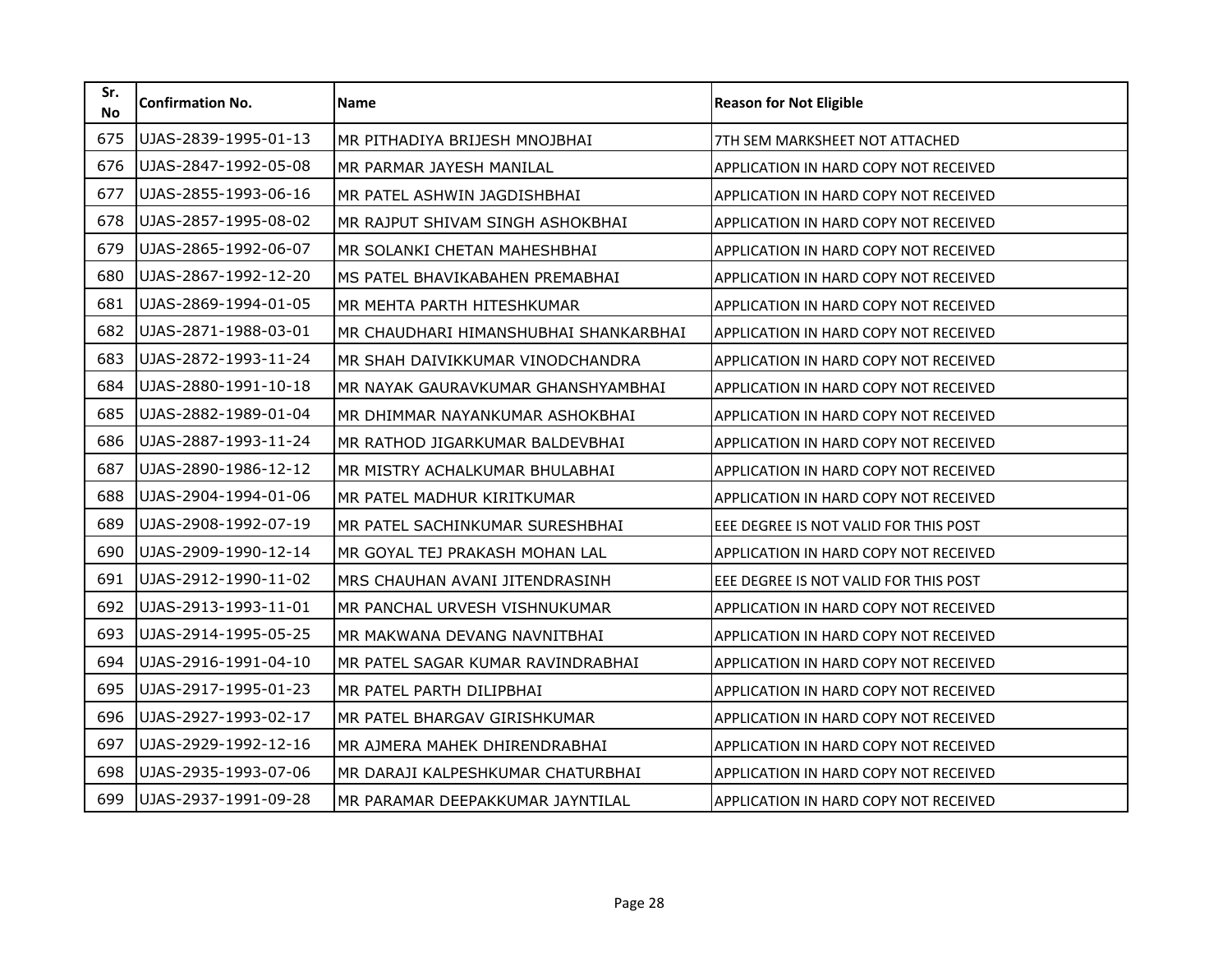| Sr.<br><b>No</b> | <b>Confirmation No.</b> | <b>Name</b>                           | <b>Reason for Not Eligible</b>               |
|------------------|-------------------------|---------------------------------------|----------------------------------------------|
| 700              | UJAS-2938-1995-05-25    | MR MAKWANA DEVANG NAVNITBHAI          | APPLICATION IN HARD COPY NOT RECEIVED        |
| 701              | UJAS-2939-1990-12-21    | MR SINDHAV JALPESHKUMAR MOTIBHAI      | <b>APPLICATION IN HARD COPY NOT RECEIVED</b> |
| 702              | UJAS-2944-1994-06-29    | MR GANDHI KUNJ JIGNESHKUMAR           | APPLICATION IN HARD COPY NOT RECEIVED        |
| 703              | UJAS-2959-1989-10-29    | MR CHAUBISA TANUJ GOPAL               | APPLICATION IN HARD COPY NOT RECEIVED        |
| 704              | UJAS-2960-1992-12-16    | MR THACKER MANANKUMAR BHAVESHKUMAR    | APPLICATION IN HARD COPY NOT RECEIVED        |
| 705              | UJAS-2965-1990-10-03    | MR PANCHAL SUHAGCHANDRA SANJAYKUMAR   | APPLICATION IN HARD COPY NOT RECEIVED        |
| 706              | UJAS-2969-1994-01-12    | MR GAMIT PRIKESHKUMAR PRAVINBHAI      | APPLICATION IN HARD COPY NOT RECEIVED        |
| 707              | UJAS-2975-1993-07-06    | MR DARAJI KALPESHKUMAR CHATURBHAI     | APPLICATION IN HARD COPY NOT RECEIVED        |
| 708              | UJAS-2986-1992-06-03    | MR PRANAMI SPANDAN AMRUTBHAI          | APPLICATION IN HARD COPY NOT RECEIVED        |
| 709              | UJAS-2989-1985-08-15    | MR PATEL PRAKASHKUMAR GOVINDBHAI      | <b>APPLICATION IN HARD COPY NOT RECEIVED</b> |
| 710              | UJAS-2997-1993-06-20    | MR PATEL KISHANKUMAR PRAFULBHAI       | APPLICATION IN HARD COPY NOT RECEIVED        |
| 711              | UJAS-2999-1993-08-02    | MR MANSURI SAIF MAQSOOD               | 7TH SEM MARKSHEET NOT ATTACHED               |
| 712              | UJAS-3003-1992-05-26    | MR PATEL SANJAYKUMAR BHIKHABHAI       | APPLICATION IN HARD COPY NOT RECEIVED        |
| 713              | UJAS-3013-1994-08-14    | MR KARENA TUSHAR SHAILESHBHAI         | APPLICATION IN HARD COPY NOT RECEIVED        |
| 714              | UJAS-3017-1992-12-22    | MR MODH NIRAVKUMAR DHANSUKHLAL        | APPLICATION IN HARD COPY NOT RECEIVED        |
| 715              | UJAS-3019-1992-05-25    | MR SUTHAR SAURABH HASMUKHKUMAR        | <b>APPLICATION IN HARD COPY NOT RECEIVED</b> |
| 716              | UJAS-3025-1990-12-05    | MR PATEL HASMUKHRAY RASIKLAL          | APPLICATION IN HARD COPY NOT RECEIVED        |
| 717              | UJAS-3029-1993-10-10    | MR PATEL HITESH DINESHBHAI            | APPLICATION IN HARD COPY NOT RECEIVED        |
| 718              | UJAS-3040-1990-08-15    | MR KUMAR PRAMOD KUMAR RAM LALIT SINGH | APPLICATION IN HARD COPY NOT RECEIVED        |
| 719              | UJAS-3042-1994-03-24    | MR DESAI MITESHKUMAR VASUDEVBHAI      | APPLICATION IN HARD COPY NOT RECEIVED        |
| 720              | UJAS-3055-1990-12-04    | MR RATHOD KETANKUMAR SANATKUMAR       | APPLICATION IN HARD COPY NOT RECEIVED        |
| 721              | UJAS-3059-1995-10-12    | MR PATEL VAIBHAV TALASHIBHAI          | APPLICATION IN HARD COPY NOT RECEIVED        |
| 722              | UJAS-3067-1991-05-08    | MR MEHTA RAJ HITESHBHAI               | APPLICATION IN HARD COPY NOT RECEIVED        |
| 723              | UJAS-3075-1994-08-10    | MR BELWAL RAJAN SURESH                | APPLICATION IN HARD COPY NOT RECEIVED        |
| 724              | UJAS-3083-1990-10-08    | MR PARMAR URVISH VINOBHAI             | APPLICATION IN HARD COPY NOT RECEIVED        |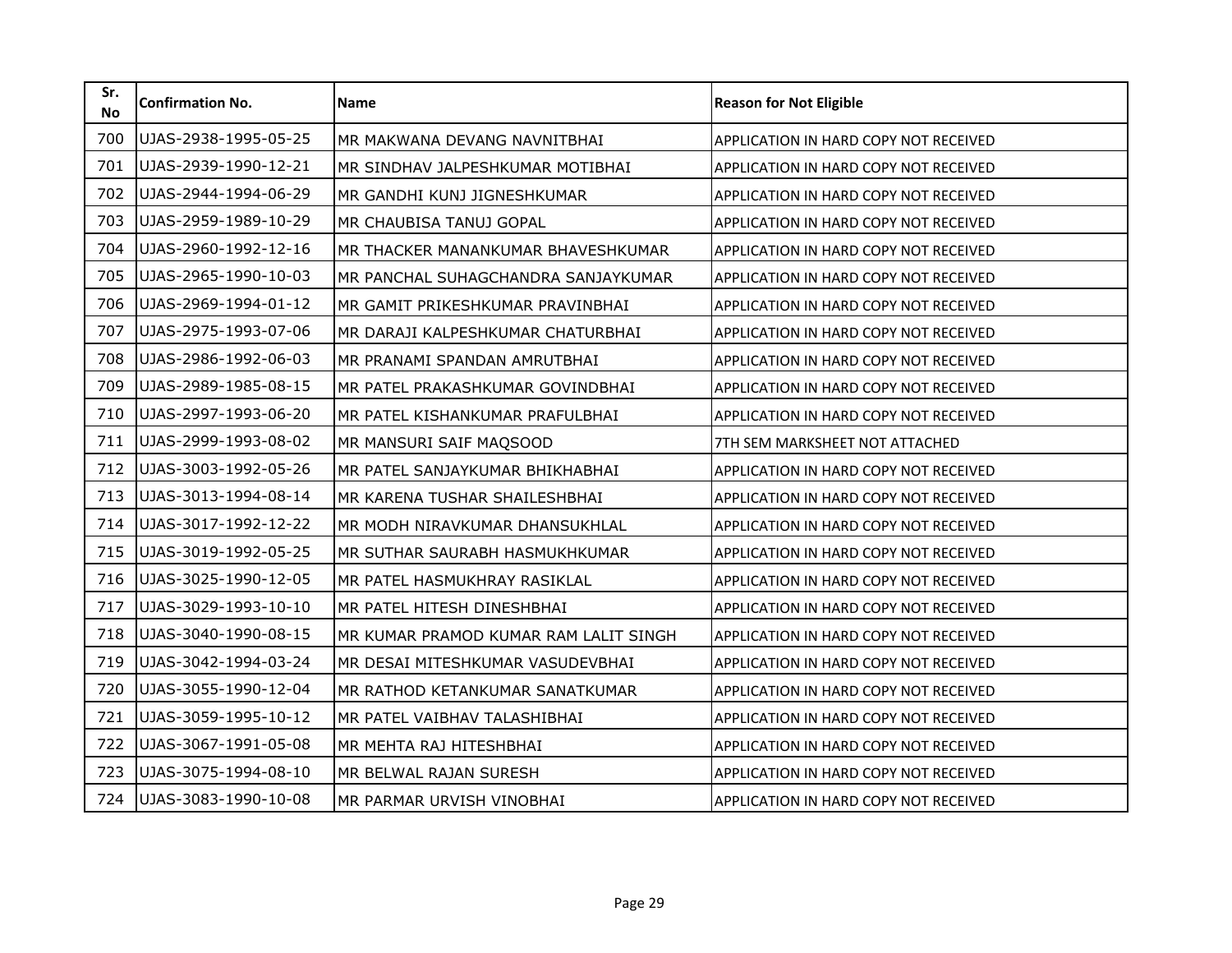| Sr.<br><b>No</b> | <b>Confirmation No.</b> | <b>Name</b>                                                                   | <b>Reason for Not Eligible</b>               |
|------------------|-------------------------|-------------------------------------------------------------------------------|----------------------------------------------|
| 725              | UJAS-3090-1987-08-04    | MR E DHARMENDRAKUMAR RAGHAVJIBHAI                                             | APPLICATION IN HARD COPY NOT RECEIVED        |
| 726              | UJAS-3092-1992-07-05    | MR MAKWANA PARTH KARANDEEP                                                    | APPLICATION IN HARD COPY NOT RECEIVED        |
| 727              | UJAS-3097-1993-11-19    | MR THORIYA JAYDEEP JAYANTILAL                                                 | APPLICATION IN HARD COPY NOT RECEIVED        |
| 728              | UJAS-3100-1992-11-30    | MR KARGATHIYA JATIN JAGDISHBHAI                                               | APPLICATION IN HARD COPY NOT RECEIVED        |
| 729              | UJAS-3105-1993-04-20    | MR PATEL ZEEL HARSHADBHAI                                                     | APPLICATION IN HARD COPY NOT RECEIVED        |
| 730              | UJAS-3109-1994-09-18    | MS RAJPUT SOITA ANGADSINGH                                                    | APPLICATION IN HARD COPY NOT RECEIVED        |
| 731              | UJAS-3117-1991-12-31    | MR PATEL TEJAS RAJENDRABHAI                                                   | EEE DEGREE IS NOT VALID FOR THIS POST        |
| 732              | UJAS-3118-1991-10-18    | MR NAYAK GAURAVKUMAR GHANSHYAMBHAI                                            | APPLICATION IN HARD COPY NOT RECEIVED        |
| 733              | UJAS-3123-1995-05-01    | MR PATEL UTSAV GIRISHKUMAR                                                    | 7TH & 8TH SEM MARKSHEETS NOT ATTACHED        |
| 734              | UJAS-3124-1994-07-30    | MR BELANI ASHISH KIRTIBHAI                                                    | APPLICATION IN HARD COPY NOT RECEIVED        |
| 735              | UJAS-3133-1990-09-03    | MR PATEL JAYMIT ASHVINBHAI                                                    | APPLICATION IN HARD COPY NOT RECEIVED        |
| 736              | UJAS-3134-1992-10-23    | MR PRAJAPATI MAYANKKUMAR DASHRATHBHAI                                         | EEE DEGREE IS NOT VALID FOR THIS POST        |
| 737              | UJAS-3135-1991-04-20    | MR PATEL KRUNAL SHIVRAMBHAI                                                   | APPLICATION IN HARD COPY NOT RECEIVED        |
| 738              | UJAS-3151-1992-09-01    | MR BHATT RUSHIKUMAR UDAYRATNA                                                 | 7TH & 8TH SEM MARKSHEETS NOT ATTACHED        |
| 739              | UJAS-3153-1992-01-14    | MR PATEL ANKITKUMAR PRAVINBHAI                                                | 7TH & 8TH SEM MARKSHEETS NOT ATTACHED        |
| 740              | UJAS-3157-1993-09-29    | MR KHOKHAR MOHAMMADRAMIZ VILAYATHUSSAIN APPLICATION IN HARD COPY NOT RECEIVED |                                              |
| 741              | UJAS-3159-1992-09-06    | MR TRIVEDI DHURVKUMAR JAGDISHBHAI                                             | APPLICATION IN HARD COPY NOT RECEIVED        |
| 742              | UJAS-3164-1991-09-27    | MR KAR ABHISHEK ASHIT                                                         | EEE DEGREE IS NOT VALID FOR THIS POST        |
| 743              | UJAS-3171-1990-09-19    | MR PATEL PARESHKUMAR BHIKHALAL                                                | EEE DEGREE IS NOT VALID FOR THIS POST        |
| 744              | UJAS-3183-1992-02-25    | MR PATEL NIMESHKUMAR NATHUBHAI                                                | APPLICATION IN HARD COPY NOT RECEIVED        |
| 745              | UJAS-3190-1989-08-07    | MR SINDHA PRAKASHBHAI VAJESINH                                                | EEE DEGREE IS NOT VALID FOR THIS POST        |
| 746              | UJAS-3196-1989-12-24    | MR PATEL DINESHKUMAR SHAMALBHAI                                               | APPLICATION IN HARD COPY NOT RECEIVED        |
| 747              | UJAS-3202-1983-08-08    | MR PATEL HINESHKUMAR MAVJUBHAI                                                | <b>APPLICATION IN HARD COPY NOT RECEIVED</b> |
| 748              | UJAS-3206-1990-10-12    | MR MODI HARSHIL SURENDRAKUMAR                                                 | 7 TH SEM IS NOT CLEAR WITH FIRST TRIAL       |
| 749              | UJAS-3210-1993-02-13    | MR PRAJAPATI ATITKUMAR MAHENDRABHAI                                           | APPLICATION IN HARD COPY NOT RECEIVED        |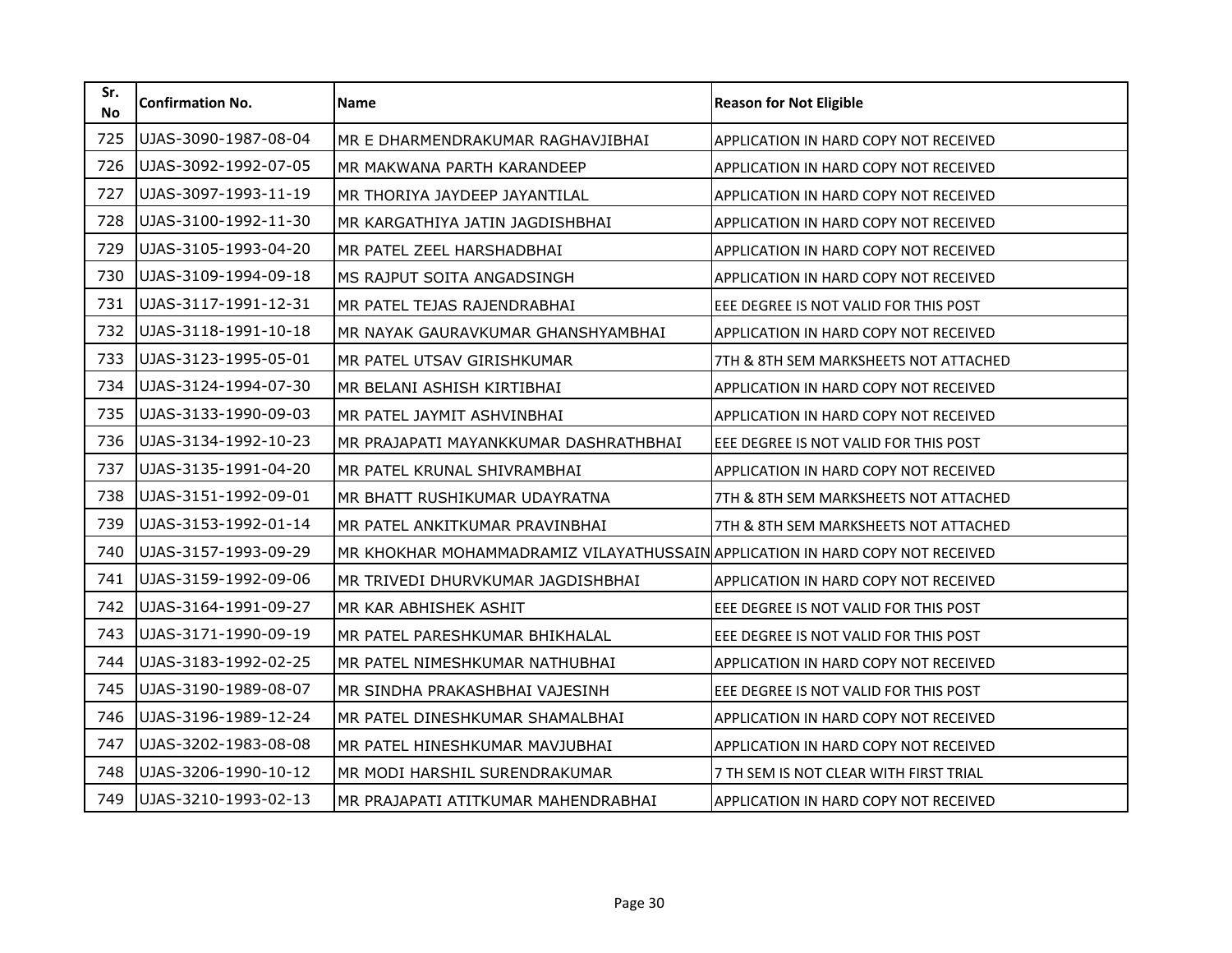| Sr.<br><b>No</b> | <b>Confirmation No.</b> | <b>Name</b>                         | <b>Reason for Not Eligible</b>               |
|------------------|-------------------------|-------------------------------------|----------------------------------------------|
| 750              | UJAS-3211-1992-05-23    | MR VARIA JIGNESHKUMAR GIRISHKUMAR   | APPLICATION IN HARD COPY NOT RECEIVED        |
| 751              | UJAS-3218-1993-09-02    | MR CHAUDHARI SNEHALKUMAR AJITBHAI   | APPLICATION IN HARD COPY NOT RECEIVED        |
| 752              | UJAS-3231-1991-02-01    | MR DADAWALA JAFARALI MAHAMADBHAI    | APPLICATION IN HARD COPY NOT RECEIVED        |
| 753              | UJAS-3235-1993-01-10    | MR NAIK HARSHAL VIPULBHAI           | APPLICATION IN HARD COPY NOT RECEIVED        |
| 754              | UJAS-3237-1991-06-24    | MR SOLANKI NIRMALSINH LALSINH       | APPLICATION IN HARD COPY NOT RECEIVED        |
| 755              | UJAS-3247-1992-02-05    | MR CHAUHAN SUNILKUMAR MAGANHAI      | APPLICATION IN HARD COPY NOT RECEIVED        |
| 756              | UJAS-3255-1989-09-15    | MR PARMAR SANJAYKUMAR RAMESHBHAI    | <b>APPLICATION IN HARD COPY NOT RECEIVED</b> |
| 757              | UJAS-3258-1991-09-26    | MR SHAH ARTH CHETANKUMAR            | APPLICATION IN HARD COPY NOT RECEIVED        |
| 758              | UJAS-3260-1992-12-15    | MR PAL AJITKUMAR ASHOKKUMAR         | APPLICATION IN HARD COPY NOT RECEIVED        |
| 759              | UJAS-3261-1992-03-20    | MS BHATT PALAK ROHITKUMAR           | APPLICATION IN HARD COPY NOT RECEIVED        |
| 760              | UJAS-3267-1991-09-16    | MS MAHESHWARI NIKITA NARAYANBHAI    | APPLICATION IN HARD COPY NOT RECEIVED        |
| 761              | UJAS-3275-1995-04-08    | MR PATEL SNEHALKUMAR ANILBHAI       | APPLICATION IN HARD COPY NOT RECEIVED        |
| 762              | UJAS-3277-1979-03-14    | MR AGRAVAT PARASKUMAR VIVEKBABU     | EEE DEGREE IS NOT VALID FOR THIS POST        |
| 763              | UJAS-3279-1992-06-02    | MR SINDHI SAMA ALFAJ AYUB           | APPLICATION IN HARD COPY NOT RECEIVED        |
| 764              | UJAS-3286-1992-06-02    | MR SINDHI SAMA ALFAJ AYUB           | EEE DEGREE IS NOT VALID FOR THIS POST        |
| 765              | UJAS-3291-1991-11-10    | MR PATEL BHARATKUMAR NARESHBHAI     | EEE DEGREE IS NOT VALID FOR THIS POST        |
| 766              | UJAS-3294-1993-03-21    | MR PANCHAL SUMITKUMAR MULJIBHAI     | APPLICATION IN HARD COPY NOT RECEIVED        |
| 767              | UJAS-3296-1992-10-29    | MR MANSURI MAHAMMADARIF AEHAMEDBHAI | APPLICATION IN HARD COPY NOT RECEIVED        |
| 768              | UJAS-3298-1992-09-26    | MR PATEL SHEHBAJ SULEMAN            | APPLICATION IN HARD COPY NOT RECEIVED        |
| 769              | UJAS-3299-1994-08-29    | MR ZALA VIRENDRASINH GHELUSINH      | APPLICATION IN HARD COPY NOT RECEIVED        |
| 770              | UJAS-3300-1992-11-14    | MR RANA KAUSHIKBHAI DALPATBHAI      | <b>LOCOMOTOR DISABILITY</b>                  |
| 771              | UJAS-3305-1986-03-03    | MR PATEL NILAMKUMAR VIKRAMKUMAR     | <b>APPLICATION IN HARD COPY NOT RECEIVED</b> |
| 772              | UJAS-3309-1991-08-29    | MR PRAJAPATI CHIRAG KUMAR ISHWARLAL | EEE DEGREE IS NOT VALID FOR THIS POST        |
| 773              | UJAS-3318-1995-05-31    | MR ZALA KULDIPSINH SABALSINH        | APPLICATION IN HARD COPY NOT RECEIVED        |
| 774              | UJAS-3324-1981-08-29    | MR PATEL MANISHKUMAR NARSINHBHAI    | APPLICATION IN HARD COPY NOT RECEIVED        |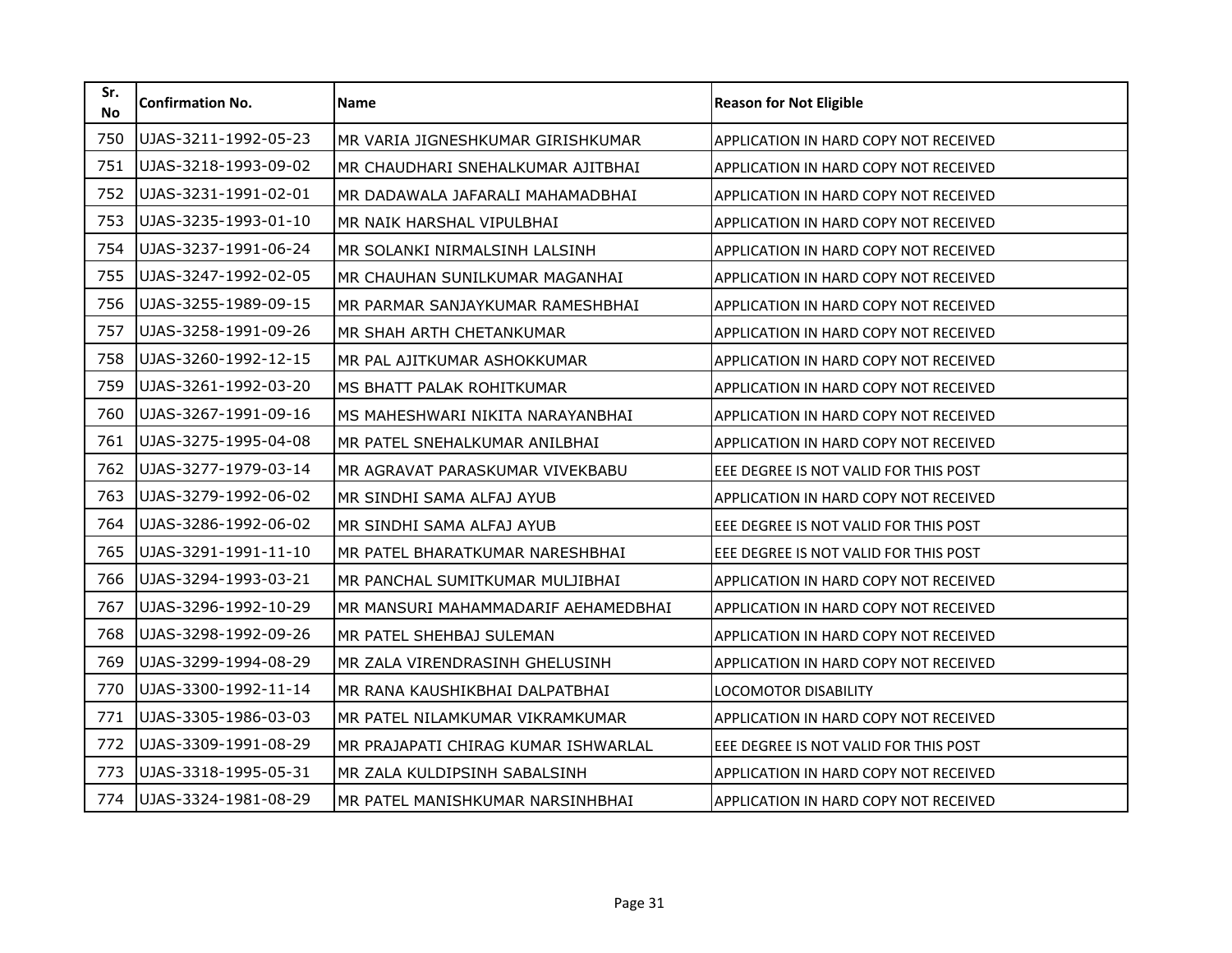| Sr.<br><b>No</b> | <b>Confirmation No.</b> | <b>Name</b>                           | <b>Reason for Not Eligible</b>               |
|------------------|-------------------------|---------------------------------------|----------------------------------------------|
| 775              | UJAS-3333-1994-10-07    | MR PATEL RAHUL HITESHBHAI             | 8TH SEM MARKSHEET NOT ATTACHED               |
| 776              | UJAS-3335-1993-08-24    | MR PATEL NIRAJKUMAR KANTILAL          | <b>APPLICATION IN HARD COPY NOT RECEIVED</b> |
| 777              | UJAS-3339-1988-09-05    | MR KUMAR SUDHIR TEJVEER SINGH         | APPLICATION IN HARD COPY NOT RECEIVED        |
| 778              | UJAS-3349-1992-11-25    | MR KAPADIYA NIKUNJKUMAR JITENDRAKUMAR | APPLICATION IN HARD COPY NOT RECEIVED        |
| 779              | UJAS-3350-1991-08-18    | MR PRAJAPATI CHIRAGBHAI JASHUBHAI     | APPLICATION IN HARD COPY NOT RECEIVED        |
| 780              | UJAS-3352-1993-12-10    | MR PATEL HARDIKKUMAR VISHNUBHAI       | APPLICATION IN HARD COPY NOT RECEIVED        |
| 781              | UJAS-3362-1994-03-03    | MR PATEL RAJ SATISHKUMAR              | APPLICATION IN HARD COPY NOT RECEIVED        |
| 782              | UJAS-3364-1993-06-09    | MR MEHTA JENISHKUMAR MAHENDRABHAI     | <b>BE MARKSHEET NOT ATTACHED</b>             |
| 783              | UJAS-3368-1993-02-26    | MR PATEL AKSHAYKUMAR MADHUBHAI        | APPLICATION IN HARD COPY NOT RECEIVED        |
| 784              | UJAS-3371-1993-12-27    | MR BHATT VISHAL RAMAN BHAI            | APPLICATION IN HARD COPY NOT RECEIVED        |
| 785              | UJAS-3373-1994-11-25    | MR PATEL HEMIL MANUBHAI               | APPLICATION IN HARD COPY NOT RECEIVED        |
| 786              | UJAS-3374-1995-06-01    | MS SHAH KINJAL MADHUKANT              | BE E C DEGREE IS NOT VALID FOR THIS POST     |
| 787              | UJAS-3381-1994-01-08    | MR TANDEL NEHALKUMAR ARVINDBHAI       | APPLICATION IN HARD COPY NOT RECEIVED        |
| 788              | UJAS-3383-1984-09-12    | MR DEVMURARI CHETAN JAYANTILAL        | EEE DEGREE IS NOT VALID FOR THIS POST        |
| 789              | UJAS-3384-1988-05-02    | MR KORADIYA TEJASKUMAR VINODKUMAR     | APPLICATION IN HARD COPY NOT RECEIVED        |
| 790              | UJAS-3389-1993-03-13    | MR JOSHI PANKAJ KUMAR RAMESH CHANDRA  | APPLICATION IN HARD COPY NOT RECEIVED        |
| 791              | UJAS-3390-1994-05-09    | MR GABANI ANUJ MANUBHAI               | APPLICATION IN HARD COPY NOT RECEIVED        |
| 792              | UJAS-3391-1991-08-12    | MR CHAUHAN MITESHKUMAR BABUBHAI       | APPLICATION IN HARD COPY NOT RECEIVED        |
| 793              | UJAS-3392-1994-11-13    | MR VADUKUL DIP RAMESHBHAI             | APPLICATION IN HARD COPY NOT RECEIVED        |
| 794              | UJAS-3393-1990-03-15    | MR DAVE TEJAS JOGESHBHAI              | APPLICATION IN HARD COPY NOT RECEIVED        |
| 795              | UJAS-3399-1993-05-09    | MR KALYANI DHYAN AJAYKUMAR            | APPLICATION IN HARD COPY NOT RECEIVED        |
| 796              | UJAS-3400-1994-07-19    | MR CHAUHAN NAVDEEP NARENDRAKUMAR      | EEE DEGREE IS NOT VALID FOR THIS POST        |
| 797              | UJAS-3403-1992-11-28    | MR PARWAR PIYUSH PRAGNESHKUMAR        | EEE DEGREE IS NOT VALID FOR THIS POST        |
| 798              | UJAS-3404-1991-06-30    | MR NAYI JAYESHKUMAR RAMESHLAL         | APPLICATION IN HARD COPY NOT RECEIVED        |
| 799              | UJAS-3407-1992-11-16    | MR KOTADIYA HARSHAL JAMANBHAI         | APPLICATION IN HARD COPY NOT RECEIVED        |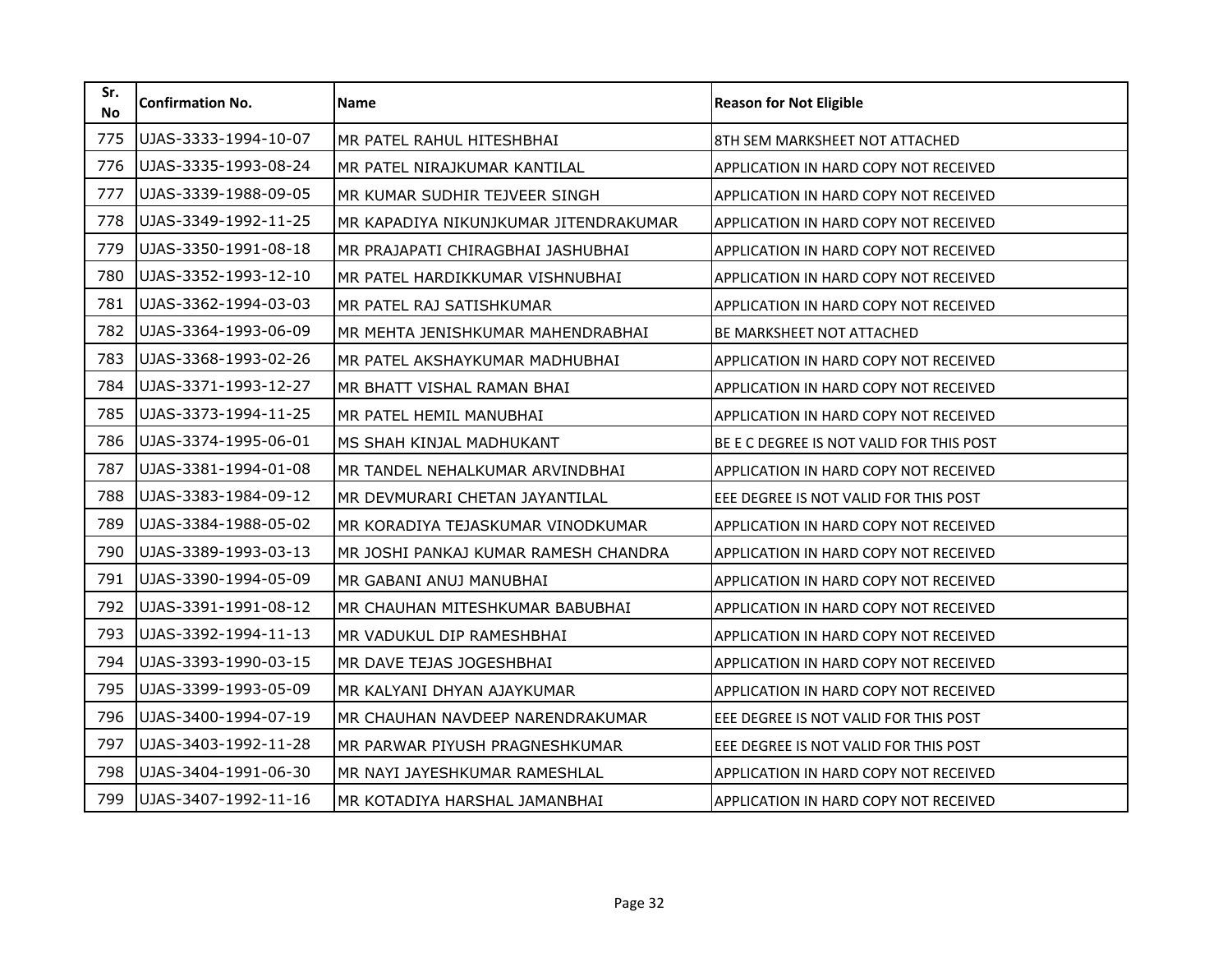| Sr.<br><b>No</b> | <b>Confirmation No.</b> | Name                                                                          | <b>Reason for Not Eligible</b>        |
|------------------|-------------------------|-------------------------------------------------------------------------------|---------------------------------------|
| 800              | UJAS-3419-1994-08-11    | MR GANDHI PRASHANTKUMAR VINODRAY                                              | APPLICATION IN HARD COPY NOT RECEIVED |
| 801              | UJAS-3420-1992-04-27    | MR PATEL SANJAY MAHESHBHAI                                                    | APPLICATION IN HARD COPY NOT RECEIVED |
| 802              | UJAS-3421-1992-09-29    | MR THAKKAR RONAKKUMAR ISHWARBHAI                                              | APPLICATION IN HARD COPY NOT RECEIVED |
| 803              | UJAS-3431-1990-06-08    | MR GUPTA DEEPAK SHAMBHUNATH                                                   | APPLICATION IN HARD COPY NOT RECEIVED |
| 804              | UJAS-3432-1994-01-14    | MR SURATI JANAK SUBHASHBHAI                                                   | APPLICATION IN HARD COPY NOT RECEIVED |
| 805              | UJAS-3440-1994-04-29    | MR BRAHMBHATT DHAVALKUMAR DEVENDRAKUMAI APPLICATION IN HARD COPY NOT RECEIVED |                                       |
| 806              | UJAS-3441-1993-02-14    | MR MAISURYA YAGNIKKUMAR PRAKASHKUMAR                                          | BE MARKSHEETS NOT ATTACHED            |
| 807              | UJAS-3445-1993-10-29    | MR KAGDA DEVANG PRAKASHBHAI                                                   | APPLICATION IN HARD COPY NOT RECEIVED |
| 808              | UJAS-3449-1995-06-23    | MRS PATEL AYU NARENDRABHAI                                                    | APPLICATION IN HARD COPY NOT RECEIVED |
| 809              | UJAS-3450-1995-03-07    | MR PANDYA UDAYKUMAR RAMESHCHANDRA                                             | APPLICATION IN HARD COPY NOT RECEIVED |
| 810              | UJAS-3464-1991-11-15    | MRS TRIVEDI SHIVANI SHAILESHKUMAR                                             | APPLICATION IN HARD COPY NOT RECEIVED |
| 811              | UJAS-3465-1994-12-24    | MR PATEL MAYURKUMAR BHARATBHAI                                                | APPLICATION IN HARD COPY NOT RECEIVED |
| 812              | UJAS-3473-1991-08-21    | MR KACHOT HARESH KARSANBHAI                                                   | <b>BE MARKSHEET NOT ATTACHED</b>      |
| 813              | UJAS-3474-1995-05-22    | MR THAKOR SACHINKUMAR KARSHANJI                                               | APPLICATION IN HARD COPY NOT RECEIVED |
| 814              | UJAS-3476-1991-10-17    | MR JAISWAL AKASHDEEP VIJAY KUMAR JAISWAL                                      | APPLICATION IN HARD COPY NOT RECEIVED |
| 815              | UJAS-3478-1995-05-22    | MR THAKOR SACHINKUMAR KARSHANJI                                               | APPLICATION IN HARD COPY NOT RECEIVED |
| 816              | UJAS-3488-1994-11-18    | MS GAMIT ANJALI RATILAL                                                       | APPLICATION IN HARD COPY NOT RECEIVED |
| 817              | UJAS-3493-1994-07-16    | MR RATHOD PRADHYUMANSINH KISHORSINH                                           | APPLICATION IN HARD COPY NOT RECEIVED |
| 818              | UJAS-3498-1994-12-03    | MR HIRAGAR SACHINKUMAR VIRARAM                                                | APPLICATION IN HARD COPY NOT RECEIVED |
| 819              | UJAS-3501-1995-08-31    | MR SHAIKH MOHAMMAD FAISAL ASLAM BHAI                                          | 8TH SEM MARKSHEET NOT ATTACHED        |
| 820              | UJAS-3502-1993-06-05    | MR SINGH SANDEEP RAJBALI                                                      | APPLICATION IN HARD COPY NOT RECEIVED |
| 821              | UJAS-3509-1989-10-20    | MR MASI FAIZ MAHAMMAD MAHAMMAD ALI                                            | EEE DEGREE IS NOT VALID FOR THIS POST |
| 822              | UJAS-3514-1990-06-28    | MR VANK TAKHUBHAI AMRUBHAI                                                    | APPLICATION IN HARD COPY NOT RECEIVED |
| 823              | UJAS-3522-1992-03-13    | MR PATEL KINCHITKUMAR BHUPENDRABHAI                                           | APPLICATION IN HARD COPY NOT RECEIVED |
| 824              | UJAS-3524-1986-05-11    | MR PARMAR ANOPSINH RAMSINH                                                    | CASTE CERTIFICATE NOT ATTACHED        |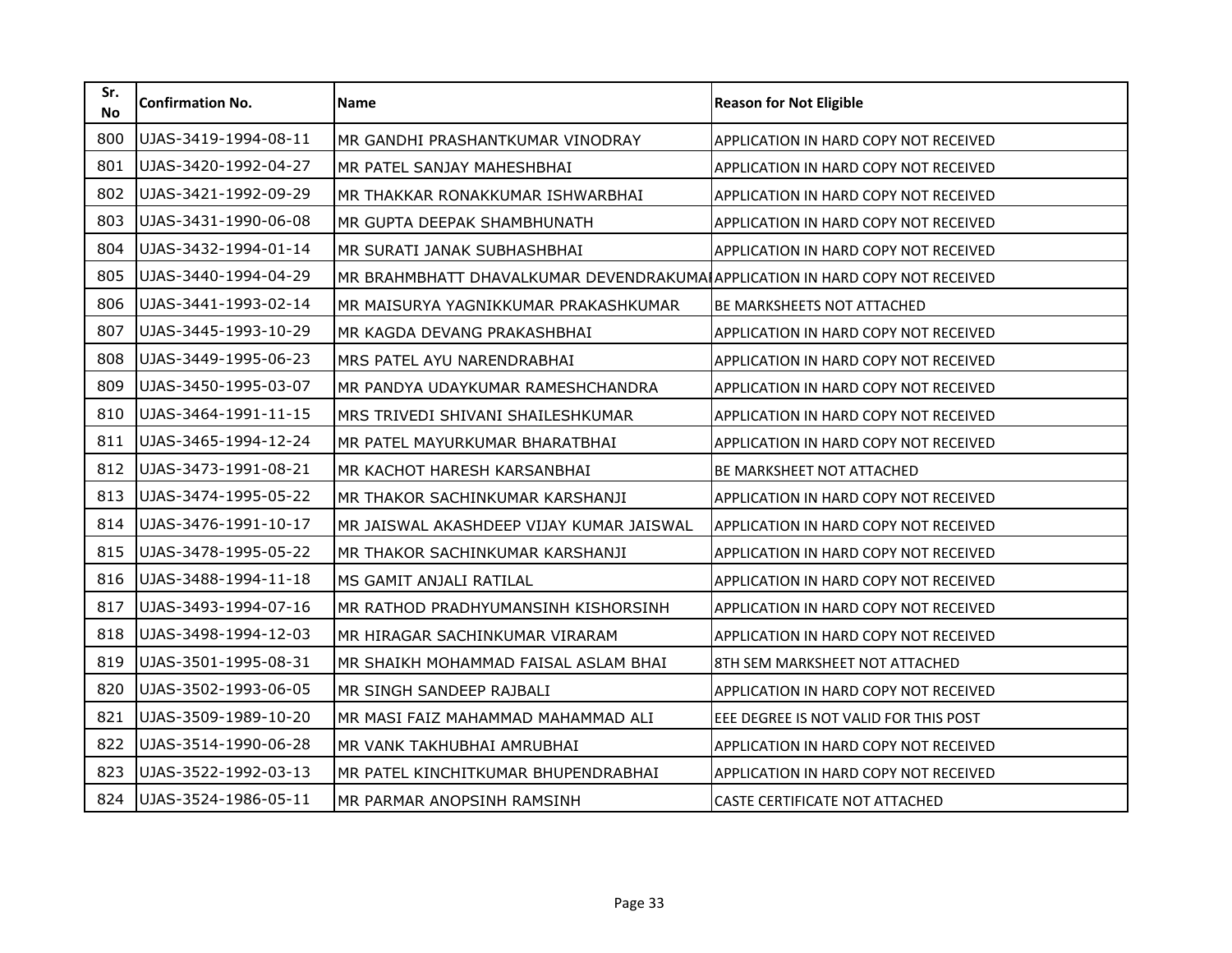| Sr.<br><b>No</b> | <b>Confirmation No.</b> | <b>Name</b>                         | <b>Reason for Not Eligible</b>               |
|------------------|-------------------------|-------------------------------------|----------------------------------------------|
| 825              | UJAS-3527-1995-08-12    | MR VIHOL AJAYSINH MANHARJI          | APPLICATION IN HARD COPY NOT RECEIVED        |
| 826              | UJAS-3528-1991-04-18    | MR PANDYA VIVEK NARENDRAKUMAR       | APPLICATION IN HARD COPY NOT RECEIVED        |
| 827              | UJAS-3530-1992-01-23    | MR RATHOD MANISHKUMAR KANTIBHAI     | 7TH SEM MARKSHEET NOT ATTACHED               |
| 828              | UJAS-3534-1993-03-29    | MR MODH VIMAL BALKRUSHNABHAI        | APPLICATION IN HARD COPY NOT RECEIVED        |
| 829              | UJAS-3536-1995-01-18    | MR SABALPARA RAGHU HARESHBHAI       | APPLICATION IN HARD COPY NOT RECEIVED        |
| 830              | UJAS-3541-1993-02-01    | MR PATEL VIPULKUMAR MANSUKH         | APPLICATION IN HARD COPY NOT RECEIVED        |
| 831              | UJAS-3542-1995-03-12    | MR RABARI VITTHALBHAI SAGARAMBHAI   | APPLICATION IN HARD COPY NOT RECEIVED        |
| 832              | UJAS-3548-1995-01-31    | MR ARVADIYA JAYVIN JAYANTILAL       | APPLICATION IN HARD COPY NOT RECEIVED        |
| 833              | UJAS-3551-1994-11-18    | MS GAMIT ANJALI RATILAL             | APPLICATION IN HARD COPY NOT RECEIVED        |
| 834              | UJAS-3552-1993-05-17    | MR PATEL CHIRAG KANTIBHAI           | APPLICATION IN HARD COPY NOT RECEIVED        |
| 835              | UJAS-3559-1995-02-08    | MR RAMANI ANKITKUMAR PRAVINBHAI     | APPLICATION IN HARD COPY NOT RECEIVED        |
| 836              | UJAS-3562-1994-06-24    | MR HARPAL RAKSHIT SUBHASHBHAI       | <b>BE MARKSHEET NOT ATTACHED</b>             |
| 837              | UJAS-3566-1995-01-11    | MR PATEL AMITKUMAR MANSUKHBHAI      | APPLICATION IN HARD COPY NOT RECEIVED        |
| 838              | UJAS-3569-1994-11-15    | MR PRAJAPATI DAXESHKUMAR RAJESHBHAI | APPLICATION IN HARD COPY NOT RECEIVED        |
| 839              | UJAS-3570-1993-07-11    | MR PATEL DEVANG MAHESHBHAI          | <b>APPLICATION IN HARD COPY NOT RECEIVED</b> |
| 840              | UJAS-3576-1990-01-18    | MR GAJERA MUKESHKUMAR PREMJIBHAI    | APPLICATION IN HARD COPY NOT RECEIVED        |
| 841              | UJAS-3581-1995-03-21    | MR PAIJA NIRAJ JAYANTIBHAI          | APPLICATION IN HARD COPY NOT RECEIVED        |
| 842              | UJAS-3596-1989-10-12    | MR PANCHAL SUBHASHBHAI RAMESHBHAI   | EEE DEGREE IS NOT VALID FOR THIS POST        |
| 843              | UJAS-3599-1994-06-05    | MR VADODARIYA AKSHAY GORDHANBHAI    | APPLICATION IN HARD COPY NOT RECEIVED        |
| 844              | UJAS-3604-1991-11-30    | MR PATEL VISHALKUMAR MAHENDRABHAI   | APPLICATION IN HARD COPY NOT RECEIVED        |
| 845              | UJAS-3605-1994-03-23    | MR SUTARIA SATYAM NILESHKUMAR       | <b>APPLICATION IN HARD COPY NOT RECEIVED</b> |
| 846              | UJAS-3606-1995-01-31    | MR CHAUHAN JATINKUMAR ASHWINBHAI    | APPLICATION IN HARD COPY NOT RECEIVED        |
| 847              | UJAS-3615-1995-06-29    | MR MISTRY JENISHKUMAR JAYDEVBHAI    | <b>APPLICATION IN HARD COPY NOT RECEIVED</b> |
| 848              | UJAS-3617-1994-10-16    | MR BARHATE SACHIN UDAY              | APPLICATION IN HARD COPY NOT RECEIVED        |
| 849              | UJAS-3624-1995-04-28    | MR PATEL ANSHUL VISHNU              | APPLICATION IN HARD COPY NOT RECEIVED        |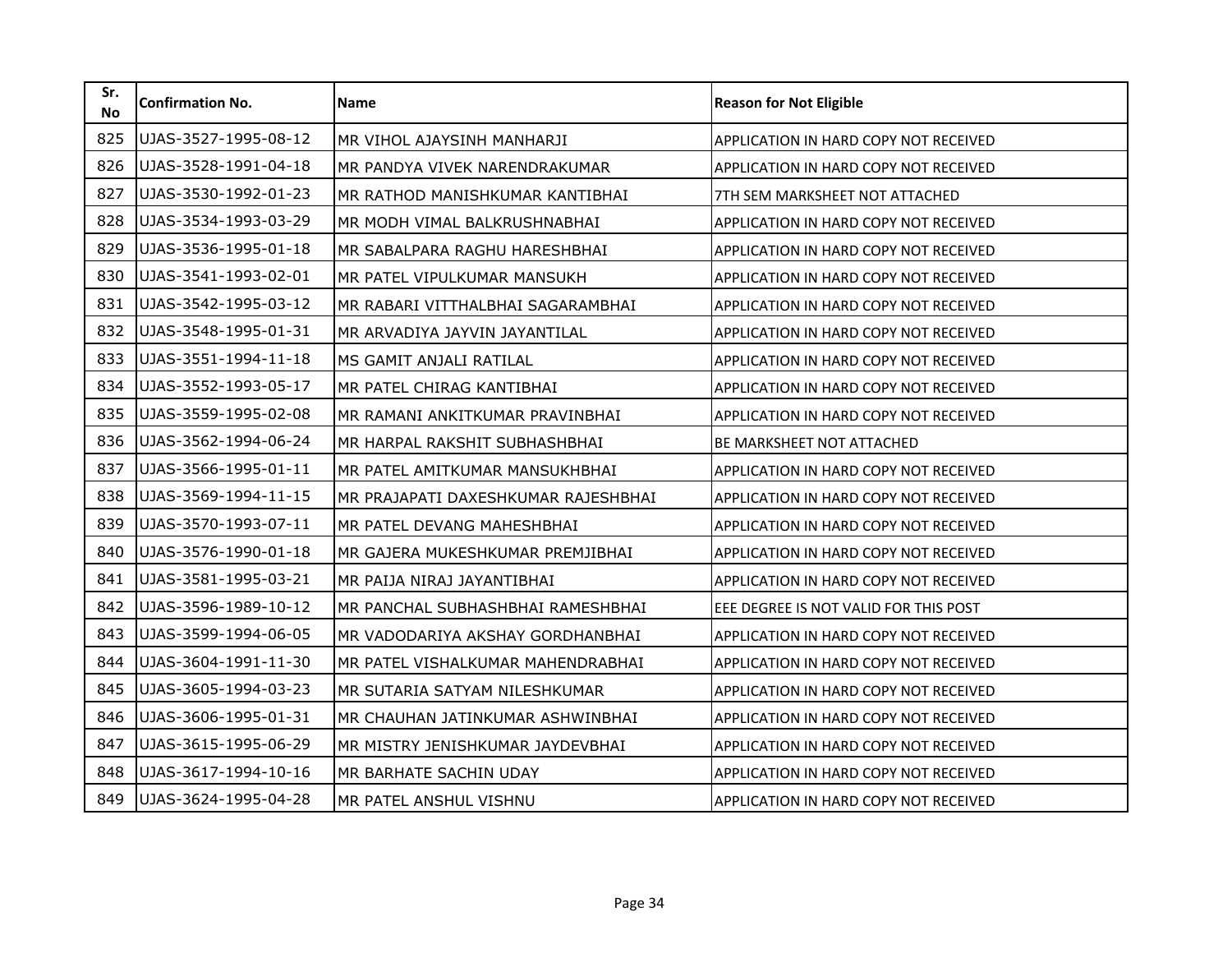| Sr.<br><b>No</b> | <b>Confirmation No.</b> | <b>Name</b>                         | <b>Reason for Not Eligible</b>               |
|------------------|-------------------------|-------------------------------------|----------------------------------------------|
| 850              | UJAS-3630-1991-11-30    | MR PATEL VISHALKUMAR MAHENDRABHAI   | EEE DEGREE IS NOT VALID FOR THIS POST        |
| 851              | UJAS-3631-1994-08-23    | MR PARMAR JIGARKUMAR KIRITBHAI      | APPLICATION IN HARD COPY NOT RECEIVED        |
| 852              | UJAS-3633-1995-03-25    | MR PATEL BHAVINKUMAR RAMESHBHAI     | APPLICATION IN HARD COPY NOT RECEIVED        |
| 853              | UJAS-3636-1994-03-09    | MR KANAJARIYA JAYESHBHAI PRAVINBHAI | APPLICATION IN HARD COPY NOT RECEIVED        |
| 854              | UJAS-3641-1995-06-29    | MR NALIYAPARA HARDIK RAMESHBHAI     | APPLICATION IN HARD COPY NOT RECEIVED        |
| 855              | UJAS-3645-1992-07-01    | MR PANWAR RAHUL KUMAR LACHHI RAM    | APPLICATION IN HARD COPY NOT RECEIVED        |
| 856              | UJAS-3648-1993-01-06    | MR VAGHARI VIJAYBHAI JASHUBHAI      | 7TH SEM MARKSHEET NOT ATTACHED               |
| 857              | UJAS-3660-1995-04-07    | MR PRAJAPATI MUNESHKSUMAR BHAGABHAI | APPLICATION IN HARD COPY NOT RECEIVED        |
| 858              | UJAS-3662-1994-04-30    | MR BHATT BHAUMIK JAGDISHBHAI        | APPLICATION IN HARD COPY NOT RECEIVED        |
| 859              | UJAS-3674-1994-06-08    | MR RAI SUJIT SWAMINATH              | APPLICATION IN HARD COPY NOT RECEIVED        |
| 860              | UJAS-3679-1992-02-20    | MR TRIVEDI MILAN BHARATBHAI         | 7 TH SEM IS NOT CLEAR WITH FIRST TRIAL       |
| 861              | UJAS-3680-1994-12-15    | MR SONDARAVA VIJAYKUMAR JENTILAL    | APPLICATION IN HARD COPY NOT RECEIVED        |
| 862              | UJAS-3686-1995-02-20    | MR YADAV MUKESH RAKESHBHAI          | APPLICATION IN HARD COPY NOT RECEIVED        |
| 863              | UJAS-3689-1995-02-14    | MR MAKVANA HITESH MANSUKHBHAI       | APPLICATION IN HARD COPY NOT RECEIVED        |
| 864              | UJAS-3692-1993-01-14    | MR BATADA SALMAN SALIMBHAI          | APPLICATION IN HARD COPY NOT RECEIVED        |
| 865              | UJAS-3696-1994-05-16    | MR GAIKWAD IRBAZ AYYUB              | <b>APPLICATION IN HARD COPY NOT RECEIVED</b> |
| 866              | UJAS-3698-1995-04-08    | MR PATEL SNEHALKUMAR ANILBHAI       | APPLICATION IN HARD COPY NOT RECEIVED        |
| 867              | UJAS-3700-1995-05-09    | MR BHADIYADRA MANAN PANKAJBHAI      | 7TH SEM MARKSHEET NOT ATTACHED               |
| 868              | UJAS-3702-1993-06-01    | MR VAJA TANSUKH VIRABHAI            | APPLICATION IN HARD COPY NOT RECEIVED        |
| 869              | UJAS-3705-1991-07-31    | MR NAYAK SWAPNIL PIYUSHKUMAR        | EEE DEGREE IS NOT VALID FOR THIS POST        |
| 870              | UJAS-3707-1995-08-15    | MR AKBARI RONAK RAMESHBHAI          | APPLICATION IN HARD COPY NOT RECEIVED        |
| 871              | UJAS-3711-1995-03-27    | MR PANCHAL JAYMIN BHARATBHAI        | APPLICATION IN HARD COPY NOT RECEIVED        |
| 872              | UJAS-3714-1994-06-17    | MR SIDDHPURA MOHIT HITESHBAHI       | <b>APPLICATION IN HARD COPY NOT RECEIVED</b> |
| 873              | UJAS-3716-1993-12-16    | MR PATEL JATINKUMAR RAMESHBHAI      | APPLICATION IN HARD COPY NOT RECEIVED        |
| 874              | UJAS-3728-1995-07-18    | MR PATEL DIPENKUMAR JAYANTILAL      | APPLICATION IN HARD COPY NOT RECEIVED        |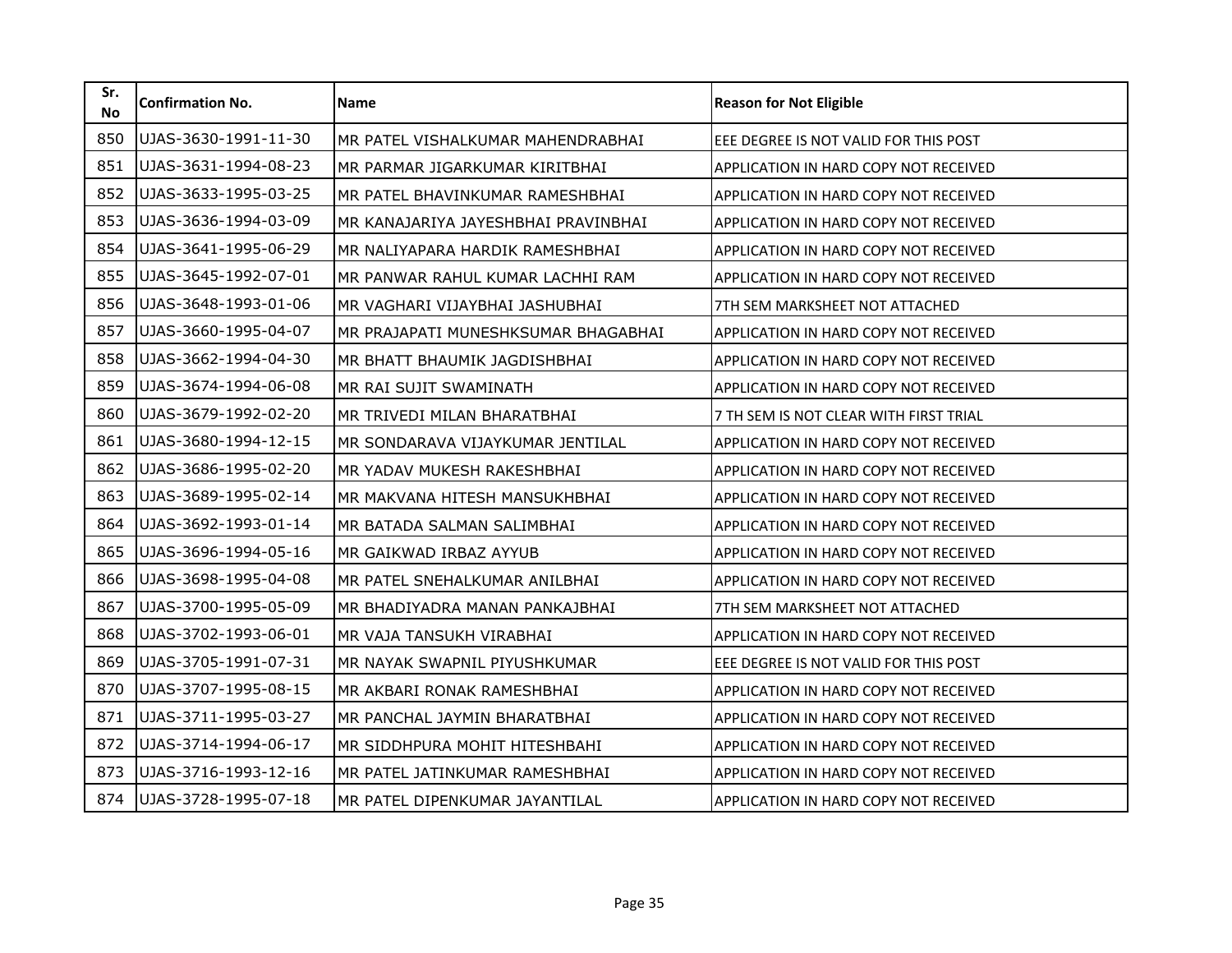| Sr.<br><b>No</b> | <b>Confirmation No.</b> | <b>Name</b>                                                                   | <b>Reason for Not Eligible</b>               |
|------------------|-------------------------|-------------------------------------------------------------------------------|----------------------------------------------|
| 875              | UJAS-3730-1994-04-30    | MR BHATT BHAUMIK JAGDISHBHAI                                                  | APPLICATION IN HARD COPY NOT RECEIVED        |
| 876              | UJAS-3731-1994-08-07    | MR RATHOD HARDIK VINODKUMAR                                                   | APPLICATION IN HARD COPY NOT RECEIVED        |
| 877              | UJAS-3733-1995-09-21    | MR PORIYA MILAN NARANBHAI                                                     | APPLICATION IN HARD COPY NOT RECEIVED        |
| 878              | UJAS-3736-1992-01-11    | MR MAKVANAA DIPAK KHUSHALBHAI                                                 | APPLICATION IN HARD COPY NOT RECEIVED        |
| 879              | UJAS-3740-1994-03-26    | MR BHADIYADRA JAYDIP RAMESHBHAI                                               | APPLICATION IN HARD COPY NOT RECEIVED        |
| 880              | UJAS-3746-1989-11-20    | MR CHAUHAN MAHESH VALJI BHAI                                                  | APPLICATION IN HARD COPY NOT RECEIVED        |
| 881              | UJAS-3748-1995-08-30    | MR VAHORA RAMIZMAHAMMAD IRFANBHAI                                             | APPLICATION IN HARD COPY NOT RECEIVED        |
| 882              | UJAS-3753-1994-02-28    | MR PARMAR PRATIKKUMAR MUKESHBHAI                                              | APPLICATION IN HARD COPY NOT RECEIVED        |
| 883              | UJAS-3762-1992-01-11    | MR MAKAVANA DIPAK KHUSHALBHAI                                                 | 7TH SEM MARKSHEET NOT ATTACHED               |
| 884              | UJAS-3763-1994-08-17    | MR PATEL DHAVALKUMAR ASHWINBHAI                                               | APPLICATION IN HARD COPY NOT RECEIVED        |
| 885              | UJAS-3775-1994-08-16    | MR CHOUDHARY KRISHNA GOPAL GOPAL CHOUDHAAPPLICATION IN HARD COPY NOT RECEIVED |                                              |
| 886              | UJAS-3776-1993-12-16    | MR PRAJAPATI JATINKUMAR HITENDRABHAI                                          | APPLICATION IN HARD COPY NOT RECEIVED        |
| 887              | UJAS-3778-1991-09-05    | MR PATEL CHIRAG MANUBHAI                                                      | EEE DEGREE IS NOT VALID FOR THIS POST        |
| 888              | UJAS-3785-1994-06-17    | MR SIDDHPURA MOHIT HITESHBHAI                                                 | APPLICATION IN HARD COPY NOT RECEIVED        |
| 889              | UJAS-3788-1994-08-17    | MR PATEL DHAVALKUMAR ASHWINBHAI                                               | <b>APPLICATION IN HARD COPY NOT RECEIVED</b> |
| 890              | UJAS-3792-1995-04-19    | MR PATEL BHAKTILKUMAR ARVINDBHAI                                              | APPLICATION IN HARD COPY NOT RECEIVED        |
| 891              | UJAS-3798-1995-06-15    | MR KAPADIA JAYMIL SHAILESHKUMAR                                               | APPLICATION IN HARD COPY NOT RECEIVED        |
| 892              | UJAS-3800-1994-08-16    | MR CHOUDHARY KRISHNA GOPAL GOPAL CHOUDHAAPPLICATION IN HARD COPY NOT RECEIVED |                                              |
| 893              | UJAS-3801-1990-07-01    | MR PUROHIT ROHIT HARSHADRAI                                                   | <b>APPLICATION IN HARD COPY NOT RECEIVED</b> |
| 894              | UJAS-3804-1994-12-08    | MRS PATEL SHALVIBEN VINODBHAI                                                 | EEE DEGREE IS NOT VALID FOR THIS POST        |
| 895              | UJAS-3810-1995-02-04    | MR RAVAL VIRAT HARESHBHAI                                                     | APPLICATION IN HARD COPY NOT RECEIVED        |
| 896              | UJAS-3811-1992-01-05    | MR SUTHAR BHARGAVKUMAR SHANUBHAI                                              | APPLICATION IN HARD COPY NOT RECEIVED        |
| 897              | UJAS-3812-1991-06-14    | MR SINGH YASHVANT SHIVBACHAN                                                  | <b>APPLICATION IN HARD COPY NOT RECEIVED</b> |
| 898              | UJAS-3822-1990-10-08    | MR PARMAR URVISH VINODBHAI                                                    | APPLICATION IN HARD COPY NOT RECEIVED        |
| 899              | UJAS-3826-1990-01-30    | MR PATEL SACHIN VISHNUBHAI                                                    | APPLICATION IN HARD COPY NOT RECEIVED        |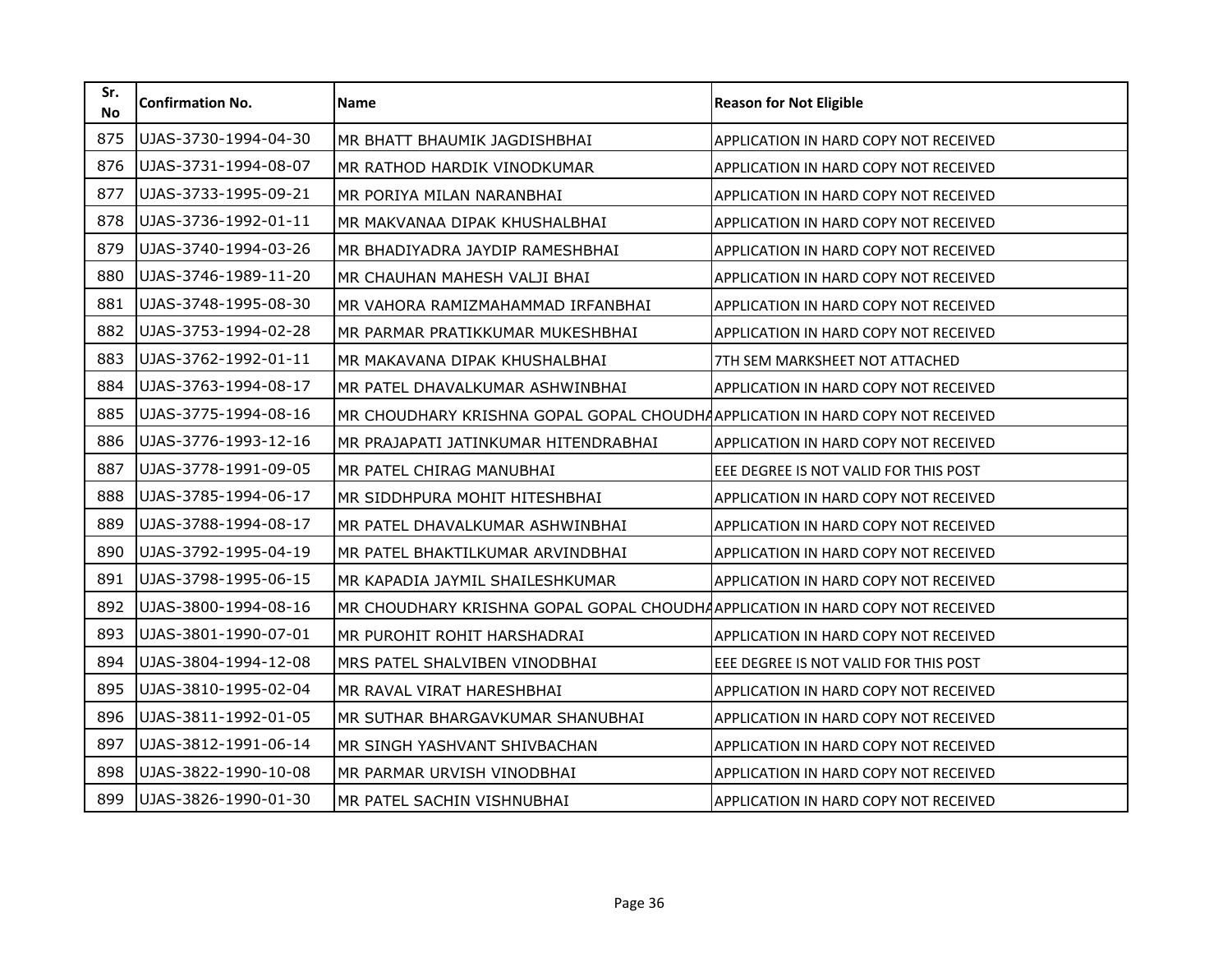| Sr.<br><b>No</b> | <b>Confirmation No.</b> | <b>Name</b>                            | <b>Reason for Not Eligible</b>               |
|------------------|-------------------------|----------------------------------------|----------------------------------------------|
| 900              | UJAS-3828-1995-01-02    | MR CHANDRAPAL JAYESHKUMAR JENTILAL     | APPLICATION IN HARD COPY NOT RECEIVED        |
| 901              | UJAS-3830-1994-03-12    | MR HADA DEVRAJSINH JAGATSINH           | APPLICATION IN HARD COPY NOT RECEIVED        |
| 902              | UJAS-3831-1992-12-05    | MR VAVLIYA CHANDRESH MANSUKHBHAI       | APPLICATION IN HARD COPY NOT RECEIVED        |
| 903              | UJAS-3836-1990-10-08    | MR PARMAR URVISH VINOBHAI              | EEE DEGREE IS NOT VALID FOR THIS POST        |
| 904              | UJAS-3839-1992-07-01    | MR DONGA HARDIK GOPALBHAI              | EEE DEGREE IS NOT VALID FOR THIS POST        |
| 905              | UJAS-3842-1994-03-12    | MR HADA DEVRAJSINH JAGATSINH           | APPLICATION IN HARD COPY NOT RECEIVED        |
| 906              | UJAS-3843-1993-07-16    | MS AHIRWAR KANTI DEVI MOTI LAL AHIRWAR | APPLICATION IN HARD COPY NOT RECEIVED        |
| 907              | UJAS-3845-1994-11-12    | MR SHAH SANKET SHAILESHKUMAR           | APPLICATION IN HARD COPY NOT RECEIVED        |
| 908              | UJAS-3850-1993-11-28    | MR ROHILLA VIVEK ARUN                  | APPLICATION IN HARD COPY NOT RECEIVED        |
| 909              | UJAS-3856-1994-10-25    | MR PATEL KAUSHAL BHARATBHAI            | APPLICATION IN HARD COPY NOT RECEIVED        |
| 910              | UJAS-3857-1992-04-15    | MR SHAH PARTH MAYURKUMAR               | APPLICATION IN HARD COPY NOT RECEIVED        |
| 911              | UJAS-3859-1991-02-05    | MR PRAJAPATI RITESHBHAI RAMESHBHAI     | BE E C DEGREE IS NOT VALID FOR THIS POST     |
| 912              | UJAS-3860-1991-11-19    | MS PAREKH CHAITALIBEN HITENDRABHAI     | EEE DEGREE IS NOT VALID FOR THIS POST        |
| 913              | UJAS-3870-1993-01-30    | MR ACHARYA ADARSHKUMAR HITESHBHAI      | APPLICATION IN HARD COPY NOT RECEIVED        |
| 914              | UJAS-3886-1992-12-02    | MS ATRI SANDHYA DINESHBHAI             | APPLICATION IN HARD COPY NOT RECEIVED        |
| 915              | UJAS-3890-1995-08-15    | MS PATEL DIXITABHEN AMRUTLAL           | APPLICATION IN HARD COPY NOT RECEIVED        |
| 916              | UJAS-3897-1995-01-03    | MR PANCHAL JITENDRA PRATAPBHAI         | 8TH SEM MARKSHEET NOT ATTACHED               |
| 917              | UJAS-3898-1993-07-13    | MR DESAI ATULBHAI LILABHAI             | 8th SEM MARKSHEET NOT ATTACHED               |
| 918              | UJAS-3899-1993-08-10    | MR SHAH AAKASH NAVINKUMAR              | APPLICATION IN HARD COPY NOT RECEIVED        |
| 919              | UJAS-3903-1995-07-09    | MR PARMAR NRUPESH KIRANKUMAR           | 7TH SEM MARKSHEET NOT ATTACHED               |
| 920              | UJAS-3906-1992-11-25    | MR SHAIKH ZAINUL ABEDIN MOHAMED ZUBER  | EEE DEGREE IS NOT VALID FOR THIS POST        |
| 921              | UJAS-3909-1995-05-23    | MR SUTHAR MAYANK SUBODHKUMAR           | APPLICATION IN HARD COPY NOT RECEIVED        |
| 922              | UJAS-3911-1994-07-10    | MS PARMAR NIRUPA BHAYABHAI             | <b>APPLICATION IN HARD COPY NOT RECEIVED</b> |
| 923              | UJAS-3912-1995-03-28    | MS GAJJAR SHIVANGI MILINDRA            | APPLICATION IN HARD COPY NOT RECEIVED        |
| 924              | UJAS-3915-1995-04-16    | MR CHAUDHARI RAHULKUMAR RAJENDRABHAI   | APPLICATION IN HARD COPY NOT RECEIVED        |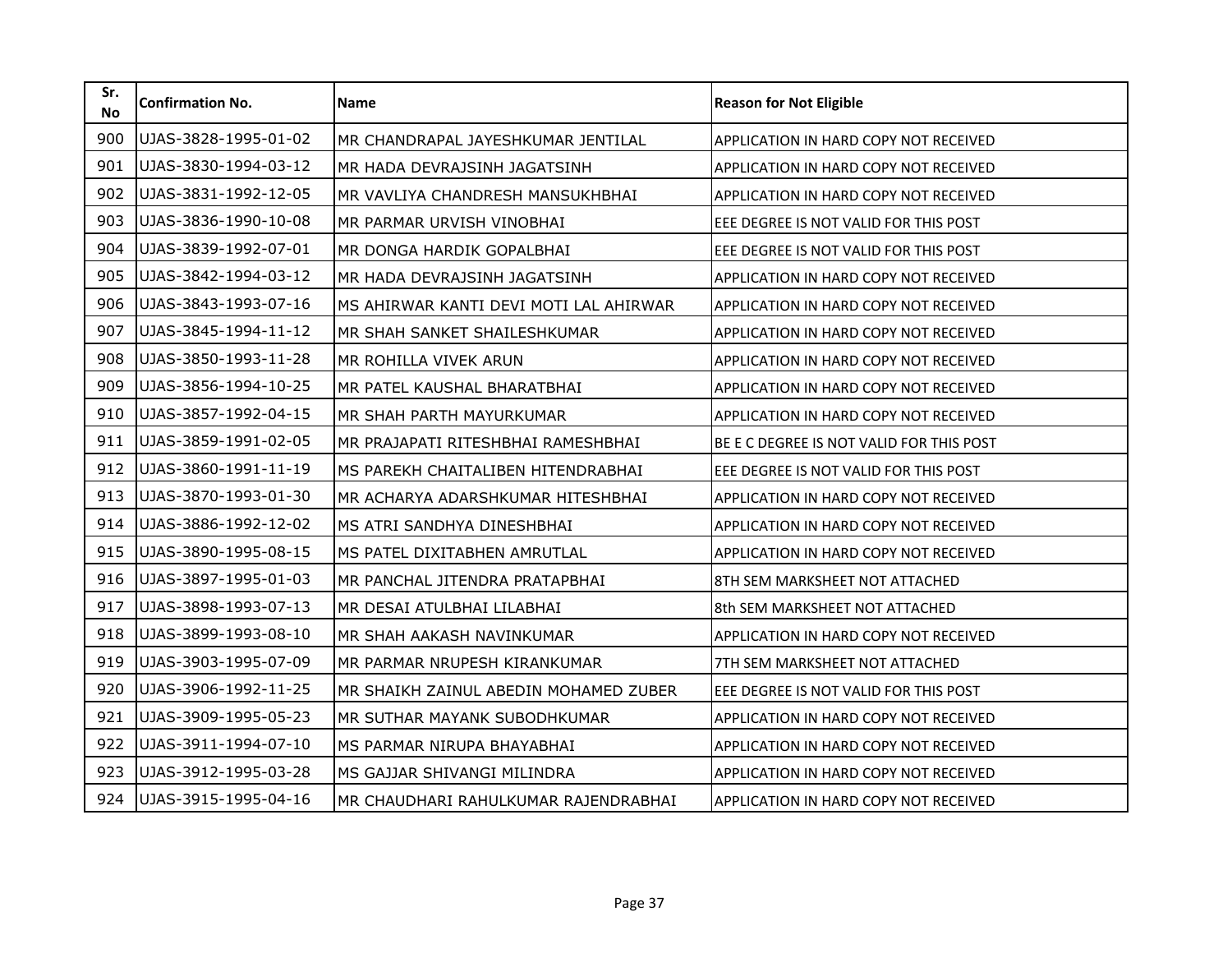| Sr.<br><b>No</b> | <b>Confirmation No.</b> | <b>Name</b>                        | <b>Reason for Not Eligible</b>               |
|------------------|-------------------------|------------------------------------|----------------------------------------------|
| 925              | UJAS-3919-1995-05-01    | MR PATEL JEEMEE AMRUTBHAI          | APPLICATION IN HARD COPY NOT RECEIVED        |
| 926              | UJAS-3929-1993-07-06    | MR BARAD ABHAYSINH JESINGBHAI      | APPLICATION IN HARD COPY NOT RECEIVED        |
| 927              | UJAS-3930-1995-06-19    | MR CHAUDHARI GIRISHKUMAR DYARABHAI | APPLICATION IN HARD COPY NOT RECEIVED        |
| 928              | UJAS-3935-1993-03-11    | MR SINGH SHIVIN ANJAY KUMAR SINGH  | EE (P&P) IS NOT VALID FOR THIS POST          |
| 929              | UJAS-3940-1993-11-08    | MR CHAVDA MOHAN KANA               | APPLICATION IN HARD COPY NOT RECEIVED        |
| 930              | UJAS-3958-1990-02-01    | MR GUPTA ROHAN SUNIL               | EEE DEGREE IS NOT VALID FOR THIS POST        |
| 931              | UJAS-3970-1994-01-08    | MR PATEL NISHANTKUMAR SHANKARBHAI  | <b>BE MARKSHEET NOT ATTACHED</b>             |
| 932              | UJAS-3972-1994-10-17    | MR PATEL DIVYANGKUMAR KANUBHAI     | APPLICATION IN HARD COPY NOT RECEIVED        |
| 933              | UJAS-3977-1994-12-22    | MR PATEL AKSHAY SURESHBHAI         | APPLICATION IN HARD COPY NOT RECEIVED        |
| 934              | UJAS-3981-1992-05-05    | MR KANAUJIA ABHISHEK AMARNATH      | APPLICATION IN HARD COPY NOT RECEIVED        |
| 935              | UJAS-3988-1994-04-15    | MR VEGAD BHARAT MANUBHAI           | APPLICATION IN HARD COPY NOT RECEIVED        |
| 936              | UJAS-3989-1993-01-06    | MR PARGI SANJAYKUMAR ARJUNBHAI     | APPLICATION IN HARD COPY NOT RECEIVED        |
| 937              | UJAS-4001-1994-12-24    | MR PATEL MAYURKUMAR BHARATBHAI     | APPLICATION IN HARD COPY NOT RECEIVED        |
| 938              | UJAS-4004-1993-09-02    | MR PATEL RAVI RAJESHKUMAR          | APPLICATION IN HARD COPY NOT RECEIVED        |
| 939              | UJAS-4011-1993-11-10    | MR JADAV MEHULKUMAR VAJUBHAI       | APPLICATION IN HARD COPY NOT RECEIVED        |
| 940              | UJAS-4015-1992-08-06    | MS VAHONIA PRIYANKABEN RAMESHBHAI  | APPLICATION IN HARD COPY NOT RECEIVED        |
| 941              | UJAS-4034-1994-11-02    | MR SINDHA RAJENDRASINH VIKRAMSINH  | APPLICATION IN HARD COPY NOT RECEIVED        |
| 942              | UJAS-4038-1993-09-01    | MR PATEL SAMARTH BHAILALBHAI       | APPLICATION IN HARD COPY NOT RECEIVED        |
| 943              | UJAS-4045-1987-02-21    | MR PATEL NIKUNJ KANAIYALAL         | APPLICATION IN HARD COPY NOT RECEIVED        |
| 944              | UJAS-4054-1995-08-21    | MR PATEL HARDIK ISHWERBHAI         | APPLICATION IN HARD COPY NOT RECEIVED        |
| 945              | UJAS-4059-1994-11-10    | MR CHAUDHARY JAYESHBHAI VELAJIBHAI | 8TH SEM MARKSHEET NOT ATTACHED               |
| 946              | UJAS-4066-1995-04-02    | MR PATEL NITINKUMAR SONABHAI       | APPLICATION IN HARD COPY NOT RECEIVED        |
| 947              | UJAS-4067-1994-11-09    | MR VAJA JIGNESHKUMAR RAJABHAI      | <b>APPLICATION IN HARD COPY NOT RECEIVED</b> |
| 948              | UJAS-4076-1995-02-24    | MS CHAUHAN DHARITRI MAYURKUMAR     | APPLICATION IN HARD COPY NOT RECEIVED        |
| 949              | UJAS-4078-1995-08-26    | MR PATEL MITULKUMAR KHANDUBHAI     | APPLICATION IN HARD COPY NOT RECEIVED        |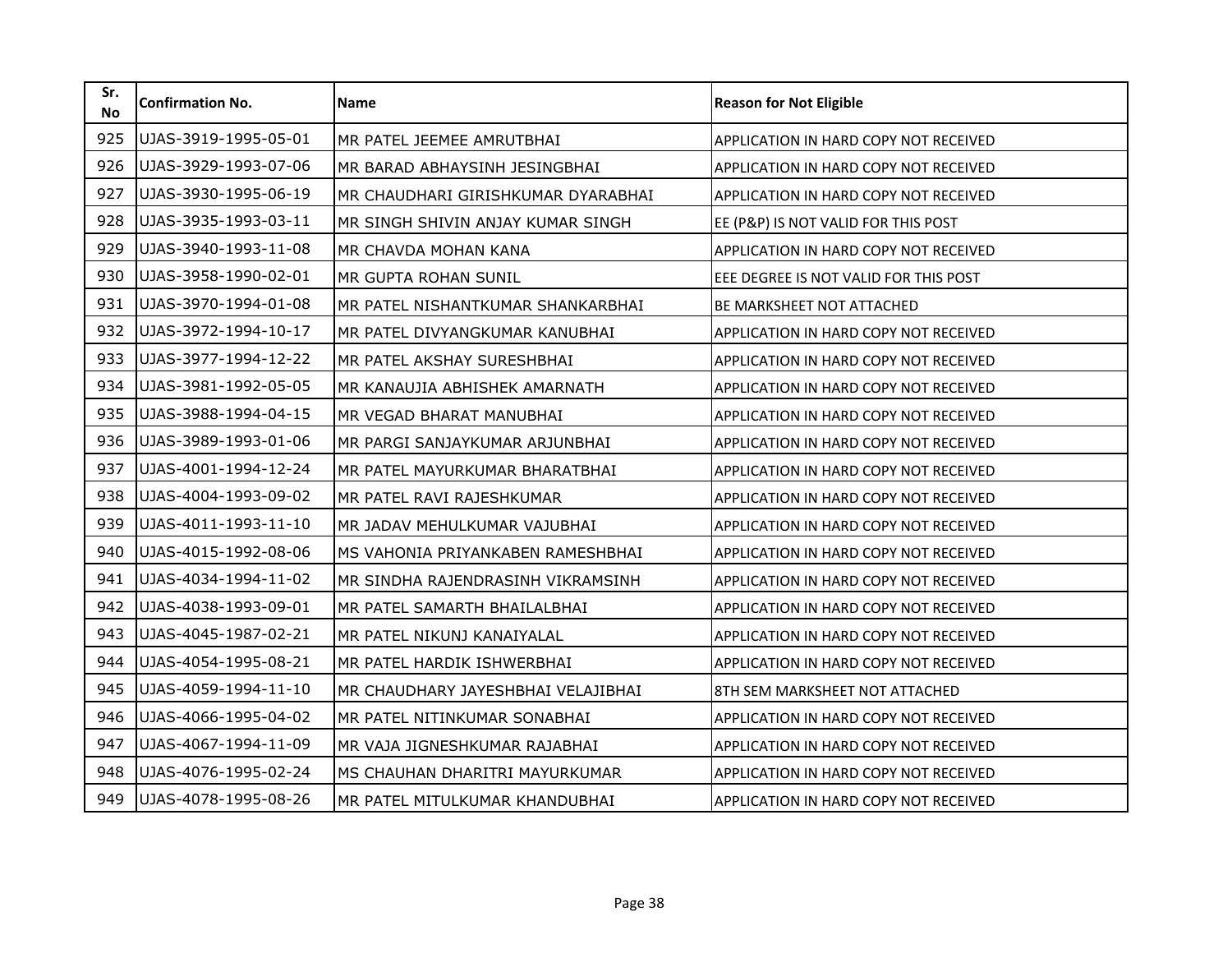| Sr.<br><b>No</b> | <b>Confirmation No.</b> | Name                                | <b>Reason for Not Eligible</b>         |
|------------------|-------------------------|-------------------------------------|----------------------------------------|
| 950              | UJAS-4080-1991-10-14    | MR PRAJAPATI MIHIRBHAI KANTILAL     | APPLICATION IN HARD COPY NOT RECEIVED  |
| 951              | UJAS-4081-1992-04-10    | MR ASARI VASANTKUMAR RAMABHAI       | 7 TH SEM IS NOT CLEAR WITH FIRST TRIAL |
| 952              | UJAS-4083-1994-08-12    | MR VYAS PRATIK ARVINDBHAI           | APPLICATION IN HARD COPY NOT RECEIVED  |
| 953              | UJAS-4086-1995-04-09    | MR SOLANKI HIMANSHU SURESHBHAI      | APPLICATION IN HARD COPY NOT RECEIVED  |
| 954              | UJAS-4090-1995-10-15    | MR NANDANIYA JALPESH GOVIND         | APPLICATION IN HARD COPY NOT RECEIVED  |
| 955              | UJAS-4092-1995-07-07    | MR DAVE RAHUL KISHORKUMAR           | APPLICATION IN HARD COPY NOT RECEIVED  |
| 956              | UJAS-4093-1995-09-04    | MR JHALA DHARMARAJSINH MAHENDRASINH | APPLICATION IN HARD COPY NOT RECEIVED  |
| 957              | UJAS-4104-1995-07-09    | MR PATEL NIRAV MUKESHBHAI           | APPLICATION IN HARD COPY NOT RECEIVED  |
| 958              | UJAS-4106-1994-09-09    | MR GOHIL RAJENDRASINH DILIPSINH     | APPLICATION IN HARD COPY NOT RECEIVED  |
| 959              | UJAS-4109-1995-08-21    | MR PATEL HARDIK ISHWERBHAI          | APPLICATION IN HARD COPY NOT RECEIVED  |
| 960              | UJAS-4112-1994-10-07    | MR SHAH TANMAY HITESHKUMAR          | APPLICATION IN HARD COPY NOT RECEIVED  |
| 961              | UJAS-4114-1995-07-04    | MR KAVAIYA MEHULKUMAR RASIKLAL      | APPLICATION IN HARD COPY NOT RECEIVED  |
| 962              | UJAS-4117-1992-11-13    | MR BRAHMBHATT KARANKUMAR DILIPKUMAR | APPLICATION IN HARD COPY NOT RECEIVED  |
| 963              | UJAS-4119-1995-01-06    | MR KIDECHA SANJAY BABULAL           | APPLICATION IN HARD COPY NOT RECEIVED  |
| 964              | UJAS-4127-1995-05-31    | MR HIDAD MEHULKUMAR GORDHANBHAI     | APPLICATION IN HARD COPY NOT RECEIVED  |
| 965              | UJAS-4133-1995-04-24    | MR MEER MAYURKUMAR MAGANBHAI        | APPLICATION IN HARD COPY NOT RECEIVED  |
| 966              | UJAS-4136-1994-01-27    | MR PAREKH HARDIKKUMAR JAGDISHBHAI   | APPLICATION IN HARD COPY NOT RECEIVED  |
| 967              | UJAS-4151-1994-11-28    | MR MORI KUNJANKUMAR NARSINHBHAI     | 7TH & 8TH SEM MARKSHEETS NOT ATTACHED  |
| 968              | UJAS-4163-1991-11-20    | MR MER AKSHAY MAHOBATBHAI           | EEE DEGREE IS NOT VALID FOR THIS POST  |
| 969              | UJAS-4166-1995-03-06    | MR MIYANI CHIRAG VALLABHBHAI        | APPLICATION IN HARD COPY NOT RECEIVED  |
| 970              | UJAS-4173-1986-07-24    | MR PATEL GAURAVKUMAR NARENDRABHAI   | APPLICATION IN HARD COPY NOT RECEIVED  |
| 971              | UJAS-4178-1995-06-20    | MR CHANDANA PRAKASH MAGANBHAI       | APPLICATION IN HARD COPY NOT RECEIVED  |
| 972              | UJAS-4179-1994-09-17    | MS TAILOR KHUSHBUBEN BHUPENDRABHAI  | APPLICATION IN HARD COPY NOT RECEIVED  |
| 973              | UJAS-4181-1995-07-09    | MR PATEL VAIBHAVKUMAR PRAVINBHAI    | APPLICATION IN HARD COPY NOT RECEIVED  |
| 974              | UJAS-4185-1993-06-17    | MR RANA ABHAYRAJSINH JAYENDRASINH   | APPLICATION IN HARD COPY NOT RECEIVED  |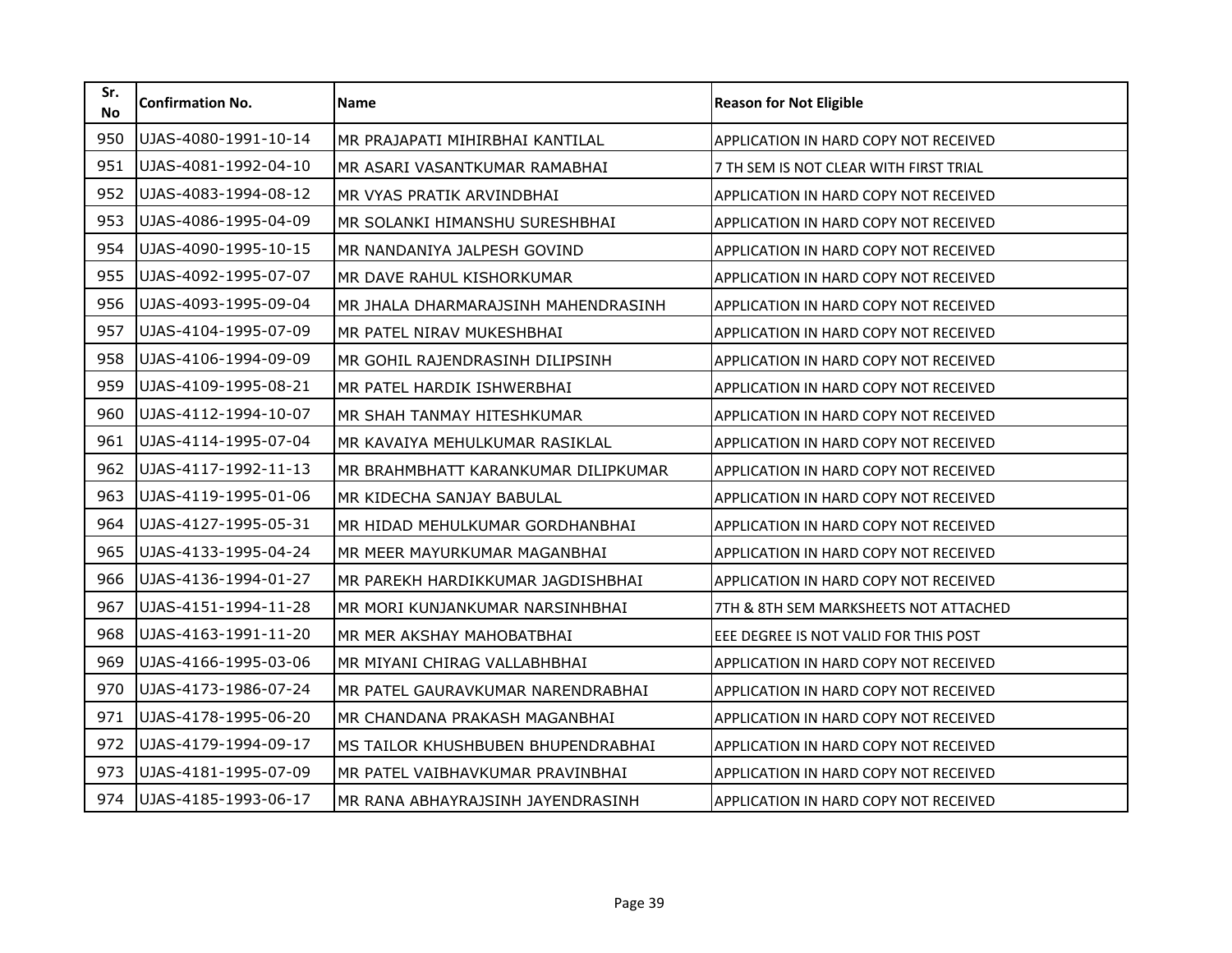| Sr.<br><b>No</b> | <b>Confirmation No.</b> | Name                                   | <b>Reason for Not Eligible</b>        |
|------------------|-------------------------|----------------------------------------|---------------------------------------|
| 975              | UJAS-4189-1994-08-11    | MR PATEL PARTH HARSHADKUMAR            | <b>BE MARKSHEETS NOT ATTACHED</b>     |
| 976              | UJAS-4192-1992-05-08    | MR PRAJAPATI BHAVIKKUMAR DASHARATHBHAI | APPLICATION IN HARD COPY NOT RECEIVED |
| 977              | UJAS-4193-1995-07-15    | MR SURATI SUCHIT KRISHNAKUMAR          | APPLICATION IN HARD COPY NOT RECEIVED |
| 978              | UJAS-4195-1990-01-12    | MR PRAJAPATI HITESH KANUBHAI           | APPLICATION IN HARD COPY NOT RECEIVED |
| 979              | UJAS-4198-1990-01-14    | MR RANA MAYURKUMAR MAHESHBHAI          | APPLICATION IN HARD COPY NOT RECEIVED |
| 980              | UJAS-4210-1994-09-09    | MR GOHIL RAJENDRASINH DILIPSINH        | APPLICATION IN HARD COPY NOT RECEIVED |
| 981              | UJAS-4212-1995-06-05    | MR CHAUDHARI MITESHKUMAR KANJIBHAI     | APPLICATION IN HARD COPY NOT RECEIVED |
| 982              | UJAS-4223-1995-02-25    | MR CHAUDHARI DHAVALKUMAR KARASHANBHAI  | APPLICATION IN HARD COPY NOT RECEIVED |
| 983              | UJAS-4225-1992-08-06    | MS VAHONIA PRIYANKABEN RAMESHBHAI      | APPLICATION IN HARD COPY NOT RECEIVED |
| 984              | UJAS-4232-1994-11-16    | MR PATEL AKSHAY JANAK KUMAR            | APPLICATION IN HARD COPY NOT RECEIVED |
| 985              | UJAS-4233-1995-08-21    | MR VASAVA VISHALKUMAR ARJUNBHAI        | APPLICATION IN HARD COPY NOT RECEIVED |
| 986              | UJAS-4234-1994-11-07    | MS PATEL MEGHABEN DAHYALAL             | APPLICATION IN HARD COPY NOT RECEIVED |
| 987              | UJAS-4241-1991-06-26    | MR PATEL NIKUNJKUMAR RATILAL           | APPLICATION IN HARD COPY NOT RECEIVED |
| 988              | UJAS-4242-1994-12-24    | MR PATEL PRATIKKUMAR PRAVINBHAI        | APPLICATION IN HARD COPY NOT RECEIVED |
| 989              | UJAS-4248-1994-11-19    | MS VARMORA PRIYANKA HARISHBHAI         | APPLICATION IN HARD COPY NOT RECEIVED |
| 990              | UJAS-4249-1995-05-22    | MR VHORA SAHIRBHAI ARIFBHAI            | APPLICATION IN HARD COPY NOT RECEIVED |
| 991              | UJAS-4253-1995-04-05    | MR CHAUDHARI VIMALKUMAR GOVINDBHAI     | APPLICATION IN HARD COPY NOT RECEIVED |
| 992              | UJAS-4256-1987-05-11    | MR SATANIYA GOVIND MERU                | APPLICATION IN HARD COPY NOT RECEIVED |
| 993              | UJAS-4262-1993-08-10    | MR SOLANKI RAMIZ ANVARBHAI             | APPLICATION IN HARD COPY NOT RECEIVED |
| 994              | UJAS-4270-1992-06-26    | MR PATEL ASUTOSH VISHNUBHAI            | APPLICATION IN HARD COPY NOT RECEIVED |
| 995              | UJAS-4272-1986-06-27    | MR VAHORA MOBINBHAI SIRAJBHAI          | APPLICATION IN HARD COPY NOT RECEIVED |
| 996              | UJAS-4279-1987-08-28    | MR MISHRA RAVI NATWARKUMAR             | EEE DEGREE IS NOT VALID FOR THIS POST |
| 997              | UJAS-4283-1995-01-22    | MR KATARIA AMIT SATYWAN                | APPLICATION IN HARD COPY NOT RECEIVED |
| 998              | UJAS-4284-1994-06-01    | MR RABARI MANGHAJIBHAI VAKTABHAI       | APPLICATION IN HARD COPY NOT RECEIVED |
| 999              | UJAS-4288-1992-06-01    | MR JADEJA VISHVARAJSINH GHANSHYAMSINH  | APPLICATION IN HARD COPY NOT RECEIVED |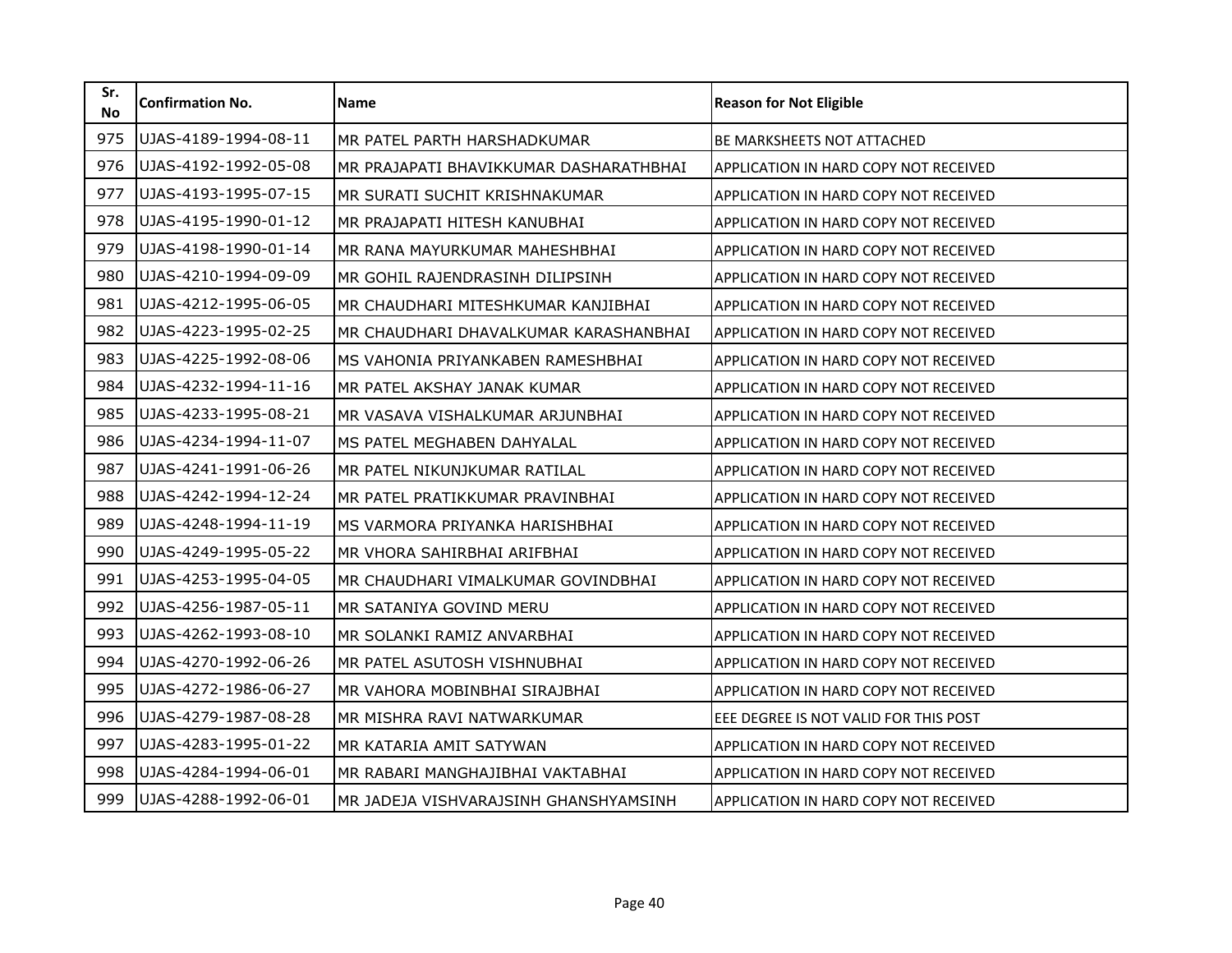| Sr.<br><b>No</b> | <b>Confirmation No.</b> | <b>Name</b>                           | <b>Reason for Not Eligible</b>               |
|------------------|-------------------------|---------------------------------------|----------------------------------------------|
| 1000             | UJAS-4291-1995-04-28    | MR SHERASIYA NADEEM MAHMADSIDIK       | APPLICATION IN HARD COPY NOT RECEIVED        |
| 1001             | UJAS-4292-1993-08-09    | MR PRAJAPATI AMITKUMAR RAMESHBHAI     | APPLICATION IN HARD COPY NOT RECEIVED        |
| 1002             | UJAS-4293-1994-08-10    | MR JHA ASHUTOSH NATH DIWAKANT JHA     | APPLICATION IN HARD COPY NOT RECEIVED        |
| 1003             | UJAS-4295-1993-04-17    | MS GOSVAMI SNEHABAHEN RAVINDRAGIRI    | EEE DEGREE IS NOT VALID FOR THIS POST        |
| 1004             | UJAS-4298-1994-12-30    | MR TANDEL NEHALBHAI DHANSUKHBHAI      | APPLICATION IN HARD COPY NOT RECEIVED        |
| 1005             | UJAS-4299-1994-12-17    | MR PATHAK VIVEK RAVINDRABHAI          | APPLICATION IN HARD COPY NOT RECEIVED        |
| 1006             | UJAS-4310-1995-08-14    | MR BHAYANI DEVANG DINESHBHAI          | <b>APPLICATION IN HARD COPY NOT RECEIVED</b> |
| 1007             | UJAS-4311-1995-06-14    | MR PATEL AKSHAYKUMAR KAMLESHBHAI      | 7TH SEM MARKSHEET NOT ATTACHED               |
| 1008             | UJAS-4314-1995-07-26    | MR PATEL KAMESH MOHANLAL              | APPLICATION IN HARD COPY NOT RECEIVED        |
| 1009             | UJAS-4320-1994-06-06    | MR KALSARIYA ARVINDKUMAR MADHUBHAI    | APPLICATION IN HARD COPY NOT RECEIVED        |
| 1010             | UJAS-4322-1995-04-28    | MR SHERASIYA NADEEM MAHMADSIDIK       | APPLICATION IN HARD COPY NOT RECEIVED        |
| 1011             | UJAS-4326-1993-06-17    | MR CHAUHAN PRAFULKUMAR DINESHBHAI     | APPLICATION IN HARD COPY NOT RECEIVED        |
| 1012             | UJAS-4329-1991-08-09    | MR CHAUDHARI MANISHKUMAR BHIMSINGBHAI | <b>APPLICATION IN HARD COPY NOT RECEIVED</b> |
| 1013             | UJAS-4330-1994-11-21    | MR PATEL KIRAN RAMESHBHAI             | APPLICATION IN HARD COPY NOT RECEIVED        |
| 1014             | UJAS-4331-1994-06-01    | MR RABARI MANGHAJIBHAI VAKTABHAI      | 7 TH SEM IS NOT CLEAR WITH FIRST TRIAL       |
| 1015             | UJAS-4334-1990-06-23    | MR RATHVA YOGESH LAXMANBHAI           | EEE DEGREE IS NOT VALID FOR THIS POST        |
| 1016             | UJAS-4335-1994-11-23    | MR BRAHMBHATT HARSHIL JANAKKUMAR      | 7TH SEM MARKSHEET NOT ATTACHED               |
| 1017             | UJAS-4341-1994-08-03    | MS RATHOD KAVAN RANJITSINH            | 7TH SEM MARKSHEET NOT ATTACHED               |
| 1018             | UJAS-4342-1995-04-07    | MR BHUT KAUSHIK KANTILAL              | APPLICATION IN HARD COPY NOT RECEIVED        |
| 1019             | UJAS-4344-1995-08-08    | MS ANANDAS NIKHILA RAVINDER           | APPLICATION IN HARD COPY NOT RECEIVED        |
| 1020             | UJAS-4345-1995-04-04    | MS ODEDRA URMILA DEVAJI               | <b>APPLICATION IN HARD COPY NOT RECEIVED</b> |
| 1021             | UJAS-4348-1994-10-09    | MR PATEL NIMESHKUMAR MANILAL          | APPLICATION IN HARD COPY NOT RECEIVED        |
| 1022             | UJAS-4354-1987-10-31    | MR PATEL SUMITKUMAR LALJIBHAI         | <b>APPLICATION IN HARD COPY NOT RECEIVED</b> |
| 1023             | UJAS-4363-1994-07-01    | MR PITHADIYA DIPESH RAMESHBHAI        | APPLICATION IN HARD COPY NOT RECEIVED        |
| 1024             | UJAS-4367-1994-12-03    | MR HIRAGAR SACHINKUMAR VIRARAM        | APPLICATION IN HARD COPY NOT RECEIVED        |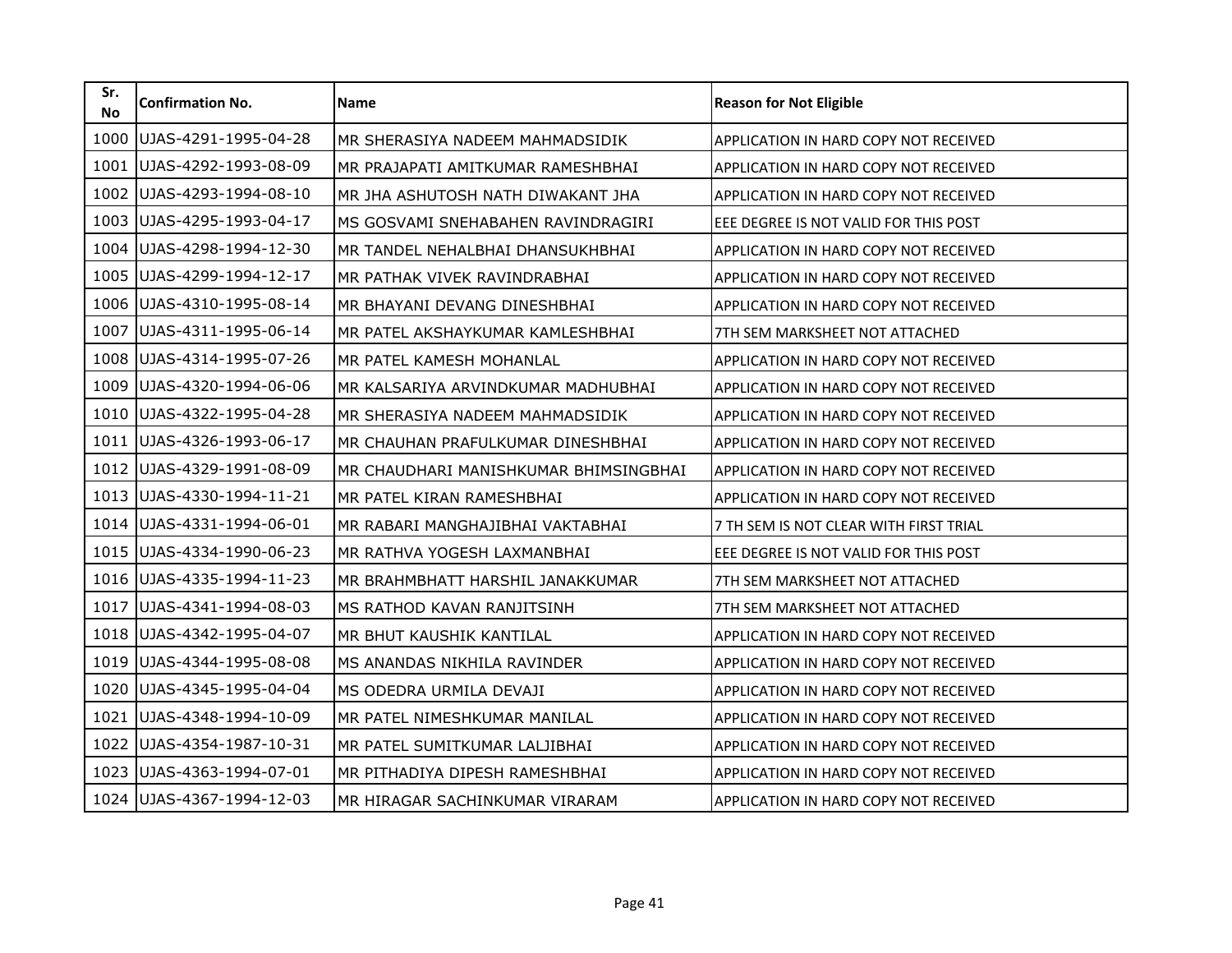| Sr.<br><b>No</b> | <b>Confirmation No.</b> | <b>Name</b>                           | <b>Reason for Not Eligible</b>               |
|------------------|-------------------------|---------------------------------------|----------------------------------------------|
| 1025             | UJAS-4371-1995-07-28    | MR PATEL HARDIKKUMAR MUKESHBHAI       | APPLICATION IN HARD COPY NOT RECEIVED        |
| 1026             | UJAS-4374-1995-02-21    | MR KALAVADIA RAJ DINESHBHAI           | APPLICATION IN HARD COPY NOT RECEIVED        |
| 1027             | UJAS-4379-1993-12-19    | MR BAGUL SANDIPKUMAR JAMBUBHAI        | APPLICATION IN HARD COPY NOT RECEIVED        |
| 1028             | UJAS-4383-1991-12-15    | MR JAIN CHINTU BANSIBHAI              | APPLICATION IN HARD COPY NOT RECEIVED        |
| 1029             | UJAS-4392-1994-12-19    | MR PRIYDARSHEE KARANKUMAR KARSHANBHAI | APPLICATION IN HARD COPY NOT RECEIVED        |
| 1030             | UJAS-4393-1990-09-26    | MR BELANI NEMIKUMAR JAYESHBHAI        | EEE DEGREE IS NOT VALID FOR THIS POST        |
| 1031             | UJAS-4394-1991-04-25    | MR HATHIYA RAJU VEJABHAI              | APPLICATION IN HARD COPY NOT RECEIVED        |
| 1032             | UJAS-4397-1995-03-16    | MR MODI MINKESH BHARATKUMAR           | APPLICATION IN HARD COPY NOT RECEIVED        |
| 1033             | UJAS-4403-1988-11-03    | MR CHAVDA MAHENDRASINH KAMABHAI       | EEE DEGREE IS NOT VALID FOR THIS POST        |
| 1034             | UJAS-4411-1993-05-02    | MS VANKAR VISHWANI AMBALAL            | APPLICATION IN HARD COPY NOT RECEIVED        |
| 1035             | UJAS-4412-1995-03-28    | MR GUPTA UJJWAL RAKESH                | EEE DEGREE IS NOT VALID FOR THIS POST        |
| 1036             | UJAS-4416-1995-02-25    | MR NAROLA DHARMESH ASHOKBHAI          | APPLICATION IN HARD COPY NOT RECEIVED        |
| 1037             | UJAS-4418-1995-09-01    | MR NAKRANI SAGAR MUKESHBHAI           | APPLICATION IN HARD COPY NOT RECEIVED        |
| 1038             | UJAS-4424-1993-07-15    | MS PATEL VIDISHAKUMARI BALUBHAI       | APPLICATION IN HARD COPY NOT RECEIVED        |
| 1039             | UJAS-4428-1994-07-12    | MR SHARMA JITENDRA RAJESHKUMAR        | <b>APPLICATION IN HARD COPY NOT RECEIVED</b> |
| 1040             | UJAS-4429-1992-01-01    | MS SHARMA MANASVI MADHU SHARMA        | EEE DEGREE IS NOT VALID FOR THIS POST        |
| 1041             | UJAS-4430-1994-12-24    | MR DHAKECHA MEHUL RATILAL             | APPLICATION IN HARD COPY NOT RECEIVED        |
| 1042             | UJAS-4433-1995-07-09    | MR BHATT YAGNESH HIMANSHUKUMAR        | APPLICATION IN HARD COPY NOT RECEIVED        |
| 1043             | UJAS-4439-1995-06-24    | MR NAKUM ALKESH KANJIBHAI             | 8TH SEM MARKSHEET NOT ATTACHED               |
| 1044             | UJAS-4443-1993-10-21    | MS PARMAR JEEGNABEN JEEVANBHI         | <b>APPLICATION IN HARD COPY NOT RECEIVED</b> |
| 1045             | UJAS-4457-1994-05-14    | MR SHARMA KARAN NARAYANBHAI           | <b>APPLICATION IN HARD COPY NOT RECEIVED</b> |
| 1046             | UJAS-4463-1991-11-14    | MR SAGARAKA BHARAT MOHAN              | APPLICATION IN HARD COPY NOT RECEIVED        |
| 1047             | UJAS-4466-1993-09-10    | MR JOGI KISHANKUMAR JAGDISHCHANDRA    | <b>APPLICATION IN HARD COPY NOT RECEIVED</b> |
| 1048             | UJAS-4470-1995-04-28    | MR SHERASIYA NADEEM MAHMADSIDIK       | APPLICATION IN HARD COPY NOT RECEIVED        |
| 1049             | UJAS-4476-1989-09-20    | MR PAIDANI AJIT TRIKAMBHAI            | APPLICATION IN HARD COPY NOT RECEIVED        |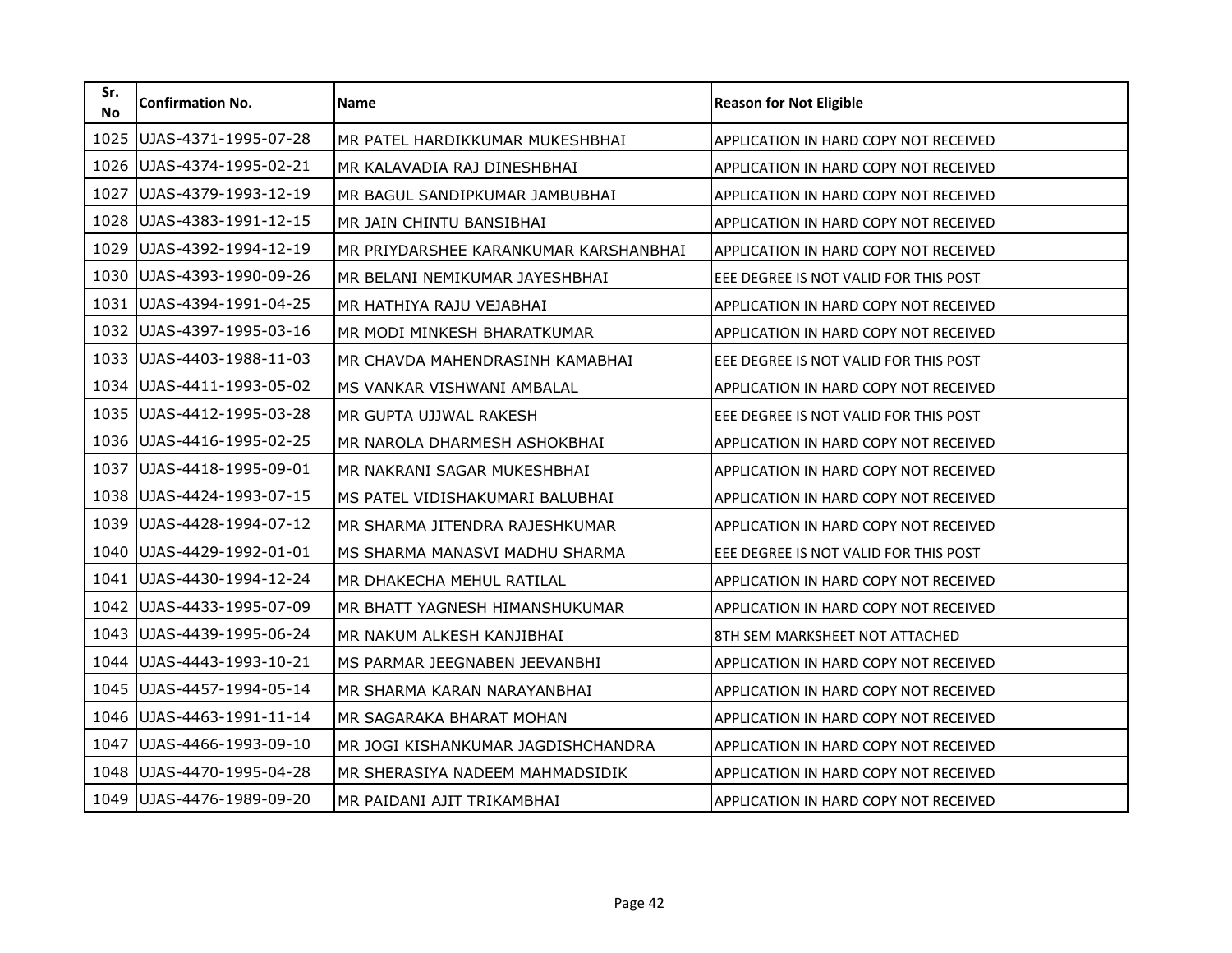| Sr.<br><b>No</b> | <b>Confirmation No.</b> | Name                               | <b>Reason for Not Eligible</b>                      |
|------------------|-------------------------|------------------------------------|-----------------------------------------------------|
| 1050             | UJAS-4479-1995-09-05    | MS JOSHI BHAVIKA VIJESHBHAI        | POWER ELECTRONICS DEGREE IS NOT VALID FOR THIS POST |
| 1051             | UJAS-4499-1994-11-10    | MR PATEL JIGARKUMAR VISHNUBHAI     | EEE DEGREE IS NOT VALID FOR THIS POST               |
| 1052             | UJAS-4502-1990-03-25    | MR PANDYA SUMITKUMAR RAJENDRAKUMAR | APPLICATION IN HARD COPY NOT RECEIVED               |
| 1053             | UJAS-4504-1994-11-14    | MRS PRAJAPATI SUSHMITABEN AMRUTLAL | APPLICATION IN HARD COPY NOT RECEIVED               |
| 1054             | UJAS-4507-1994-12-05    | MR GOHIL BHAVESHKUMAR PREMJIBHAI   | APPLICATION IN HARD COPY NOT RECEIVED               |
| 1055             | UJAS-4525-1985-11-30    | MR PATEL KETANKUMAR SHANTILAL      | APPLICATION IN HARD COPY NOT RECEIVED               |
| 1056             | UJAS-4526-1995-07-28    | MR PATEL HARDIKKUMAR MUKESHBHAI    | APPLICATION IN HARD COPY NOT RECEIVED               |
| 1057             | UJAS-4532-1995-03-07    | MR PARMAR VISHAL BATUKBHAI         | APPLICATION IN HARD COPY NOT RECEIVED               |
| 1058             | UJAS-4537-1994-06-09    | MR RANVA VISHAL BHAI RAMESH BHAI   | APPLICATION IN HARD COPY NOT RECEIVED               |
| 1059             | UJAS-4538-1994-07-31    | MR JOSHI AJAYKUMAR SANJAYKUMAR     | 7TH & 8TH SEM MARKSHEETS NOT ATTACHED               |
| 1060             | UJAS-4540-1995-05-22    | MR PATEL SHIVAMKUMAR RAMESHBHAI    | APPLICATION IN HARD COPY NOT RECEIVED               |
| 1061             | UJAS-4550-1994-06-27    | MS SURATI SEJALBEN HASMUKHBHAI     | APPLICATION IN HARD COPY NOT RECEIVED               |
| 1062             | UJAS-4551-1992-05-03    | MR DARJI ANKITKUMAR PRAMODBHAI     | APPLICATION IN HARD COPY NOT RECEIVED               |
| 1063             | UJAS-4553-1993-05-28    | MS GOHIL NIRUPA PRATAPBHAI         | 7TH SEM MARKSHEET NOT ATTACHED                      |
| 1064             | UJAS-4558-1991-08-08    | MR PATEL KRUNALKUMAR RAMANBHAI     | 7 TH SEM IS NOT CLEAR WITH FIRST TRIAL              |
| 1065             | UJAS-4565-1993-12-16    | MR PATEL JATINKUMAR RAMESHBHAI     | APPLICATION IN HARD COPY NOT RECEIVED               |
| 1066             | UJAS-4569-1989-07-11    | MR CHAUDHARI PANKESHBHAI VELJIBHAI | BE E C DEGREE IS NOT VALID FOR THIS POST            |
| 1067             | UJAS-4572-1994-08-17    | MS GOHIL KIRANBEN PRATAPBHAI       | 7TH SEM MARKSHEET NOT ATTACHED                      |
| 1068             | UJAS-4573-1992-10-06    | MR MAKAWANA JAYESHKUMAR RAMESHBHAI | <b>BELOW PERCENTAGE</b>                             |
| 1069             | UJAS-4574-1991-10-26    | MS PATEL VAISHALIKUMARI UTTAMBHAI  | APPLICATION IN HARD COPY NOT RECEIVED               |
| 1070             | UJAS-4579-1992-04-16    | MR PATEL PARTHKUMAR MAHENDRABHAI   | EEE DEGREE IS NOT VALID FOR THIS POST               |
| 1071             | UJAS-4582-1992-12-21    | MR ROKAD RONAK ATULBHAI            | APPLICATION IN HARD COPY NOT RECEIVED               |
| 1072             | UJAS-4583-1995-03-24    | MR KARKAR BHAUTIK DINESHBHAI       | APPLICATION IN HARD COPY NOT RECEIVED               |
| 1073             | UJAS-4585-1995-03-07    | MR PARMAR VISHAL BATUKBHAI         | APPLICATION IN HARD COPY NOT RECEIVED               |
| 1074             | UJAS-4593-1992-06-07    | MR PITHIYA BHARAT MARKHI           | 7TH & 8TH SEM MARKSHEETS NOT ATTACHED               |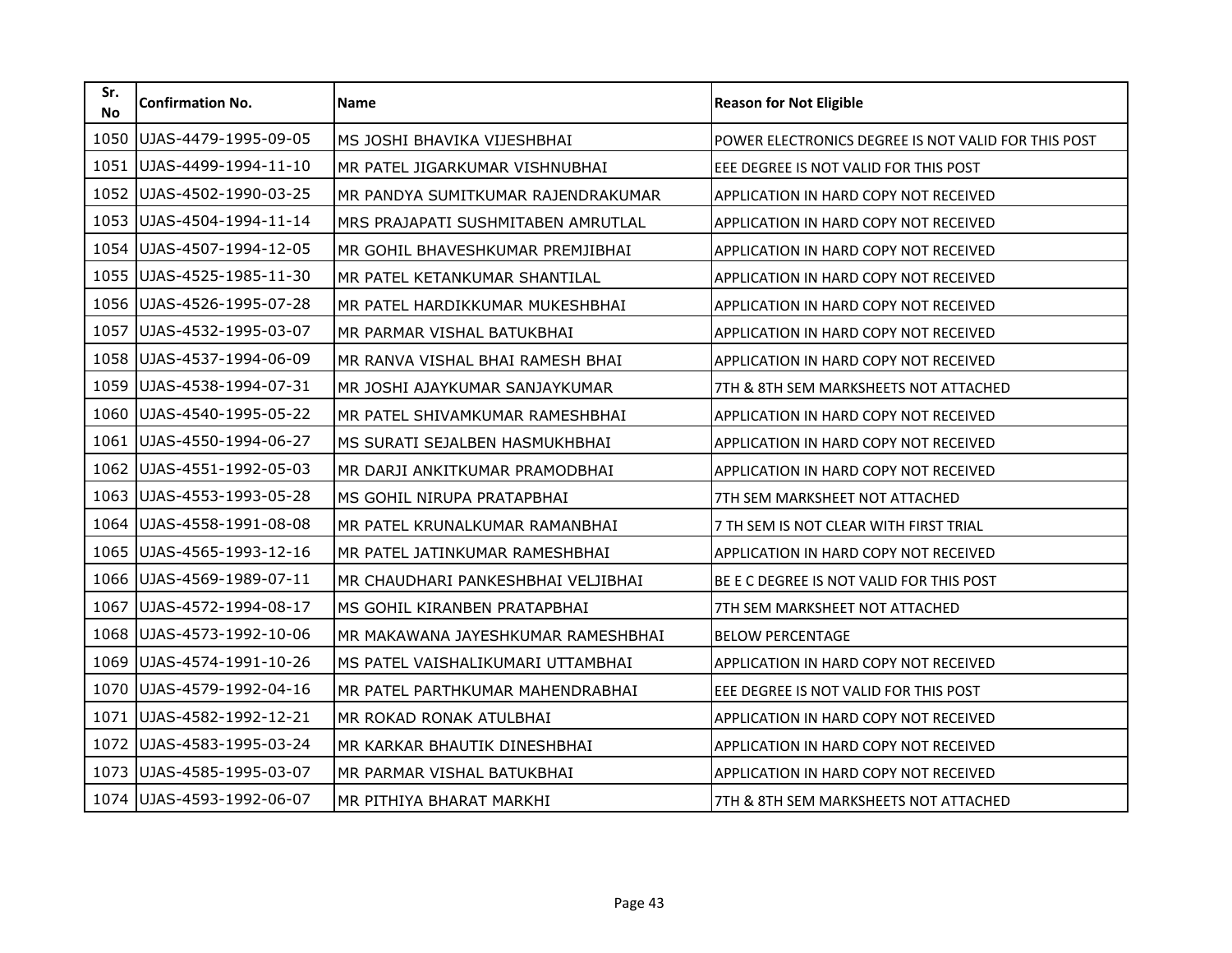| Sr.<br><b>No</b> | <b>Confirmation No.</b> | <b>Name</b>                           | <b>Reason for Not Eligible</b>                      |
|------------------|-------------------------|---------------------------------------|-----------------------------------------------------|
| 1075             | UJAS-4597-1993-12-22    | MR TRIVEDI DIPEN DIVYESH              | EEE DEGREE IS NOT VALID FOR THIS POST               |
| 1076             | UJAS-4607-1993-11-15    | MR GANDHI NISHANT LALABHAI            | APPLICATION IN HARD COPY NOT RECEIVED               |
| 1077             | UJAS-4608-1995-05-22    | MR PATEL SHIVAMKUMAR RAMESHBHAI       | APPLICATION IN HARD COPY NOT RECEIVED               |
| 1078             | UJAS-4618-1994-09-23    | MR JETHVA ABHISHEK DILIPBHAI          | POWER ELECTRONICS DEGREE IS NOT VALID FOR THIS POST |
| 1079             | UJAS-4620-1992-05-03    | MR DARJI ANKITKUMAR PRAMODBHAI        | APPLICATION IN HARD COPY NOT RECEIVED               |
| 1080             | UJAS-4627-1991-12-28    | MR KONKANI SACHINKUMAR SOMUBHAI       | APPLICATION IN HARD COPY NOT RECEIVED               |
| 1081             | UJAS-4630-1993-09-22    | MR PATEL GUNVANTBHAI AMRUTLAL         | APPLICATION IN HARD COPY NOT RECEIVED               |
| 1082             | UJAS-4636-1989-04-19    | MR PATTANI PRASHANT MAHENDRAKUMAR     | APPLICATION IN HARD COPY NOT RECEIVED               |
| 1083             | UJAS-4641-1994-06-21    | MR RAM NIKULKUMAR BHAGVANBHAI         | 7 TH SEM IS NOT CLEAR WITH FIRST TRIAL              |
| 1084             | UJAS-4645-1991-10-18    | MS CHHANGANI SANDEEP OM PRAKASH       | APPLICATION IN HARD COPY NOT RECEIVED               |
| 1085             | UJAS-4654-1995-01-15    | MR PATEL KAUSHALKUMAR LALJIBHAI       | EEE DEGREE IS NOT VALID FOR THIS POST               |
| 1086             | UJAS-4657-1995-08-02    | MR DODIYA RAJDEEP JAGDISHBHAI         | APPLICATION IN HARD COPY NOT RECEIVED               |
| 1087             | UJAS-4660-1994-07-04    | MR SUHAGIYA AKSHAYKUMAR GHANSHYAMBHAI | APPLICATION IN HARD COPY NOT RECEIVED               |
| 1088             | UJAS-4667-1991-08-04    | MR PARMAR KALPESHBHAI POPATBHAI       | APPLICATION IN HARD COPY NOT RECEIVED               |
| 1089             | UJAS-4673-1994-10-27    | MR GADHAVI ARTH ASHVINBHAI            | BE E C DEGREE IS NOT VALID FOR THIS POST            |
| 1090             | UJAS-4679-1995-02-13    | MR PATEL HARDIKKUMAR KHODABHAI        | 7TH SEM MARKSHEET NOT ATTACHED                      |
| 1091             | UJAS-4687-1993-11-27    | MR SAXENA AKHILKUMAR RAJUBHAI         | APPLICATION IN HARD COPY NOT RECEIVED               |
| 1092             | UJAS-4694-1994-05-24    | MR DESAI TRUSHAL JAYANTILAL           | APPLICATION IN HARD COPY NOT RECEIVED               |
| 1093             | UJAS-4697-1994-06-25    | MR VASAVA JOSEPH KUMJIBHAI            | APPLICATION IN HARD COPY NOT RECEIVED               |
| 1094             | UJAS-4699-1993-09-29    | MR SHETH SWAPNIL MUKESHKUMAR          | APPLICATION IN HARD COPY NOT RECEIVED               |
| 1095             | UJAS-4704-1993-01-01    | MS DAMOR TRUPTIBEN KALUBHAI           | APPLICATION IN HARD COPY NOT RECEIVED               |
| 1096             | UJAS-4705-1995-05-04    | MS TIWARY SONAKSHI SHIVA MANOJKUMAR   | APPLICATION IN HARD COPY NOT RECEIVED               |
| 1097             | UJAS-4706-1995-04-20    | MR MALIVAD RAJENDRAKUMAR BHURSINGBHAI | APPLICATION IN HARD COPY NOT RECEIVED               |
| 1098             | UJAS-4711-1995-08-02    | MR DODIYA RAJDEEP JAGADISHBHAI        | APPLICATION IN HARD COPY NOT RECEIVED               |
| 1099             | UJAS-4712-1994-07-18    | MR UNADKAT NISHIT PIYUSHBHAI          | APPLICATION IN HARD COPY NOT RECEIVED               |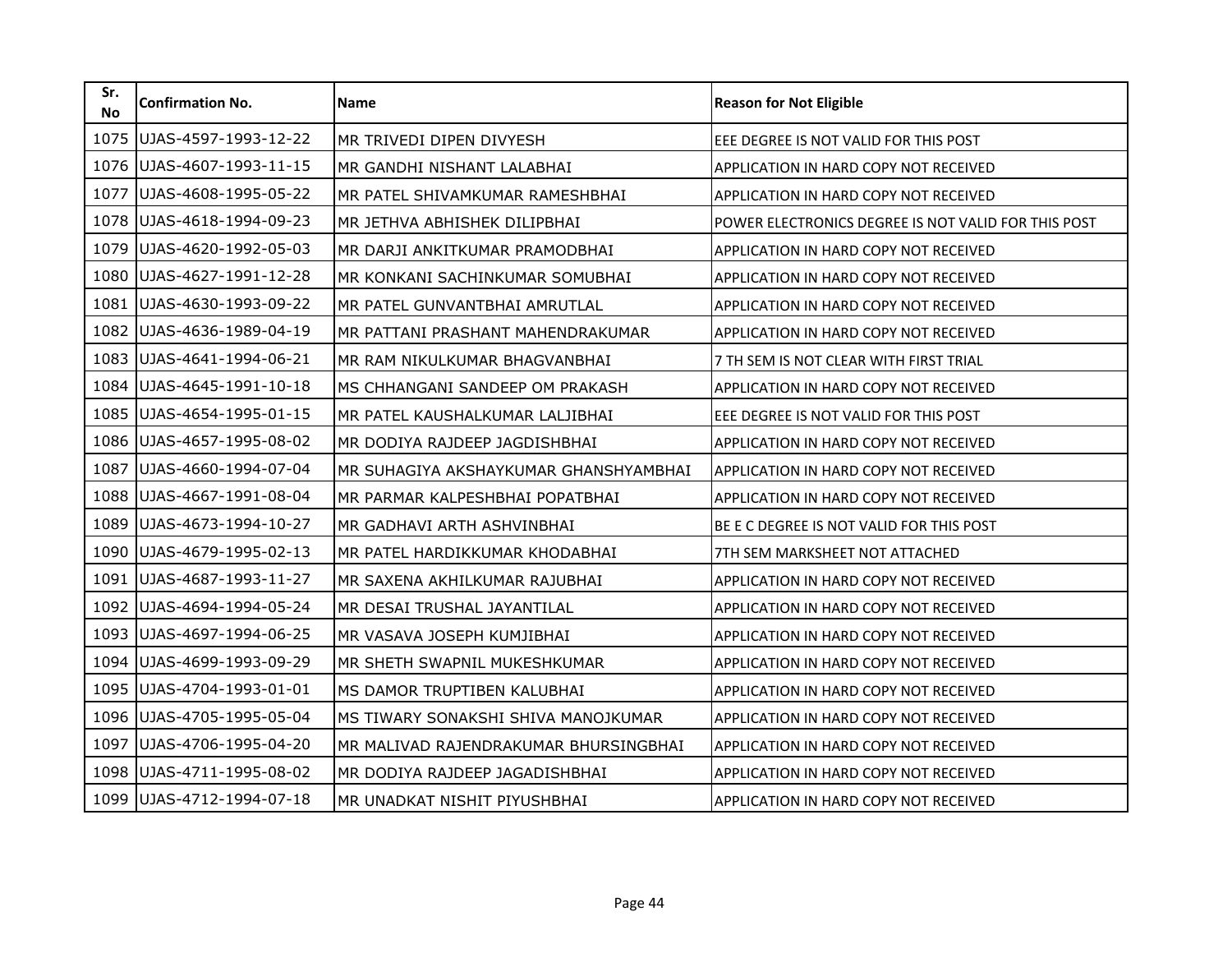| Sr.<br><b>No</b> | <b>Confirmation No.</b> | <b>Name</b>                           | <b>Reason for Not Eligible</b>               |
|------------------|-------------------------|---------------------------------------|----------------------------------------------|
| 1100             | UJAS-4714-1990-05-13    | MR SENJALIYA GHANSHYAM KISHORBHAI     | APPLICATION IN HARD COPY NOT RECEIVED        |
| 1101             | UJAS-4720-1994-06-28    | MR DEVDA PIYUSHKUMAR DINESHKUMAR      | <b>APPLICATION IN HARD COPY NOT RECEIVED</b> |
| 1102             | UJAS-4729-1991-03-12    | MR BHOTANI JIGARKUMAR YASHWINBHAI     | APPLICATION IN HARD COPY NOT RECEIVED        |
| 1103             | UJAS-4738-1993-10-17    | MR PATHAK NIRAJ NIKHILKUMAR           | APPLICATION IN HARD COPY NOT RECEIVED        |
| 1104             | UJAS-4739-1994-08-19    | MR SHUKLA JIGAR PRAFULKUMAR           | APPLICATION IN HARD COPY NOT RECEIVED        |
| 1105             | UJAS-4740-1992-08-21    | MR VAHORA VAKKAS MAHAMADBHAI          | APPLICATION IN HARD COPY NOT RECEIVED        |
| 1106             | UJAS-4741-1993-10-28    | MR DAVDA ABIDALI MUSTAKALI            | <b>APPLICATION IN HARD COPY NOT RECEIVED</b> |
| 1107             | UJAS-4742-1995-04-20    | MR MALIVAD RAJENDRAKUMAR BHURSINGBHAI | APPLICATION IN HARD COPY NOT RECEIVED        |
| 1108             | UJAS-4743-1994-12-24    | MR DHAKECHA MEHUL RATILAL             | <b>BE MARKSHEETS NOT ATTACHED</b>            |
| 1109             | UJAS-4744-1992-09-14    | MR SONI CHAMPAT LAL VIJAY RAJ SONI    | <b>APPLICATION IN HARD COPY NOT RECEIVED</b> |
| 1110             | UJAS-4746-1994-01-17    | MR VADHEL DEEPKUMAR PRAKASHBHAI       | APPLICATION IN HARD COPY NOT RECEIVED        |
| 1111             | UJAS-4754-1991-09-16    | MS MAHESHWARI NIKITA NARAYANBHAI      | APPLICATION IN HARD COPY NOT RECEIVED        |
| 1112             | UJAS-4759-1991-12-26    | MR MODI MEHULKUMAR NAVINCHANDRA       | <b>APPLICATION IN HARD COPY NOT RECEIVED</b> |
| 1113             | UJAS-4764-1993-07-06    | MS CHAUDHARI VIRAL RAMESHBHAI         | APPLICATION IN HARD COPY NOT RECEIVED        |
| 1114             | UJAS-4771-1994-12-08    | MS NANDANIYA SHEETAL GOVINDBHAI       | <b>APPLICATION IN HARD COPY NOT RECEIVED</b> |
| 1115             | UJAS-4772-1989-03-27    | MR HASAN VASEEMAKRAM SIDDIQ           | <b>APPLICATION IN HARD COPY NOT RECEIVED</b> |
| 1116             | UJAS-4775-1993-10-18    | MR BARIA NARENDRAKUMAR DHULABHAI      | APPLICATION IN HARD COPY NOT RECEIVED        |
| 1117             | UJAS-4778-1992-10-20    | MS MODI DIMPAL BANSIKUMAR             | APPLICATION IN HARD COPY NOT RECEIVED        |
| 1118             | UJAS-4780-1993-07-02    | MR DHOBI CHIRAGKUMAR MANILAL          | 8TH SEM MARKSHEET NOT ATTACHED               |
| 1119             | UJAS-4786-1995-08-28    | MS VAGHELA PRIYANKABEN NAGINBHAI      | APPLICATION IN HARD COPY NOT RECEIVED        |
| 1120             | UJAS-4790-1995-07-02    | MR PATEL MANTHAN JASHUBHAI            | 7TH SEM MARKSHEET NOT ATTACHED               |
| 1121             | UJAS-4791-1994-01-01    | MR DESAI MAYURKUMAR JAYRAMBHAI        | EEE DEGREE IS NOT VALID FOR THIS POST        |
| 1122             | UJAS-4795-1993-07-02    | MR DHOBI CHIRAGKUMAR MANILAL          | <b>APPLICATION IN HARD COPY NOT RECEIVED</b> |
| 1123             | UJAS-4801-1994-01-26    | MR MAURYA SANDEEPKUMAR UDHAVSHYAM     | APPLICATION IN HARD COPY NOT RECEIVED        |
| 1124             | UJAS-4803-1994-10-30    | MR BEDSE MAHESH DILIPBHAI             | APPLICATION IN HARD COPY NOT RECEIVED        |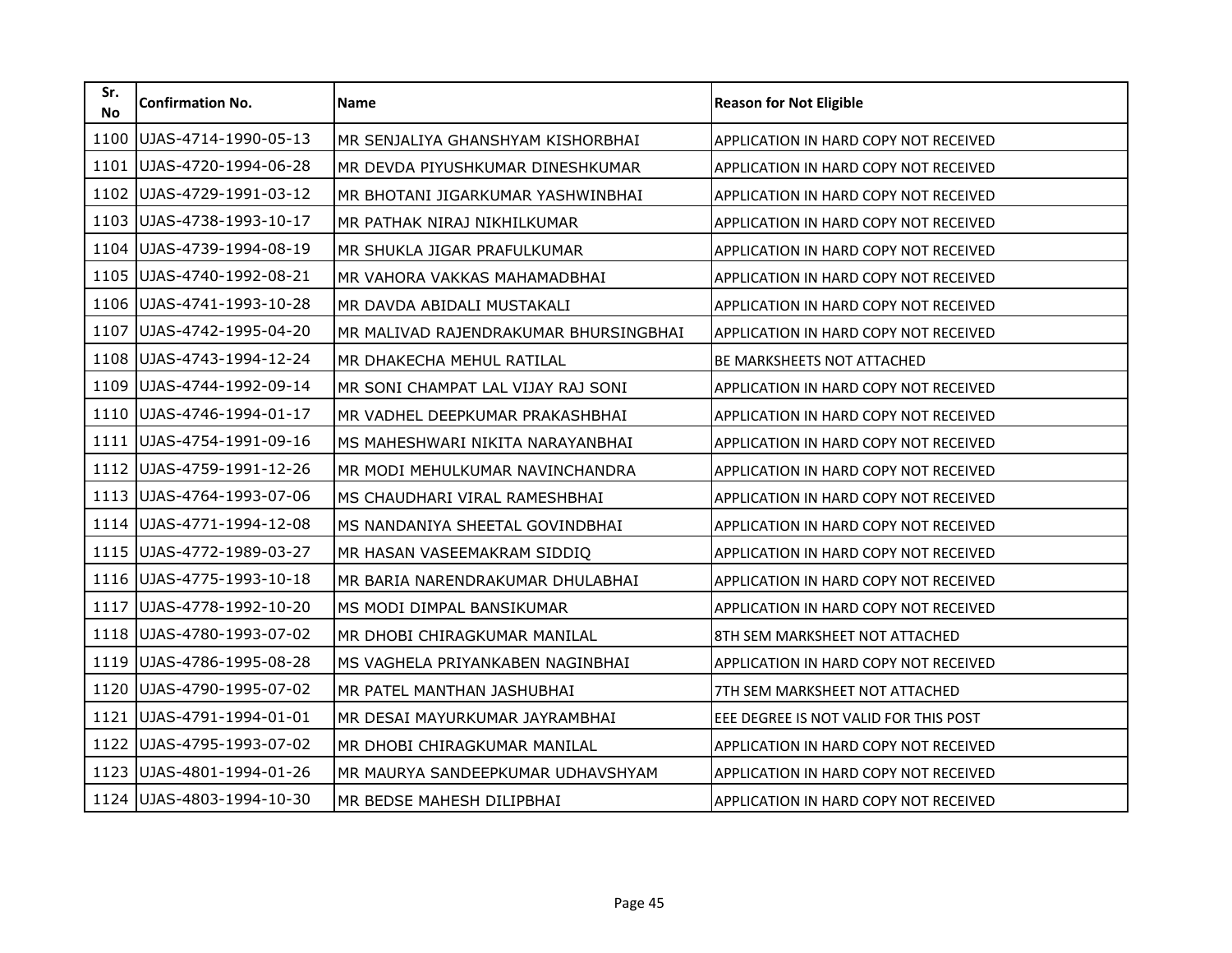| Sr.<br><b>No</b> | <b>Confirmation No.</b> | <b>Name</b>                         | <b>Reason for Not Eligible</b>               |
|------------------|-------------------------|-------------------------------------|----------------------------------------------|
| 1125             | UJAS-4814-1994-02-20    | MR CHOKSHI VRAJ SNEHAL              | APPLICATION IN HARD COPY NOT RECEIVED        |
| 1126             | UJAS-4818-1992-10-16    | MR PATEL VIRAL KARTIKEYKUMAR        | <b>APPLICATION IN HARD COPY NOT RECEIVED</b> |
| 1127             | UJAS-4819-1986-05-17    | MR UPADHYAY JAIMIN GAJENDRAKUMAR    | APPLICATION IN HARD COPY NOT RECEIVED        |
| 1128             | UJAS-4822-1982-08-14    | MR KUMAR VIKASH RAJVIR SINGH        | APPLICATION IN HARD COPY NOT RECEIVED        |
| 1129             | UJAS-4823-1991-11-16    | MR PATEL GAURAVKUMAR JAYANTIBHAI    | APPLICATION IN HARD COPY NOT RECEIVED        |
| 1130             | UJAS-4833-1994-10-06    | MR PATEL RAVI RAMANBHAI             | APPLICATION IN HARD COPY NOT RECEIVED        |
| 1131             | UJAS-4847-1995-05-26    | MS PATEL DIPIKABEN PRASANGKUMAR     | 8TH SEM MARKSHEET NOT ATTACHED               |
| 1132             | UJAS-4848-1994-11-29    | MR RAMAVAT PARAS RAJESHBHAI         | APPLICATION IN HARD COPY NOT RECEIVED        |
| 1133             | UJAS-4851-1995-09-20    | MR BADAVATH PRASHANTH NAIK SANKAR   | APPLICATION IN HARD COPY NOT RECEIVED        |
| 1134             | UJAS-4852-1995-04-05    | MR BAMBHANIYA VISHALBHAI KISHORBHAI | <b>APPLICATION IN HARD COPY NOT RECEIVED</b> |
| 1135             | UJAS-4858-1995-06-08    | MR BALDHA PRASHANT RAMNIKBHAI       | APPLICATION IN HARD COPY NOT RECEIVED        |
| 1136             | UJAS-4861-1988-06-16    | MR RATHOD KAMLESH ANIRUDDHBHAI      | APPLICATION IN HARD COPY NOT RECEIVED        |
| 1137             | UJAS-4866-1994-07-26    | MS VAGHELA TEJALBEN JAYANTIBHAI     | APPLICATION IN HARD COPY NOT RECEIVED        |
| 1138             | UJAS-4867-1994-11-16    | MR PATEL AKSHAY JANAK BHAI          | 7TH SEM MARKSHEET NOT ATTACHED               |
| 1139             | UJAS-4876-1993-06-19    | MS JANI VAIDEHI ARVINDABHAI         | APPLICATION IN HARD COPY NOT RECEIVED        |
| 1140             | UJAS-4880-1995-04-21    | MR PUNGERA JAYDEEP ASHOKBHAI        | <b>APPLICATION IN HARD COPY NOT RECEIVED</b> |
| 1141             | UJAS-4898-1994-07-22    | MR PATEL JIGNESHKUMAR BHIKHUBHAI    | <b>BE MARKSHEETS NOT ATTACHED</b>            |
| 1142             | UJAS-4902-1989-03-27    | MR HASAN VASEEMAKRAM SIDDIQ         | APPLICATION IN HARD COPY NOT RECEIVED        |
| 1143             | UJAS-4904-1992-04-17    | MR LATHIYA SANJAYKUMAR HASMUKHBHAI  | APPLICATION IN HARD COPY NOT RECEIVED        |
| 1144             | UJAS-4907-1994-03-03    | MR PATEL RAVIBHAI BABUBHAI          | APPLICATION IN HARD COPY NOT RECEIVED        |
| 1145             | UJAS-4909-1991-10-07    | MR CHAUHAN MAHENDRASINH BHARATKUMAR | <b>APPLICATION IN HARD COPY NOT RECEIVED</b> |
| 1146             | UJAS-4910-1991-08-19    | MR PATEL NIKHIL SHAILESHBHAI        | APPLICATION IN HARD COPY NOT RECEIVED        |
| 1147             | UJAS-4912-1994-12-20    | MR PANDYA HEMANG BHALENDUBHAI       | <b>APPLICATION IN HARD COPY NOT RECEIVED</b> |
| 1148             | UJAS-4916-1995-04-02    | MS CHATTERJEE RICHA DINAMOY         | APPLICATION IN HARD COPY NOT RECEIVED        |
| 1149             | UJAS-4922-1985-05-02    | MR PATEL PRAGNESHKUMAR THAKORBHAI   | EEE DEGREE IS NOT VALID FOR THIS POST        |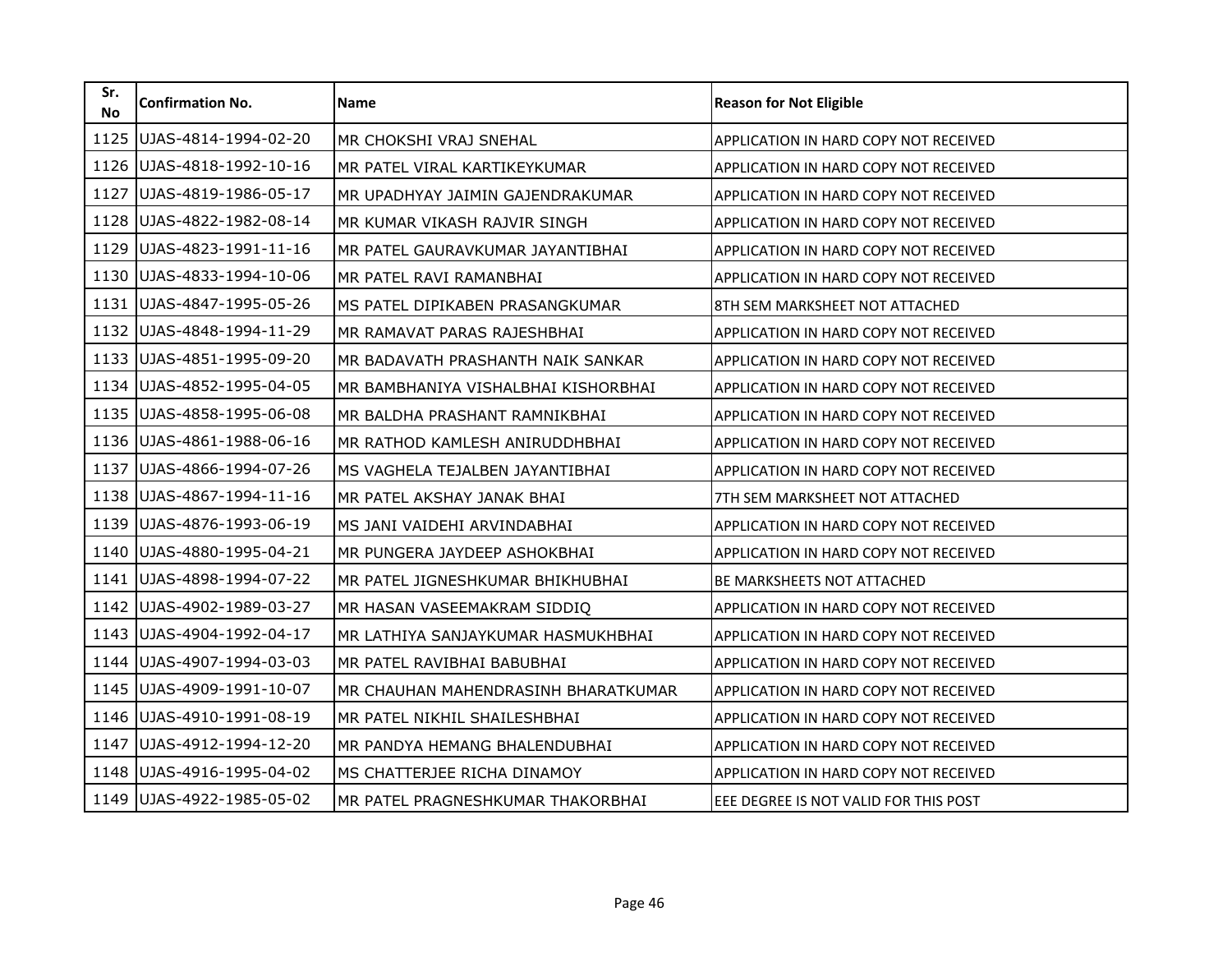| Sr.<br><b>No</b> | <b>Confirmation No.</b> | <b>Name</b>                                                                   | <b>Reason for Not Eligible</b>               |
|------------------|-------------------------|-------------------------------------------------------------------------------|----------------------------------------------|
| 1150             | UJAS-4925-1990-10-26    | MR PARMAR JATIN KIRITKUMAR                                                    | APPLICATION IN HARD COPY NOT RECEIVED        |
| 1151             | UJAS-4927-1995-02-26    | MR CHAVDA JAYESH RAJESHBHAI                                                   | <b>APPLICATION IN HARD COPY NOT RECEIVED</b> |
| 1152             | UJAS-4929-1992-05-13    | MR PIPALIYA PRATIK BABULAL                                                    | APPLICATION IN HARD COPY NOT RECEIVED        |
| 1153             | UJAS-4949-1993-07-04    | MR SHANKHESARIYA HARSUKHBHAI MANSUKHBHA APPLICATION IN HARD COPY NOT RECEIVED |                                              |
| 1154             | UJAS-4950-1984-08-01    | MR RATHOD ANILKUMAR AMARABHAI                                                 | <b>APPLICATION IN HARD COPY NOT RECEIVED</b> |
| 1155             | UJAS-4953-1995-08-17    | MR GHODASARA AKSHAY HASMUKHBHAI                                               | APPLICATION IN HARD COPY NOT RECEIVED        |
| 1156             | UJAS-4954-1993-08-30    | MR PAREKH JAIMINBHAI PRAKASHBHAI                                              | <b>APPLICATION IN HARD COPY NOT RECEIVED</b> |
| 1157             | UJAS-4956-1993-08-14    | MR PATEL HARSH KAMLESHBHAI                                                    | APPLICATION IN HARD COPY NOT RECEIVED        |
| 1158             | UJAS-4966-1994-06-12    | MR PARMAR UMESHKUMAR AMARSINH                                                 | APPLICATION IN HARD COPY NOT RECEIVED        |
| 1159             | UJAS-4970-1990-11-26    | MR PATEL GAURAVKUMAR THAKORBHAI                                               | <b>APPLICATION IN HARD COPY NOT RECEIVED</b> |
| 1160             | UJAS-4973-1994-04-15    | MR VEGAD BHARAT MANUBHAI                                                      | 7TH & 8TH SEM MARKSHEETS NOT ATTACHED        |
| 1161             | UJAS-4977-1990-09-12    | MR NAYAK URAV JAYESHBAHAI                                                     | APPLICATION IN HARD COPY NOT RECEIVED        |
| 1162             | UJAS-4978-1994-03-15    | MR VAGHELA AKSHAYKUMAR DINESHBHAI                                             | APPLICATION IN HARD COPY NOT RECEIVED        |
| 1163             | UJAS-4981-1988-12-02    | MR PARMAR PRUTHVIRAJSINH PRADYUMANSINH                                        | EEE DEGREE IS NOT VALID FOR THIS POST        |
| 1164             | UJAS-4983-1994-09-17    | MR KHASI JAY JASHWANTRAY                                                      | <b>APPLICATION IN HARD COPY NOT RECEIVED</b> |
| 1165             | UJAS-4989-1991-05-02    | MR DARAJI YATINKUMAR RAJENDRABHAI                                             | EEE DEGREE IS NOT VALID FOR THIS POST        |
| 1166             | UJAS-4995-1994-06-13    | MR CHRISTIAN LIJO THOMAS                                                      | APPLICATION IN HARD COPY NOT RECEIVED        |
| 1167             | UJAS-4998-1988-10-27    | MR JADEJA INDRAVADANSINH MAHENDRASINH                                         | APPLICATION IN HARD COPY NOT RECEIVED        |
| 1168             | UJAS-5002-1987-06-17    | MR TABIYAR PRITESH MAGANBHAI                                                  | 7TH & 8TH SEM MORE THAN ONE TRIAL            |
| 1169             | UJAS-5005-1994-09-17    | MR KHASI JAY JASHWANTRAY                                                      | APPLICATION IN HARD COPY NOT RECEIVED        |
| 1170             | UJAS-5009-1994-02-20    | MR BALDANIYA VIJAY DHANJIBHAI                                                 | <b>APPLICATION IN HARD COPY NOT RECEIVED</b> |
| 1171             | UJAS-5016-1994-12-11    | MR PATEL DIVYANG PRAKASHKUMAR                                                 | 7TH & 8TH SEM MARKSHEETS NOT ATTACHED        |
| 1172             | UJAS-5029-1991-12-22    | MS VASAVA PRIYANKABEN KOTESING                                                | APPLICATION IN HARD COPY NOT RECEIVED        |
| 1173             | UJAS-5030-1993-09-05    | MR PATEL ADITYA ALKESH                                                        | APPLICATION IN HARD COPY NOT RECEIVED        |
| 1174             | UJAS-5033-1994-12-02    | MS GAMIT NIKITA SUBHASHBHAI                                                   | APPLICATION IN HARD COPY NOT RECEIVED        |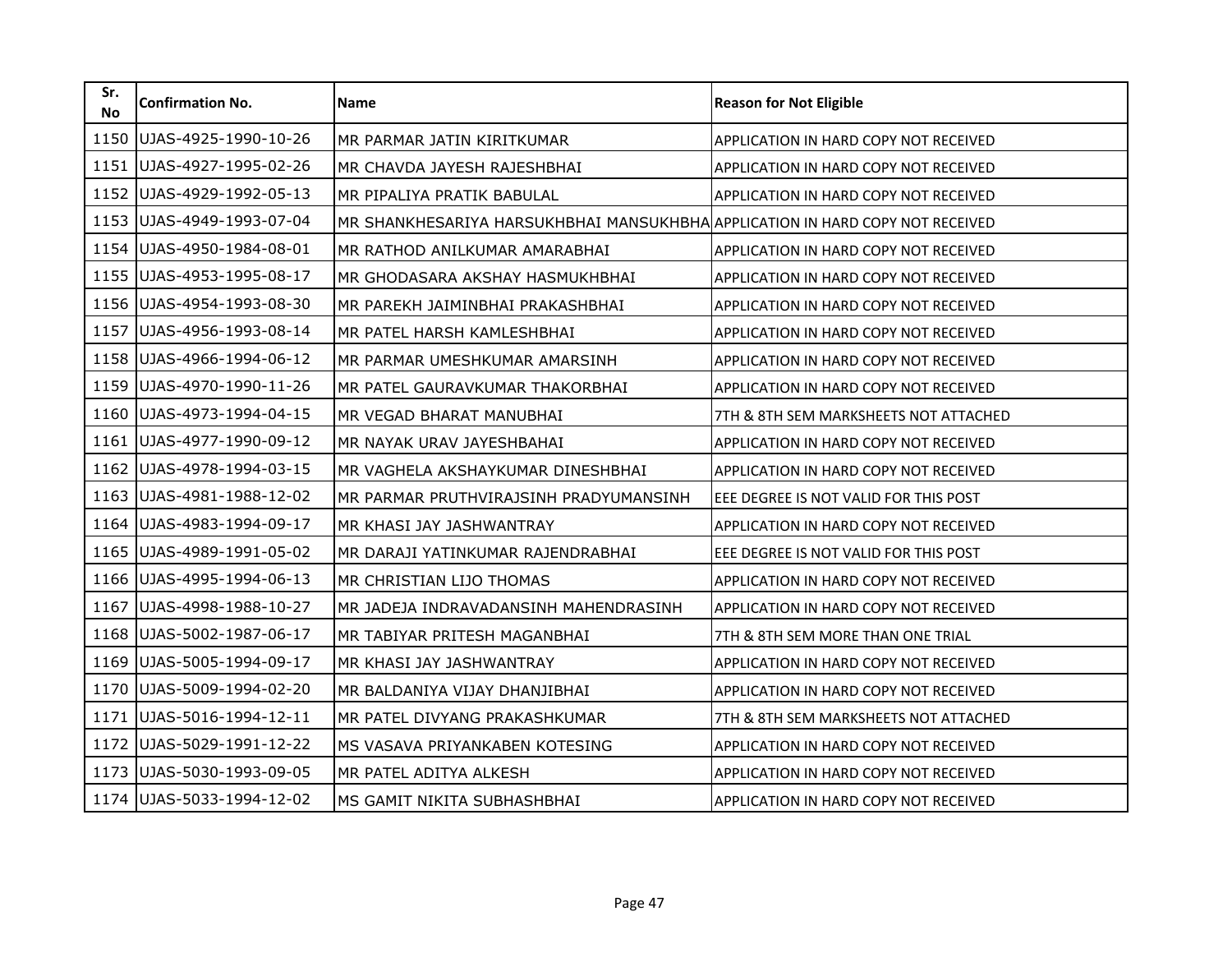| Sr.<br><b>No</b> | <b>Confirmation No.</b> | <b>Name</b>                          | <b>Reason for Not Eligible</b>               |
|------------------|-------------------------|--------------------------------------|----------------------------------------------|
| 1175             | UJAS-5034-1994-04-22    | MS RAVAL MAYURI HEMANTKUMAR          | APPLICATION IN HARD COPY NOT RECEIVED        |
| 1176             | UJAS-5045-1987-07-05    | MR JADAV PINAKIN GUNVANTBHAI         | EEE DEGREE IS NOT VALID FOR THIS POST        |
| 1177             | UJAS-5048-1994-12-04    | MR ATARA DHAVAL DHIRENDRABHAI        | APPLICATION IN HARD COPY NOT RECEIVED        |
| 1178             | UJAS-5050-1994-09-20    | MR GANGADWALA DIVY INDRAVADAN        | APPLICATION IN HARD COPY NOT RECEIVED        |
| 1179             | UJAS-5053-1993-02-13    | MR CHAUDHARI PRAFULKUMAR JESINGBHAI  | APPLICATION IN HARD COPY NOT RECEIVED        |
| 1180             | UJAS-5054-1994-05-04    | MS PATEL SHYAMA INDRAVADAN           | APPLICATION IN HARD COPY NOT RECEIVED        |
| 1181             | UJAS-5063-1991-09-13    | MR GAMIT RAJNISH NATVARBHAI          | APPLICATION IN HARD COPY NOT RECEIVED        |
| 1182             | UJAS-5067-1995-08-27    | MR RAJVIR MEETKUMAR GIRISHKUMAR      | APPLICATION IN HARD COPY NOT RECEIVED        |
| 1183             | UJAS-5077-1994-08-31    | MR KACHHOT VIJAYKUMAR POLABHAI       | APPLICATION IN HARD COPY NOT RECEIVED        |
| 1184             | UJAS-5079-1992-07-02    | MR PATEL SANDIPKUMAR RAMESHBHAI      | 8 TH SEM IS NOT CLEAR WITH FIRST TRIAL       |
| 1185             | UJAS-5087-1990-08-19    | MR CHAUDHARI HARESHKUMAR GANESHBHAI  | APPLICATION IN HARD COPY NOT RECEIVED        |
| 1186             | UJAS-5089-1991-06-01    | MR CHAUDHARI BHAVANBHAI HAMIRBHAI    | APPLICATION IN HARD COPY NOT RECEIVED        |
| 1187             | UJAS-5091-1995-06-26    | MR MODI VIRENKUMAR JASWANTBHAI       | APPLICATION IN HARD COPY NOT RECEIVED        |
| 1188             | UJAS-5092-1985-07-05    | MR CHAUHAN JITENDRAKUMAR SURESHBHAI  | APPLICATION IN HARD COPY NOT RECEIVED        |
| 1189             | UJAS-5093-1982-08-18    | MS PATEL HIRALBEN NATUBHAI           | 7TH SEM MARKSHEET NOT ATTACHED               |
| 1190             | UJAS-5110-1995-05-22    | MS GAJJAR SRUSTI RSJESHBHAI          | APPLICATION IN HARD COPY NOT RECEIVED        |
| 1191             | UJAS-5112-1992-12-01    | MR PRAJAPATI MAULIKKUMAR RAMESHBHAI  | APPLICATION IN HARD COPY NOT RECEIVED        |
| 1192             | UJAS-5113-1995-04-03    | MR KAVAR VISHAL HARJIVANBHAI         | APPLICATION IN HARD COPY NOT RECEIVED        |
| 1193             | UJAS-5128-1993-05-15    | MR DALVADI GAUTAM DALSUKHBHAI        | EEE DEGREE IS NOT VALID FOR THIS POST        |
| 1194             | UJAS-5133-1995-07-29    | MR RAVAL MAYANK KANAIYALAL           | APPLICATION IN HARD COPY NOT RECEIVED        |
| 1195             | UJAS-5139-1993-12-18    | MR PATEL SUNNYKUMAR VASANTBHAI       | <b>APPLICATION IN HARD COPY NOT RECEIVED</b> |
| 1196             | UJAS-5143-1995-04-21    | MR ACHARYA YASH SHARADBHAI           | APPLICATION IN HARD COPY NOT RECEIVED        |
| 1197             | UJAS-5144-1995-03-20    | MS PATEL RUPALBAHEN SURESHCHANDRA    | <b>APPLICATION IN HARD COPY NOT RECEIVED</b> |
| 1198             | UJAS-5145-1993-09-01    | MR PATEL DHRUVESHKUMAR PRAVINBHAI    | APPLICATION IN HARD COPY NOT RECEIVED        |
| 1199             | UJAS-5163-1985-07-05    | MR CHAUIHAN JITENDRAKUMAR SURESHBHAI | APPLICATION IN HARD COPY NOT RECEIVED        |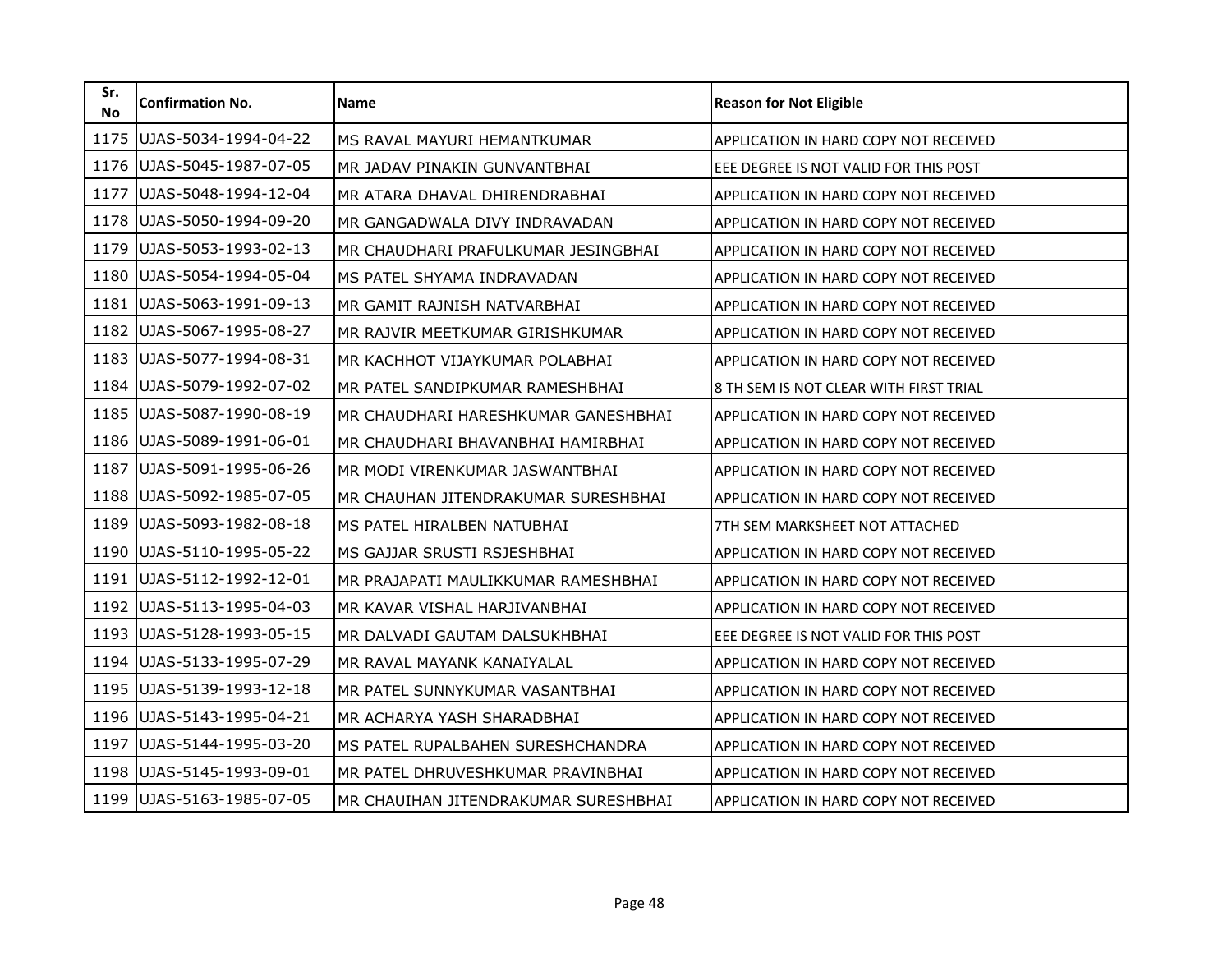| Sr.<br><b>No</b> | <b>Confirmation No.</b> | <b>Name</b>                          | <b>Reason for Not Eligible</b>               |
|------------------|-------------------------|--------------------------------------|----------------------------------------------|
| 1200             | UJAS-5166-1994-06-09    | MR RANVA VISHALBHAI RAMESHBHAI       | 7 TH SEM IS NOT CLEAR WITH FIRST TRIAL       |
| 1201             | UJAS-5168-1992-03-05    | MS CHAUDHARI ASHABEN SARDARBHAI      | APPLICATION IN HARD COPY NOT RECEIVED        |
| 1202             | UJAS-5170-1995-03-14    | MR THAKOR MAHESHJI RAMESHJI          | APPLICATION IN HARD COPY NOT RECEIVED        |
| 1203             | UJAS-5179-1994-11-22    | MR DABHI PRAKASH LALJIBHAI           | APPLICATION IN HARD COPY NOT RECEIVED        |
| 1204             | UJAS-5183-1995-07-24    | MR CHAUDHARY JOYAL NATHUBHAI         | APPLICATION IN HARD COPY NOT RECEIVED        |
| 1205             | UJAS-5203-1995-02-01    | MR DEVMORARI SIDDHARTH KISHORCHANDRA | APPLICATION IN HARD COPY NOT RECEIVED        |
| 1206             | UJAS-5207-1992-10-05    | MR PATEL AKASHKUMAR KIRTIBHAI        | <b>BE MARKSHEET NOT ATTACHED</b>             |
| 1207             | UJAS-5209-1993-05-13    | MR PATEL JIGAR BHARATBHAI            | APPLICATION IN HARD COPY NOT RECEIVED        |
| 1208             | UJAS-5213-1990-06-05    | MR SOLANKI RASHEED JAMEEL            | APPLICATION IN HARD COPY NOT RECEIVED        |
| 1209             | UJAS-5219-1987-06-01    | MR PARMAR HARDIKKUMAR MANOJBHAI      | APPLICATION IN HARD COPY NOT RECEIVED        |
| 1210             | UJAS-5223-1994-09-21    | MR PRAJAPATI DARSHANKUMAR PRAVINBHAI | APPLICATION IN HARD COPY NOT RECEIVED        |
| 1211             | UJAS-5225-1991-05-13    | MS MAHERI SHAILEENA IKBAL            | APPLICATION IN HARD COPY NOT RECEIVED        |
| 1212             | UJAS-5230-1993-12-16    | MR MACHHI JAYDEEP DALSUKHBHAI        | APPLICATION IN HARD COPY NOT RECEIVED        |
| 1213             | UJAS-5231-1994-03-28    | MR REHAL RAHUL KAMAL KISHOR          | APPLICATION IN HARD COPY NOT RECEIVED        |
| 1214             | UJAS-5238-1991-09-21    | MR SHARMA MILIND SUNIL               | <b>APPLICATION IN HARD COPY NOT RECEIVED</b> |
| 1215             | UJAS-5243-1986-11-03    | MR VAISHNAV RONAK HITESHKUMAR        | APPLICATION IN HARD COPY NOT RECEIVED        |
| 1216             | UJAS-5244-1994-08-03    | MR PATEL VISHALKUMAR ARVINDBHAI      | APPLICATION IN HARD COPY NOT RECEIVED        |
| 1217             | UJAS-5246-1994-11-07    | MR PATEL DHRUV BHARATKUMAR           | APPLICATION IN HARD COPY NOT RECEIVED        |
| 1218             | UJAS-5250-1994-12-09    | MR JARIWALA SAGAR HITESHBHAI         | APPLICATION IN HARD COPY NOT RECEIVED        |
| 1219             | UJAS-5260-1991-05-13    | MRS PATHAN SHAILEENA IKBAL           | APPLICATION IN HARD COPY NOT RECEIVED        |
| 1220             | UJAS-5272-1995-01-09    | MR BHAVSAR ANIKET PANKAJKUMAR        | <b>APPLICATION IN HARD COPY NOT RECEIVED</b> |
| 1221             | UJAS-5280-1993-09-01    | MR PATEL DHRUVESHKUMAR PRAVINBHAI    | APPLICATION IN HARD COPY NOT RECEIVED        |
| 1222             | UJAS-5284-1994-12-24    | MR OGANJA MILAN VALLABHBHAI          | APPLICATION IN HARD COPY NOT RECEIVED        |
| 1223             | UJAS-5287-1994-12-04    | MR RANA HARDIK ANIRUDHSINH           | APPLICATION IN HARD COPY NOT RECEIVED        |
| 1224             | UJAS-5298-1989-03-30    | MR JADEJA DHANPALSINH PARAKRAMSINH   | APPLICATION IN HARD COPY NOT RECEIVED        |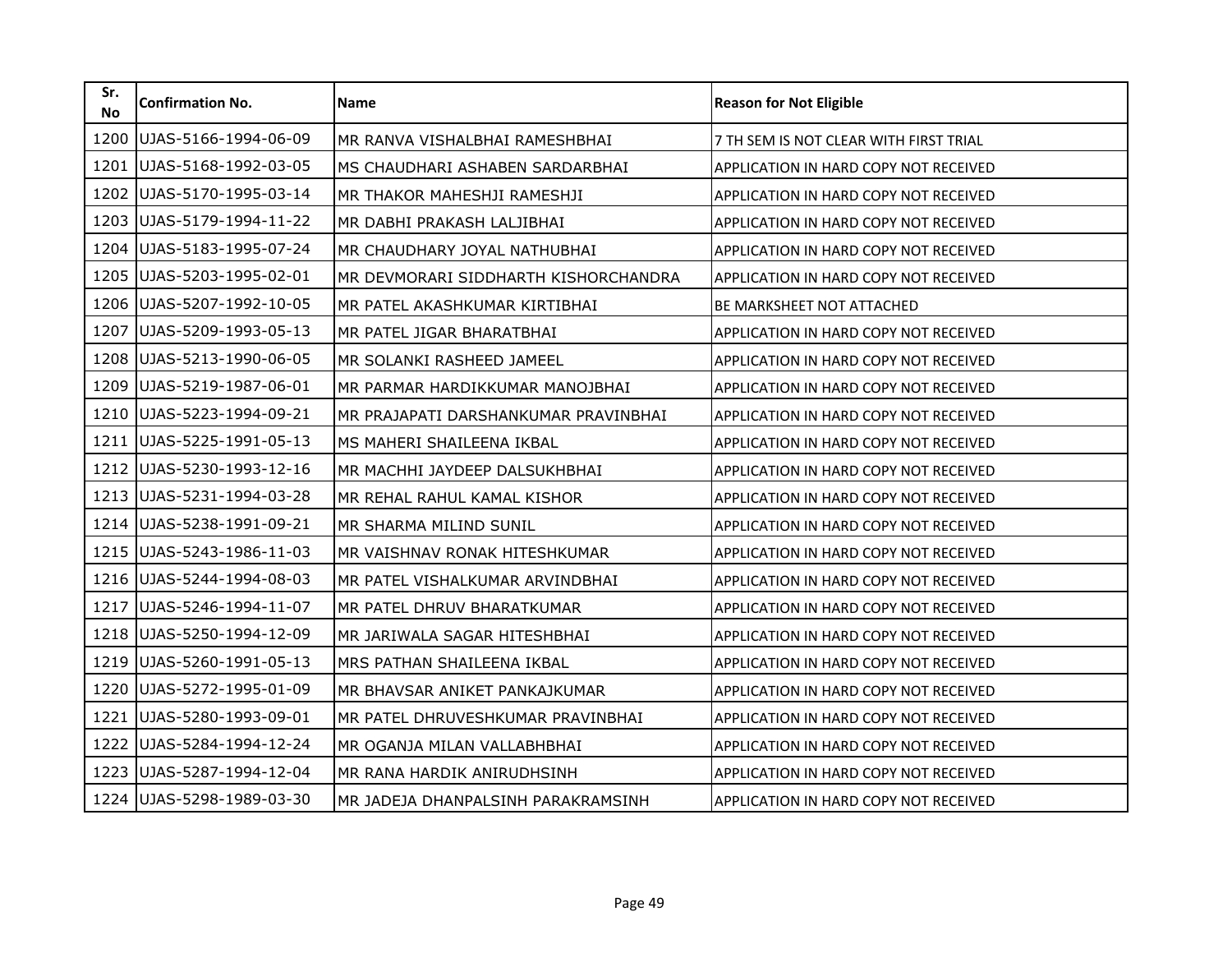| Sr.<br><b>No</b> | <b>Confirmation No.</b> | <b>Name</b>                           | <b>Reason for Not Eligible</b>               |
|------------------|-------------------------|---------------------------------------|----------------------------------------------|
| 1225             | UJAS-5306-1992-12-14    | MR BAROT HARSHIL MUKESHKUMAR          | EEE DEGREE IS NOT VALID FOR THIS POST        |
| 1226             | UJAS-5319-1992-04-29    | MR SINGH VINAYKUMAR JALESHWAR         | 7TH SEM MARKSHEET NOT ATTACHED               |
| 1227             | UJAS-5333-1992-01-12    | MR KUMHAR ASHA RAM MULA RAM           | APPLICATION IN HARD COPY NOT RECEIVED        |
| 1228             | UJAS-5343-1995-06-02    | MR PTHADIA HARSH BHAVESHBHAI          | APPLICATION IN HARD COPY NOT RECEIVED        |
| 1229             | UJAS-5354-1995-07-30    | MR PANDYA MAULESH MANOJKUMAR          | APPLICATION IN HARD COPY NOT RECEIVED        |
| 1230             | UJAS-5360-1994-06-11    | MR VYAS KARAN BHARATKUMAR             | APPLICATION IN HARD COPY NOT RECEIVED        |
| 1231             | UJAS-5361-1991-11-03    | MR SINGAL SUNIL KANTILAL              | <b>APPLICATION IN HARD COPY NOT RECEIVED</b> |
| 1232             | UJAS-5363-1995-06-28    | MR RAJYAGURU KASHYAP BIPINKUMAR       | APPLICATION IN HARD COPY NOT RECEIVED        |
| 1233             | UJAS-5368-1994-11-22    | MR PARAMR KRUNAL BHARATBHAI           | APPLICATION IN HARD COPY NOT RECEIVED        |
| 1234             | UJAS-5370-1992-03-14    | MR GAJERA KEYURKUMAR NILESHBHAI       | APPLICATION IN HARD COPY NOT RECEIVED        |
| 1235             | UJAS-5372-1992-11-25    | MR SARVAIYA NIKUNJ ASHVINBHAI         | APPLICATION IN HARD COPY NOT RECEIVED        |
| 1236             | UJAS-5373-1994-10-11    | MR PANWALA DHRUVKUMAR YOGESHCHANDRA   | 7 TH SEM IS NOT CLEAR WITH FIRST TRIAL       |
| 1237             | UJAS-5375-1994-11-03    | MS GOSWAMI SHWETA ANANDPURI           | APPLICATION IN HARD COPY NOT RECEIVED        |
| 1238             | UJAS-5380-1992-12-31    | MR MASHIYAVA BATUKBHAI GHANSHYAMBHAI  | APPLICATION IN HARD COPY NOT RECEIVED        |
| 1239             | UJAS-5384-1992-12-14    | MR DAYATAR AJAYKUMAR MANUBHAI         | <b>APPLICATION IN HARD COPY NOT RECEIVED</b> |
| 1240             | UJAS-5391-1995-03-03    | MR PATEL DIGEN KETANBHAI              | APPLICATION IN HARD COPY NOT RECEIVED        |
| 1241             | UJAS-5393-1995-05-09    | MR PARMAR MAHENDRA SINGH LAXMAN SINGH | APPLICATION IN HARD COPY NOT RECEIVED        |
| 1242             | UJAS-5399-1993-07-06    | MR MAHIDA JAYDEEPKUMAR MOTISINH       | APPLICATION IN HARD COPY NOT RECEIVED        |
| 1243             | UJAS-5402-1993-02-10    | MR GADHAVI PRASHANT SHAKIDAN          | APPLICATION IN HARD COPY NOT RECEIVED        |
| 1244             | UJAS-5405-1986-06-12    | MR KATARA RAVIKANT SHAILESHKUMAR      | APPLICATION IN HARD COPY NOT RECEIVED        |
| 1245             | UJAS-5408-1994-12-26    | MR RAVAL PRATIKKUMAR BHARATBHAI       | <b>APPLICATION IN HARD COPY NOT RECEIVED</b> |
| 1246             | UJAS-5409-1991-11-17    | MR PATEL JINAL BHARATKUMAR            | EEE DEGREE IS NOT VALID FOR THIS POST        |
| 1247             | UJAS-5410-1994-10-27    | MS SOLANKI DOLIBEN KISHORBHAI         | <b>APPLICATION IN HARD COPY NOT RECEIVED</b> |
| 1248             | UJAS-5418-1994-04-27    | MR GAMIT VISHALKUMAR CHANDUBHAI       | APPLICATION IN HARD COPY NOT RECEIVED        |
| 1249             | UJAS-5424-1995-05-09    | MR PARMAR MAHENDRA SINGH LAXMAN SINGH | 7TH & 8TH SEM MARKSHEETS NOT ATTACHED        |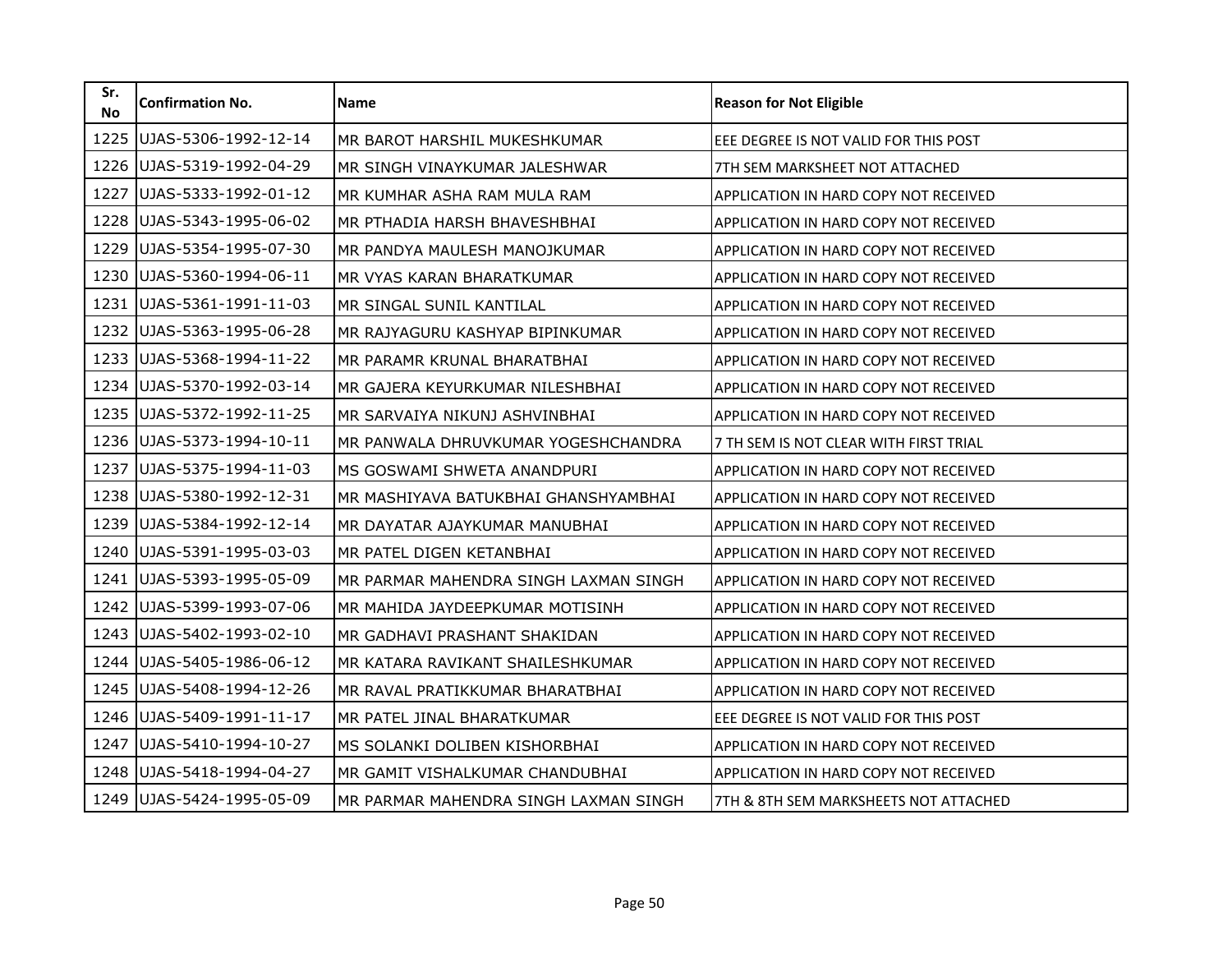| Sr.<br><b>No</b> | <b>Confirmation No.</b> | Name                                    | <b>Reason for Not Eligible</b>        |
|------------------|-------------------------|-----------------------------------------|---------------------------------------|
| 1250             | UJAS-5427-1984-05-23    | MR SARHAN SUBHASH KUMAR RAJENDRA PRASAD | APPLICATION IN HARD COPY NOT RECEIVED |
| 1251             | UJAS-5429-1995-03-28    | MS GAJJAR SHIVANGI MILINDRA             | APPLICATION IN HARD COPY NOT RECEIVED |
| 1252             | UJAS-5433-1992-05-29    | MS DAVE ABHIPSHA MAYURKUMAR             | APPLICATION IN HARD COPY NOT RECEIVED |
| 1253             | UJAS-5434-1990-10-01    | MR KOLADIYA JIGNESHKUMAR VALJIBHAI      | APPLICATION IN HARD COPY NOT RECEIVED |
| 1254             | UJAS-5436-1989-04-18    | MS GUPTA PRIYA RAMESH CHANDRA           | EEE DEGREE IS NOT VALID FOR THIS POST |
| 1255             | UJAS-5437-1989-10-29    | MRS PATEL PRIYA CHIMANBHAI              | APPLICATION IN HARD COPY NOT RECEIVED |
| 1256             | UJAS-5438-1995-03-13    | MR JADEJA HEMRAJSINH DHARMENDRASINH     | EEE DEGREE IS NOT VALID FOR THIS POST |
| 1257             | UJAS-5439-1994-10-27    | MS SOLANKI DOLIBEN KISHORBHAI           | 7TH & 8TH SEM MARKSHEETS NOT ATTACHED |
| 1258             | UJAS-5444-1992-06-05    | MR PAL SANJAY RAMDAYAL                  | 7TH & 8TH SEM MARKSHEETS NOT ATTACHED |
| 1259             | UJAS-5445-1992-09-05    | MR PATEL DHARMENDRAKUMAR DASHARATHBHAI  | APPLICATION IN HARD COPY NOT RECEIVED |
| 1260             | UJAS-5448-1995-04-25    | MS BHATI SURBHIKUMARI AJITSINH          | APPLICATION IN HARD COPY NOT RECEIVED |
| 1261             | UJAS-5449-1994-11-18    | MR SOLANKI KEYUR AMRUTLAL               | APPLICATION IN HARD COPY NOT RECEIVED |
| 1262             | UJAS-5456-1991-07-29    | MR SHARMA SHASHIKANT ASHOK KUMAR        | APPLICATION IN HARD COPY NOT RECEIVED |
| 1263             | UJAS-5460-1992-05-07    | MS RANA KRISHNA ROHIT                   | EEE DEGREE IS NOT VALID FOR THIS POST |
| 1264             | UJAS-5468-1994-05-01    | MR RATHOD JAYDIP KANJIBHAI              | APPLICATION IN HARD COPY NOT RECEIVED |
| 1265             | UJAS-5471-1986-12-04    | MR JARIWALA DHAVAL HASMUKHBHAI          | BE MARKSHEET NOT ATTACHED             |
| 1266             | UJAS-5477-1995-07-22    | MR CHAUHAN VIJAYKUMAR RAVJIBHAI         | APPLICATION IN HARD COPY NOT RECEIVED |
| 1267             | UJAS-5479-1992-07-14    | MR PATEL BHAVIK GIRISHKUMAR             | APPLICATION IN HARD COPY NOT RECEIVED |
| 1268             | UJAS-5481-1994-12-26    | MR AHIR PRATIK SAMANTBHAI               | APPLICATION IN HARD COPY NOT RECEIVED |
| 1269             | UJAS-5485-1994-07-26    | MR SHINGALA SAGARKUMAR ASHOKBHAI        | APPLICATION IN HARD COPY NOT RECEIVED |
| 1270             | UJAS-5502-1994-01-31    | MR DABHI PRADIPKUMAR RAMESHBHAI         | APPLICATION IN HARD COPY NOT RECEIVED |
| 1271             | UJAS-5515-1994-01-31    | MR DABHI PRADIPKUMAR RAMESHBHAI         | APPLICATION IN HARD COPY NOT RECEIVED |
| 1272             | UJAS-5518-1995-05-12    | MS MISHRA MICKY BINDESHWAR              | APPLICATION IN HARD COPY NOT RECEIVED |
| 1273             | UJAS-5519-1989-03-20    | MR YADAV NILESH ASHOK YADAV             | EEE DEGREE IS NOT VALID FOR THIS POST |
| 1274             | UJAS-5520-1990-11-10    | MR DAVE MAHARSHI UDAYANBHAI             | EEE DEGREE IS NOT VALID FOR THIS POST |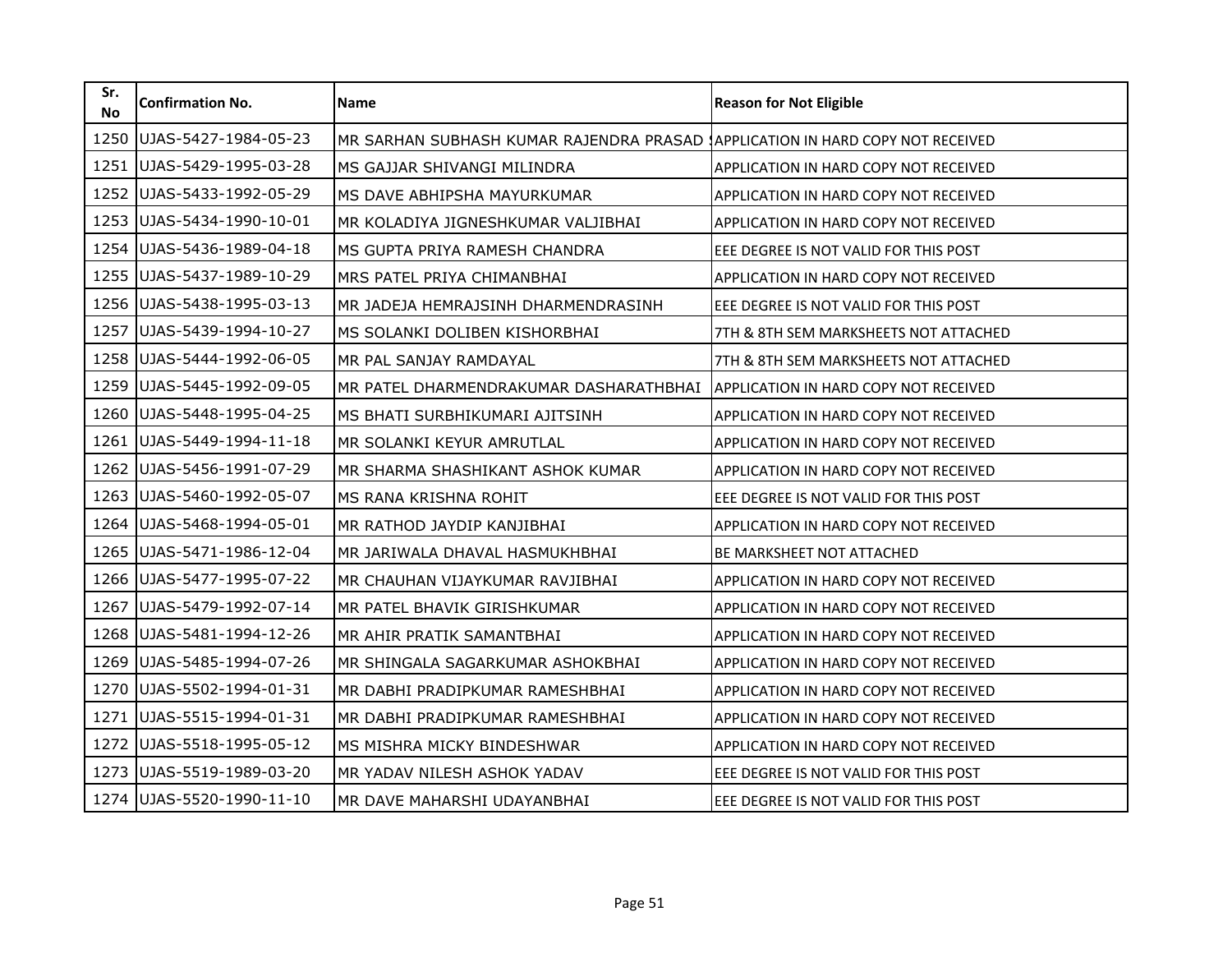| Sr.<br><b>No</b> | <b>Confirmation No.</b> | <b>Name</b>                         | <b>Reason for Not Eligible</b>               |
|------------------|-------------------------|-------------------------------------|----------------------------------------------|
| 1275             | UJAS-5523-1994-12-01    | MR RANIPA RAJ JITENDRABHAI          | APPLICATION IN HARD COPY NOT RECEIVED        |
| 1276             | UJAS-5524-1994-03-29    | MR RAVAL CHIRAGKUMAR SUNILBHAI      | APPLICATION IN HARD COPY NOT RECEIVED        |
| 1277             | UJAS-5527-1993-05-02    | MS VANKAR VISHWANI AMBALAL          | APPLICATION IN HARD COPY NOT RECEIVED        |
| 1278             | UJAS-5530-1994-04-23    | MR PANDYA MAHARSHI HEMANTBHAI       | APPLICATION IN HARD COPY NOT RECEIVED        |
| 1279             | UJAS-5531-1995-06-07    | MR PATEL PARASKUMAR RAJESHKUMAR     | APPLICATION IN HARD COPY NOT RECEIVED        |
| 1280             | UJAS-5536-1993-11-29    | MR PATEL BRIJESHKUMAR JAYANTILAL    | APPLICATION IN HARD COPY NOT RECEIVED        |
| 1281             | UJAS-5538-1992-10-28    | MR CHAUDHARY NARESH PANABHAI        | <b>APPLICATION IN HARD COPY NOT RECEIVED</b> |
| 1282             | UJAS-5542-1994-03-16    | MS DADHANIYA RAKSHA RAMESHCHANDRA   | APPLICATION IN HARD COPY NOT RECEIVED        |
| 1283             | UJAS-5545-1995-08-03    | MR PATEL RUSHABHKUMAR HASAMUKHLAL   | <b>APPLICATION IN HARD COPY NOT RECEIVED</b> |
| 1284             | UJAS-5548-1988-05-18    | MR PATEL UJASHKUMAR VADILAL         | 7TH & 8TH SEM MARKSHEETS NOT ATTACHED.       |
| 1285             | UJAS-5550-1992-09-10    | MR PARMAR SACHINKUMAR ARJUNSINH     | APPLICATION IN HARD COPY NOT RECEIVED        |
| 1286             | UJAS-5553-1994-07-12    | MR NARIYA MONIL VITHALBHAI          | APPLICATION IN HARD COPY NOT RECEIVED        |
| 1287             | UJAS-5557-1993-04-28    | MR VALAND DHRUDIPKUMAR ARVINDBHAI   | APPLICATION IN HARD COPY NOT RECEIVED        |
| 1288             | UJAS-5558-1994-04-30    | MR HARANESHA DHAVAL DAMJIBHAI       | APPLICATION IN HARD COPY NOT RECEIVED        |
| 1289             | UJAS-5565-1993-05-21    | MR MAKWANA VAIBHAV VITTHALBHAI      | APPLICATION IN HARD COPY NOT RECEIVED        |
| 1290             | UJAS-5566-1993-03-04    | MR PATEL KRUNALKUMAR SURESHBHAI     | BE MARKSHEETS NOT ATTACHED                   |
| 1291             | UJAS-5573-1991-06-01    | MR CHAUDHARI BHAVANBHAI HAMIRBHAI   | APPLICATION IN HARD COPY NOT RECEIVED        |
| 1292             | UJAS-5588-1991-06-01    | MR PANDEY ABHAY SHRIKANT PANDEY     | EEE DEGREE IS NOT VALID FOR THIS POST        |
| 1293             | UJAS-5589-1992-08-19    | MR MODI AKASHKUMAR PRAVINBHAI       | APPLICATION IN HARD COPY NOT RECEIVED        |
| 1294             | UJAS-5592-1993-10-11    | MR NADAKUMAR ATHMESH C A NANDAKUMAR | APPLICATION IN HARD COPY NOT RECEIVED        |
| 1295             | UJAS-5603-1990-06-08    | MR PANDEY NIRAJKUMAR SUBHASHCHANDRA | EEE DEGREE IS NOT VALID FOR THIS POST        |
| 1296             | UJAS-5605-1994-07-20    | MR PATEL NIRAV ATULBHAI             | APPLICATION IN HARD COPY NOT RECEIVED        |
| 1297             | UJAS-5606-1991-05-24    | MR CHAUHARI PRASHANTKUMAR JAKANBHAI | <b>APPLICATION IN HARD COPY NOT RECEIVED</b> |
| 1298             | UJAS-5617-1995-02-21    | MR GUPTA AMANSAR JITENDRAKUMAR      | APPLICATION IN HARD COPY NOT RECEIVED        |
| 1299             | UJAS-5619-1992-01-31    | MR PATEL BHAVINKUMAR PRAMODBHAI     | APPLICATION IN HARD COPY NOT RECEIVED        |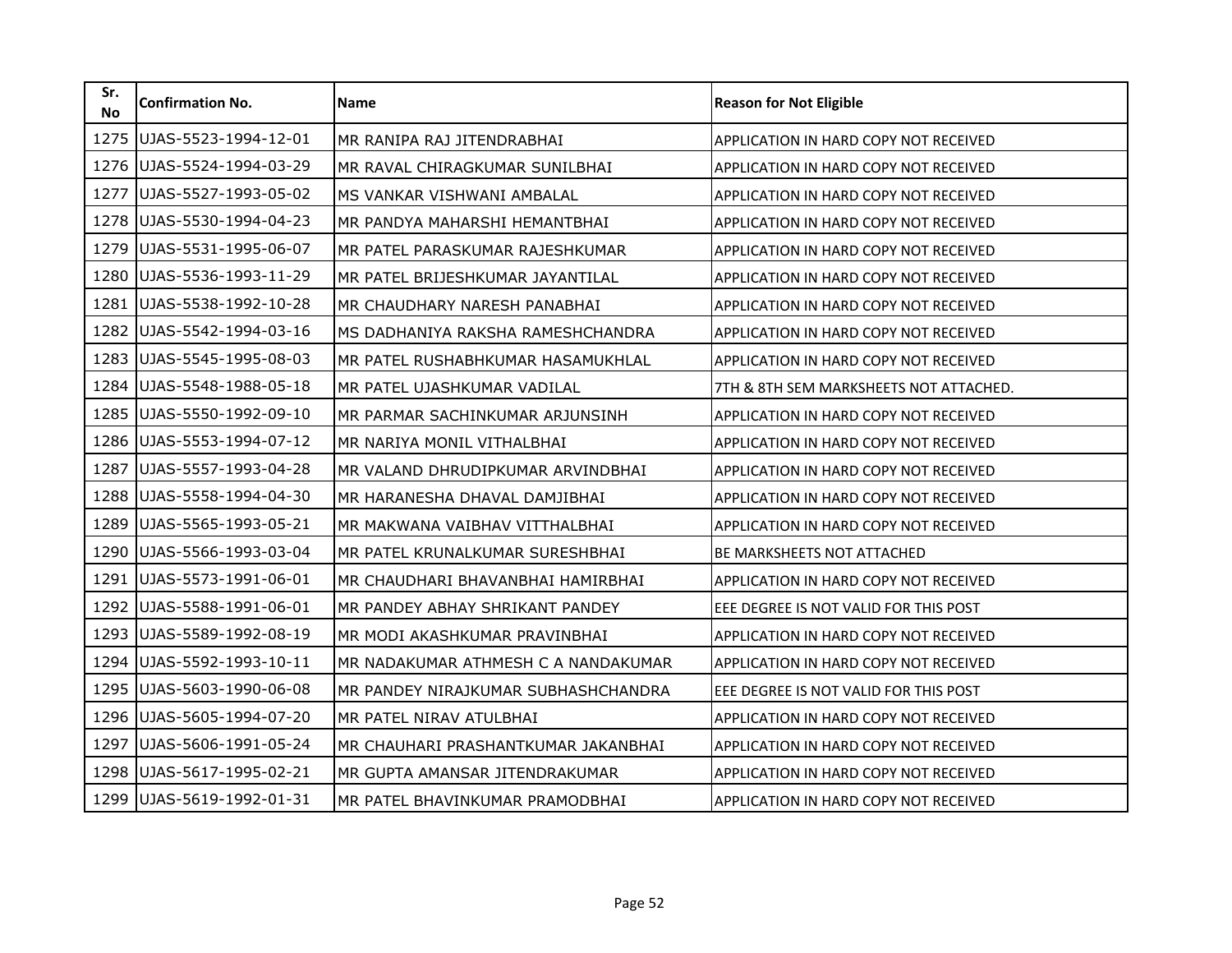| Sr.<br><b>No</b> | <b>Confirmation No.</b> | <b>Name</b>                          | <b>Reason for Not Eligible</b>               |
|------------------|-------------------------|--------------------------------------|----------------------------------------------|
| 1300             | UJAS-5620-1990-11-24    | MR PRAJAPATI JAYESHKUMAR GIRDHARBHAI | APPLICATION IN HARD COPY NOT RECEIVED        |
| 1301             | UJAS-5624-1990-11-22    | MR PANCHAL DHARMESH SURESHBHAI       | APPLICATION IN HARD COPY NOT RECEIVED        |
| 1302             | UJAS-5632-1993-10-22    | MR SHAH JINESHKUMAR RAJESHKUMAR      | HARD COPY NOT FOUND                          |
| 1303             | UJAS-5635-1994-02-15    | MR BAROT KULDIPKUMAR DINESHBHAI      | APPLICATION IN HARD COPY NOT RECEIVED        |
| 1304             | UJAS-5637-1993-08-10    | MR PRAJAPATI KRUNAL BHARATBHAI       | BE MARKSHEET NOT ATTACHED                    |
| 1305             | UJAS-5646-1994-08-12    | MR TARKHALA RAJ MALDEBHAI            | APPLICATION IN HARD COPY NOT RECEIVED        |
| 1306             | UJAS-5655-1995-04-11    | MR KATARIYA HASMUKH BAGHABHAI        | <b>APPLICATION IN HARD COPY NOT RECEIVED</b> |
| 1307             | UJAS-5657-1993-03-21    | MR VIJAIRANIA ROHIT RAJBIR SINGH     | APPLICATION IN HARD COPY NOT RECEIVED        |
| 1308             | UJAS-5659-1983-03-22    | MR SHARMA VEDBRAT ASHOK KUMAR SHARMA | APPLICATION IN HARD COPY NOT RECEIVED        |
| 1309             | UJAS-5662-1993-01-01    | MR PRAJAPATI CHIRAG KANUBHAI         | 8 TH SEM IS NOT CLEAR WITH FIRST TRIAL       |
| 1310             | UJAS-5666-1995-05-24    | MR GUPTA SIDDHARTH BADRIPRASAD       | APPLICATION IN HARD COPY NOT RECEIVED        |
| 1311             | UJAS-5668-1990-10-19    | MR PRAJAPATI TEJASKUMAR PRAHALADBHAI | APPLICATION IN HARD COPY NOT RECEIVED        |
| 1312             | UJAS-5672-1992-06-21    | MR MORI GOPAL MANSUKHBHAI            | EEE DEGREE IS NOT VALID FOR THIS POST        |
| 1313             | UJAS-5673-1983-03-22    | MR SHARMA VEDBRAT ASHOK KUMAR SHARMA | APPLICATION IN HARD COPY NOT RECEIVED        |
| 1314             | UJAS-5674-1995-04-11    | MR SADARIYA HARDIK NANUBHAI          | APPLICATION IN HARD COPY NOT RECEIVED        |
| 1315             | UJAS-5692-1991-06-12    | MR KAPADIA KARAN PRAVINKUMAR         | <b>APPLICATION IN HARD COPY NOT RECEIVED</b> |
| 1316             | UJAS-5693-1991-10-24    | MR NIMAVAT ANKIT AGARDAS             | APPLICATION IN HARD COPY NOT RECEIVED        |
| 1317             | UJAS-5694-1993-12-26    | MR LAKHTARIYA ANIL ASHOKBHAI         | APPLICATION IN HARD COPY NOT RECEIVED        |
| 1318             | UJAS-5700-1986-02-12    | MR SOLANKI JIGNESHKUMAR SAVJIBHAI    | APPLICATION IN HARD COPY NOT RECEIVED        |
| 1319             | UJAS-5703-1994-08-12    | MR TARKHALA RAJ MALDEBHAI            | APPLICATION IN HARD COPY NOT RECEIVED        |
| 1320             | UJAS-5706-1994-05-05    | MR PRAJAPATI SAURABH DHULABHAI       | BE MARKSHEETS NOT ATTACHED                   |
| 1321             | UJAS-5719-1995-07-09    | MR PATEL VAIBHAVKUMAR PRAVINBHAI     | APPLICATION IN HARD COPY NOT RECEIVED        |
| 1322             | UJAS-5723-1995-08-12    | MR JAYSWAL KINTANKUMAR AMITBHAI      | 7 TH SEM IS NOT CLEAR WITH FIRST TRIAL       |
| 1323             | UJAS-5735-1994-10-20    | MR LUNAGARIYA LALJI CHANDULAL        | APPLICATION IN HARD COPY NOT RECEIVED        |
| 1324             | UJAS-5736-1995-02-22    | MS SITAPARA NAMRATA DHIRAJLAL        | APPLICATION IN HARD COPY NOT RECEIVED        |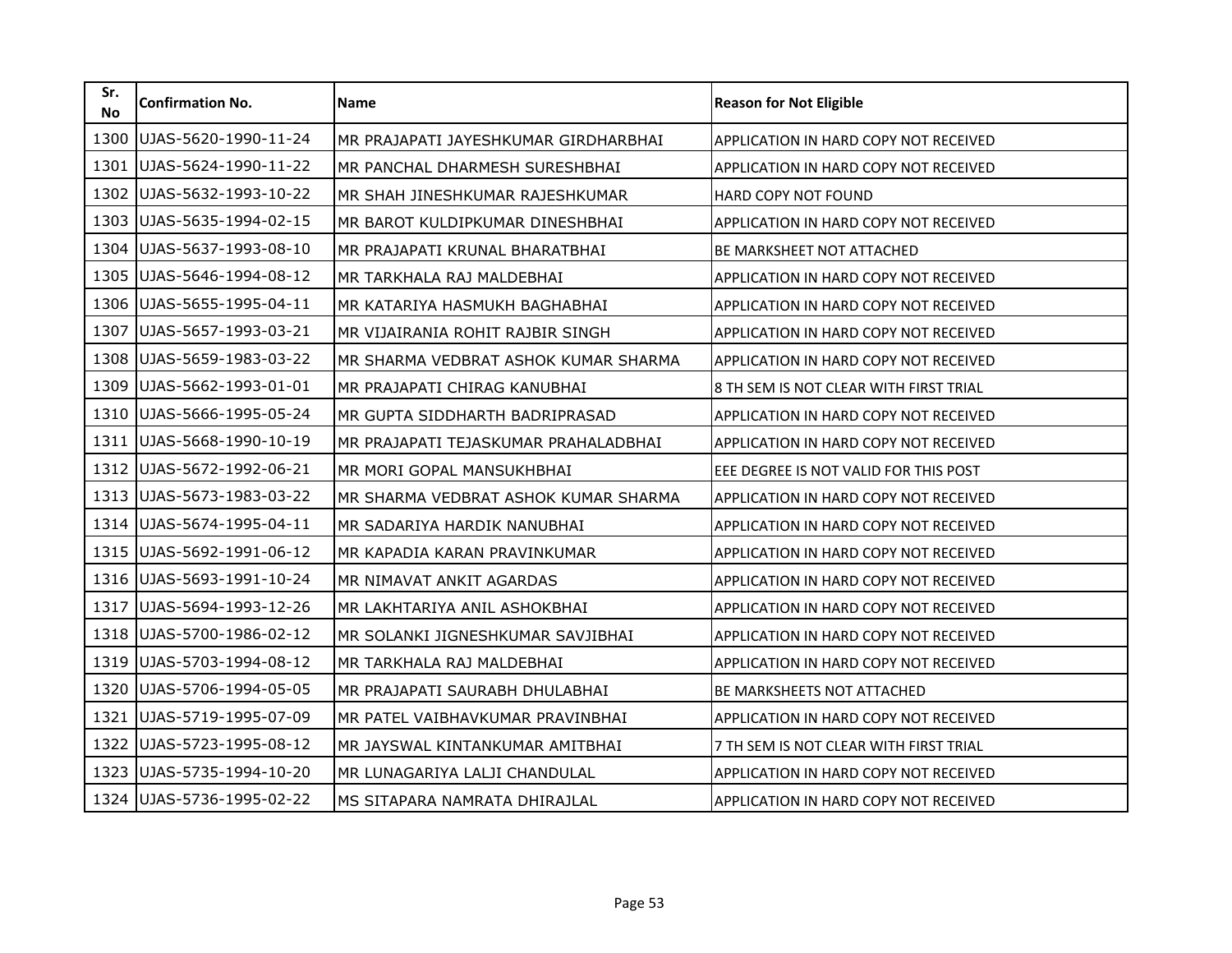| Sr.<br><b>No</b> | <b>Confirmation No.</b> | <b>Name</b>                       | <b>Reason for Not Eligible</b>               |
|------------------|-------------------------|-----------------------------------|----------------------------------------------|
| 1325             | UJAS-5746-1992-07-23    | MR PAREKH ISHANKUMAR KANAKKUMAR   | APPLICATION IN HARD COPY NOT RECEIVED        |
| 1326             | UJAS-5753-1993-12-05    | MR PANCHAL DIPAKKUMAR BALDEVBHAI  | APPLICATION IN HARD COPY NOT RECEIVED        |
| 1327             | UJAS-5758-1994-10-20    | MR LUNAGARIYA LALJI CHANDULAL     | APPLICATION IN HARD COPY NOT RECEIVED        |
| 1328             | UJAS-5759-1993-02-28    | MS RANI POOJA GANGA NARAIN        | EEE DEGREE IS NOT VALID FOR THIS POST        |
| 1329             | UJAS-5763-1990-05-06    | MR PATEL DEVENDRAKUMAR DINESHBHAI | APPLICATION IN HARD COPY NOT RECEIVED        |
| 1330             | UJAS-5766-1995-01-09    | MR JOSHI ASHISH MAHESHKUMAR       | APPLICATION IN HARD COPY NOT RECEIVED        |
| 1331             | UJAS-5767-1990-08-15    | MR PATEL VIMALKUMAR ASHOKBHAI     | APPLICATION IN HARD COPY NOT RECEIVED        |
| 1332             | UJAS-5771-1992-12-26    | MR GANDHI JAY ANILKUMAR           | APPLICATION IN HARD COPY NOT RECEIVED        |
| 1333             | UJAS-5774-1994-09-10    | MR SHAH VISHAL NANDLAL            | APPLICATION IN HARD COPY NOT RECEIVED        |
| 1334             | UJAS-5778-1992-08-17    | MR NAGAR DEEP RAMESHCHANDRA       | APPLICATION IN HARD COPY NOT RECEIVED        |
| 1335             | UJAS-5779-1986-02-12    | MR SOLANKI JIGNESHKUMAR SAVJIBHAI | APPLICATION IN HARD COPY NOT RECEIVED        |
| 1336             | UJAS-5783-1994-01-31    | MR DABHI PRADIPKUMAR RAMESHBHAI   | APPLICATION IN HARD COPY NOT RECEIVED        |
| 1337             | UJAS-5784-1993-05-01    | MR MAGARA AKSHAYKUMAR KARSANBHAI  | APPLICATION IN HARD COPY NOT RECEIVED        |
| 1338             | UJAS-5788-1993-11-29    | MR PATEL BRIJESHKUMAR JAYANTILAL  | APPLICATION IN HARD COPY NOT RECEIVED        |
| 1339             | UJAS-5790-1993-11-22    | MR SHARMMA SHREY MAYANKKUMAR      | <b>APPLICATION IN HARD COPY NOT RECEIVED</b> |
| 1340             | UJAS-5796-1995-08-31    | MR PATEL HARDIK MANGALBHAI        | APPLICATION IN HARD COPY NOT RECEIVED        |
| 1341             | UJAS-5800-1993-10-18    | MR SUTHAR NISHITHKUMAR JATINKUMAR | APPLICATION IN HARD COPY NOT RECEIVED        |
| 1342             | UJAS-5803-1994-06-23    | MR PATEL TEJASKUMAR RASIKBHAI     | APPLICATION IN HARD COPY NOT RECEIVED        |
| 1343             | UJAS-5819-1993-03-19    | MR PATEL JIGNESHKUMAR UPENDRABHAI | APPLICATION IN HARD COPY NOT RECEIVED        |
| 1344             | UJAS-5821-1995-08-31    | MR PATEL HARDIK MANGALBHAI        | APPLICATION IN HARD COPY NOT RECEIVED        |
| 1345             | UJAS-5829-1992-06-28    | MR PATEL VINAYKUMAR KAMLESHBHAI   | <b>APPLICATION IN HARD COPY NOT RECEIVED</b> |
| 1346             | UJAS-5836-1994-03-13    | MR KATBA DARSHANKUMAR PIYUSHBHAI  | APPLICATION IN HARD COPY NOT RECEIVED        |
| 1347             | UJAS-5838-1984-10-30    | MR SHAH FALGUN BALKRUSHNA         | <b>APPLICATION IN HARD COPY NOT RECEIVED</b> |
| 1348             | UJAS-5840-1995-04-12    | MR DARJI AJAYKUMAR BHARATBHAI     | APPLICATION IN HARD COPY NOT RECEIVED        |
| 1349             | UJAS-5847-1991-09-29    | MR PATEL VARUN JASUBHAI           | EEE DEGREE IS NOT VALID FOR THIS POST        |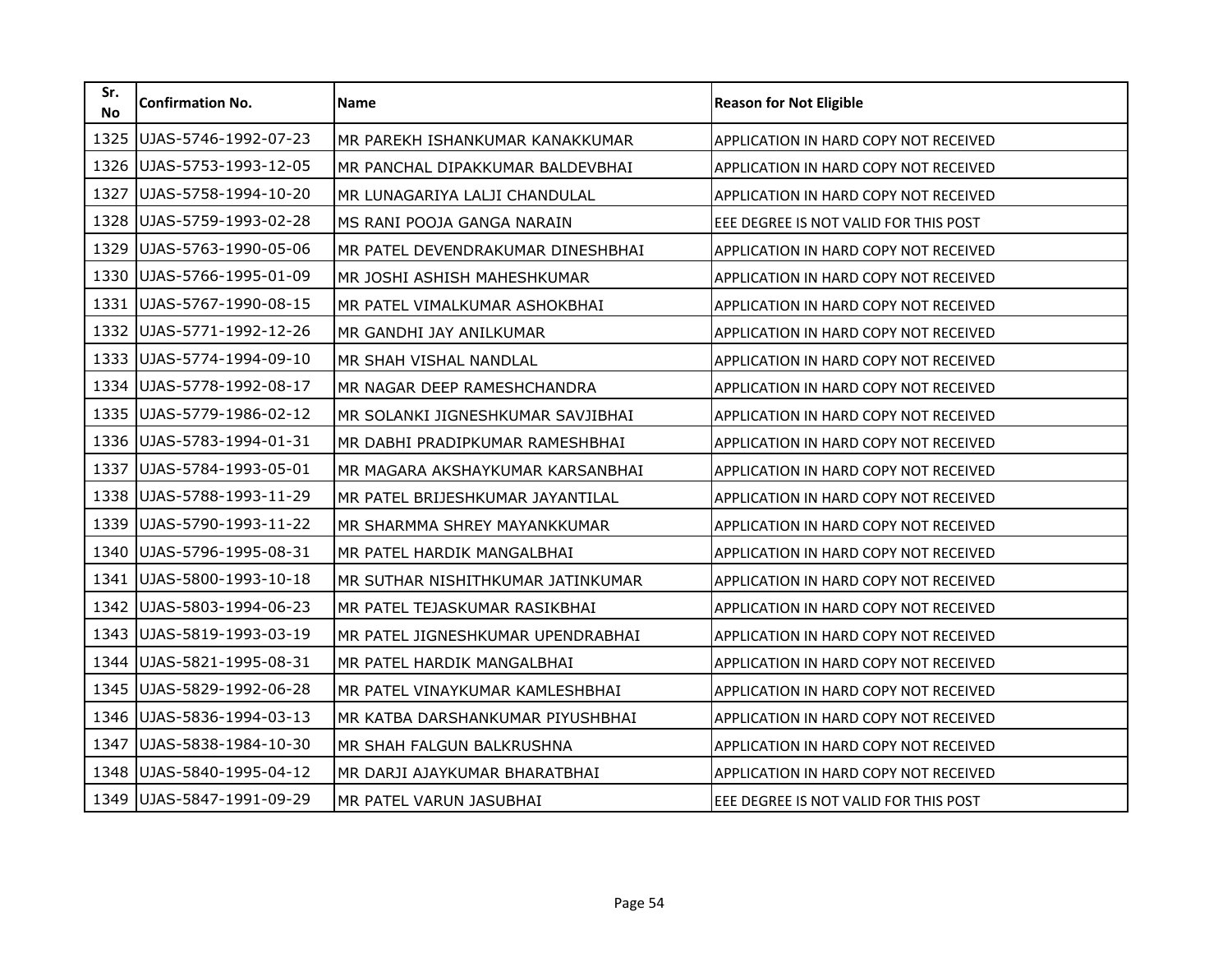| Sr.<br><b>No</b> | <b>Confirmation No.</b> | <b>Name</b>                         | <b>Reason for Not Eligible</b>               |
|------------------|-------------------------|-------------------------------------|----------------------------------------------|
| 1350             | UJAS-5848-1992-06-13    | MR THAKRE HITESH ASHOKBHAI          | APPLICATION IN HARD COPY NOT RECEIVED        |
| 1351             | UJAS-5849-1992-05-22    | MR CHAUHAN KALPESH RAVJIBHAI        | APPLICATION IN HARD COPY NOT RECEIVED        |
| 1352             | UJAS-5857-1992-06-01    | MR MAKWANA VANRAJSINH KESHAVBHAI    | APPLICATION IN HARD COPY NOT RECEIVED        |
| 1353             | UJAS-5858-1986-10-23    | MR PARMAR KRUSHNASINH KIRITSINH     | EEE DEGREE IS NOT VALID FOR THIS POST        |
| 1354             | UJAS-5860-1992-06-05    | MR PRAJAPATI HARDIKKUMAR RAMESHBHAI | APPLICATION IN HARD COPY NOT RECEIVED        |
| 1355             | UJAS-5861-1994-02-24    | MR SHARMA HARSH J                   | APPLICATION IN HARD COPY NOT RECEIVED        |
| 1356             | UJAS-5862-1995-08-06    | MR BARAD SURAJKUMAR PRAVINBHAI      | <b>APPLICATION IN HARD COPY NOT RECEIVED</b> |
| 1357             | UJAS-5867-1993-03-29    | MR ZALA BRIJESHSINH DANABHAI        | APPLICATION IN HARD COPY NOT RECEIVED        |
| 1358             | UJAS-5873-1991-08-14    | MR MALIVAL SUNILKUMAR NANDLALJI     | APPLICATION IN HARD COPY NOT RECEIVED        |
| 1359             | UJAS-5887-1991-11-13    | MR TIRGAR JITEN PUNAMBHAI           | APPLICATION IN HARD COPY NOT RECEIVED        |
| 1360             | UJAS-5888-1994-12-15    | MR PRAJAPATI RAHUL SALIGARAM        | APPLICATION IN HARD COPY NOT RECEIVED        |
| 1361             | UJAS-5889-1993-10-24    | MR PANCHAL BHAVESH KUMAR CHELA RAM  | APPLICATION IN HARD COPY NOT RECEIVED        |
| 1362             | UJAS-5901-1993-12-26    | MR PANDEY PARTH AJAY                | <b>APPLICATION IN HARD COPY NOT RECEIVED</b> |
| 1363             | UJAS-5902-1995-07-11    | MR JOSHI NEEL YAGNESHBHAI           | APPLICATION IN HARD COPY NOT RECEIVED        |
| 1364             | UJAS-5911-1994-11-01    | MR ODEDRA LAV DEVABHAI              | <b>APPLICATION IN HARD COPY NOT RECEIVED</b> |
| 1365             | UJAS-5913-1991-05-10    | MR RAVAL CHIRAG HARESHKUMAR         | <b>BE MARKSHEETS NOT ATTACHED</b>            |
| 1366             | UJAS-5916-1994-06-26    | MR MISHRA DIPAK LALCHAND            | APPLICATION IN HARD COPY NOT RECEIVED        |
| 1367             | UJAS-5918-1990-12-07    | MR SATHAVARA HARSHKUMAR BHARATBHAI  | APPLICATION IN HARD COPY NOT RECEIVED        |
| 1368             | UJAS-5920-1993-09-30    | MR PATEL DIVYANK RAMANBHAI          | APPLICATION IN HARD COPY NOT RECEIVED        |
| 1369             | UJAS-5929-1995-05-20    | MR KADU SHEKHAR NAMDEO              | APPLICATION IN HARD COPY NOT RECEIVED        |
| 1370             | UJAS-5941-1989-08-10    | MR DARJI TARUN DAHYALAL             | 7 TH SEM IS NOT CLEAR WITH FIRST TRIAL       |
| 1371             | UJAS-5952-1991-10-26    | MS PATEL VAISHALIKUMARI UTTAMBHAI   | APPLICATION IN HARD COPY NOT RECEIVED        |
| 1372             | UJAS-5956-1992-05-04    | MR DEY JOYDIPTO JAHAR               | <b>APPLICATION IN HARD COPY NOT RECEIVED</b> |
| 1373             | UJAS-5959-1995-09-03    | MR SUKHADIYA DHRUVILKUMAR VIJAYBHAI | APPLICATION IN HARD COPY NOT RECEIVED        |
| 1374             | UJAS-5967-1991-03-15    | MS LADWAL SAPNA DILBAG SINGH        | APPLICATION IN HARD COPY NOT RECEIVED        |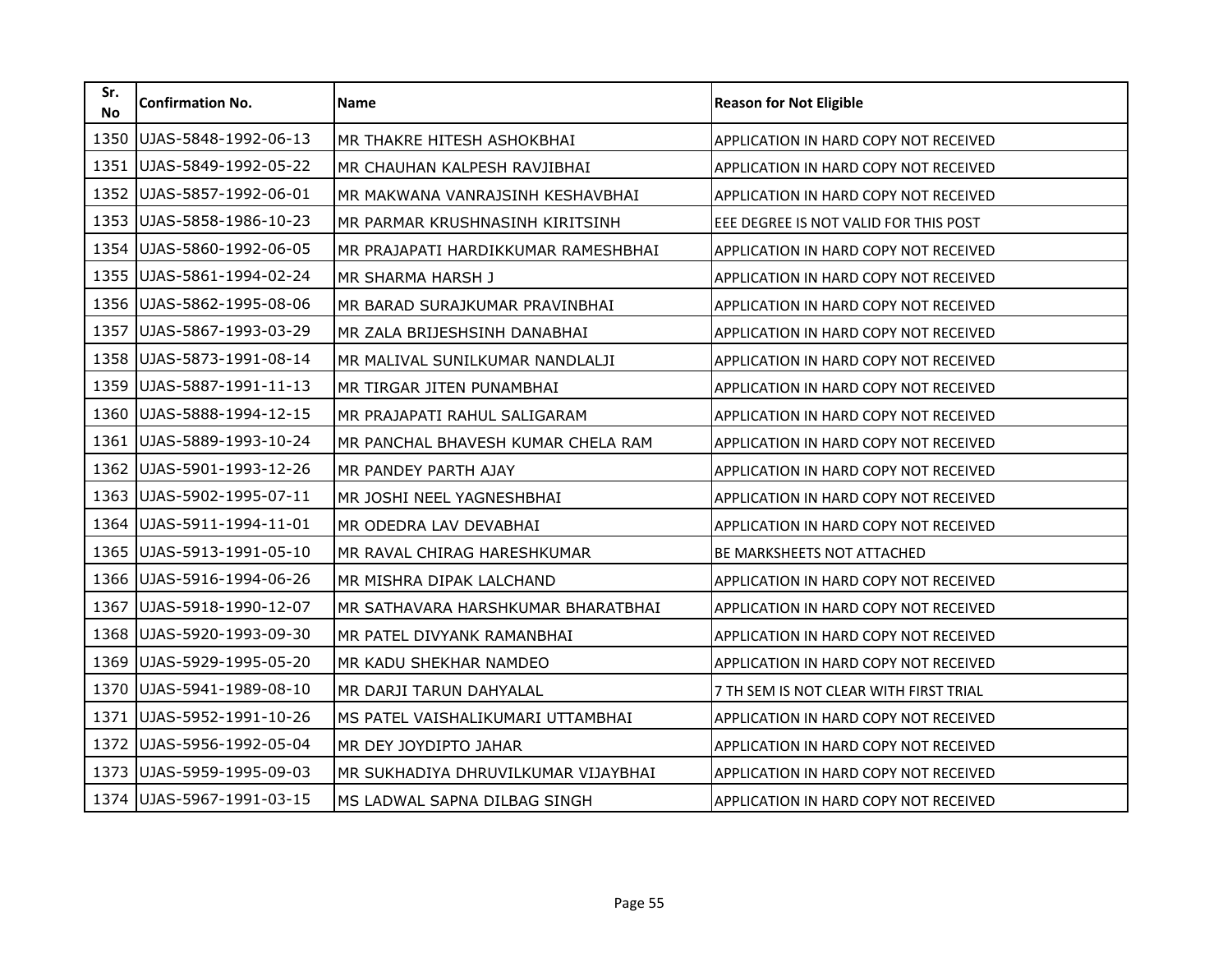| Sr.<br><b>No</b> | <b>Confirmation No.</b> | Name                                                                           | <b>Reason for Not Eligible</b>           |
|------------------|-------------------------|--------------------------------------------------------------------------------|------------------------------------------|
| 1375             | UJAS-5969-1994-07-22    | MR RANA DHARMRAJSINH YOGIRAJSINH                                               | EEE DEGREE IS NOT VALID FOR THIS POST    |
| 1376             | UJAS-5971-1995-02-28    | MR BHATIYA JIGAR KAUSHALKUMAR                                                  | APPLICATION IN HARD COPY NOT RECEIVED    |
| 1377             | UJAS-5972-1991-02-24    | MR VADAVIYA MEHUL HARAJIVANBHAI                                                | 7 TH SEM IS NOT CLEAR WITH FIRST TRIAL   |
| 1378             | UJAS-5973-1991-09-07    | MR SUTHAR MEHULKUMAR BHUPENDRABHAI                                             | APPLICATION IN HARD COPY NOT RECEIVED    |
| 1379             | UJAS-5974-1992-06-12    | MR KANTHARIYA RAVINDRAKUMAR MANILAL                                            | APPLICATION IN HARD COPY NOT RECEIVED    |
| 1380             | UJAS-5980-1993-11-29    | MR JAYSWAL VISHAL DIPAKBHAI                                                    | APPLICATION IN HARD COPY NOT RECEIVED    |
| 1381             | UJAS-5983-1991-11-28    | MS VORA MIRAL VIJAYKUMAR                                                       | BE E C DEGREE IS NOT VALID FOR THIS POST |
| 1382             | UJAS-5985-1991-11-05    | MR PAREKH PRANAV PRAFULCHANDRA                                                 | BE E C DEGREE IS NOT VALID FOR THIS POST |
| 1383             | UJAS-5989-1994-07-20    | MR LIJO BABU GEORGE                                                            | APPLICATION IN HARD COPY NOT RECEIVED    |
| 1384             | UJAS-5994-1993-01-20    | MR PRAJAPATI VIVEK HARISHBHAI                                                  | EEE DEGREE IS NOT VALID FOR THIS POST    |
| 1385             | UJAS-5997-1994-07-04    | MR RUDAKIYA BEEPEEN JERAMBHAI                                                  | APPLICATION IN HARD COPY NOT RECEIVED    |
| 1386             | UJAS-5998-1994-07-20    | MR LIJO BABU GEORGE                                                            | APPLICATION IN HARD COPY NOT RECEIVED    |
| 1387             | UJAS-6004-1993-12-21    | MR KATHROTIYA CHIRAG MAGANBHAI                                                 | APPLICATION IN HARD COPY NOT RECEIVED    |
| 1388             | UJAS-6006-1993-12-05    | MR RATHOD MOHITKUMAR MANHARBHAI                                                | APPLICATION IN HARD COPY NOT RECEIVED    |
| 1389             | UJAS-6012-1991-11-16    | MR VALA HITESHKUMAR MULUBHAI                                                   | APPLICATION IN HARD COPY NOT RECEIVED    |
| 1390             | UJAS-6019-1988-12-12    | MR DUBEY KASHYAP RAMCHARITRA                                                   | APPLICATION IN HARD COPY NOT RECEIVED    |
| 1391             | UJAS-6020-1994-05-02    | MR SOLANKI JAYESH LAXMANBHAI                                                   | APPLICATION IN HARD COPY NOT RECEIVED    |
| 1392             | UJAS-6030-1992-03-14    | MR PATEL HARSHILKUMAR NAVNITLAL                                                | APPLICATION IN HARD COPY NOT RECEIVED    |
| 1393             | UJAS-6035-1987-01-21    | MR PATEL PRATIKKUMAR BIPINBHAI                                                 | APPLICATION IN HARD COPY NOT RECEIVED    |
| 1394             | UJAS-6039-1990-03-12    | MR AJUDIYA JAYANIL PARSHOTTM                                                   | APPLICATION IN HARD COPY NOT RECEIVED    |
| 1395             | UJAS-6042-1992-06-30    | MR KHETANI KAUSHIKKUMAR PRAVINBHAI                                             | APPLICATION IN HARD COPY NOT RECEIVED    |
| 1396             | UJAS-6055-1995-07-08    | MR PATEL RONKAKUMAR BHARATBHAI                                                 | APPLICATION IN HARD COPY NOT RECEIVED    |
| 1397             | UJAS-6061-1992-12-11    | MR CHAUDHARI KAMLESHKUMAR HEMARAJBHAI                                          | APPLICATION IN HARD COPY NOT RECEIVED    |
| 1398             | UJAS-6062-1991-04-21    | MR RANAWAT PUSHPRAJ SINGH NARENDRA SINGH APPLICATION IN HARD COPY NOT RECEIVED |                                          |
| 1399             | UJAS-6066-1993-02-17    | MR KOTWAL DHAVALKUMAR VINODBHAI                                                | APPLICATION IN HARD COPY NOT RECEIVED    |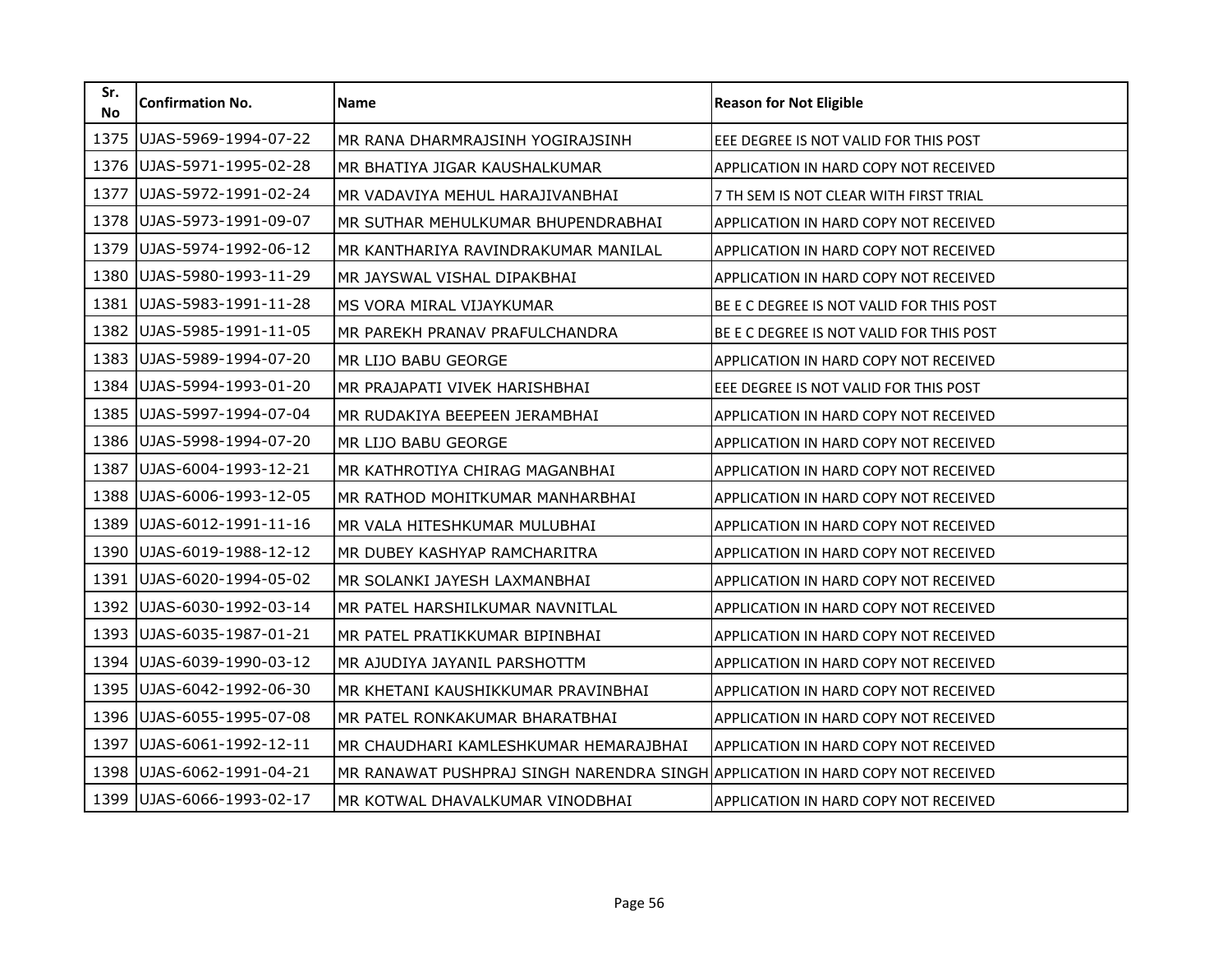| Sr.<br><b>No</b> | <b>Confirmation No.</b> | Name                               | <b>Reason for Not Eligible</b>           |
|------------------|-------------------------|------------------------------------|------------------------------------------|
| 1400             | UJAS-6074-1992-02-22    | MR DESAI ROHAN JAYESHBHAI          | APPLICATION IN HARD COPY NOT RECEIVED    |
| 1401             | UJAS-6075-1995-03-07    | MR RATHOD SAGAR DEVJIBHAI          | APPLICATION IN HARD COPY NOT RECEIVED    |
| 1402             | UJAS-6076-1995-04-15    | MR VALAND SANJAKUMAR GOVINDBHAI    | APPLICATION IN HARD COPY NOT RECEIVED    |
| 1403             | UJAS-6094-1993-11-27    | MR VAGADIYA AKSHAY BABUBHAI        | APPLICATION IN HARD COPY NOT RECEIVED    |
| 1404             | UJAS-6098-1993-10-19    | MR SUTHAR NIKHIL SHAILESHBHAI      | APPLICATION IN HARD COPY NOT RECEIVED    |
| 1405             | UJAS-6101-1994-12-15    | MR SOLANKI SAMAT DEVASIBHAI        | APPLICATION IN HARD COPY NOT RECEIVED    |
| 1406             | UJAS-6112-1995-02-11    | MR PATEL SAGARKUMAR PRAVINBHAI     | 8TH SEM MARKSHEET NOT ATTACHED           |
| 1407             | UJAS-6114-1992-07-11    | MR BHILWALA NARENDRA MOHANBHAI     | APPLICATION IN HARD COPY NOT RECEIVED    |
| 1408             | UJAS-6118-1994-07-19    | MS SONONE NEHA RAMESH              | APPLICATION IN HARD COPY NOT RECEIVED    |
| 1409             | UJAS-6123-1991-07-05    | MR PARMAR MAYANK RAMESHKUMAR       | APPLICATION IN HARD COPY NOT RECEIVED    |
| 1410             | UJAS-6135-1995-04-10    | MR DOSHI HEMIK GIRISHCHANDRA       | APPLICATION IN HARD COPY NOT RECEIVED    |
| 1411             | UJAS-6138-1995-06-15    | MR KHER SANDIP RAMSINHBHAI         | APPLICATION IN HARD COPY NOT RECEIVED    |
| 1412             | UJAS-6157-1995-06-21    | MR DIXIT CHINTAN SURESHBHAI        | APPLICATION IN HARD COPY NOT RECEIVED    |
| 1413             | UJAS-6161-1994-08-03    | MS SAMODARIYA VIJYABEN ASHOKKUMAR  | APPLICATION IN HARD COPY NOT RECEIVED    |
| 1414             | UJAS-6168-1994-07-13    | MR PRAJAPATI MITESH JAYANTIBHAI    | 7TH SEM MARKSHEET NOT ATTACHED           |
| 1415             | UJAS-6170-1989-10-22    | MR HANSORA HIREN KANTILAL          | EEE DEGREE IS NOT VALID FOR THIS POST    |
| 1416             | UJAS-6171-1994-09-02    | MR MULANI HIREN JENTIBHAI          | APPLICATION IN HARD COPY NOT RECEIVED    |
| 1417             | UJAS-6175-1991-04-22    | MR AGHERA CHANDRESHKUMAR DEVJIBHAI | APPLICATION IN HARD COPY NOT RECEIVED    |
| 1418             | UJAS-6185-1992-05-01    | MS SHAH KAJALBEN KANTILAL          | <b>BE MARKSHEET NOT ATTACHED</b>         |
| 1419             | UJAS-6186-1995-06-21    | MR DIXIT CHINTAN SURESHBHAI        | APPLICATION IN HARD COPY NOT RECEIVED    |
| 1420             | UJAS-6188-1992-03-26    | MR SHAH DHARMILKUMAR VIPULBHAI     | APPLICATION IN HARD COPY NOT RECEIVED    |
| 1421             | UJAS-6191-1993-12-10    | MR SOLANKI CHIRAGKUMAR RAMESHBHAI  | APPLICATION IN HARD COPY NOT RECEIVED    |
| 1422             | UJAS-6193-1990-11-01    | MS VASANI PURVI HAMUKHBHAI         | BE E C DEGREE IS NOT VALID FOR THIS POST |
| 1423             | UJAS-6194-1995-04-27    | MS RAVAL DIVYABEN KANUBHAI         | APPLICATION IN HARD COPY NOT RECEIVED    |
| 1424             | UJAS-6199-1991-01-01    | MR CHAUDHARI SACHIN ABHERAJ        | APPLICATION IN HARD COPY NOT RECEIVED    |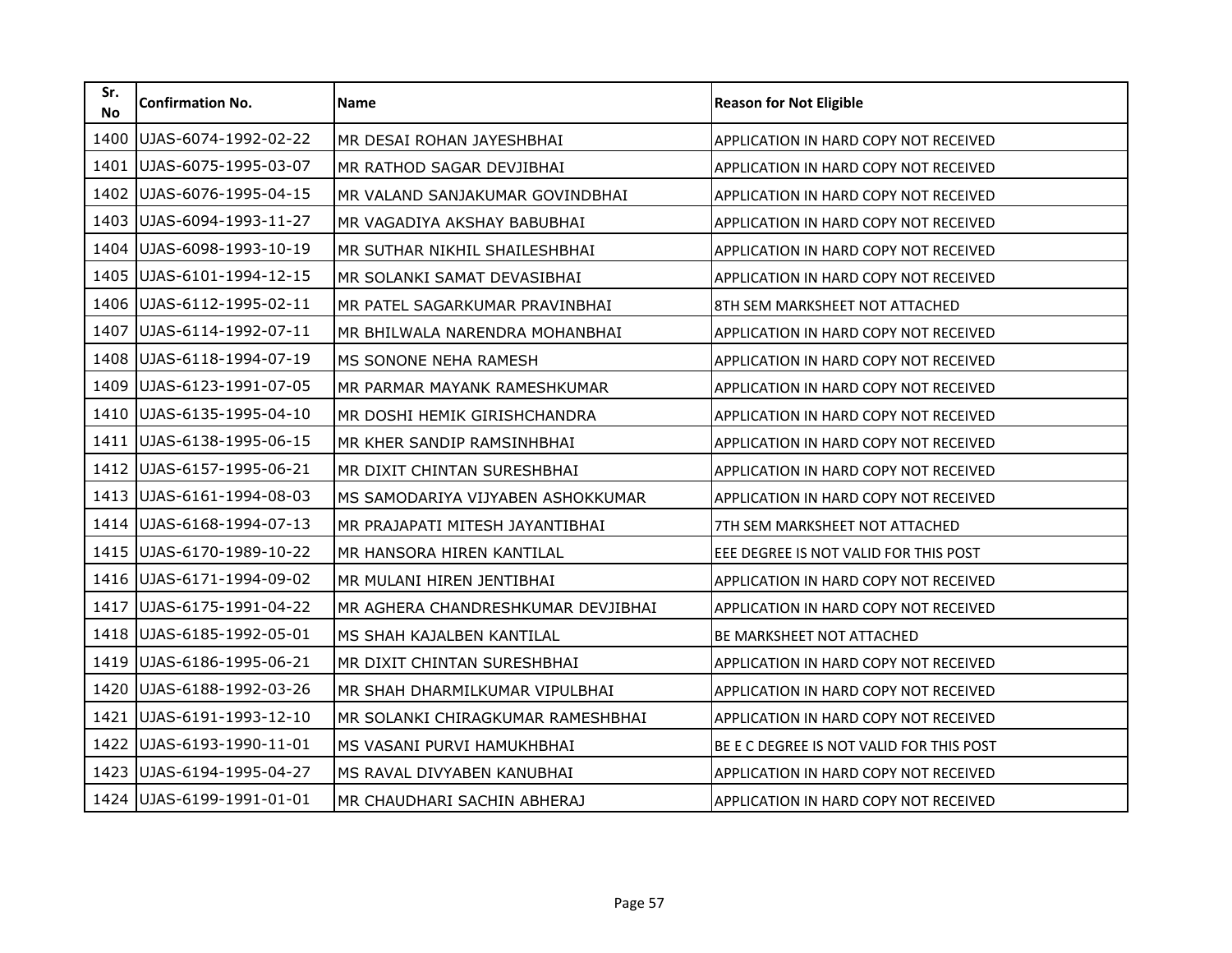| Sr.<br><b>No</b> | <b>Confirmation No.</b> | <b>Name</b>                                                                    | <b>Reason for Not Eligible</b>               |
|------------------|-------------------------|--------------------------------------------------------------------------------|----------------------------------------------|
| 1425             | UJAS-6200-1993-05-25    | MR RAVAL KAVAN BHUPENDRARAY                                                    | APPLICATION IN HARD COPY NOT RECEIVED        |
| 1426             | UJAS-6211-1994-04-15    | MR GOHIL NITESH BHAI POPAT BHAI                                                | <b>APPLICATION IN HARD COPY NOT RECEIVED</b> |
| 1427             | UJAS-6214-1991-08-27    | MR PARMAR DARSHILKUMAR KHEMCHANDBHAI                                           | <b>BE MARKSHEET NOT ATTACHED</b>             |
| 1428             | UJAS-6215-1992-01-24    | MR KAPADEEYA PANKAJKUMAR RAJUBHAI                                              | APPLICATION IN HARD COPY NOT RECEIVED        |
| 1429             | UJAS-6219-1995-03-30    | MS SHAH DARSHNA GANPATBHAI                                                     | APPLICATION IN HARD COPY NOT RECEIVED        |
| 1430             | UJAS-6220-1994-09-23    | MR PATEL AKASH DASHRATHBHAI                                                    | APPLICATION IN HARD COPY NOT RECEIVED        |
| 1431             | UJAS-6230-1991-06-01    | MR CHAUDHARI BHAVANBHAI HAMIRBHAI                                              | <b>APPLICATION IN HARD COPY NOT RECEIVED</b> |
| 1432             | UJAS-6231-1993-10-24    | MR PANCHAL BHAVESH KUMAR CHELARAM PANCHA APPLICATION IN HARD COPY NOT RECEIVED |                                              |
| 1433             | UJAS-6242-1991-01-05    | MR LODHIYA MITESH LALITBHAI                                                    | <b>APPLICATION IN HARD COPY NOT RECEIVED</b> |
| 1434             | UJAS-6243-1992-07-11    | MS BALOCH KARISHMA JAFARKHAN                                                   | 8 TH SEM IS NOT CLEAR WITH FIRST TRIAL       |
| 1435             | UJAS-6245-1994-12-07    | MR PATEL JAYKUMAR HARSUKHBHAI                                                  | 7TH & 8TH SEM MARKSHEETS NOT ATTACHED        |
| 1436             | UJAS-6246-1990-04-13    | MR BARIA HIMMATBHAI BALVANTBHAI                                                | APPLICATION IN HARD COPY NOT RECEIVED        |
| 1437             | UJAS-6248-1992-03-12    | MR OKAKSLDKA SKSKFKSLDFN SDKLFSLNFS                                            | APPLICATION IN HARD COPY NOT RECEIVED        |
| 1438             | UJAS-6257-1994-08-15    | MR PRAJAPATI YATIN SHANKARBHAI                                                 | APPLICATION IN HARD COPY NOT RECEIVED        |
| 1439             | UJAS-6261-1995-09-14    | MR LADANI BRJESHKUMAR ARVINDBHAI                                               | APPLICATION IN HARD COPY NOT RECEIVED        |
| 1440             | UJAS-6263-1994-07-23    | MR PATEL JIMMY HARSHADBHAI                                                     | 7 TH SEM IS NOT CLEAR WITH FIRST TRIAL       |
| 1441             | UJAS-6270-1992-06-23    | MS BAROT POOJA SHEKHARBHAI                                                     | APPLICATION IN HARD COPY NOT RECEIVED        |
| 1442             | UJAS-6275-1995-04-09    | MR BHOI ALPESHKUMAR RAYAJIBHAI                                                 | APPLICATION IN HARD COPY NOT RECEIVED        |
| 1443             | UJAS-6277-1991-12-19    | MR SUTARIYA VIPULKUMAR RAMJIBHAI                                               | APPLICATION IN HARD COPY NOT RECEIVED        |
| 1444             | UJAS-6286-1994-01-03    | MR PATEL MAYANK SHANTILAL                                                      | APPLICATION IN HARD COPY NOT RECEIVED        |
| 1445             | UJAS-6288-1995-02-16    | MR GIRI MOHIT SHAMBHUNATH                                                      | <b>APPLICATION IN HARD COPY NOT RECEIVED</b> |
| 1446             | UJAS-6290-1992-02-23    | MR PANDIT HIREN HARSHADBHAI                                                    | APPLICATION IN HARD COPY NOT RECEIVED        |
| 1447             | UJAS-6302-1992-02-21    | MR JOSHI PREMALKUMAR VINODCHANDRA                                              | <b>APPLICATION IN HARD COPY NOT RECEIVED</b> |
| 1448             | UJAS-6310-1988-12-12    | MR JOSHI ARPIT RAJNIBHAI                                                       | APPLICATION IN HARD COPY NOT RECEIVED        |
| 1449             | UJAS-6314-1995-03-10    | MS BHARKHDA KAJAL MOHANBHAI                                                    | APPLICATION IN HARD COPY NOT RECEIVED        |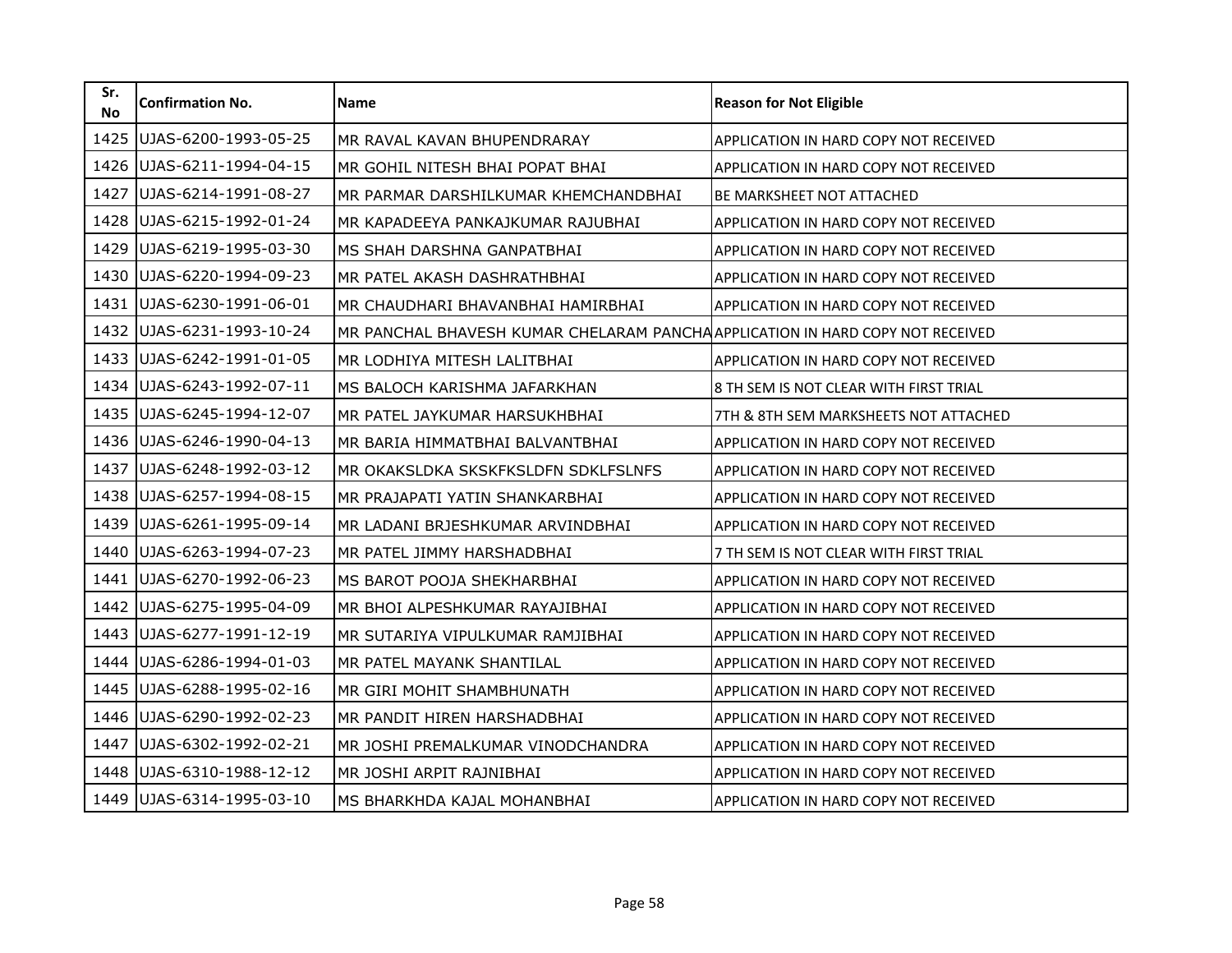| Sr.<br><b>No</b> | <b>Confirmation No.</b> | <b>Name</b>                            | <b>Reason for Not Eligible</b>               |
|------------------|-------------------------|----------------------------------------|----------------------------------------------|
| 1450             | UJAS-6318-1994-01-12    | MR GURJAR JIGARKUMAR PRAHLADBHAI       | APPLICATION IN HARD COPY NOT RECEIVED        |
| 1451             | UJAS-6321-1992-05-18    | MR GANGAJALIYA RAVIKUMAR JAYANTIBHAI   | <b>APPLICATION IN HARD COPY NOT RECEIVED</b> |
| 1452             | UJAS-6322-1992-10-10    | MR JADAV CHIRAGKUMAR NATVARLAL         | APPLICATION IN HARD COPY NOT RECEIVED        |
| 1453             | UJAS-6326-1995-08-10    | MR LANGHANOJA KUSHAL SANJAY BHAI       | APPLICATION IN HARD COPY NOT RECEIVED        |
| 1454             | UJAS-6328-1993-10-25    | MR SONRAT GAURAVKUMAR NATHABHAI        | APPLICATION IN HARD COPY NOT RECEIVED        |
| 1455             | UJAS-6334-1995-04-04    | MS ODEDRA URMILA DEVAJI                | APPLICATION IN HARD COPY NOT RECEIVED        |
| 1456             | UJAS-6340-1995-08-02    | MR PANCHASARA NAKUL BHOOPATBHAI        | 8TH SEM MARKSHEET NOT ATTACHED               |
| 1457             | UJAS-6341-1994-07-16    | MS JETHVA PRAPTI VINODBHAI             | 8th SEM MARKSHEET NOT ATTACHED               |
| 1458             | UJAS-6343-1994-06-07    | MR PATEL VISHALKUMAR DASHARATHBHAI     | <b>APPLICATION IN HARD COPY NOT RECEIVED</b> |
| 1459             | UJAS-6349-1992-12-22    | MR CHAUDHARI NIKUNJKUMAR AMARSING      | APPLICATION IN HARD COPY NOT RECEIVED        |
| 1460             | UJAS-6352-1983-04-16    | MR BAROT ASHISH POPATBAI               | APPLICATION IN HARD COPY NOT RECEIVED        |
| 1461             | UJAS-6357-1982-11-05    | MS CHAUHAN KRISHNA BHAILALBHAI         | APPLICATION IN HARD COPY NOT RECEIVED        |
| 1462             | UJAS-6374-1995-01-22    | MR GADHAVI PRATIK JAGADISHBHAI         | APPLICATION IN HARD COPY NOT RECEIVED        |
| 1463             | UJAS-6382-1986-04-28    | MS GANATRA BHAKTIBEN HASMUKHLAL        | APPLICATION IN HARD COPY NOT RECEIVED        |
| 1464             | UJAS-6388-1990-12-14    | MR GOYAL TEJ PRAKASH MOHAN LAL         | <b>APPLICATION IN HARD COPY NOT RECEIVED</b> |
| 1465             | UJAS-6394-1991-10-15    | MR PANCHAL RAVIKUMAR MUKESHBHAI        | APPLICATION IN HARD COPY NOT RECEIVED        |
| 1466             | UJAS-6395-1995-01-11    | MR SANANDIA RONAKKUMAR CHANDRAKANTBHAI | APPLICATION IN HARD COPY NOT RECEIVED        |
| 1467             | UJAS-6401-1995-01-22    | MR GADHAVI PRATIK JAGADISHBHAI         | APPLICATION IN HARD COPY NOT RECEIVED        |
| 1468             | UJAS-6402-1991-01-21    | MR PATEL DARSHAN SATISHBHAI            | BE E C DEGREE IS NOT VALID FOR THIS POST     |
| 1469             | UJAS-6404-1987-02-28    | MR KUMAR RAKESH SHEO KUMAR PRASAD      | APPLICATION IN HARD COPY NOT RECEIVED        |
| 1470             | UJAS-6413-1994-12-04    | MR RANA HARDIK ANIRUDHSINH             | <b>APPLICATION IN HARD COPY NOT RECEIVED</b> |
| 1471             | UJAS-6414-1991-03-17    | MR SHEKH SADDAMHUSEN UMARFARUK         | APPLICATION IN HARD COPY NOT RECEIVED        |
| 1472             | UJAS-6416-1991-10-15    | MR PANCHAL RAVIKUMAR MUKESHBHAI        | EEE DEGREE IS NOT VALID FOR THIS POST        |
| 1473             | UJAS-6417-1994-05-14    | MS JOSHI KAJALBEN JANAKBHAI            | APPLICATION IN HARD COPY NOT RECEIVED        |
| 1474             | UJAS-6420-1995-02-10    | MR SHAH VYOM BIRJU                     | 8TH SEM MARKSHEET NOT ATTACHED               |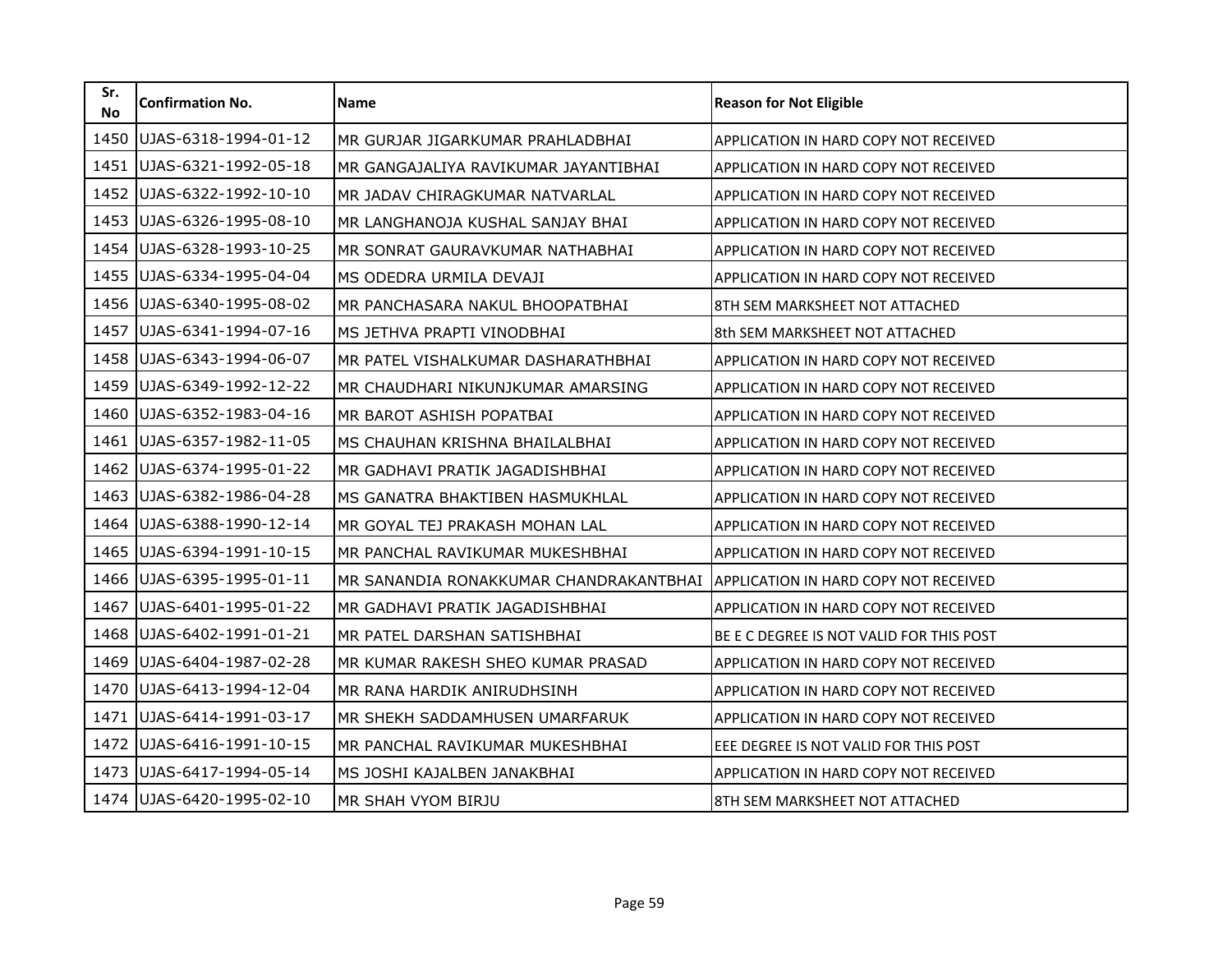| Sr.<br><b>No</b> | <b>Confirmation No.</b> | <b>Name</b>                       | <b>Reason for Not Eligible</b>               |
|------------------|-------------------------|-----------------------------------|----------------------------------------------|
| 1475             | UJAS-6422-1986-06-09    | MR MISHRA VIVEK RAVINDRA          | APPLICATION IN HARD COPY NOT RECEIVED        |
| 1476             | UJAS-6423-1995-08-15    | MR GADHIYA URMIBAHEN ODHAVAJIBHAI | <b>APPLICATION IN HARD COPY NOT RECEIVED</b> |
| 1477             | UJAS-6424-1994-11-21    | MR PATEL KIRANKUMAR RAMESHBHAI    | APPLICATION IN HARD COPY NOT RECEIVED        |
| 1478             | UJAS-6425-1993-11-10    | MR PATEL PARTH ANILKUMAR          | APPLICATION IN HARD COPY NOT RECEIVED        |
| 1479             | UJAS-6429-1994-04-27    | MR PATEL ROHITKUMAR DINESHBHAI    | EEE DEGREE IS NOT VALID FOR THIS POST        |
| 1480             | UJAS-6435-1995-06-14    | MR PATEL DHAVAL SANJAYBHAI        | 8TH SEM MARKSHEET NOT ATTACHED               |
| 1481             | UJAS-6438-1995-07-16    | MR RATHOD SIDDHARAJSINH DILIPSINH | 7TH & 8TH SEM MARKSHEETS NOT ATTACHED        |
| 1482             | UJAS-6440-1992-10-21    | MR JETHAVA JAYESH MERAMANBHAI     | APPLICATION IN HARD COPY NOT RECEIVED        |
| 1483             | UJAS-6442-1993-09-24    | MR PATEL DHAVAL KISHORKUMAR       | APPLICATION IN HARD COPY NOT RECEIVED        |
| 1484             | UJAS-6444-1995-03-22    | MR DETROJA AMIT RAMESHBHAI        | <b>APPLICATION IN HARD COPY NOT RECEIVED</b> |
| 1485             | UJAS-6448-1995-03-28    | MR PATEL SANKETKUMAR MAHENDRABHAI | 8TH SEM MARKSHEET NOT ATTACHED               |
| 1486             | UJAS-6449-1993-11-18    | MR SHILU DHARMIK PRAVINBHAI       | APPLICATION IN HARD COPY NOT RECEIVED        |
| 1487             | UJAS-6451-1994-05-10    | MR JADAV HIMMATSINH DANSINGBHAI   | APPLICATION IN HARD COPY NOT RECEIVED        |
| 1488             | UJAS-6453-1994-02-09    | MR PATEL JAYKUMAR MUKESHBHAI      | APPLICATION IN HARD COPY NOT RECEIVED        |
| 1489             | UJAS-6456-1993-06-20    | MR GOSWAMI SANTOSHGIRI MUKESHGIRI | EEE DEGREE IS NOT VALID FOR THIS POST        |
| 1490             | UJAS-6457-1992-01-16    | MR SIDDIQUI ADNAN ABDULLATIF      | <b>APPLICATION IN HARD COPY NOT RECEIVED</b> |
| 1491             | UJAS-6467-1994-10-12    | MR DUDHAIYA DHAVAL KISHORBHAI     | APPLICATION IN HARD COPY NOT RECEIVED        |
| 1492             | UJAS-6469-1992-08-30    | MR PRAJAPATI PINTUKUMAR HIRALAL   | APPLICATION IN HARD COPY NOT RECEIVED        |
| 1493             | UJAS-6470-1991-11-25    | MR MEVADA KIRANKUMAR JAYANTILAL   | 7 TH SEM IS NOT CLEAR WITH FIRST TRIAL       |
| 1494             | UJAS-6472-1994-11-11    | MR RATHOD SHASHIRAJ RAJENDRASINH  | APPLICATION IN HARD COPY NOT RECEIVED        |
| 1495             | UJAS-6475-1992-12-28    | MR BAMANIA KAUSHALKUMAR MANUBHAI  | <b>APPLICATION IN HARD COPY NOT RECEIVED</b> |
| 1496             | UJAS-6480-1990-10-09    | MR CHAUDHRI VIRALBHAI DINUBHAI    | APPLICATION IN HARD COPY NOT RECEIVED        |
| 1497             | UJAS-6482-1992-12-24    | MR DHOLAKIYA BHAVIK SUDHIRBHAI    | <b>APPLICATION IN HARD COPY NOT RECEIVED</b> |
| 1498             | UJAS-6484-1993-06-26    | MR DIWAN MAHAMADSAMIR YUSUFSHA    | APPLICATION IN HARD COPY NOT RECEIVED        |
| 1499             | UJAS-6486-1995-02-17    | MR SINGH MOHIT SURESH PAL         | APPLICATION IN HARD COPY NOT RECEIVED        |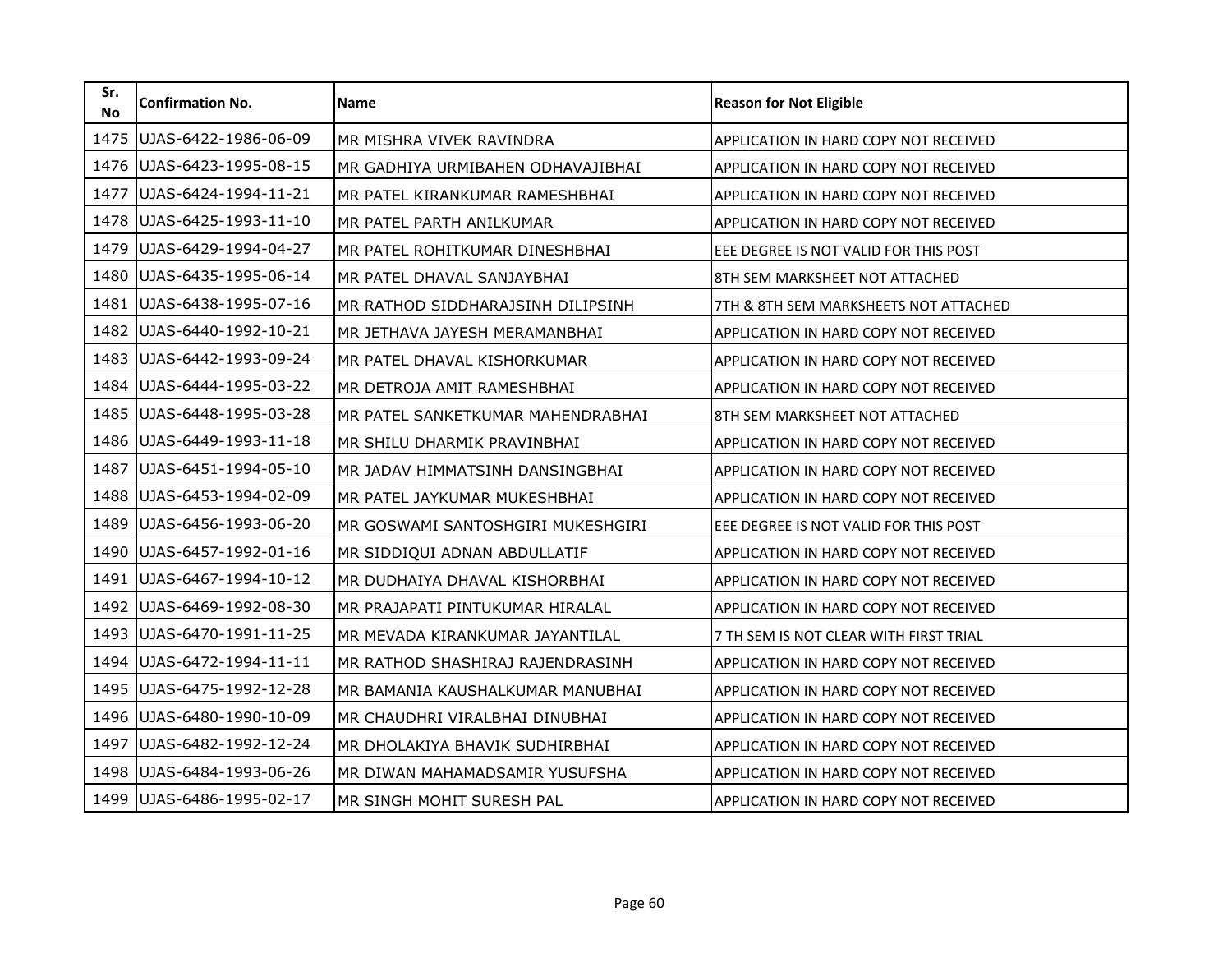| Sr.<br><b>No</b> | <b>Confirmation No.</b> | Name                                                                         | <b>Reason for Not Eligible</b>          |
|------------------|-------------------------|------------------------------------------------------------------------------|-----------------------------------------|
| 1500             | UJAS-6487-1995-03-19    | MR PATEL PAVANKUMAR NKUNJBHAI                                                | APPLICATION IN HARD COPY NOT RECEIVED   |
| 1501             | UJAS-6488-1991-03-21    | MR JANI VARUN BHARATBHAI                                                     | APPLICATION IN HARD COPY NOT RECEIVED   |
| 1502             | UJAS-6490-1992-01-07    | MR PRAJAPATI JIGAR BALUBHAI                                                  | 7TH SEM IS NOT CLEAR WITH FIRST TRIAL   |
| 1503             | UJAS-6491-1995-07-03    | MS CHHATRALA KHUSHBU PRAKASHBHAI                                             | APPLICATION IN HARD COPY NOT RECEIVED   |
| 1504             | UJAS-6493-1995-02-14    | MR MODI HARSHITKUMAR KALPESHKUMAR                                            | APPLICATION IN HARD COPY NOT RECEIVED   |
| 1505             | UJAS-6505-1994-06-04    | MR DHAGAT CHIRAG PRAKASHKUMAR                                                | APPLICATION IN HARD COPY NOT RECEIVED   |
| 1506             | UJAS-6511-1991-12-21    | MR PATEL PUNIT BHARATBHAI                                                    | APPLICATION IN HARD COPY NOT RECEIVED   |
| 1507             | UJAS-6513-1994-05-02    | MR CHOTALIA JAYENDRA RAJESHBHAI                                              | APPLICATION IN HARD COPY NOT RECEIVED   |
| 1508             | UJAS-6515-1993-12-28    | MR SISHODIYA KETAK BALDEVBHAI                                                | APPLICATION IN HARD COPY NOT RECEIVED   |
| 1509             | UJAS-6519-1994-05-23    | MR BALRAM KUMAR SATYARTHI                                                    | APPLICATION IN HARD COPY NOT RECEIVED   |
| 1510             | UJAS-6527-1994-12-20    | MR PATEL RITESHKUMAR BHIKHABHAI                                              | APPLICATION IN HARD COPY NOT RECEIVED   |
| 1511             | UJAS-6530-1991-10-24    | MR NIMAVAT ANKIT AGARDAS                                                     | APPLICATION IN HARD COPY NOT RECEIVED   |
| 1512             | UJAS-6537-1995-07-06    | MR PITHADIYA PARAG VIJAYBHAI                                                 | APPLICATION IN HARD COPY NOT RECEIVED   |
| 1513             | UJAS-6544-1992-06-10    | MR PATEL PRAVINKUMAR SHANKARBHAI                                             | EEE DEGREE IS NOT VALID FOR THIS POST   |
| 1514             | UJAS-6549-1994-08-12    | MS MEHTA PRIYAM NAVINCHANDRA                                                 | APPLICATION IN HARD COPY NOT RECEIVED   |
| 1515             | UJAS-6552-1992-06-03    | MR PRANAMI SPANDAN AMRUTBHAI                                                 | 7TH SEM MARKSHEET NOT ATTACHED          |
| 1516             | UJAS-6554-1994-03-29    | MR RAVAL CHIRAGKUMAR SUNILBHAI                                               | BE EC DEGREE IS NOT VALID FOR THIS POST |
| 1517             | UJAS-6559-1988-10-01    | MR SHAIKH MOHAMMEDASIF GULAMNABI                                             | APPLICATION IN HARD COPY NOT RECEIVED   |
| 1518             | UJAS-6560-1990-10-28    | MR CHAUDHARI SHAISHAVKUMAR INIYABHAI                                         | APPLICATION IN HARD COPY NOT RECEIVED   |
| 1519             | UJAS-6562-1990-09-22    | MR PATEL RIGNESHKUMAR HARSHADBHAI                                            | APPLICATION IN HARD COPY NOT RECEIVED   |
| 1520             | UJAS-6563-1994-06-12    | MR PRAJAPATI KRUNALKUMAR SAKABHAI                                            | APPLICATION IN HARD COPY NOT RECEIVED   |
| 1521             | UJAS-6564-1991-06-30    | MR DHRANGADHARIYA JAYDIPKUMAR MUKESHKUMEEE DEGREE IS NOT VALID FOR THIS POST |                                         |
| 1522             | UJAS-6570-1995-06-26    | MR VIDJA VIVEKKUMAR DAYABHAI                                                 | APPLICATION IN HARD COPY NOT RECEIVED   |
| 1523             | UJAS-6571-1992-11-08    | MR PATEL CHINTAN CHANDRAKANTBHAI                                             | APPLICATION IN HARD COPY NOT RECEIVED   |
| 1524             | UJAS-6573-1992-02-10    | MR DERIYA SHAILESHKUMAR TALASEEBHAI                                          | EEE DEGREE IS NOT VALID FOR THIS POST   |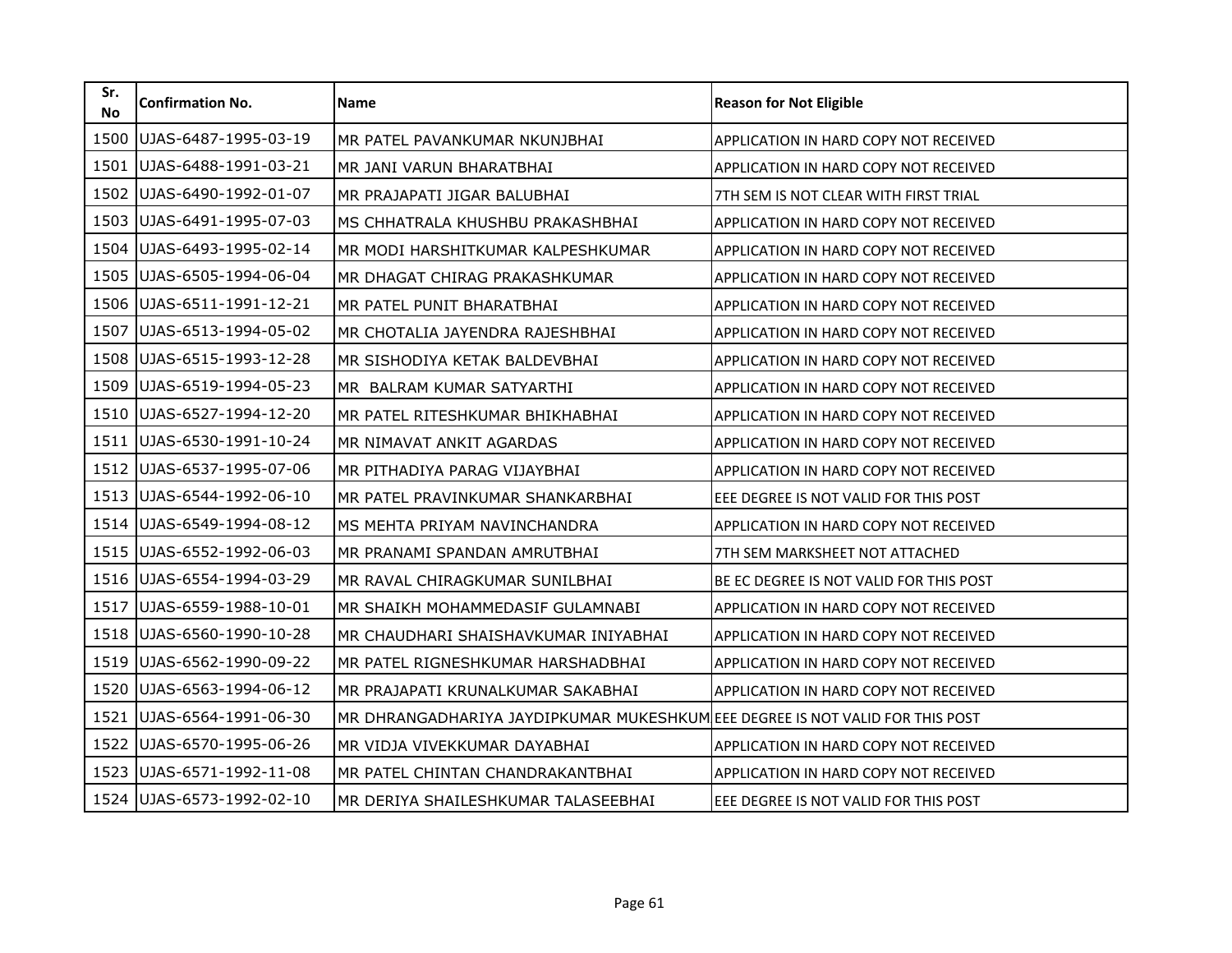| Sr.<br><b>No</b> | <b>Confirmation No.</b> | <b>Name</b>                                                                   | <b>Reason for Not Eligible</b>         |
|------------------|-------------------------|-------------------------------------------------------------------------------|----------------------------------------|
| 1525             | UJAS-6577-1994-03-28    | MR KANTHARIA RONITKUMAR CHANDRAKANTBHAI APPLICATION IN HARD COPY NOT RECEIVED |                                        |
| 1526             | UJAS-6581-1990-12-17    | MR RATHAVA TUSHAR HURSINGBHAI                                                 | APPLICATION IN HARD COPY NOT RECEIVED  |
| 1527             | UJAS-6588-1993-05-10    | MR KAMALIYA VIRATABHAI NATHUBHAI                                              | APPLICATION IN HARD COPY NOT RECEIVED  |
| 1528             | UJAS-6596-1992-09-14    | MR MANSURI SOHILAHMED MAHAMMADSHAFI                                           | APPLICATION IN HARD COPY NOT RECEIVED  |
| 1529             | UJAS-6600-1992-12-12    | MR PATEL SUDHIRKUMAR PRAVINBHAI                                               | 7TH & 8TH SEM MARKSHEETS NOT ATTACHED  |
| 1530             | UJAS-6606-1994-09-12    | MR RATHOD NIRAVBHAI SATISHBHAI                                                | APPLICATION IN HARD COPY NOT RECEIVED  |
| 1531             | UJAS-6612-1991-10-02    | MR PATEL URVESHKUMAR DAHYABHAI                                                | 8 TH SEM IS NOT CLEAR WITH FIRST TRIAL |
| 1532             | UJAS-6619-1992-11-11    | MS AGNIHOTRI PRASHASTI SANJEEV                                                | APPLICATION IN HARD COPY NOT RECEIVED  |
| 1533             | UJAS-6622-1994-10-02    | MR DERIYA NEHAL AMRUTBHAI                                                     | APPLICATION IN HARD COPY NOT RECEIVED  |
| 1534             | UJAS-6629-1992-05-18    | MR PANCHAL NIRAVKUMAR VIPINCHANDRA                                            | <b>BE MARKSHEET NOT ATTACHED</b>       |
| 1535             | UJAS-6630-1992-03-05    | MS CHAUDHARI ASHABEN SARDARBHAI                                               | APPLICATION IN HARD COPY NOT RECEIVED  |
| 1536             | UJAS-6639-1990-12-10    | MS MUDALIYAR SHEELA RAJVELU                                                   | APPLICATION IN HARD COPY NOT RECEIVED  |
| 1537             | UJAS-6640-1992-11-11    | MR DARAJI ANKITKUMAR RAMESHBHAI                                               | APPLICATION IN HARD COPY NOT RECEIVED  |
| 1538             | UJAS-6645-1994-06-13    | MR PATEL PRATIKKUMAR RAMESHBHAI                                               | APPLICATION IN HARD COPY NOT RECEIVED  |
| 1539             | UJAS-6650-1982-04-23    | MR SINDHA GANESHKUMAR SHOBHANBHAI                                             | APPLICATION IN HARD COPY NOT RECEIVED  |
| 1540             | UJAS-6652-1992-08-13    | MR PATEL JIGNESHKUMAR GHANSHYAMBHAI                                           | APPLICATION IN HARD COPY NOT RECEIVED  |
| 1541             | UJAS-6655-1994-08-01    | MR KATARIA NIMESH UKABHAI                                                     | APPLICATION IN HARD COPY NOT RECEIVED  |
| 1542             | UJAS-6666-1992-12-02    | MR DAVE SACHINKUMAR ASHVINBHAI                                                | APPLICATION IN HARD COPY NOT RECEIVED  |
| 1543             | UJAS-6669-1994-05-26    | MR PATEL PRIYANKKUMAR DINESHBHAI                                              | APPLICATION IN HARD COPY NOT RECEIVED  |
| 1544             | UJAS-6671-1991-01-30    | MR CHAVADA ANILKUMAR HARJIBHAI                                                | APPLICATION IN HARD COPY NOT RECEIVED  |
| 1545             | UJAS-6678-1993-05-25    | MR RAVAL KAVAN BHUPENDRARAY                                                   | APPLICATION IN HARD COPY NOT RECEIVED  |
| 1546             | UJAS-6679-1994-09-25    | MR SHEKHA VISHAL VINODRAY                                                     | APPLICATION IN HARD COPY NOT RECEIVED  |
| 1547             | UJAS-6682-1993-01-26    | MR SAMANTA SHOVAN MAHADEV                                                     | EEE DEGREE IS NOT VALID FOR THIS POST  |
| 1548             | UJAS-6694-1992-11-11    | MR DARAJI ANKITKUMAR RAMESHBHAI                                               | EEE DEGREE IS NOT VALID FOR THIS POST  |
| 1549             | UJAS-6697-1992-10-21    | MR CHAUDHARY MUKUNDBHAI RAMESHBHAI                                            | APPLICATION IN HARD COPY NOT RECEIVED  |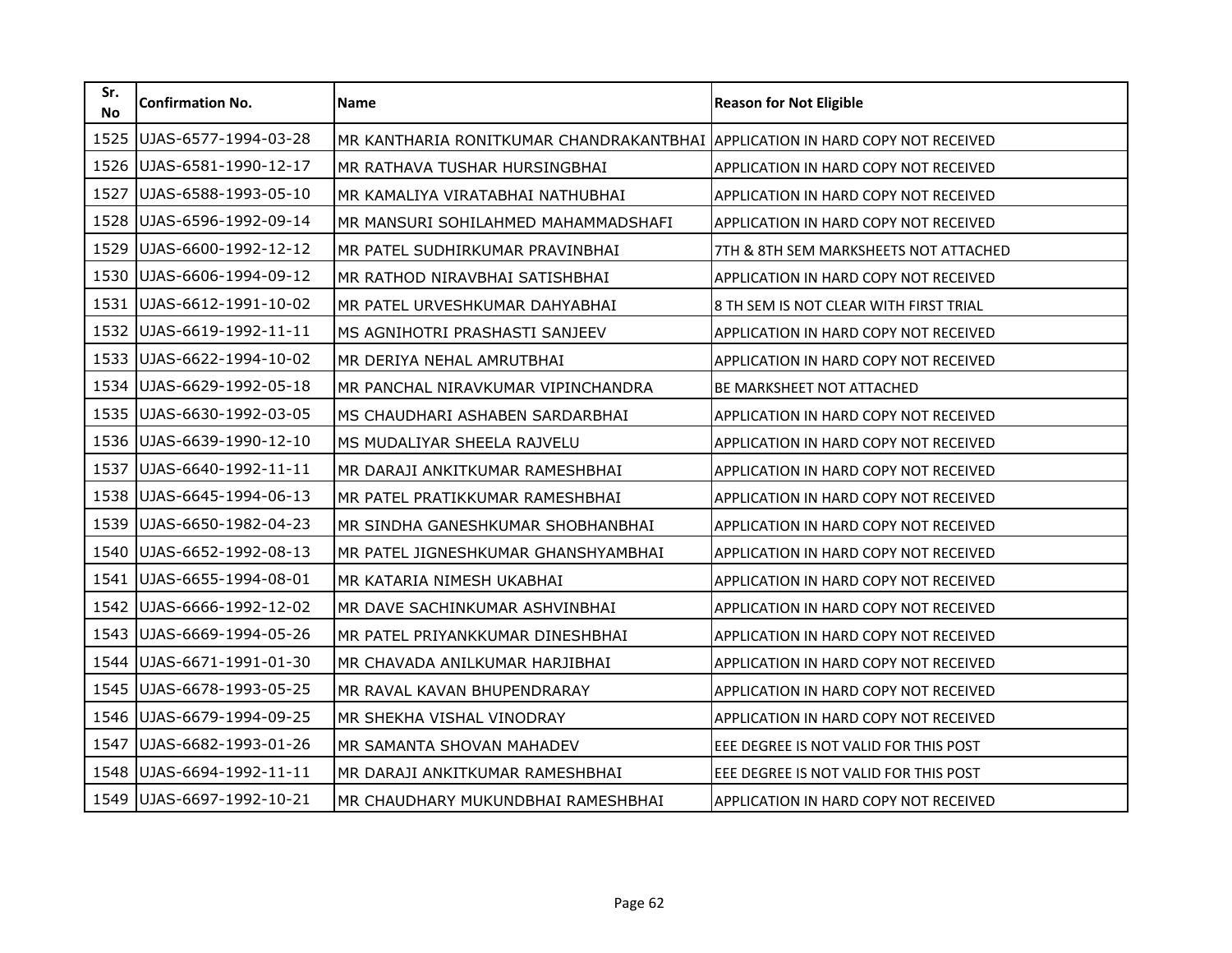| Sr.<br><b>No</b> | <b>Confirmation No.</b> | <b>Name</b>                              | <b>Reason for Not Eligible</b>               |
|------------------|-------------------------|------------------------------------------|----------------------------------------------|
| 1550             | UJAS-6698-1994-11-11    | MR TANNA SAGARKUMAR PRAVINBHAI           | 7TH SEM MARKSHEET NOT ATTACHED               |
| 1551             | UJAS-6699-1995-06-06    | MR PARMAR SANJAYKUMAR KARSHANBHAI        | <b>APPLICATION IN HARD COPY NOT RECEIVED</b> |
| 1552             | UJAS-6700-1994-05-02    | MR PANCHAL JIGARKUMAR VIPINBHAI          | <b>BE MARKSHEET NOT ATTACHED</b>             |
| 1553             | UJAS-6707-1994-09-30    | MR CHAUDHARI ANKITKUMAR VIRSINGBHAI      | <b>APPLICATION IN HARD COPY NOT RECEIVED</b> |
| 1554             | UJAS-6715-1994-04-26    | MR JADEJA MANOJSINH JORAVARSINH          | 7TH & 8TH SEM MARKSHEETS NOT ATTACHED        |
| 1555             | UJAS-6718-1995-08-15    | MR RABADIYA DIXITKUMAR RAMNIKBHAI        | APPLICATION IN HARD COPY NOT RECEIVED        |
| 1556             | UJAS-6721-1991-09-01    | MR DIVECHA VEDANT BHADRESH KUMAR         | <b>APPLICATION IN HARD COPY NOT RECEIVED</b> |
| 1557             | UJAS-6732-1992-06-05    | MR KANJARIYA SANJAYKUMAR HASMUKHBHAI     | APPLICATION IN HARD COPY NOT RECEIVED        |
| 1558             | UJAS-6737-1991-11-04    | MR PATEL PRATIK CHANDUBHAI               | EEE DEGREE IS NOT VALID FOR THIS POST        |
| 1559             | UJAS-6738-1993-12-25    | MR MANDAVKAR AKSHAY JAYESH               | APPLICATION IN HARD COPY NOT RECEIVED        |
| 1560             | UJAS-6742-1994-04-27    | MR PATEL AKSHAYKUMAR MAHENDRABHAI        | APPLICATION IN HARD COPY NOT RECEIVED        |
| 1561             | UJAS-6748-1994-10-26    | MR BHATT KAUSHAL ARUNBHAI                | APPLICATION IN HARD COPY NOT RECEIVED        |
| 1562             | UJAS-6750-1994-10-01    | MR BARDOLIYA DIVYESHKUMAR HARISHBHAI     | <b>APPLICATION IN HARD COPY NOT RECEIVED</b> |
| 1563             | UJAS-6754-1995-08-09    | MR AHIR JAGRAT NITINBHAI                 | APPLICATION IN HARD COPY NOT RECEIVED        |
| 1564             | UJAS-6756-1992-01-12    | MR PATEL DIVYESH MANOJBHAI               | EEE DEGREE IS NOT VALID FOR THIS POST        |
| 1565             | UJAS-6758-1994-01-10    | MR GOSAI BHUMIL NATVARGIRI               | <b>APPLICATION IN HARD COPY NOT RECEIVED</b> |
| 1566             | UJAS-6759-1995-03-16    | MR DARJI MEHULKUMAR RAJESHBHAI           | APPLICATION IN HARD COPY NOT RECEIVED        |
| 1567             | UJAS-6761-1994-05-15    | MR CHAUHAN LAKSHMIKANT BHARATSINH        | APPLICATION IN HARD COPY NOT RECEIVED        |
| 1568             | UJAS-6764-1993-11-22    | MR MATANG SHAILESH SHAMJI                | APPLICATION IN HARD COPY NOT RECEIVED        |
| 1569             | UJAS-6766-1993-04-09    | MR MOGA YOGESH NANDKISHOR                | APPLICATION IN HARD COPY NOT RECEIVED        |
| 1570             | UJAS-6772-1992-04-26    | MR JAIN ASHISH KUMAR MAHENDRA KUMAR JAIN | <b>APPLICATION IN HARD COPY NOT RECEIVED</b> |
| 1571             | UJAS-6777-1995-02-28    | MR BHATYA JIGAR KAUSHALKUMAR             | APPLICATION IN HARD COPY NOT RECEIVED        |
| 1572             | UJAS-6778-1994-05-16    | MR SHAH KARANKUMAR ASHOKBHAI             | <b>APPLICATION IN HARD COPY NOT RECEIVED</b> |
| 1573             | UJAS-6782-1993-01-18    | MR RATHOD NAMAN NATWARLAL                | APPLICATION IN HARD COPY NOT RECEIVED        |
| 1574             | UJAS-6790-1994-02-14    | MR VARIA CHINTANKUMAR JITENDRAKUMAR      | APPLICATION IN HARD COPY NOT RECEIVED        |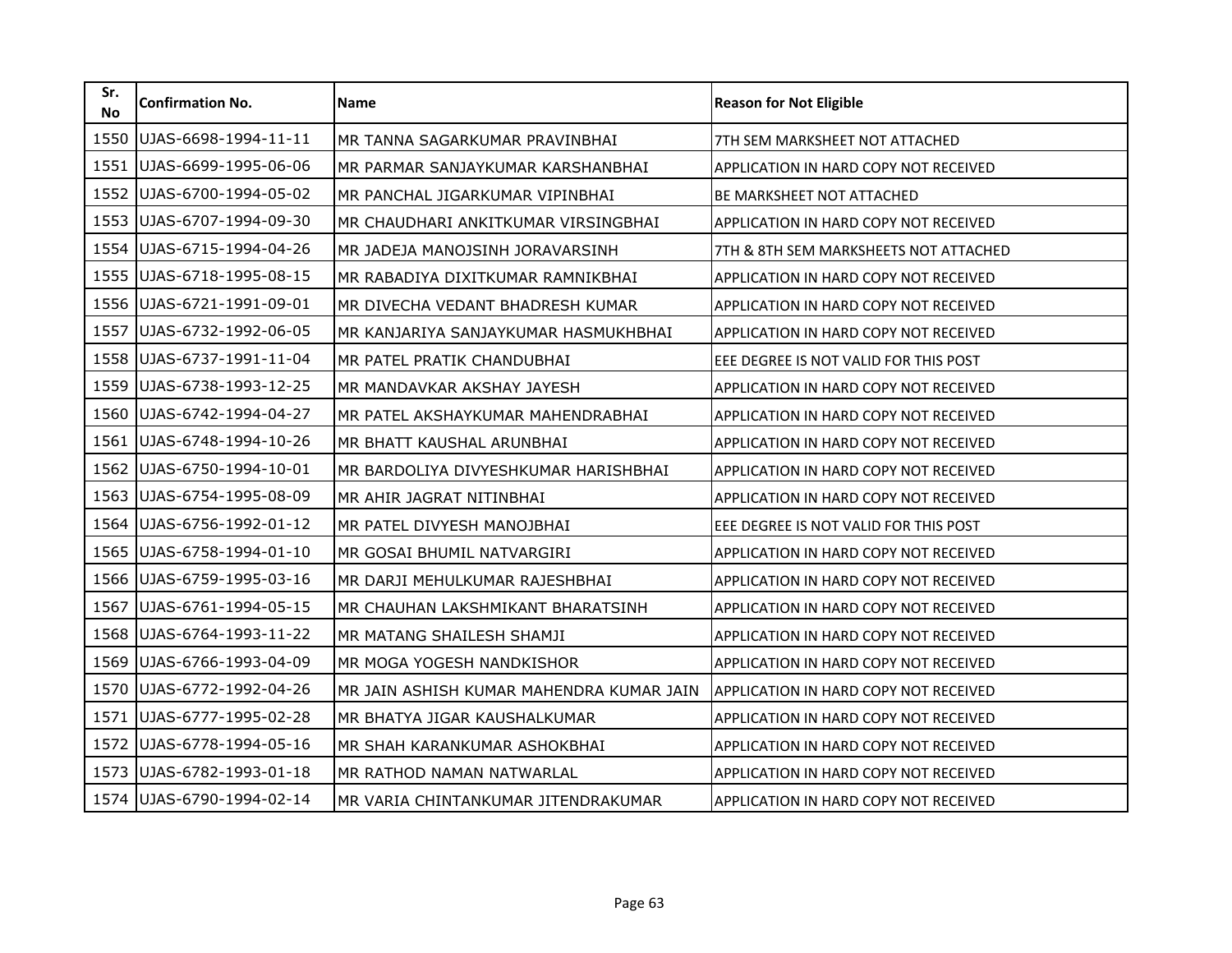| Sr.<br><b>No</b> | <b>Confirmation No.</b> | <b>Name</b>                        | <b>Reason for Not Eligible</b>        |
|------------------|-------------------------|------------------------------------|---------------------------------------|
| 1575             | UJAS-6794-1995-01-20    | MR PATEL NIRAVKUMAR MANUBHAI       | <b>BE MARKSHEET NOT ATTACHED</b>      |
| 1576             | UJAS-6803-1994-02-15    | MR BAROT KULDIPKUMAR DINESHBHAI    | APPLICATION IN HARD COPY NOT RECEIVED |
| 1577             | UJAS-6809-1992-03-04    | MR PATEL CHINTANKUMAR HASMUKHLAL   | APPLICATION IN HARD COPY NOT RECEIVED |
| 1578             | UJAS-6810-1993-10-14    | MR PATEL PRITESH MOHANBHAI         | APPLICATION IN HARD COPY NOT RECEIVED |
| 1579             | UJAS-6820-1993-07-31    | MR JOSHI DHARMIKBHAI SUNILKUMAR    | 7TH SEM MARKSHEET NOT ATTACHED        |
| 1580             | UJAS-6823-1995-09-19    | MR CHAMPANERI HRUSHIKESH SANATBHAI | APPLICATION IN HARD COPY NOT RECEIVED |
| 1581             | UJAS-6831-1993-06-20    | MR NINAMA KIRITBHAI MARTABHAI      | APPLICATION IN HARD COPY NOT RECEIVED |
| 1582             | UJAS-6849-1994-05-06    | MR DARJI DIVYANG DILIPBHAI         | 7TH & 8TH SEM MARKSHEETS NOT ATTACHED |
| 1583             | UJAS-6851-1992-03-16    | MR NAKUM HITESH KANTILAL           | APPLICATION IN HARD COPY NOT RECEIVED |
| 1584             | UJAS-6852-1994-07-11    | MR RAOL HARPALSINGH JASWANTSINGH   | 8TH SEM MARKSHEET NOT ATTACHED        |
| 1585             | UJAS-6853-1989-05-21    | MR KHARADI ANKIT RAMJIBHAI         | APPLICATION IN HARD COPY NOT RECEIVED |
| 1586             | UJAS-6858-1986-07-28    | MR SOLANKI ABHIJIT HARDEVSINH      | APPLICATION IN HARD COPY NOT RECEIVED |
| 1587             | UJAS-6861-1995-08-15    | MS PATEL DIXITABAHEN AMRUTLAL      | APPLICATION IN HARD COPY NOT RECEIVED |
| 1588             | UJAS-6866-1990-11-01    | MR PATEL CHIRAGKUMAR SAVJIBHAI     | EEE DEGREE IS NOT VALID FOR THIS POST |
| 1589             | UJAS-6867-1987-01-05    | MR CHAUDHARI JASVANTKUMAR POPATLAL | APPLICATION IN HARD COPY NOT RECEIVED |
| 1590             | UJAS-6868-1992-04-06    | MR VORA VAIBHAV AJAYKUMAR          | APPLICATION IN HARD COPY NOT RECEIVED |
| 1591             | UJAS-6870-1994-05-11    | MR MAKAWANA JAYENDRASINH BALUSINH  | 7TH SEM MARKSHEET NOT ATTACHED        |
| 1592             | UJAS-6871-1995-05-25    | MR BHENSADADIYA DARPAN HANSRAJBHAI | APPLICATION IN HARD COPY NOT RECEIVED |
| 1593             | UJAS-6876-1994-04-11    | MR RATHOD DATHODIPAKKUMAR BABULAL  | APPLICATION IN HARD COPY NOT RECEIVED |
| 1594             | UJAS-6878-1994-05-13    | MR KOTIA KEVIN JIVANBHAI           | APPLICATION IN HARD COPY NOT RECEIVED |
| 1595             | UJAS-6888-1992-11-23    | MS PATEL RAXA NARENDRABHAI         | <b>BE MARKSHEET NOT ATTACHED</b>      |
| 1596             | UJAS-6889-1989-11-10    | MR PANDYA CHINTAN JITENDRAKUMAR    | APPLICATION IN HARD COPY NOT RECEIVED |
| 1597             | UJAS-6890-1993-07-13    | MR DANI MANTHAN PRAFULKUMAR        | 8TH SEM MARKSHEET NOT ATTACHED        |
| 1598             | UJAS-6899-1991-03-25    | MR CHAUHAN VIMAL NARSINHBHAI       | APPLICATION IN HARD COPY NOT RECEIVED |
| 1599             | UJAS-6907-1994-03-12    | MR JADEJA SHRIPAL NATUBHA          | APPLICATION IN HARD COPY NOT RECEIVED |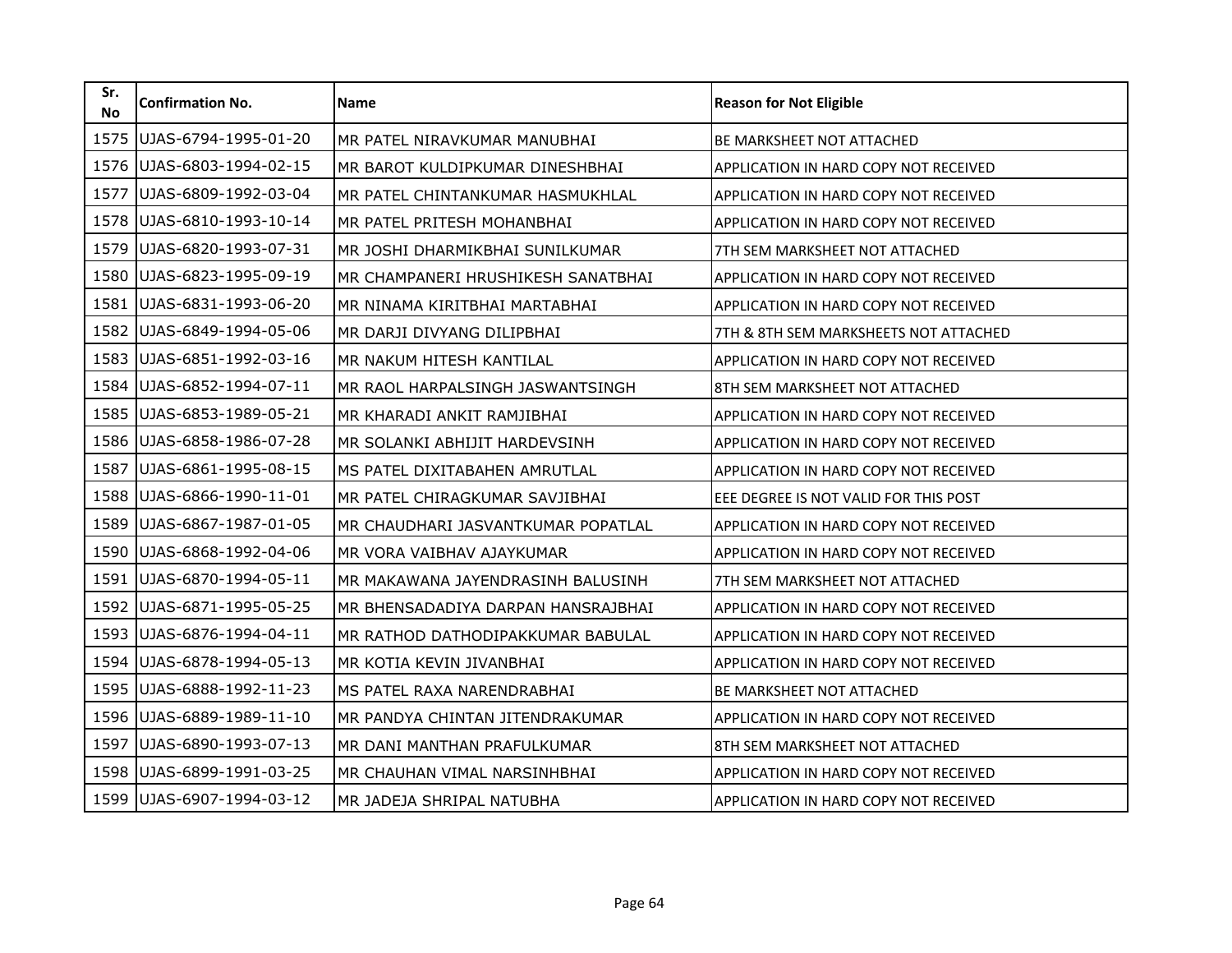| Sr.<br><b>No</b> | <b>Confirmation No.</b> | <b>Name</b>                          | <b>Reason for Not Eligible</b>                     |
|------------------|-------------------------|--------------------------------------|----------------------------------------------------|
| 1600             | UJAS-6909-1994-08-04    | MR PARMAR KISHANSINH MAHIPATSINH     | APPLICATION IN HARD COPY NOT RECEIVED              |
| 1601             | UJAS-6922-1992-04-22    | MR VADHER NIHAL RATILAL              | APPLICATION IN HARD COPY NOT RECEIVED              |
| 1602             | UJAS-6935-1984-11-11    | MR PATEL VIKASHKUMAR PRAHLADBHAI     | BELOW PERCENTAGE & UR EWS CERTIFICATE NOT ATTACHED |
| 1603             | UJAS-6936-1993-10-19    | MR MAHETA NIRAJ PRAVINBHAI           | APPLICATION IN HARD COPY NOT RECEIVED              |
| 1604             | UJAS-6937-1984-01-20    | MR KASHYAP HARSH SEVANTILAL          | EEE DEGREE IS NOT VALID FOR THIS POST              |
| 1605             | UJAS-6943-1993-01-21    | MR DANEJ RONIT ANILBHAI              | APPLICATION IN HARD COPY NOT RECEIVED              |
| 1606             | UJAS-6950-1991-10-02    | MS PATEL KINJAL BIPINCHANDRA         | APPLICATION IN HARD COPY NOT RECEIVED              |
| 1607             | UJAS-6952-1994-12-15    | MR PRAJAPATI RAHUL SALIGARAM         | APPLICATION IN HARD COPY NOT RECEIVED              |
| 1608             | UJAS-6953-1991-11-20    | MR UPADHYAY HEMANGKUMAR BIPINCHANDRA | APPLICATION IN HARD COPY NOT RECEIVED              |
| 1609             | UJAS-6957-1991-11-04    | MR SHAH PALAK PRAKASHBHAI            | EEE DEGREE IS NOT VALID FOR THIS POST              |
| 1610             | UJAS-6958-1993-11-22    | MR MATANG SHAILESH SHAMJI            | APPLICATION IN HARD COPY NOT RECEIVED              |
| 1611             | UJAS-6961-1992-08-05    | MR PRAJAPATI RAHUL BHIKHABHAI        | EEE DEGREE IS NOT VALID FOR THIS POST              |
| 1612             | UJAS-6964-1994-12-15    | MR MAURYA PRAVINKUMAR OMPRAKASH      | APPLICATION IN HARD COPY NOT RECEIVED              |
| 1613             | UJAS-6968-1991-04-27    | MR RATHOD PRATIK GHANSHYAMBHAI       | APPLICATION IN HARD COPY NOT RECEIVED              |
| 1614             | UJAS-6970-1994-07-09    | MR GAMIT SHAILESHBHI SUKHABHAI       | APPLICATION IN HARD COPY NOT RECEIVED              |
| 1615             | UJAS-6975-1987-01-05    | MR CHAUDHARI JASVANTKUMAR POPATLAL   | APPLICATION IN HARD COPY NOT RECEIVED              |
| 1616             | UJAS-6980-1991-11-28    | MR RABARI BHAGAVANBHAI PRABHATBHAI   | APPLICATION IN HARD COPY NOT RECEIVED              |
| 1617             | UJAS-6991-1994-06-28    | MR MODH DIXITKUMAR KANAIYALAL        | 7 TH SEM IS NOT CLEAR WITH FIRST TRIAL             |
| 1618             | UJAS-6997-1994-06-06    | MR JADAV VIKRAMKUMAR KAKALBHAI       | EEE DEGREE IS NOT VALID FOR THIS POST              |
| 1619             | UJAS-6999-1995-07-17    | MR VAVADIYA RAM MANSURBHAI           | 8TH SEM MARKSHEET NOT ATTACHED                     |
| 1620             | UJAS-7004-1994-09-19    | MR SHUKLA SHIVANG NIKHIL             | BE MARKSHEET NOT ATTACHED                          |
| 1621             | UJAS-7011-1993-07-20    | MR RAJPUT ANKITSINGH MALKHANSINGH    | APPLICATION IN HARD COPY NOT RECEIVED              |
| 1622             | UJAS-7013-1994-07-12    | MR NARIYA MONIL VITHALBHAI           | APPLICATION IN HARD COPY NOT RECEIVED              |
| 1623             | UJAS-7014-1994-12-25    | MS PATHAK PANKTI YATINKUMAR          | BE MARKSHEET NOT ATTACHED                          |
| 1624             | UJAS-7016-1994-01-27    | MR MEGHA HARDIKKUMAR RAJENDRABHAI    | APPLICATION IN HARD COPY NOT RECEIVED              |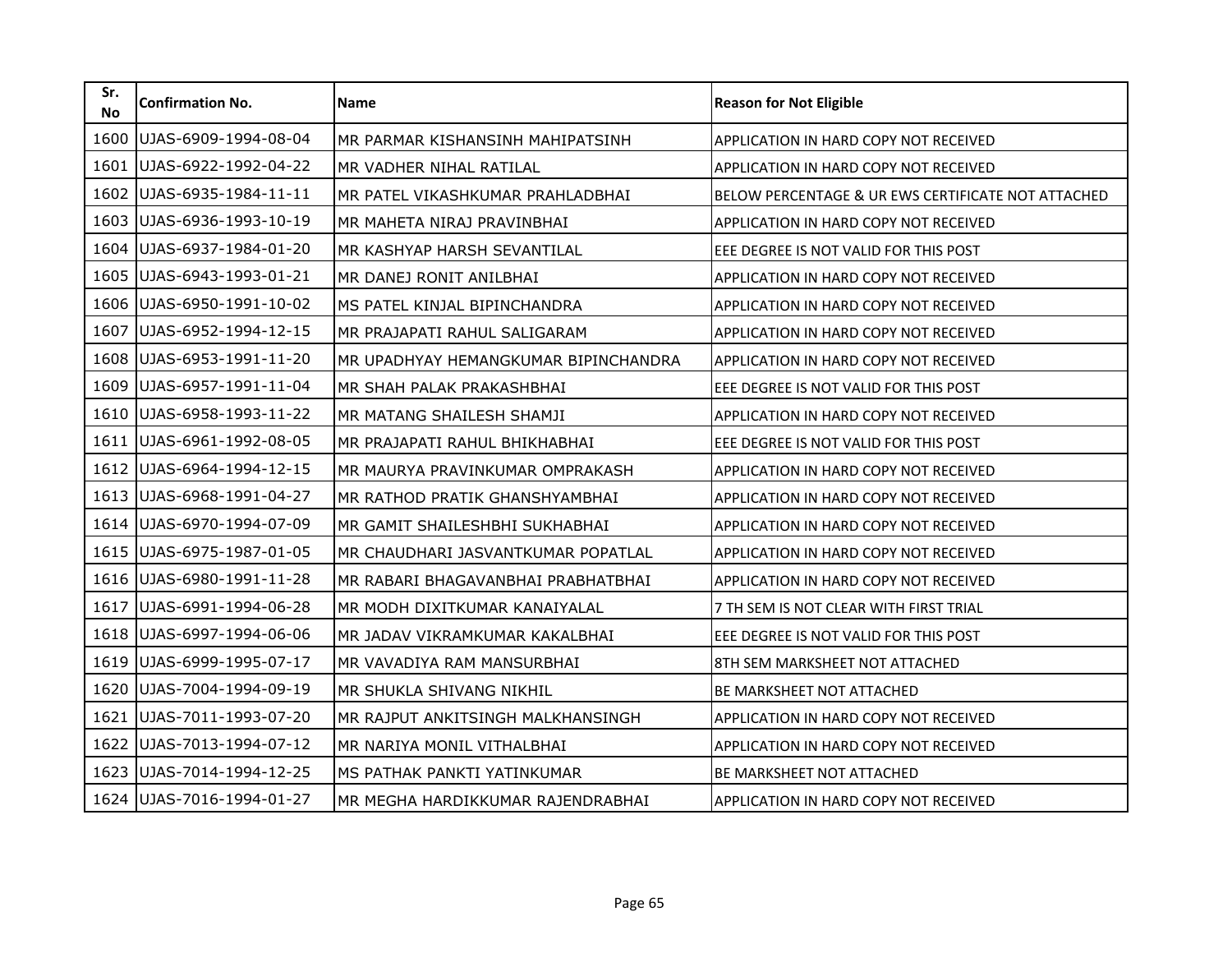| Sr.<br><b>No</b> | <b>Confirmation No.</b> | <b>Name</b>                           | <b>Reason for Not Eligible</b>               |
|------------------|-------------------------|---------------------------------------|----------------------------------------------|
| 1625             | UJAS-7025-1995-04-18    | MR GORASIYA NUTANKUMAR DHIRUBHAI      | APPLICATION IN HARD COPY NOT RECEIVED        |
| 1626             | UJAS-7030-1994-04-13    | MR NATALI ARPAN HARISHBHAI            | APPLICATION IN HARD COPY NOT RECEIVED        |
| 1627             | UJAS-7043-1994-10-08    | MR PATEL NIKULKUMAR RAJENDRABHAI      | APPLICATION IN HARD COPY NOT RECEIVED        |
| 1628             | UJAS-7048-1994-03-01    | IMR MANSURI MAHMADFAIZAN MAHMADHARUN  | <b>BE MARKSHEET NOT ATTACHED</b>             |
| 1629             | UJAS-7053-1995-04-03    | MR MAKWANA ABHISHEK PRABHATBHAI       | <b>APPLICATION IN HARD COPY NOT RECEIVED</b> |
| 1630             | UJAS-7055-1986-01-16    | MR PRAJAPATI DARSANKUMAR AMBARAM      | APPLICATION IN HARD COPY NOT RECEIVED        |
| 1631             | UJAS-7064-1993-07-07    | MR CHAVDA SHAILENDRASINH BHARATSINH   | APPLICATION IN HARD COPY NOT RECEIVED        |
| 1632             | UJAS-7073-1992-05-06    | MR UKANI KALPESHKUMAR AMBABHAI        | APPLICATION IN HARD COPY NOT RECEIVED        |
| 1633             | UJAS-7075-1994-11-11    | MR TANNA SAGARKUMAR PRAVINBHAI        | APPLICATION IN HARD COPY NOT RECEIVED        |
| 1634             | UJAS-7076-1994-03-12    | MR HADA DEVRAJSINH JAGATSINH          | <b>BE MARKSHEETS NOT ATTACHED</b>            |
| 1635             | UJAS-7078-1995-08-31    | MR PATEL HARDIK MANGALBHAI            | APPLICATION IN HARD COPY NOT RECEIVED        |
| 1636             | UJAS-7079-1994-10-01    | MR UNIYAL AYUSH ARUN KUMAR            | APPLICATION IN HARD COPY NOT RECEIVED        |
| 1637             | UJAS-7081-1995-02-04    | MR NSHAHDU CHINTANKUMAR HARSHADKUMAR  | <b>APPLICATION IN HARD COPY NOT RECEIVED</b> |
| 1638             | UJAS-7082-1991-06-02    | <b>MR BARIA TEJASHKUMAR ARJUNSINH</b> | APPLICATION IN HARD COPY NOT RECEIVED        |
| 1639             | UJAS-7096-1992-08-15    | MR PARASARA TAUSIFRAZA MAHAMADBHAI    | APPLICATION IN HARD COPY NOT RECEIVED        |
| 1640             | UJAS-7100-1994-07-31    | MR MODI RAVI HARESHBHAI               | APPLICATION IN HARD COPY NOT RECEIVED        |
| 1641             | UJAS-7108-1994-09-08    | MR PATEL PRASHANTKUMAR SURESHBHAI     | 7TH & 8TH SEM MARKSHEETS NOT ATTACHED        |
| 1642             | UJAS-7109-1995-02-16    | MS PANCHAL MEGHABAHEN NARAYANBHAI     | EEE DEGREE IS NOT VALID FOR THIS POST        |
| 1643             | UJAS-7118-1990-11-24    | MR PATEL BHAVINKUMAR VISHNUBHAI       | APPLICATION IN HARD COPY NOT RECEIVED        |
| 1644             | UJAS-7130-1984-08-27    | MR PARMAR MUKESHKUMAR CHHNABHAI       | 7TH SEM MARKSHEET NOT ATTACHED               |
| 1645             | UJAS-7138-1991-04-07    | MR CHOVATIYA PRAKASH JAYSUKHBHAI      | <b>APPLICATION IN HARD COPY NOT RECEIVED</b> |
| 1646             | UJAS-7144-1986-04-24    | MR SOLANKI RAJENDRASINH NATVARSINH    | PARISHISHT "K" OF YEAR 2014                  |
| 1647             | UJAS-7146-1990-06-28    | IMR VANK TAKHUBHAI AMRUBHAI           | <b>APPLICATION IN HARD COPY NOT RECEIVED</b> |
| 1648             | UJAS-7150-1994-12-06    | MR JANI JAYDIP BHARATBHAI             | APPLICATION IN HARD COPY NOT RECEIVED        |
| 1649             | UJAS-7153-1989-09-04    | MR SUKHWAL GOPAL SHANTILAL            | APPLICATION IN HARD COPY NOT RECEIVED        |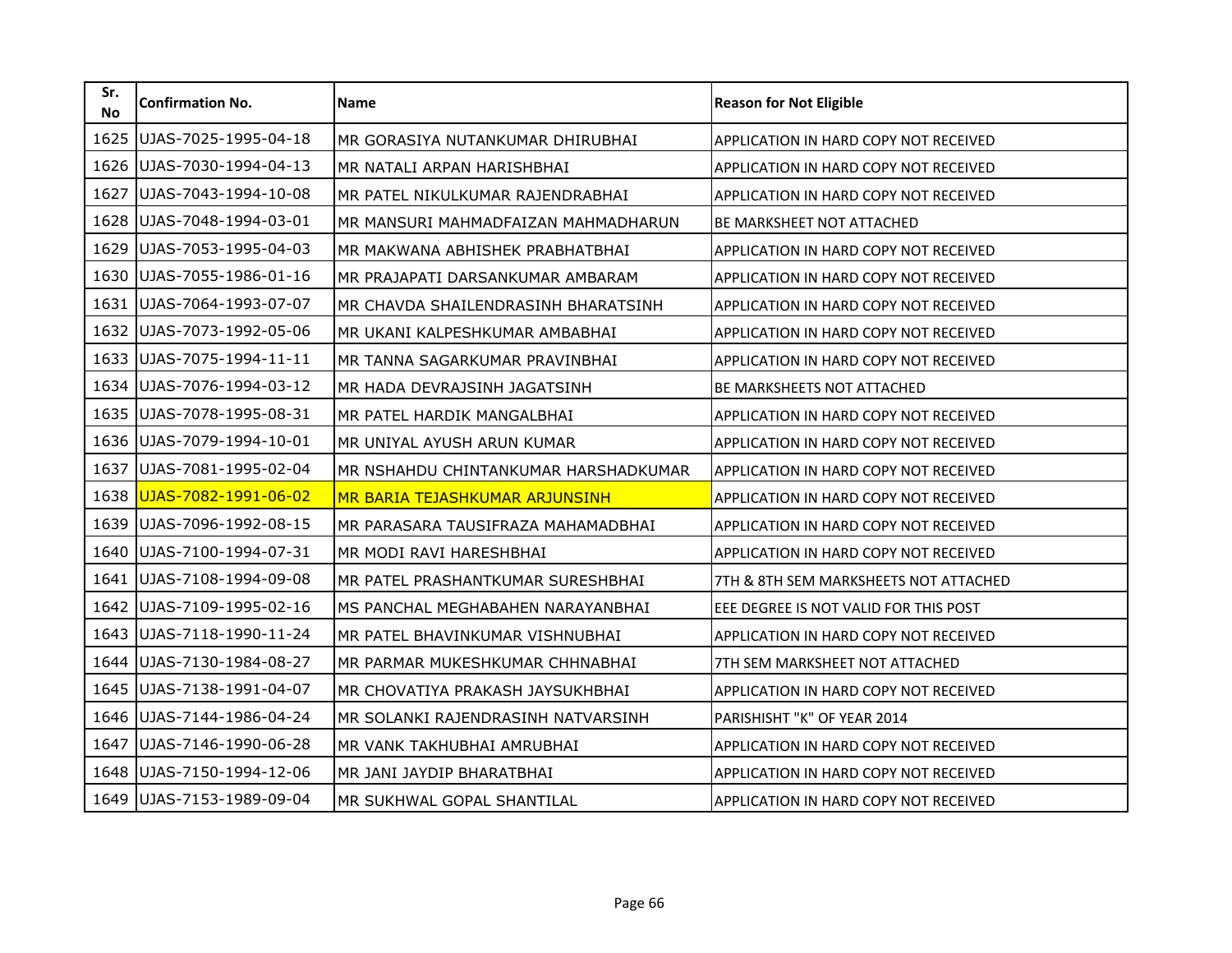| Sr.<br><b>No</b> | <b>Confirmation No.</b> | <b>Name</b>                            | <b>Reason for Not Eligible</b>               |
|------------------|-------------------------|----------------------------------------|----------------------------------------------|
| 1650             | UJAS-7158-1990-12-08    | MR DESAI MAULIK BAKULBHAI              | APPLICATION IN HARD COPY NOT RECEIVED        |
| 1651             | UJAS-7163-1993-09-22    | MR PATEL GUNVANT AMRUTLAL              | APPLICATION IN HARD COPY NOT RECEIVED        |
| 1652             | UJAS-7164-1994-08-01    | MS OZA NIRAVKUMAR NARENDRABHAI         | APPLICATION IN HARD COPY NOT RECEIVED        |
| 1653             | UJAS-7165-1995-03-18    | MR SUTHAR ABDULKHALIK ABDULRAHEMANBHAI | <b>APPLICATION IN HARD COPY NOT RECEIVED</b> |
| 1654             | UJAS-7175-1993-03-09    | MR MISTRY PARTHKUMAR RAJESHBHAI        | APPLICATION IN HARD COPY NOT RECEIVED        |
| 1655             | UJAS-7179-1995-06-20    | MS PATEL RENUKABAHEN SANJAYKUMAR       | EEE DEGREE IS NOT VALID FOR THIS POST        |
| 1656             | UJAS-7180-1990-08-14    | MR VASAVA VIPULKUMAR MAHENDRABHAI      | <b>APPLICATION IN HARD COPY NOT RECEIVED</b> |
| 1657             | UJAS-7182-1993-09-22    | MR PATEL GUNVANTBHAI AMRUTLAL          | 7TH SEM MARKSHEET NOT ATTACHED               |
| 1658             | UJAS-7183-1995-08-08    | MR VIRANI AMITKUMAR LALITBHAI          | APPLICATION IN HARD COPY NOT RECEIVED        |
| 1659             | UJAS-7195-1994-11-06    | MR BARAD AVINASH KISHORSINH            | APPLICATION IN HARD COPY NOT RECEIVED        |
| 1660             | UJAS-7208-1993-06-20    | MR CHOCHA NARANBHAI PARBATBHAI         | EEE DEGREE IS NOT VALID FOR THIS POST        |
| 1661             | UJAS-7211-1993-01-30    | MR PANCHASARA ASHISH SAVJIBHAI         | APPLICATION IN HARD COPY NOT RECEIVED        |
| 1662             | UJAS-7212-1992-03-16    | MR PATEL CHIRAGKUMAR DINESHBHAI        | APPLICATION IN HARD COPY NOT RECEIVED        |
| 1663             | UJAS-7219-1991-01-31    | MR SARAVALIYA HITESH GAMBHIRBHAI       | EEE DEGREE IS NOT VALID FOR THIS POST        |
| 1664             | UJAS-7221-1995-01-11    | MR KAPADIYA ANKIT DEVENDRABHAI         | APPLICATION IN HARD COPY NOT RECEIVED        |
| 1665             | UJAS-7222-1994-12-21    | MR DERASARI HARSHIT JITENDRABHAI       | <b>APPLICATION IN HARD COPY NOT RECEIVED</b> |
| 1666             | UJAS-7228-1994-11-09    | MR PJIGARATEL JIGAR DILIPBHAI          | APPLICATION IN HARD COPY NOT RECEIVED        |
| 1667             | UJAS-7229-1990-01-12    | MR VASVA HARDIKKUMAR SURESHBHAI        | APPLICATION IN HARD COPY NOT RECEIVED        |
| 1668             | UJAS-7232-1991-09-30    | MR PATEL SAVAN MAHENDRABHAI            | ONLINE PAYMENT IS REVERT BACK BY CANDIDATE   |
| 1669             | UJAS-7234-1990-08-14    | MR VASAVA VIPUL MAHENDRABHAI           | EEE DEGREE IS NOT VALID FOR THIS POST        |
| 1670             | UJAS-7237-1992-11-26    | MS PATEL BHUMIKABEN ISHWARBHAI         | <b>APPLICATION IN HARD COPY NOT RECEIVED</b> |
| 1671             | UJAS-7239-1985-10-28    | MR GAJJAR ANKITKUMAR VINODCHANDRA      | APPLICATION IN HARD COPY NOT RECEIVED        |
| 1672             | UJAS-7248-1994-08-28    | MR DEKAVADIYA VIVEK KANTILAL           | <b>APPLICATION IN HARD COPY NOT RECEIVED</b> |
| 1673             | UJAS-7253-1992-01-14    | MR GARASIYA ANKUR RAMESHCHANDRA        | 7 TH SEM IS NOT CLEAR WITH FIRST TRIAL       |
| 1674             | UJAS-7254-1992-09-12    | MR PRAJAPATI SUNIL AMRUTBHAI           | APPLICATION IN HARD COPY NOT RECEIVED        |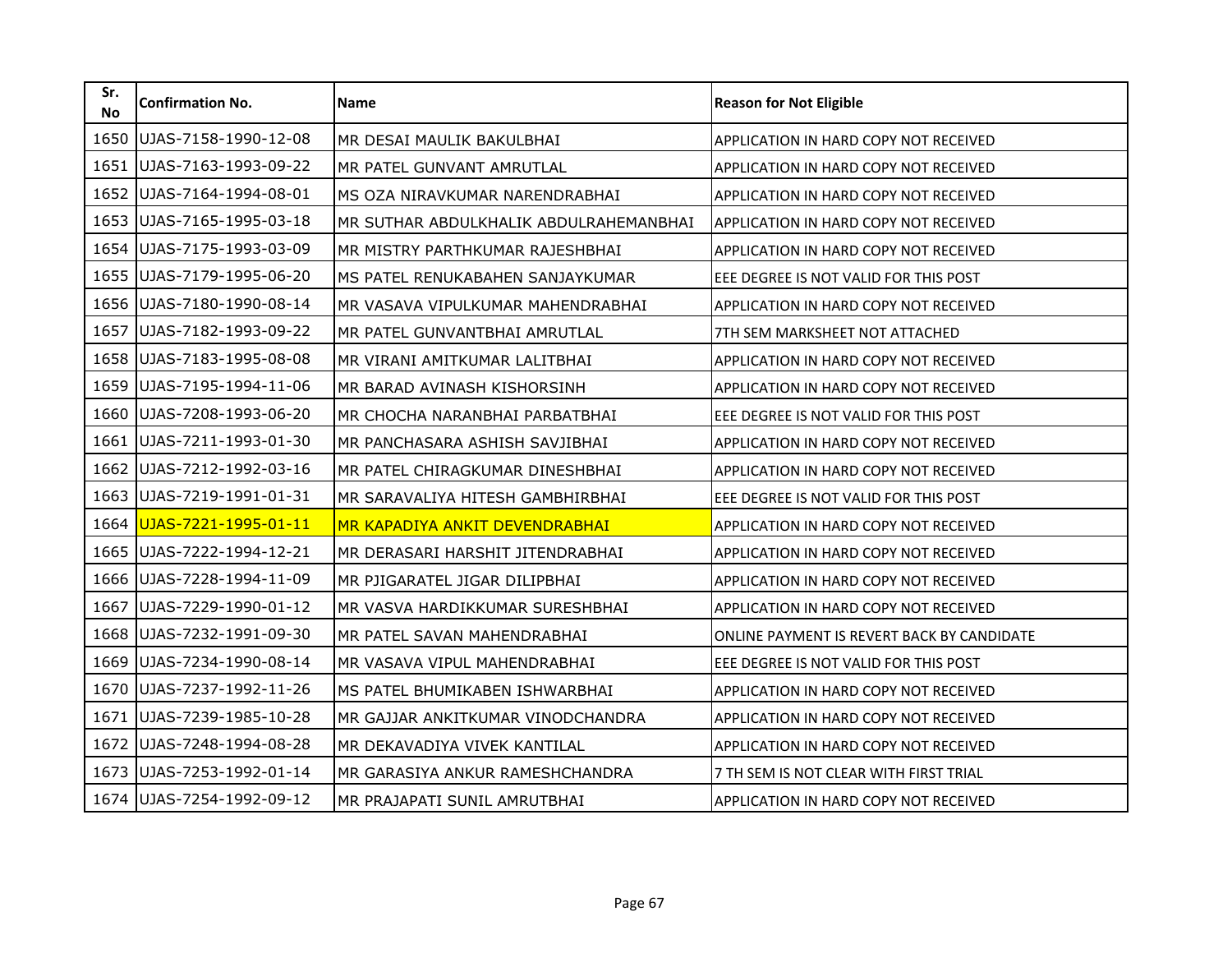| Sr.<br><b>No</b> | <b>Confirmation No.</b> | Name                                 | <b>Reason for Not Eligible</b>        |
|------------------|-------------------------|--------------------------------------|---------------------------------------|
| 1675             | UJAS-7261-1995-05-07    | MR GOHEL HARDIK BHARATBHAI           | APPLICATION IN HARD COPY NOT RECEIVED |
| 1676             | UJAS-7262-1995-05-27    | MR VASAVA ANKIT KISHORBHAI           | <b>BE MARKSHEETS NOT ATTACHED</b>     |
| 1677             | UJAS-7266-1991-06-05    | MR RADADIYA GAURAV GHANSHYAMBHAI     | APPLICATION IN HARD COPY NOT RECEIVED |
| 1678             | UJAS-7269-1989-03-08    | MR BHALIYA SHARAD DHIRAJLAL          | <b>BE MARKSHEETS NOT ATTACHED</b>     |
| 1679             | UJAS-7271-1994-11-23    | MR SINDHAV HITESHKUMAR PARMABHAI     | APPLICATION IN HARD COPY NOT RECEIVED |
| 1680             | UJAS-7273-1995-01-24    | MR KANSAGARA RAVI JAYANTILAL         | APPLICATION IN HARD COPY NOT RECEIVED |
| 1681             | UJAS-7278-1995-01-06    | MR BHADAJA SAGAR HARSUKHLAL          | EEE DEGREE IS NOT VALID FOR THIS POST |
| 1682             | UJAS-7279-1994-10-04    | MR GOHEL AKSHAYKUMAR GOPALBHAI       | APPLICATION IN HARD COPY NOT RECEIVED |
| 1683             | UJAS-7289-1994-05-15    | MS PANDIT VRUSHALI SUNIL             | APPLICATION IN HARD COPY NOT RECEIVED |
| 1684             | UJAS-7295-1991-02-16    | MR KANKOSHIYA SAGAR RAMESHBHAI       | APPLICATION IN HARD COPY NOT RECEIVED |
| 1685             | UJAS-7296-1991-07-19    | MR VAGHAVADIYA ISMAILHUSEN ABBASBHAI | APPLICATION IN HARD COPY NOT RECEIVED |
| 1686             | UJAS-7299-1991-09-16    | MR JOSHI NIRAV SUBHASHCHNDRA         | EEE DEGREE IS NOT VALID FOR THIS POST |
| 1687             | UJAS-7302-1994-11-29    | MR VAGHAMSHI PRATIK VASHRAMBHAI      | APPLICATION IN HARD COPY NOT RECEIVED |
| 1688             | UJAS-7304-1992-11-06    | MR GOHIL HARPALSINH JATUBHA          | APPLICATION IN HARD COPY NOT RECEIVED |
| 1689             | UJAS-7310-1995-05-07    | MR GOHEL HARDIK BHARATBHAI           | APPLICATION IN HARD COPY NOT RECEIVED |
| 1690             | UJAS-7311-1993-05-03    | MR TANK PRASHANTKUMAR CHHAGANBHAI    | APPLICATION IN HARD COPY NOT RECEIVED |
| 1691             | UJAS-7330-1992-01-16    | MR PATEL VAIBHAVKUMAR UMEDBHAI       | APPLICATION IN HARD COPY NOT RECEIVED |
| 1692             | UJAS-7333-1994-10-01    | MRS PATEL HIRALBAHEN SHAILESHKUMAR   | APPLICATION IN HARD COPY NOT RECEIVED |
| 1693             | UJAS-7335-1994-07-28    | MR GUPTA BRIJESH RAMESHKUMAR         | 7TH SEM MARKSHEET NOT ATTACHED        |
| 1694             | UJAS-7336-1994-06-21    | MR BHALSOD NISHIT PRAVINBHAI         | APPLICATION IN HARD COPY NOT RECEIVED |
| 1695             | UJAS-7337-1991-01-15    | MR VAGHELA BHAGIRATHSINH KISHORSINH  | EEE DEGREE IS NOT VALID FOR THIS POST |
| 1696             | UJAS-7339-1991-04-19    | MR BHEDA KISHORKUMAR ABHESINHBHAI    | EEE DEGREE IS NOT VALID FOR THIS POST |
| 1697             | UJAS-7341-1994-06-23    | MR PRAJAPATI DIKSHANT SURENDRAKUMAR  | APPLICATION IN HARD COPY NOT RECEIVED |
| 1698             | UJAS-7342-1987-07-25    | MRS PANCHAL JINAL JAGANNATH          | APPLICATION IN HARD COPY NOT RECEIVED |
| 1699             | UJAS-7343-1994-08-27    | MR PARMAR ALPESH GANESHBHAI          | 8TH SEM MARKSHEET NOT ATTACHED        |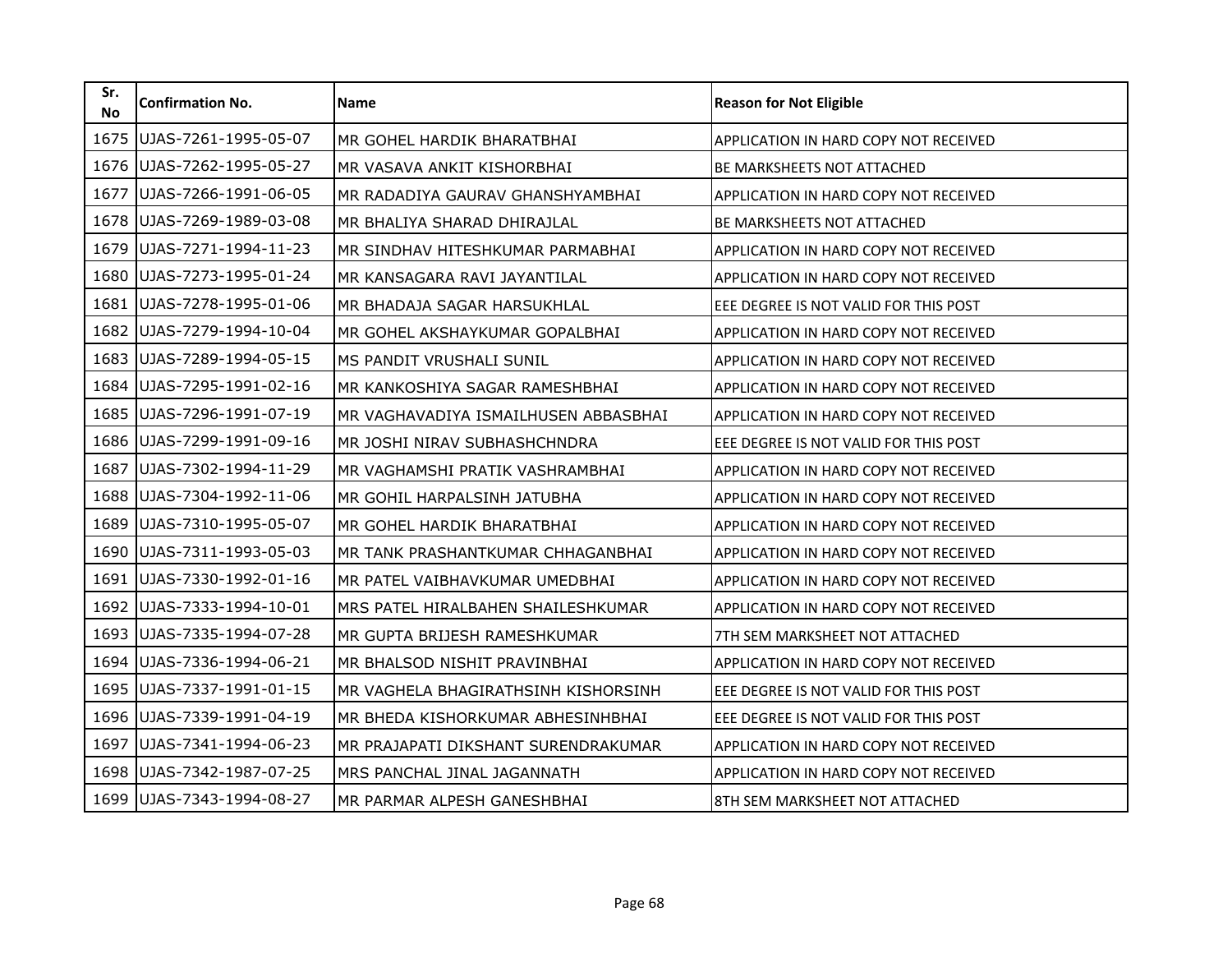| Sr.<br><b>No</b> | <b>Confirmation No.</b> | <b>Name</b>                            | <b>Reason for Not Eligible</b>                      |
|------------------|-------------------------|----------------------------------------|-----------------------------------------------------|
| 1700             | UJAS-7353-1995-06-14    | MR CHHAG TUSHARKUMAR CHANDRAKANTBHAI   | APPLICATION IN HARD COPY NOT RECEIVED               |
| 1701             | UJAS-7355-1994-03-10    | MR PATEL GAURANG RAJENDRABHAI          | APPLICATION IN HARD COPY NOT RECEIVED               |
| 1702             | UJAS-7356-1994-10-30    | MR PATEL RAVIKUMAR VIKRAMBHAI          | 8TH SEM MARKSHEET NOT ATTACHED                      |
| 1703             | UJAS-7364-1992-07-28    | MR PATEL KAPIL RAMESHBHAI              | POWER ELECTRONICS DEGREE IS NOT VALID FOR THIS POST |
| 1704             | UJAS-7367-1995-09-13    | MR PARMAR AKSHAYKUMAR NARSINGBHAI      | APPLICATION IN HARD COPY NOT RECEIVED               |
| 1705             | UJAS-7376-1994-09-22    | MR JADAV DIVYESH RAMESHBHAI            | APPLICATION IN HARD COPY NOT RECEIVED               |
| 1706             | UJAS-7379-1995-04-14    | MR SHARMA JAYKISHAN NANDKISHOR         | APPLICATION IN HARD COPY NOT RECEIVED               |
| 1707             | UJAS-7380-1989-12-10    | MR PARMAR ALPESHKUMAR RANJITSINH       | APPLICATION IN HARD COPY NOT RECEIVED               |
| 1708             | UJAS-7381-1991-06-21    | MR DARJI RAVIKUMAR CHANDRAKANTBHAI     | EEE DEGREE IS NOT VALID FOR THIS POST               |
| 1709             | UJAS-7383-1992-07-02    | MR CHAUDHARI HEMANSHUKUMAR MANUBHAI    | APPLICATION IN HARD COPY NOT RECEIVED               |
| 1710             | UJAS-7385-1993-01-31    | MR KACHA ANKIT RAMESHKUMAR             | APPLICATION IN HARD COPY NOT RECEIVED               |
| 1711             | UJAS-7390-1995-02-19    | MR CHAMADIYA PRASHANTBHAI BUDHABHAI    | EEE DEGREE IS NOT VALID FOR THIS POST               |
| 1712             | UJAS-7394-1994-01-17    | MR SUTHAR CHIRAG DASHARATHBHAI         | <b>BE MARKSHEET NOT ATTACHED</b>                    |
| 1713             | UJAS-7401-1992-07-07    | MR PRAJAPATI PARESHKUMAR KANUBHAI      | APPLICATION IN HARD COPY NOT RECEIVED               |
| 1714             | UJAS-7402-1993-12-17    | MS PATEL JINALBEN VASANTKUMAR          | APPLICATION IN HARD COPY NOT RECEIVED               |
| 1715             | UJAS-7404-1995-07-16    | MR KHATIK GOVIND MOHANLAL              | APPLICATION IN HARD COPY NOT RECEIVED               |
| 1716             | UJAS-7406-1992-04-03    | MR PATEL FENISKUMAR ARVINDBHAI         | APPLICATION IN HARD COPY NOT RECEIVED               |
| 1717             | UJAS-7408-1994-08-28    | MR BAROT VARDHMANKUMAR RAJENDRAKUMAR   | APPLICATION IN HARD COPY NOT RECEIVED               |
| 1718             | UJAS-7409-1991-04-11    | MR VORIYA GAURAV KISHORBHAI            | APPLICATION IN HARD COPY NOT RECEIVED               |
| 1719             | UJAS-7410-1994-07-27    | MR MAKWANA DIPAK GIRISHKUMAR           | APPLICATION IN HARD COPY NOT RECEIVED               |
| 1720             | UJAS-7417-1993-10-11    | MR CHAMPANERIA DENISHKUMAR MANISHKUMAR | APPLICATION IN HARD COPY NOT RECEIVED               |
| 1721             | UJAS-7418-1993-10-19    | MR MAHETA NIRAJ PRAVINBHAI             | APPLICATION IN HARD COPY NOT RECEIVED               |
| 1722             | UJAS-7427-1991-10-24    | MR NIMAVAT ANKIT AGARDAS               | APPLICATION IN HARD COPY NOT RECEIVED               |
| 1723             | UJAS-7429-1992-07-03    | MR PATEL HIMANSHUKUMAR RAMANBHAI       | APPLICATION IN HARD COPY NOT RECEIVED               |
| 1724             | UJAS-7442-1992-12-29    | MR BHALODIYA NIKUNJ ASHWINBHAI         | APPLICATION IN HARD COPY NOT RECEIVED               |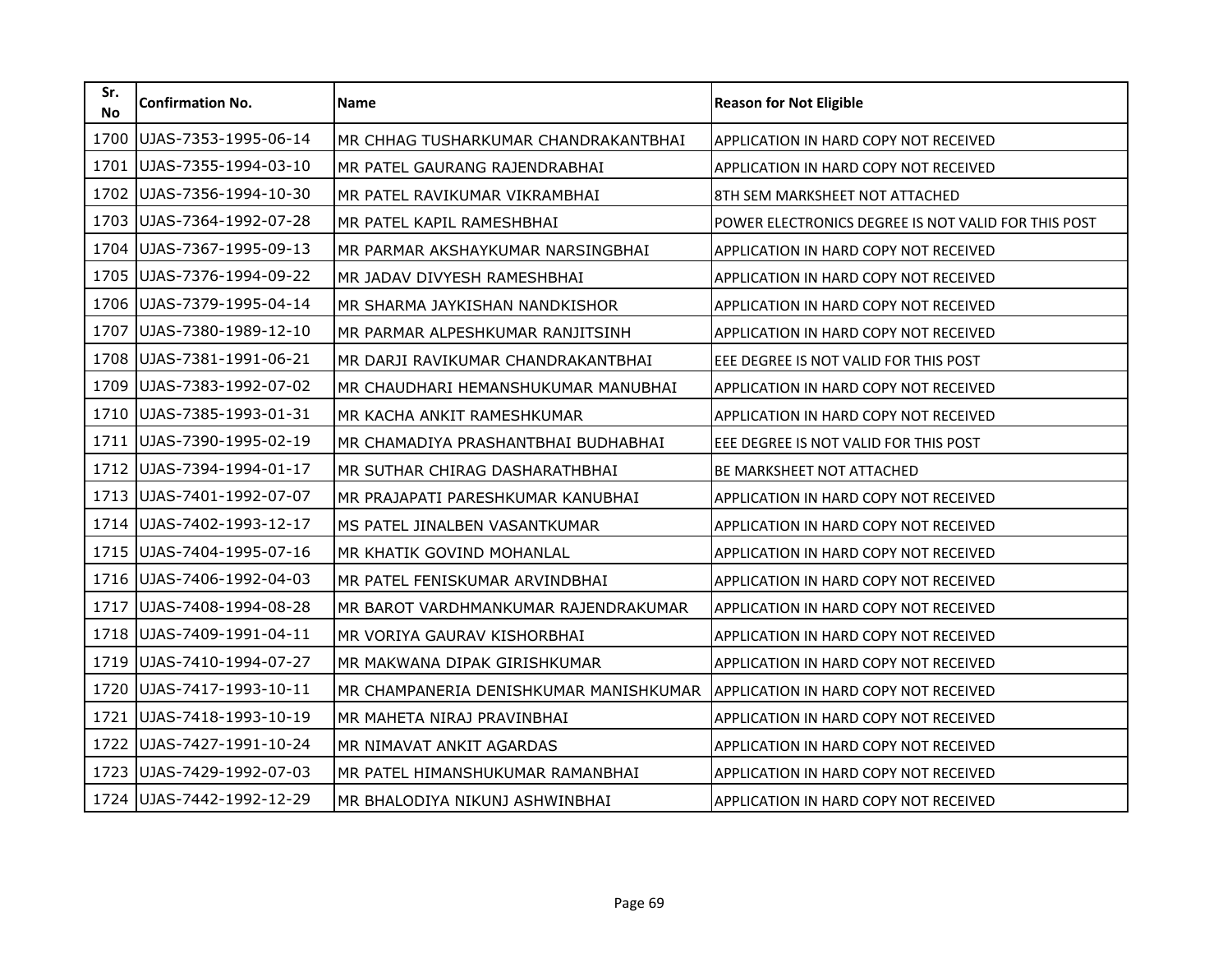| Sr.<br><b>No</b> | <b>Confirmation No.</b> | <b>Name</b>                                                                   | <b>Reason for Not Eligible</b>               |
|------------------|-------------------------|-------------------------------------------------------------------------------|----------------------------------------------|
| 1725             | UJAS-7451-1991-06-01    | MR GUJJAR ARVINDKUMAR VELJIBHAI                                               | APPLICATION IN HARD COPY NOT RECEIVED        |
| 1726             | UJAS-7453-1994-07-01    | MR PATEL DIXIT SENDHABHAI                                                     | 8TH SEM MARKSHEET NOT ATTACHED               |
| 1727             | UJAS-7454-1992-12-31    | MR MASHIYAVA BATUKBHAI GHANSHYAMBHAI                                          | EEE DEGREE IS NOT VALID FOR THIS POST        |
| 1728             | UJAS-7462-1994-04-19    | MR PATEL HARSH CHANDULAL                                                      | 7TH SEM MARKSHEET NOT ATTACHED               |
| 1729             | UJAS-7463-1995-06-07    | MR DASARI ANAND DASHRATHBHAI                                                  | APPLICATION IN HARD COPY NOT RECEIVED        |
| 1730             | UJAS-7468-1982-02-13    | MR PAL ARUNANGSHU KHOKAN                                                      | APPLICATION IN HARD COPY NOT RECEIVED        |
| 1731             | UJAS-7469-1992-01-18    | MR SUTHAR SHAYAL DAHYABHAI                                                    | APPLICATION IN HARD COPY NOT RECEIVED        |
| 1732             | UJAS-7470-1992-08-07    | MR RAJPUT SANJAYSINH GAMAJI                                                   | APPLICATION IN HARD COPY NOT RECEIVED        |
| 1733             | UJAS-7471-1991-07-05    | MRS DABHI DAXABEN UDESINH                                                     | APPLICATION IN HARD COPY NOT RECEIVED        |
| 1734             | UJAS-7472-1991-10-24    | MR PATEL AASHISHKUMAR NANUBHAI                                                | APPLICATION IN HARD COPY NOT RECEIVED        |
| 1735             | UJAS-7476-1993-05-31    | MR GOHIL VISHALKUMAR PRABHUDASBHAI                                            | APPLICATION IN HARD COPY NOT RECEIVED        |
| 1736             | UJAS-7481-1991-11-04    | MR JADAV DHANSUKHBHAI PARSOTTAMBHAI                                           | <b>BE MARKSHEET NOT ATTACHED</b>             |
| 1737             | UJAS-7490-1995-02-02    | MS PATEL SIDDHIBEN PRAVINBHAI                                                 | APPLICATION IN HARD COPY NOT RECEIVED        |
| 1738             | UJAS-7495-1993-11-05    | MR DABHI KESHAV PARSOTTAMBHAI                                                 | APPLICATION IN HARD COPY NOT RECEIVED        |
| 1739             | UJAS-7500-1991-05-18    | MR GODBOLE SUDIP SUDHIR                                                       | APPLICATION IN HARD COPY NOT RECEIVED        |
| 1740             | UJAS-7502-1994-11-07    | MR JANJRUKIA DHARMISHKUMAR RAMESHCHANDR APPLICATION IN HARD COPY NOT RECEIVED |                                              |
| 1741             | UJAS-7509-1987-10-11    | MR PATEL VIKRAMKUMAR DASHARATHBHAI                                            | APPLICATION IN HARD COPY NOT RECEIVED        |
| 1742             | UJAS-7514-1994-04-13    | MR NATALI ARPAN HARISHBHAI                                                    | <b>APPLICATION IN HARD COPY NOT RECEIVED</b> |
| 1743             | UJAS-7517-1994-02-06    | MR KUMPAVAT DHARMPALSINH KIRITSINH                                            | APPLICATION IN HARD COPY NOT RECEIVED        |
| 1744             | UJAS-7532-1994-10-21    | MR JADAJA OMDIPSINH NARENDRASINH                                              | APPLICATION IN HARD COPY NOT RECEIVED        |
| 1745             | UJAS-7536-1994-08-08    | MR CHAUHAN SUMITKUMAR SURESHBHAI                                              | APPLICATION IN HARD COPY NOT RECEIVED        |
| 1746             | UJAS-7540-1991-08-28    | MR SHAIKH MOHAMMEDINAYAT GULAMRASUL                                           | APPLICATION IN HARD COPY NOT RECEIVED        |
| 1747             | UJAS-7545-1994-01-09    | MS DESAI NISHA SHIVABHAI                                                      | <b>APPLICATION IN HARD COPY NOT RECEIVED</b> |
| 1748             | UJAS-7546-1993-01-28    | MR PATEL VIPULKUMAR CHAMANBHAI                                                | APPLICATION IN HARD COPY NOT RECEIVED        |
| 1749             | UJAS-7548-1995-08-20    | MR GOHIL UMESH AMARSINGH                                                      | APPLICATION IN HARD COPY NOT RECEIVED        |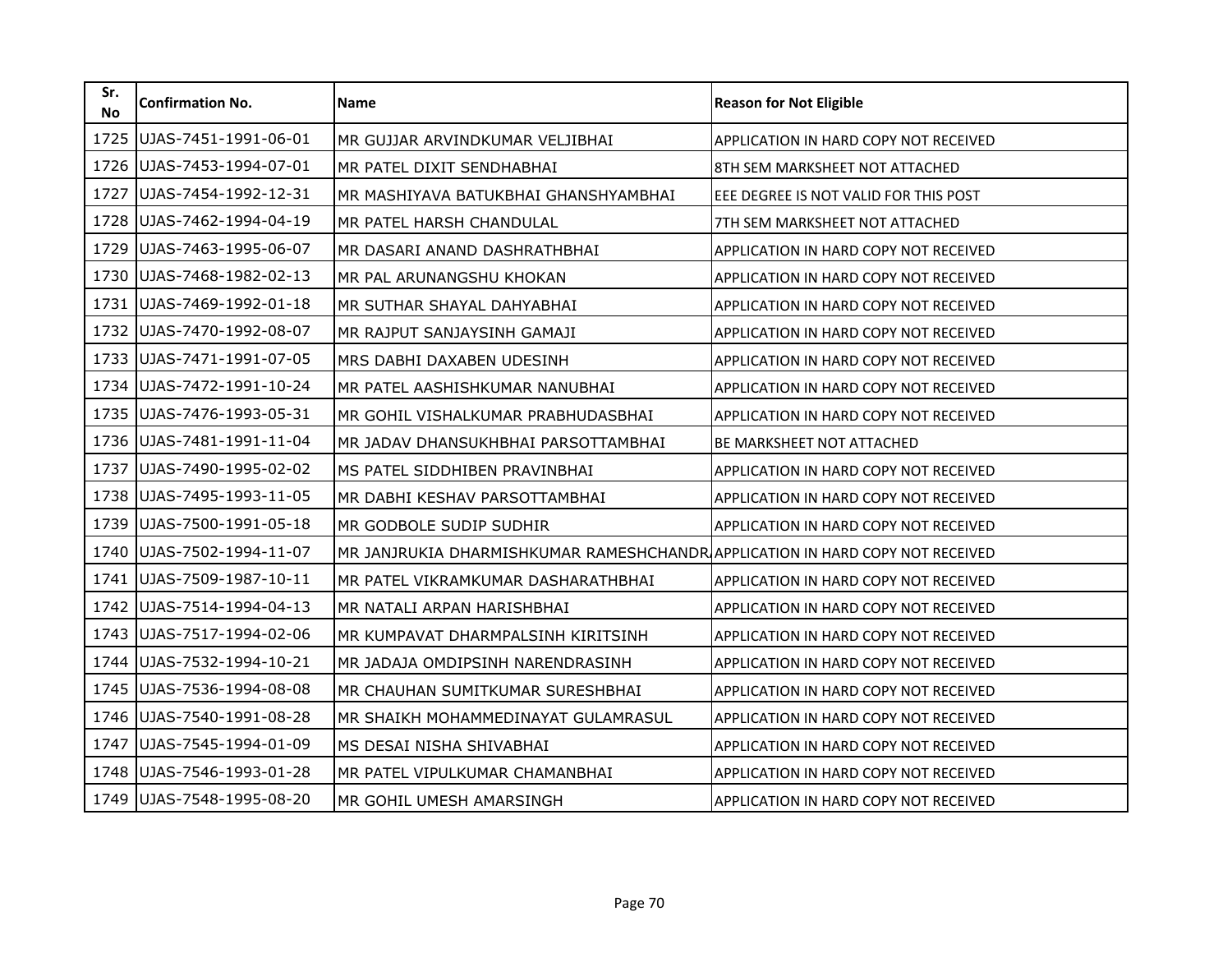| Sr.<br><b>No</b> | <b>Confirmation No.</b> | Name                                 | <b>Reason for Not Eligible</b>         |
|------------------|-------------------------|--------------------------------------|----------------------------------------|
| 1750             | UJAS-7557-1988-04-07    | MR GAMIT PARESHKUMAR SURESHBHAI      | APPLICATION IN HARD COPY NOT RECEIVED  |
| 1751             | UJAS-7559-1994-10-01    | MR BARDOLIYA DIVYESHKUMAR HARISHBHAI | APPLICATION IN HARD COPY NOT RECEIVED  |
| 1752             | UJAS-7564-1990-10-02    | MR PATEL SHASHIKANT BABUBHAI         | APPLICATION IN HARD COPY NOT RECEIVED  |
| 1753             | UJAS-7565-1993-05-25    | MR PRAJAPATI HIRENKUMAR RAMESHBHAI   | APPLICATION IN HARD COPY NOT RECEIVED  |
| 1754             | UJAS-7566-1992-08-01    | MR PATEL JIGNESHKUMAR RAMABHAI       | APPLICATION IN HARD COPY NOT RECEIVED  |
| 1755             | UJAS-7568-1991-12-05    | MR DAPHADA NITINKUMAR MAGANBHAI      | 7 TH SEM IS NOT CLEAR WITH FIRST TRIAL |
| 1756             | UJAS-7569-1995-02-04    | MR PATEL DIVYESH BABUBHAI            | APPLICATION IN HARD COPY NOT RECEIVED  |
| 1757             | UJAS-7570-1994-10-11    | MR PRAJAPATI PRAKASHKUMAR KESHUBHAI  | APPLICATION IN HARD COPY NOT RECEIVED  |
| 1758             | UJAS-7572-1988-04-10    | MS KASHYAP SWATI SHYAMROOP           | APPLICATION IN HARD COPY NOT RECEIVED  |
| 1759             | UJAS-7581-1991-07-05    | MS DABHI DAXABEN UDESINH             | APPLICATION IN HARD COPY NOT RECEIVED  |
| 1760             | UJAS-7585-1992-03-25    | MR PATEL BHADRESHKUMAR SHAILESHBHAI  | APPLICATION IN HARD COPY NOT RECEIVED  |
| 1761             | UJAS-7586-1995-03-24    | MR CHANGELA DHAVALKUMAR KISHORBHAI   | APPLICATION IN HARD COPY NOT RECEIVED  |
| 1762             | UJAS-7594-1994-10-01    | MR BARDOLIYA DIVYESHKUMAR HARISHBHAI | APPLICATION IN HARD COPY NOT RECEIVED  |
| 1763             | UJAS-7601-1994-09-20    | MR PARMAR DIVYAPRAKASH RAJESHBHAI    | APPLICATION IN HARD COPY NOT RECEIVED  |
| 1764             | UJAS-7605-1993-08-31    | MR CHAUDHARI RONAKKUMAR PATHUBHAI    | APPLICATION IN HARD COPY NOT RECEIVED  |
| 1765             | UJAS-7607-1994-03-28    | MR VYAS SAHIL JIGNESH                | APPLICATION IN HARD COPY NOT RECEIVED  |
| 1766             | UJAS-7609-1994-01-12    | MR GURJAR JIGARKUMAR PRAHALADBHAI    | 7TH & 8TH SEM MARKSHEETS NOT ATTACHED  |
| 1767             | UJAS-7610-1994-02-27    | MR JOGI PRATIK BIPINBHAI             | APPLICATION IN HARD COPY NOT RECEIVED  |
| 1768             | UJAS-7615-1992-11-29    | MS GUJJAR JAIMINI BHUPENDRABHAI      | APPLICATION IN HARD COPY NOT RECEIVED  |
| 1769             | UJAS-7621-1994-04-05    | MR CHUDASAMA DINESH TANABHAI         | APPLICATION IN HARD COPY NOT RECEIVED  |
| 1770             | UJAS-7624-1992-11-14    | MR MAKWANA KRUNAL JAGDISHCHANDRA     | APPLICATION IN HARD COPY NOT RECEIVED  |
| 1771             | UJAS-7625-1991-02-22    | MR PATEL VIRALKUMAR ARUNBHAI         | APPLICATION IN HARD COPY NOT RECEIVED  |
| 1772             | UJAS-7626-1986-06-02    | MR VARLI KISHANBHAI LAXMANBHAI       | APPLICATION IN HARD COPY NOT RECEIVED  |
| 1773             | UJAS-7627-1992-08-13    | MR PATEL JIGNESHKUMAR GHANSHYAMBHAI  | APPLICATION IN HARD COPY NOT RECEIVED  |
| 1774             | UJAS-7632-1991-07-05    | MS DABHI DAXABEN UDESINH             | BE MARKSHEETS NOT ATTACHED             |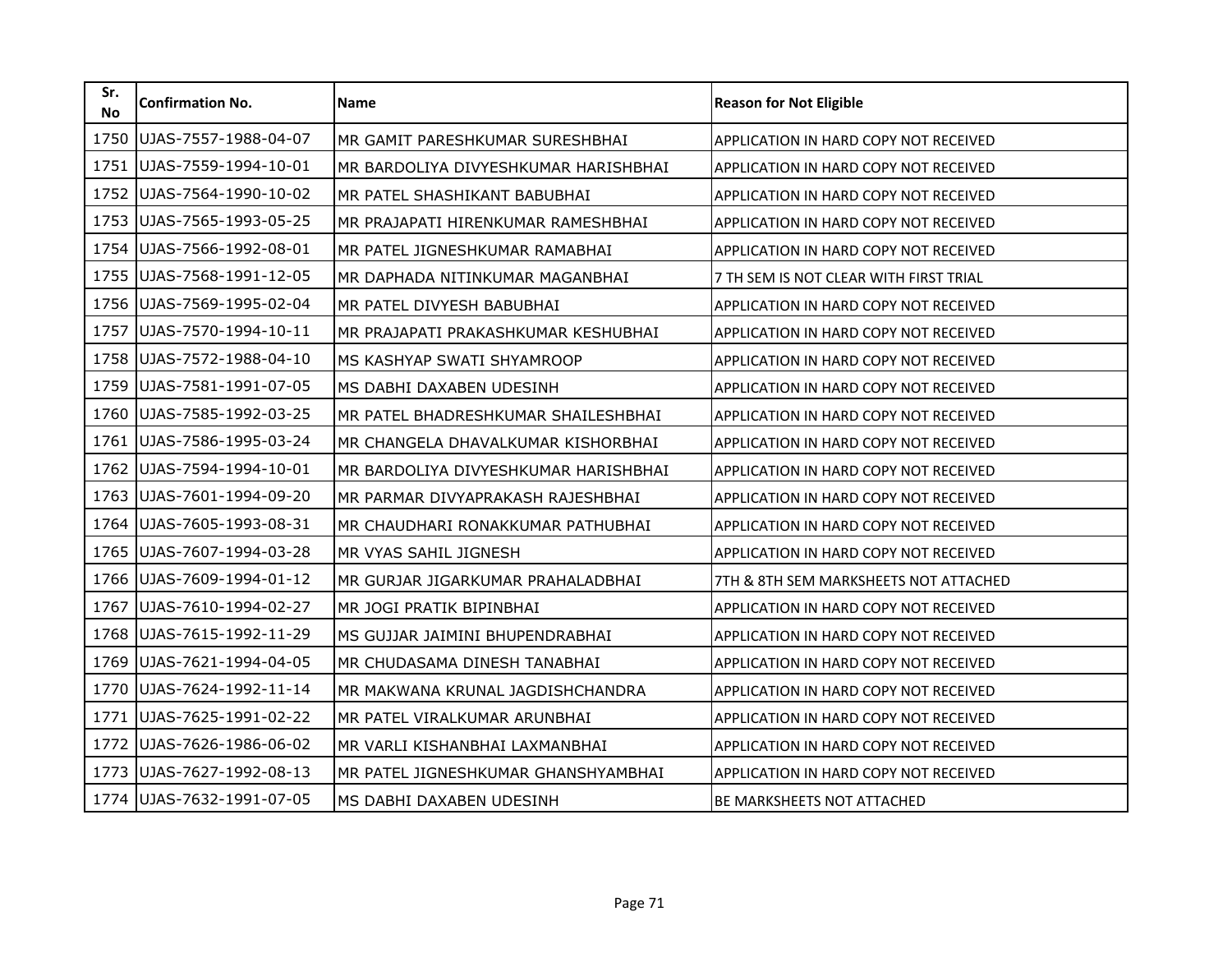| Sr.<br><b>No</b> | <b>Confirmation No.</b> | <b>Name</b>                          | <b>Reason for Not Eligible</b>               |
|------------------|-------------------------|--------------------------------------|----------------------------------------------|
| 1775             | UJAS-7634-1995-01-11    | MR PATEL MAYANKKUMAR JAYANTILAL      | 8TH SEM MARKSHEET NOT ATTACHED               |
| 1776             | UJAS-7638-1993-11-20    | MR CHAUDHARI SAURABHKUMAR RAMESHBHAI | APPLICATION IN HARD COPY NOT RECEIVED        |
| 1777             | UJAS-7639-1995-02-05    | MS DAMOR DARSHINI DAMOR              | APPLICATION IN HARD COPY NOT RECEIVED        |
| 1778             | UJAS-7640-1993-05-01    | MR TANDEL VIGHNESHKUMAR BALVANTBHAI  | 7TH & 8TH SEM MARKSHEETS NOT ATTACHED        |
| 1779             | UJAS-7643-1993-05-11    | MR KSHIRSAGAR PRAVIN SURESHBHAI      | BE MARKSHEETS NOT ATTACHED                   |
| 1780             | UJAS-7646-1990-01-12    | MR VASAVA HARDIKKUMAR SURESHBHAI     | APPLICATION IN HARD COPY NOT RECEIVED        |
| 1781             | UJAS-7647-1989-12-09    | MR TAILOR AXAYKUAMR MAHESHBAHI       | EEE DEGREE IS NOT VALID FOR THIS POST        |
| 1782             | UJAS-7650-1992-05-20    | MR GOHIL BHUMIRAJ NATVARSINH         | APPLICATION IN HARD COPY NOT RECEIVED        |
| 1783             | UJAS-7653-1994-01-29    | MR SOLANKI MAHAVIRSINH GANPATSINH    | <b>APPLICATION IN HARD COPY NOT RECEIVED</b> |
| 1784             | UJAS-7656-1991-05-31    | MR MAKVANA DHARMENDRASINH KHUMANSINH | APPLICATION IN HARD COPY NOT RECEIVED        |
| 1785             | UJAS-7658-1994-10-11    | MR BAROT SACHINKUMAR SUNILKUMAR      | APPLICATION IN HARD COPY NOT RECEIVED        |
| 1786             | UJAS-7659-1995-02-15    | MR TANDEL MEHULKUMAR BHIKHUBHAI      | APPLICATION IN HARD COPY NOT RECEIVED        |
| 1787             | UJAS-7661-1994-07-13    | MR MAYATRA MONARK ASHOKBHAI          | APPLICATION IN HARD COPY NOT RECEIVED        |
| 1788             | UJAS-7671-1993-04-13    | MR GUPTA ANKIT ANIL GUPTA            | APPLICATION IN HARD COPY NOT RECEIVED        |
| 1789             | UJAS-7673-1994-11-13    | MS RAVAL DIPIXABEN MANOJKUMAR        | APPLICATION IN HARD COPY NOT RECEIVED        |
| 1790             | UJAS-7676-1995-05-12    | MS PATEL PINKALBEN ASHOKBHAI         | APPLICATION IN HARD COPY NOT RECEIVED        |
| 1791             | UJAS-7677-1992-11-03    | MR RANA JAIMIN SANJAYKUMAR           | <b>BE MARKSHEETS NOT ATTACHED</b>            |
| 1792             | UJAS-7688-1993-06-14    | MR SONI HARSHKUMAR PRAVINKUMAR       | APPLICATION IN HARD COPY NOT RECEIVED        |
| 1793             | UJAS-7689-1993-03-10    | MR VIRDA SHAMJI GANGABHAI            | APPLICATION IN HARD COPY NOT RECEIVED        |
| 1794             | UJAS-7691-1991-01-19    | MR CHAUHAN SHREYASH LALITCHANDRA     | APPLICATION IN HARD COPY NOT RECEIVED        |
| 1795             | UJAS-7697-1992-08-31    | MR CHAVDA NARANBHAI DAYABHAI         | APPLICATION IN HARD COPY NOT RECEIVED        |
| 1796             | UJAS-7703-1993-01-02    | MR BHATT ARCHIT MANOJKUMAR           | APPLICATION IN HARD COPY NOT RECEIVED        |
| 1797             | UJAS-7707-1993-06-23    | MR PATEL HIMANSHU HARSHADKUMAR       | <b>APPLICATION IN HARD COPY NOT RECEIVED</b> |
| 1798             | UJAS-7708-1993-10-24    | MR SHARMA SANJAY PRAKASH             | APPLICATION IN HARD COPY NOT RECEIVED        |
| 1799             | UJAS-7710-1992-10-12    | MR SHAH DARSHIT PRAVINCHANDRA        | APPLICATION IN HARD COPY NOT RECEIVED        |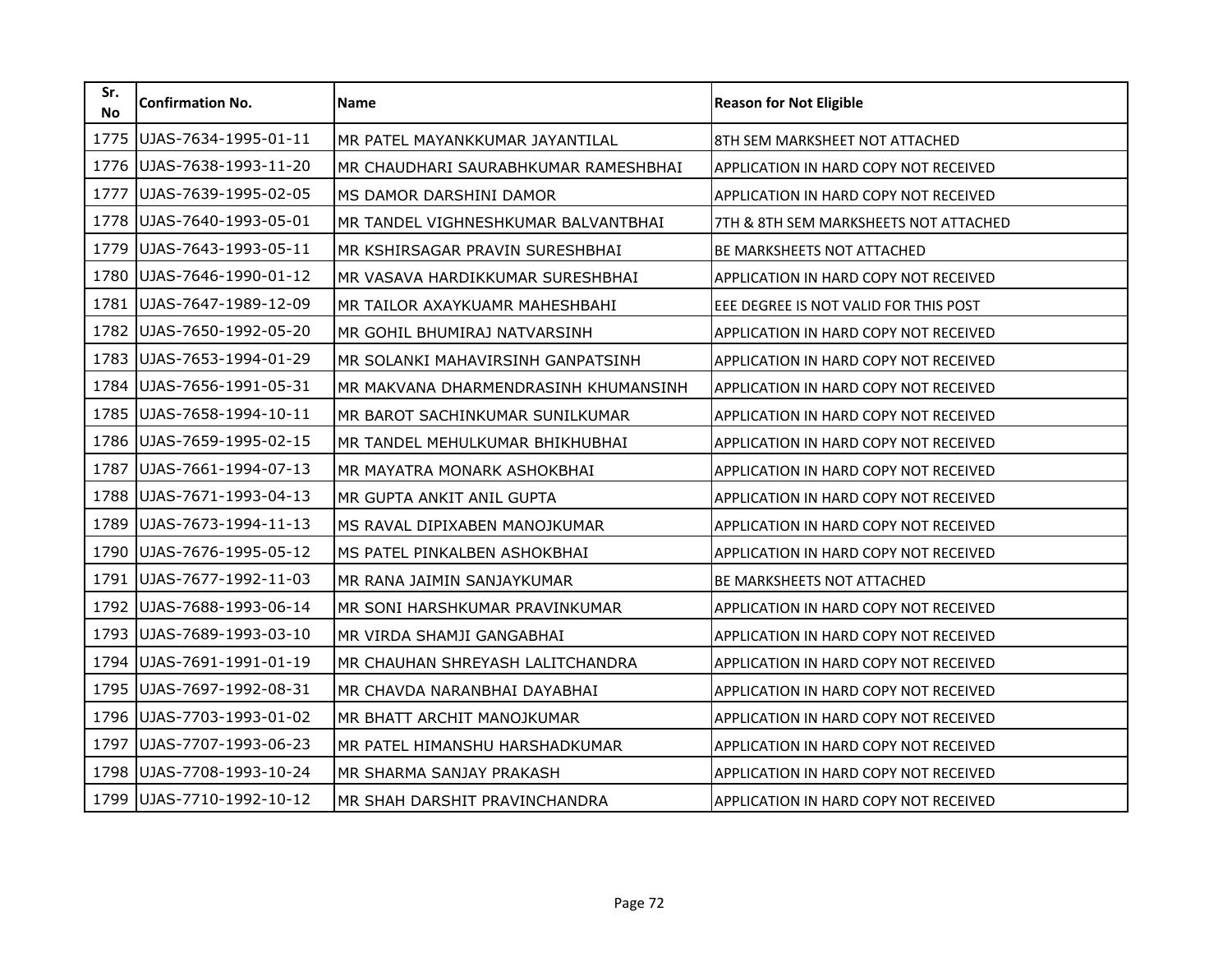| Sr.<br><b>No</b> | <b>Confirmation No.</b> | <b>Name</b>                         | <b>Reason for Not Eligible</b>               |
|------------------|-------------------------|-------------------------------------|----------------------------------------------|
| 1800             | UJAS-7714-1992-09-04    | MR CHAUDHARI NARENDRAKUMAR KALUBHAI | APPLICATION IN HARD COPY NOT RECEIVED        |
| 1801             | UJAS-7722-1994-02-11    | MR MANSURI FAHADAHEMAD MUNIRAHEMAD  | <b>APPLICATION IN HARD COPY NOT RECEIVED</b> |
| 1802             | UJAS-7723-1991-03-21    | MR JANI VARUN BHARATBHAI            | APPLICATION IN HARD COPY NOT RECEIVED        |
| 1803             | UJAS-7724-1995-08-02    | MR MARU PARTH MANUBHAI              | APPLICATION IN HARD COPY NOT RECEIVED        |
| 1804             | UJAS-7725-1994-03-29    | MR PRAJAPATI RAJESHKUMAR BACHUBHAI  | EEE DEGREE IS NOT VALID FOR THIS POST        |
| 1805             | UJAS-7727-1993-09-11    | MR PATEL KETANKUMAR CHANDUBHAI      | APPLICATION IN HARD COPY NOT RECEIVED        |
| 1806             | UJAS-7734-1991-07-05    | MR PARMAR DIKPALSINH RAMSINH        | <b>APPLICATION IN HARD COPY NOT RECEIVED</b> |
| 1807             | UJAS-7735-1990-12-01    | MR DINDOR ASHVINBHAI KALUBHAI       | APPLICATION IN HARD COPY NOT RECEIVED        |
| 1808             | UJAS-7742-1990-10-29    | MR PANDYA SIDDHARTH ARUNKUMAR       | EEE DEGREE IS NOT VALID FOR THIS POST        |
| 1809             | UJAS-7747-1991-06-01    | MR CHAUDHARY DINESHBHAI ARJANBHAI   | <b>APPLICATION IN HARD COPY NOT RECEIVED</b> |
| 1810             | UJAS-7748-1990-11-17    | MS TADAPALLI VANDANA TADAPALLI      | APPLICATION IN HARD COPY NOT RECEIVED        |
| 1811             | UJAS-7759-1990-05-26    | MS PATEL KARISHMABAHEN BHARATKUMAR  | APPLICATION IN HARD COPY NOT RECEIVED        |
| 1812             | UJAS-7765-1994-07-01    | MR VARJA DARSHANBHAI NANJIBHAI      | EEE DEGREE IS NOT VALID FOR THIS POST        |
| 1813             | UJAS-7767-1994-01-13    | MR DAVE JAYDIP RAJANKUMAR           | EEE DEGREE IS NOT VALID FOR THIS POST        |
| 1814             | UJAS-7768-1994-01-20    | MR JOSHI ARPIT ARVINDKUMAR          | APPLICATION IN HARD COPY NOT RECEIVED        |
| 1815             | UJAS-7775-1990-12-10    | MS MUDALIYAR SHEELA RAJVELU         | <b>APPLICATION IN HARD COPY NOT RECEIVED</b> |
| 1816             | UJAS-7776-1993-06-15    | MR RAVAL SUNIL MADHUSUDHAN          | APPLICATION IN HARD COPY NOT RECEIVED        |
| 1817             | UJAS-7780-1992-01-16    | MR SIDDIQUI ADNAN ABDULLATIF        | APPLICATION IN HARD COPY NOT RECEIVED        |
| 1818             | UJAS-7782-1993-07-28    | MR SHAIKH USMANGANI IQBALHUSSAIN    | APPLICATION IN HARD COPY NOT RECEIVED        |
| 1819             | UJAS-7783-1992-07-10    | MR PARMAR RAVI RAMESHBHAI           | APPLICATION IN HARD COPY NOT RECEIVED        |
| 1820             | UJAS-7785-1995-03-17    | MS SINGH SIMRAN BEER BAL SINGH      | APPLICATION IN HARD COPY NOT RECEIVED        |
| 1821             | UJAS-7789-1993-08-31    | MR CHAUDHARI RONAKKUMAR PATHUBHAI   | 7TH SEM MARKSHEET NOT ATTACHED               |
| 1822             | UJAS-7799-1995-06-10    | MR DHARVA RAJANKUMAR MUKESHBHAI     | APPLICATION IN HARD COPY NOT RECEIVED        |
| 1823             | UJAS-7806-1987-12-05    | MR SHAH BINDAL RASHMIKANT           | EEE DEGREE IS NOT VALID FOR THIS POST        |
| 1824             | UJAS-7817-1992-06-15    | MR SINOJIYA PRAVIN PRREMJIBHAI      | APPLICATION IN HARD COPY NOT RECEIVED        |